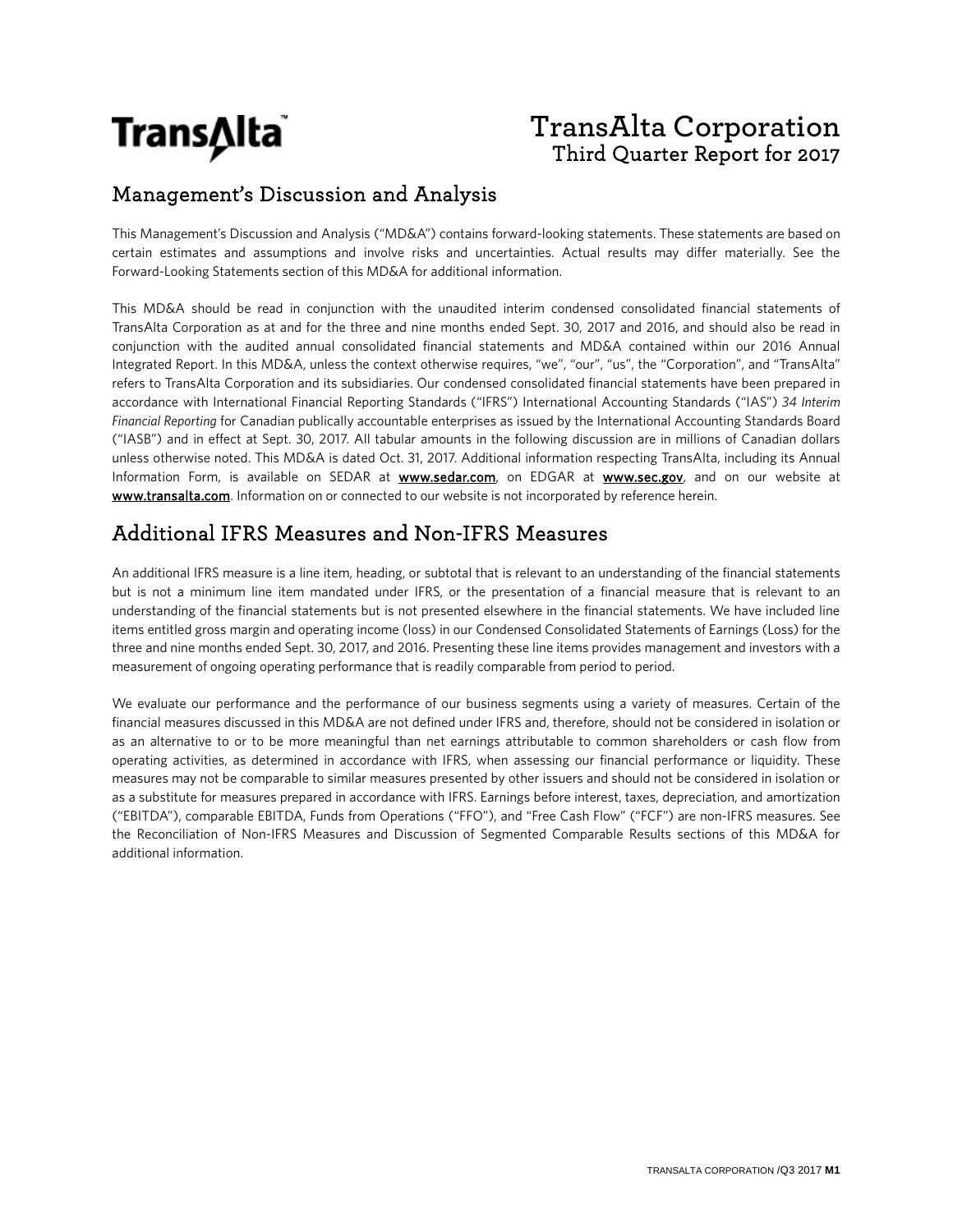# **Forward-Looking Statements**

This MD&A, the documents incorporated herein by reference, and other reports and filings made with securities regulatory authorities include forward-looking statements or information (collectively referred to herein as "forward-looking statements") within the meaning of applicable securities legislation. Forward-looking statements are presented for general information purposes only and not as specific investment advice. All forward-looking statements are based on our beliefs as well as assumptions based on information available at the time the assumptions were made and on management's experience and perception of historical trends, current conditions, and expected future developments, as well as other factors deemed appropriate in the circumstances. Forward-looking statements are not facts, but only predictions and generally can be identified by the use of statements that include phrases such as "may", "will", "believe", "expect", "anticipate", "intend", "plan", "project", "forecast", "foresee", "potential", "enable", "continue", or other comparable terminology. These statements are not guarantees of our future performance and are subject to risks, uncertainties, and other important factors that could cause our actual performance to be materially different from that projected.

In particular, this MD&A contains forward-looking statements pertaining to: our business and anticipated future financial performance; our success in executing on our growth projects; the timing of the construction and commissioning of projects under development, including, the Brazeau Pumped Storage Project, Kent Hills 3 Wind Project, the Antelope Coulee Wind project, Garden Plain wind project, Tono Solar Project, and the conversion of our Sundance Units 3 to 6 and Keephills Units 1 and 2 from coal-fired generation to gas-fired generation, and their attendant costs and sources of funding; the retirement of Sundance Unit 1 and mothballing of Sundance Unit 2; the changes to capacity and emissions following the conversion to gas generation of Sundance Units 3 to 6 and Keephills Units 1 and 2; the compensation expected from the Balancing Pool in connection with the termination of the Alberta Power Purchase Arrangements; spending on growth and sustaining capital and productivity projects; expectations in terms of the cost of operations, capital spending, and maintenance, and the variability of those costs; expected decommissioning costs; the acquisition by Fortescue Metals Group Ltd. ("FMG") (as defined below) of the Solomon plant, including the timing and associated acquisition price; the section titled "2017 Financial Outlook"; the ability of Sundance Unit 2 to qualify for the 2019 capacity market auction; coal supply constraints for our facilities in Alberta and their impact on our mining costs and power generation at our Sundance coal-fired generating units 1 to 6 and Keephills units 1 to 3; the impact of certain hedges on future reported earnings and cash flows, including future reversals of unrealized gains or losses; dividend payout ratio; expectations related to future earnings and cash flow from operating and contracting activities (including estimates of full-year 2017 comparable EBITDA, FFO, FCF, and expected sustaining capital expenditures); expectations in respect of financial ratios and targets and the timing associated with meeting such targets (including FFO before interest to adjusted interest coverage, adjusted FFO to adjusted net debt, and adjusted net debt to comparable EBITDA); Canadian Coal Fleet availability; the anticipated financial impact to be realized from the commercial operation of the South Hedland power project; the Corporation's plans and strategies relating to repositioning its capital structure and strengthening its balance sheet and the anticipated debt reductions during 2017 and beyond; expected governmental regulatory regimes and legislation including the Government of Alberta's intended shift to a capacity market, renewable auctions and intention to support coal-to-gas conversions, Climate Leadership Plan, the expected impact on us and the timing of the implementation of such regimes and regulations, as well as the cost of complying with resulting regulations and laws; the expected results and impact of the Off-Coal Agreement ("OCA") with the Government of Alberta on our business and financial performance; estimates of fuel supply and demand conditions and the costs of procuring fuel; the impact of load growth, increased capacity, and natural gas costs on power prices; expectations in respect of generation availability, capacity, and production; power prices in Alberta, Ontario, and Pacific Northwest for the remainder of 2017; expected financing of our capital expenditures; the anticipated financial impact of increased carbon prices (including under the existing Specified Gas Emitters Regulation) ("SGER") in Alberta; expectations in respect of our environmental initiatives; our trading strategies and the risk involved in these strategies; estimates of future tax rates, future tax expense, and the adequacy of tax provisions; accounting estimates; anticipated growth rates in our markets; our expectations regarding the outcome of existing or potential legal and contractual claims, regulatory investigations, and disputes; expectations regarding the renewal of collective bargaining agreements; expectations for the ability to access capital markets on reasonable terms; the estimated impact of changes in interest rates and the value of the Canadian dollar relative to the US dollar, the Australian dollar, and other currencies in which we do business; our exposure to liquidity risk; expectations in respect of the global economic environment and growing scrutiny by investors relating to sustainability performance; our credit practices; expected cost savings and payback periods following the implementation of our efficiency and productivity initiatives, including Project Greenlight; the estimated contribution of Energy Marketing activities to gross margin; expectations relating to the performance of TransAlta Renewables Inc.'s ("TransAlta Renewables") assets; expectations regarding our continued ownership of common shares of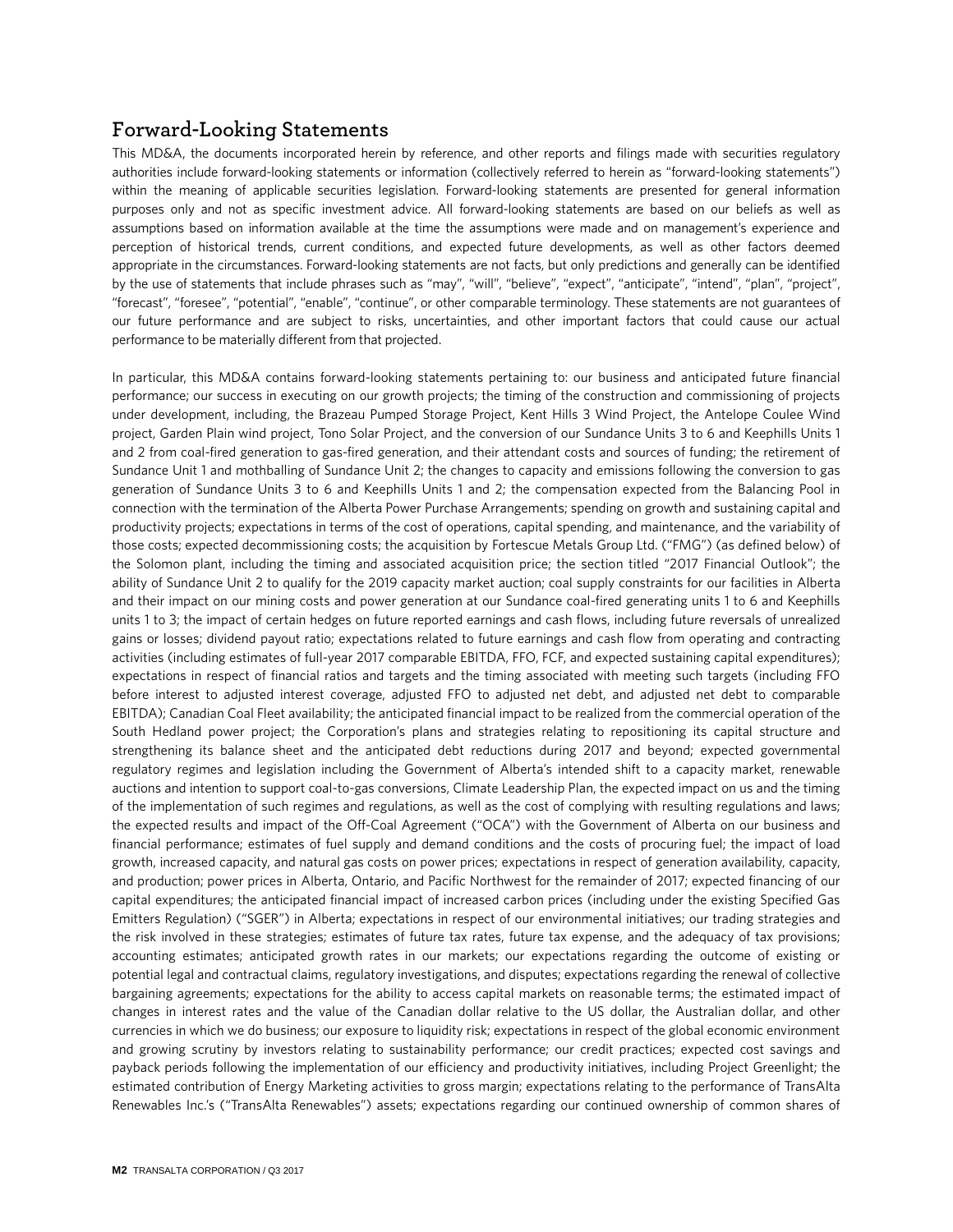TransAlta Renewables; the refinancing of our upcoming debt maturities over the next two years; expectations regarding our de-leveraging strategy; expectations in respect of our community initiatives; impacts of future IFRS standards and the timing of the implementation of such standards; and amendments or interpretations by accounting standard setters prior to initial adoption of those standards.

Factors that may adversely impact our forward-looking statements include risks relating to: fluctuations in market prices, our ability to contract our generation for prices that will provide expected returns; the regulatory and political environments in the jurisdictions in which we operate; increasingly stringent environmental requirements and changes in, or liabilities under, these requirements; changes in general economic conditions, including interest rates; operational risks involving our facilities, including unplanned outages at such facilities; disruptions in the transmission and distribution of electricity; the effects of weather; disruptions in the source of fuels, water, sun, or wind required to operate our facilities; natural or man-made disasters; the threat of terrorism and cyberattacks and our ability to manage such attacks; equipment failure and our ability to carry out or have completed the repairs in a cost-effective or timely manner; commodity risk management; industry risk and competition; fluctuations in the value of foreign currencies and foreign political risks; the need for additional financing and the ability to access financing at a reasonable cost and on reasonable terms; our ability to fund our growth projects; our ability to maintain our investment grade credit ratings; structural subordination of securities; counterparty credit risk; our ability to recover our losses through our insurance coverage; our provision for income taxes; outcomes of legal, regulatory, and contractual proceedings involving the Corporation; outcomes of investigations and disputes; reliance on key personnel; labour relations matters; development projects and acquisitions, including delays or changes in costs in the construction and commissioning of the Kent Hills 3 wind project; and the maintenance or adoption of enabling regulatory frameworks or the satisfactory receipt of applicable regulatory approvals for existing and proposed operations and growth initiatives, including as it pertains to coal-to-gas conversions.

The foregoing risk factors, among others, are described in further detail in the Governance and Risk Management section of this MD&A and under the heading "Risk Factors" in our 2017 Annual Information Form for the fiscal year ended Dec. 31, 2016.

Readers are urged to consider these factors carefully in evaluating the forward-looking statements and are cautioned not to place undue reliance on these forward-looking statements. The forward-looking statements included in this document are made only as of the date hereof and we do not undertake to publicly update these forward-looking statements to reflect new information, future events, or otherwise, except as required by applicable laws. In light of these risks, uncertainties, and assumptions, the forward-looking events might occur to a different extent or at a different time than we have described, or might not occur. We cannot assure that projected results or events will be achieved.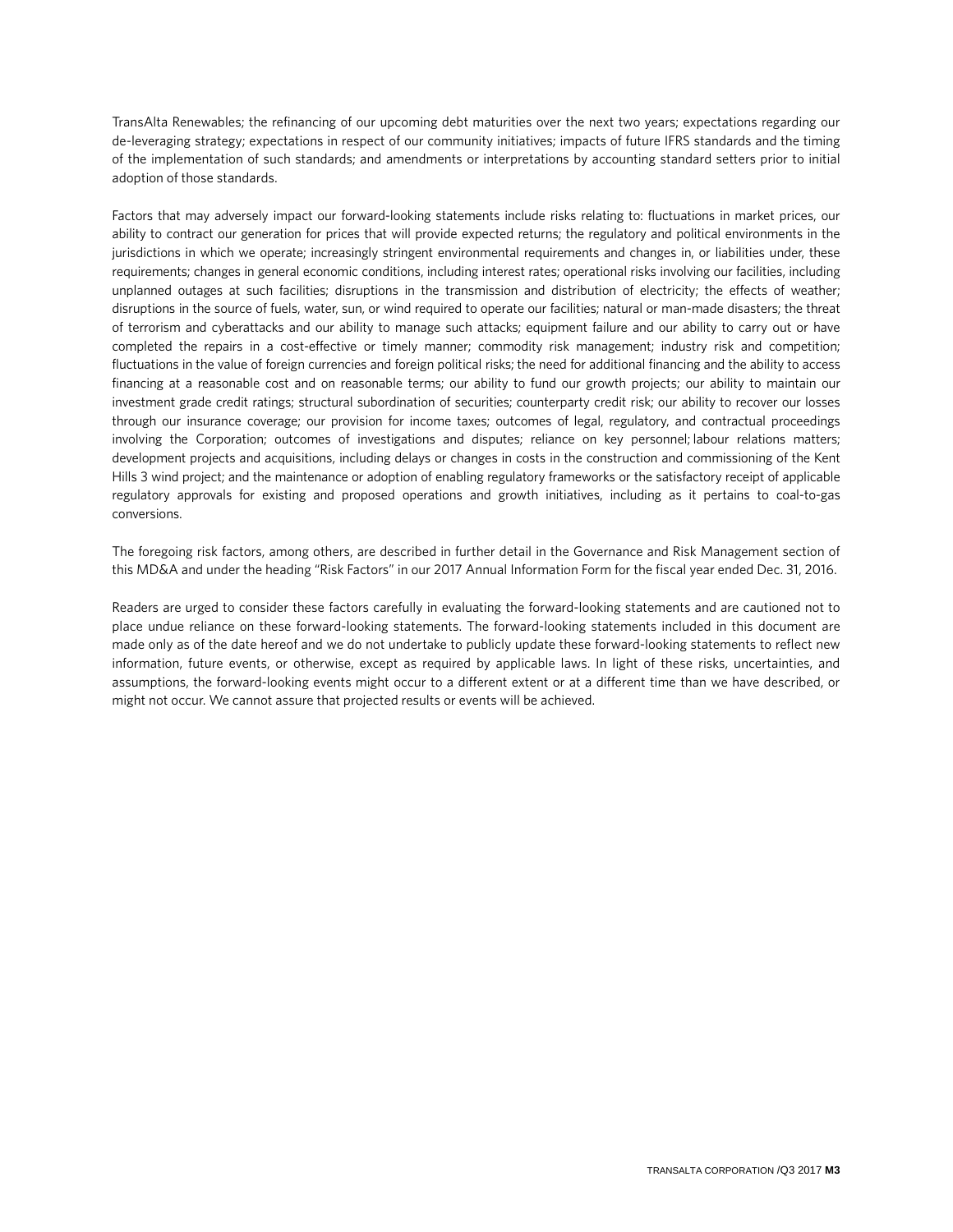# Highlights<br>Consolidated Financial Highlights

|                                                                                         | 3 months ended Sept. 30 |               | 9 months ended Sept. 30 |       |
|-----------------------------------------------------------------------------------------|-------------------------|---------------|-------------------------|-------|
|                                                                                         | 2017                    | 2016          | 2017                    | 2016  |
| Revenues                                                                                | 588                     | 620           | 1,669                   | 1,680 |
| Net earnings (loss) attributable to common shareholders                                 | (27)                    | (12)          | (45)                    | 56    |
| Cash flow from operating activities                                                     | 201                     | 228           | 545                     | 622   |
| Comparable EBITDA <sup>(1)</sup>                                                        | 245                     | 244           | 787                     | 771   |
| FFO <sup>(1)</sup>                                                                      | 196                     | 163           | 585                     | 535   |
| $FCF^{(1)}$                                                                             | 99                      | 55            | 224                     | 200   |
| Net earnings (loss) per share attributable to common<br>shareholders, basic and diluted | (0.09)                  | (0.04)        | (0.16)                  | 0.19  |
| FFO per share <sup>(1)</sup>                                                            | 0.68                    | 0.57          | 2.03                    | 1.86  |
| FCF per share <sup>(1)</sup>                                                            | 0.34                    | 0.19          | 0.78                    | 0.69  |
| Dividends declared per common share                                                     | 0.04                    | 0.04          | 0.08                    | 0.12  |
| As at                                                                                   | Sept. 30, 2017          | Dec. 31, 2016 |                         |       |
| Total assets                                                                            | 10,361                  | 10,996        |                         |       |
| Net debt <sup>(2)</sup>                                                                 | 3,667                   | 3,893         |                         |       |
| Total long-term liabilities                                                             | 4,324                   | 5,116         |                         |       |

Comparable EBITDA was up \$1 million for the three months ended Sept. 30, 2017, compared to the same period in 2016. During the quarter, we benefited from lower transportation costs on coal and higher prices on merchant and contracted revenues at US Coal, and we commissioned the South Hedland power project in Australia. Lower wind resources reduced revenue at our Wind and Solar operations during the quarter, while Energy Marketing returned to normal margins relative to the same period in 2016. At Canadian Coal, higher fuel costs caused by a higher expected strip ratio, lower equipment availability and lower productivity at our mine, and lower prices due to the rolling off of certain hedges, negatively impacted our results. This was partially offset by the Off-Coal Agreement ("OCA") payment from the Government of Alberta and higher prices on our non-contracted generation in Alberta.

Comparable EBITDA was up \$16 million for the nine months ended Sept. 30, 2017, compared to the same period in 2016, due to the settlement of the contract indexation dispute with the Ontario Electricity Financial Corporation ("OEFC") relating to the Ottawa and Windsor generating facilities, totalling \$34 million in the second quarter and the positive impact of the early shut down of our Mississauga gas plant in Ontario. We also commissioned the South Hedland power project during the third quarter. At US Coal, lower transportation costs on coal, favourable mark-to-market on economic hedges that do not qualify for hedge accounting and higher merchant and contracted revenues contributed to higher comparable EBITDA. Energy Marketing was impacted by unusual weather in the Northeast and the Pacific Northwest and delivered below expected performance in the first quarter of 2017. Our Canadian Coal results were impacted by higher fuel and purchased power due to higher coal costs caused by a higher strip ratio, lower equipment availability at our mine, and higher environmental compliance costs in 2017. Lower prices due to the rolling off of certain hedges also negatively impacted our results. This was partially offset by the OCA payments and higher prices on our non-contracted generation.

FFO for the three and nine months ended Sept. 30, 2017 was up \$33 million and \$50 million, respectively, compared to the same periods in 2016, driven by higher comparable EBITDA. The timing of sustaining capital expenditures and higher distributions paid to subsidiaries' non-controlling interests negatively impacted our FCF during the second quarter of 2017.

 $\overline{a}$ 

<span id="page-3-0"></span>*<sup>(1)</sup> These items are not defined under IFRS. Presenting these items from period to period provides management and investors with the ability to evaluate earnings trends more*  readily in comparison with prior periods' results. Refer to the Reconciliation of Non-IFRS Measures section of this MD&A for further discussion of these items, including, *where applicable, reconciliations to measures calculated in accordance with IFRS.*

<span id="page-3-1"></span>*<sup>(2)</sup> Net debt includes current portion, amounts due under credit facilities, long-term debt, tax equity, and finance lease obligations, net of cash and the fair value of economic hedging instruments on debt. See the table in the Capital Structure and Liquidity section of this MD&A for more details on the composition of net debt.*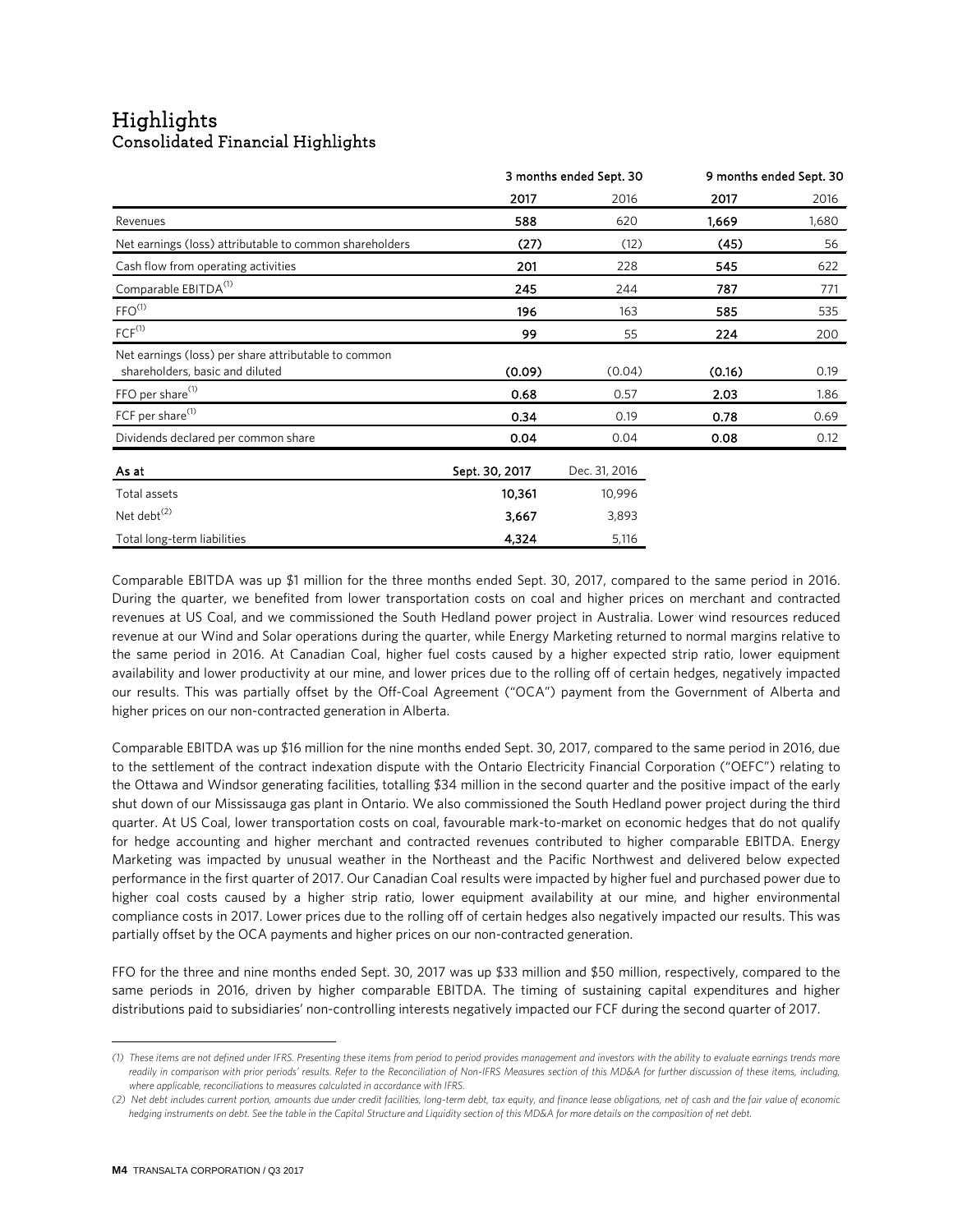Reported net loss attributable to common shareholders for the third quarter of 2017 was \$27 million (\$0.09 loss per share) compared to a \$12 million net loss (\$0.04 loss per share) during the same period in 2016. Year-to-date, reported net earnings were down \$101 million (\$0.35 loss per share) due to lower EBITDA, a \$20 million impairment charge recognized in the second quarter as a result of our decision to early retire Sundance Unit 1 at the end of 2017, and higher depreciation of \$57 million due to the shortening of the useful lives of Keephills 3, Genesee 3, and, to a lesser extent, Sundance Unit 1. The \$30 million of OCA payments recognized year-to-date partially offset these impacts.

|                                |      | 3 months ended Sept. 30 |      | 9 months ended Sept. 30 |
|--------------------------------|------|-------------------------|------|-------------------------|
|                                | 2017 | 2016                    | 2017 | 2016                    |
| Comparable EBITDA              |      |                         |      |                         |
| Canadian Coal                  | 82   | 99                      | 258  | 295                     |
| U.S. Coal                      | 24   | 13                      | 68   | 27                      |
| Canadian Gas                   | 56   | 53                      | 201  | 174                     |
| Australian Gas                 | 45   | 32                      | 108  | 96                      |
| Wind and Solar                 | 26   | 32                      | 136  | 129                     |
| Hydro                          | 19   | 19                      | 61   | 62                      |
| Energy Marketing               | 12   | 10                      | 20   | 39                      |
| Corporate                      | (19) | (14)                    | (65) | (51)                    |
| <b>Total comparable EBITDA</b> | 245  | 244                     | 787  | 771                     |

# Segmented Comparable EBITDA Results

# Significant Events

During the year, we continued to work on strengthening our balance sheet, improving our operating performance, and progressing our transition to clean power generation through the following initiatives:

- On July 28, 2017, we achieved commercial operation on our South Hedland power project. The project is expected to generate approximately \$80 million of comparable EBITDA annually. See the Significant and Subsequent Events section of this MD&A for further details. On Aug. 1, 2017, TransAlta Renewables converted the Class B shares we owned into common shares, and also increased their monthly dividend by approximately 7 per cent.
- On Sept. 18, 2017, we received formal notice from the Balancing Pool for the termination of the Sundance B and C Power Purchase Arrangements ("Sundance PPAs"), effective March 31, 2018. See the Significant and Subsequent Events section of this MD&A for further details.
- During the second quarter, we entered into a long-term contract for the 17.25 MW Kent Hills 3 expansion project located in New Brunswick, which is expected to begin commercial operation in the fall of 2018. On Oct. 2, 2017, TransAlta Renewables' indirect majority-owned subsidiary, Kent Hills Wind LP, closed a \$260 million project level financing. The bonds issued as part of this financing are amortizing and bear interest at an annual rate of 4.454 per cent, payable quarterly and maturing Nov. 30, 2033. See the Significant and Subsequent Events section of this MD&A for further details.
- On July 24, 2017, TransAlta Renewables entered into a syndicated credit agreement giving it access to \$500 million in direct borrowings, and we reduced our syndicated credit facility by the same amount. Our consolidated liquidity remains unchanged. Both facilities expire in 2021.
- In March 2017, we closed the sale of our 51 per cent interest in the Wintering Hills merchant wind facility for approximately \$61 million. The sale reduced our merchant exposure in Alberta and the proceeds were used to repay debt.
- In April 2017, we announced the acceleration of our transition to gas and renewables generation with the retirement of Sundance Unit 1 and the mothballing of Sundance Unit 2 at the end of 2017, and the conversion of Sundance Units 3 to 6 and Keephills Units 1 and 2 from coal-fired generation to gas-fired generation between 2021 to 2023. The retirement of Sundance Unit 1 and mothballing of Sundance Unit 2 is not expected to have a material impact on our forecasted cash flow for 2018 and 2019. We received approval to extend the life of Sundance Unit 2 to the end of 2021 on coal. This unit will be available to qualify for the capacity market auctions in the 2019 timeframe.
- During the second quarter, we settled the contract indexation dispute with the OEFC. The settlement consisted of a \$34 million payment by the OEFC to TransAlta.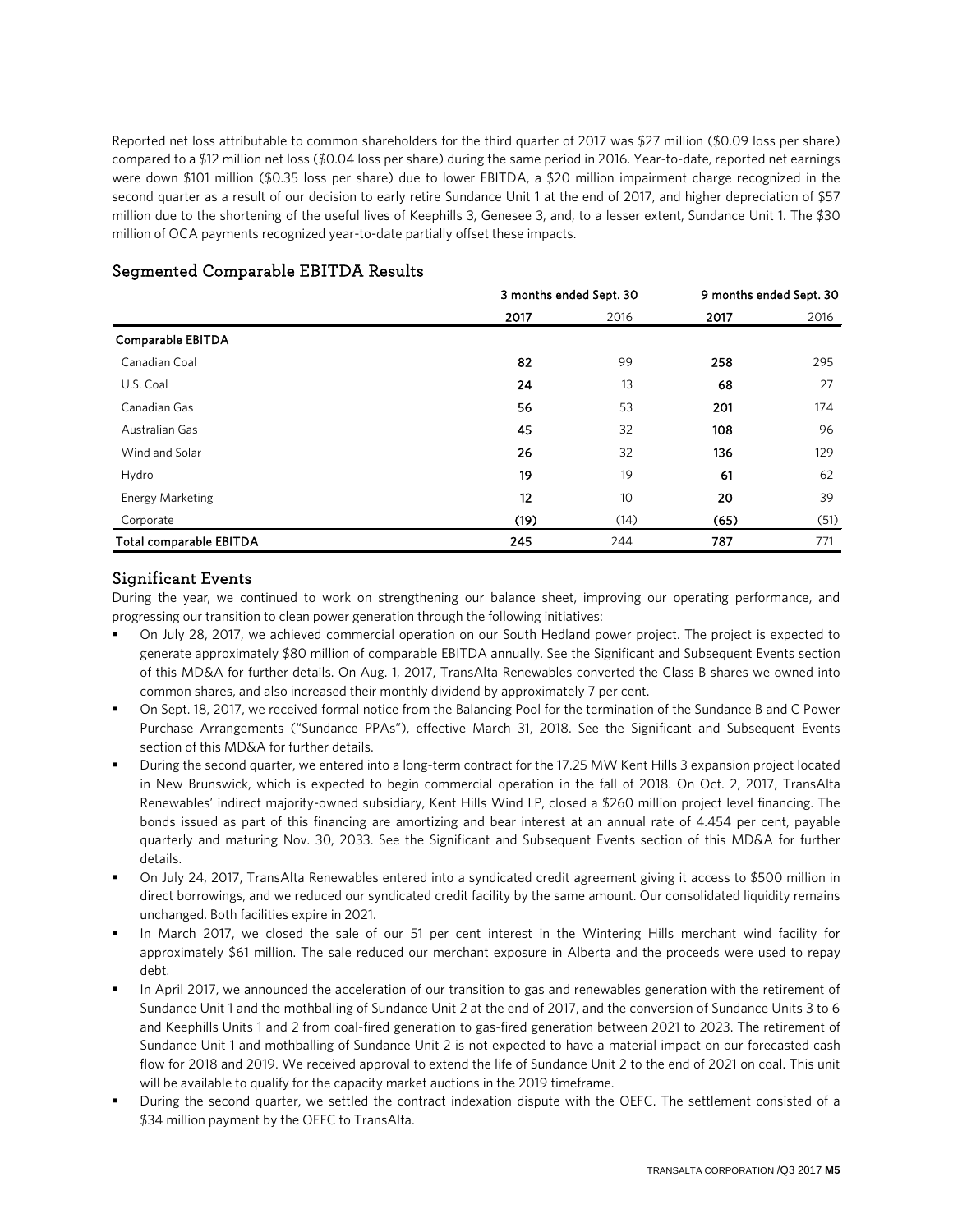# Adjusted Availability and Production

Adjusted availability for the three and nine months ended Sept. 30, 2017 was 86.5 per cent and 86.3 per cent, respectively, compared to 89 per cent and 89.3 per cent for the same periods in 2016. During the quarter and year-to-date, the main causes of the decreases were higher outages and derates at Canadian Coal and planned maintenance at our Sarnia facility. Windsor's base to cycling conversion project also impacted the year-to-date availability. Lower availability had a minimal impact on our results due to current low prices in Alberta, the Pacific Northwest, and Ontario.

Production for the three and nine months ended Sept. 30, 2017 was 9,767 GWh and 26,526 GWh, respectively, compared to 10,769 GWh and 27,533 GWh for the same periods in 2016. The cessation of operations at our Mississauga gas plant effective Jan. 1, 2017, higher outages and derates at Canadian Coal, and lower wind resources were the main drivers of the production decrease in the third quarter of 2017. This was partially offset by higher generation from Australia due to the commissioning of South Hedland and stronger customer demand. On a year-to-date basis, US Coal had higher production compared to 2016 as a result of lower economic dispatching in the first quarter of 2017 due to slightly higher prices. Higher water resources at Hydro also contributed to higher production in 2017. Lower production at Canadian Coal was due to higher outages and derates. In accordance with the terms of Mississauga's new contract with Ontario's Independent Electricity System Operator ("IESO"), we continue to receive monthly capacity payments from the IESO until Dec. 31, 2018.

### Electricity Prices

In Alberta, the average spot electricity prices for the three and nine months ended Sept. 30, 2017 increased compared to the same periods in 2016 as environmental compliance costs increased marginal costs to producers. Higher summer temperatures and low thermal availability also impacted prices. In the Pacific Northwest, during the third quarter of 2017, an exceptionally hot and dry summer resulted in stronger third quarter 2017 prices compared to 2016 and offset the lower prices in the second quarter of 2017 caused by abundant water resources.



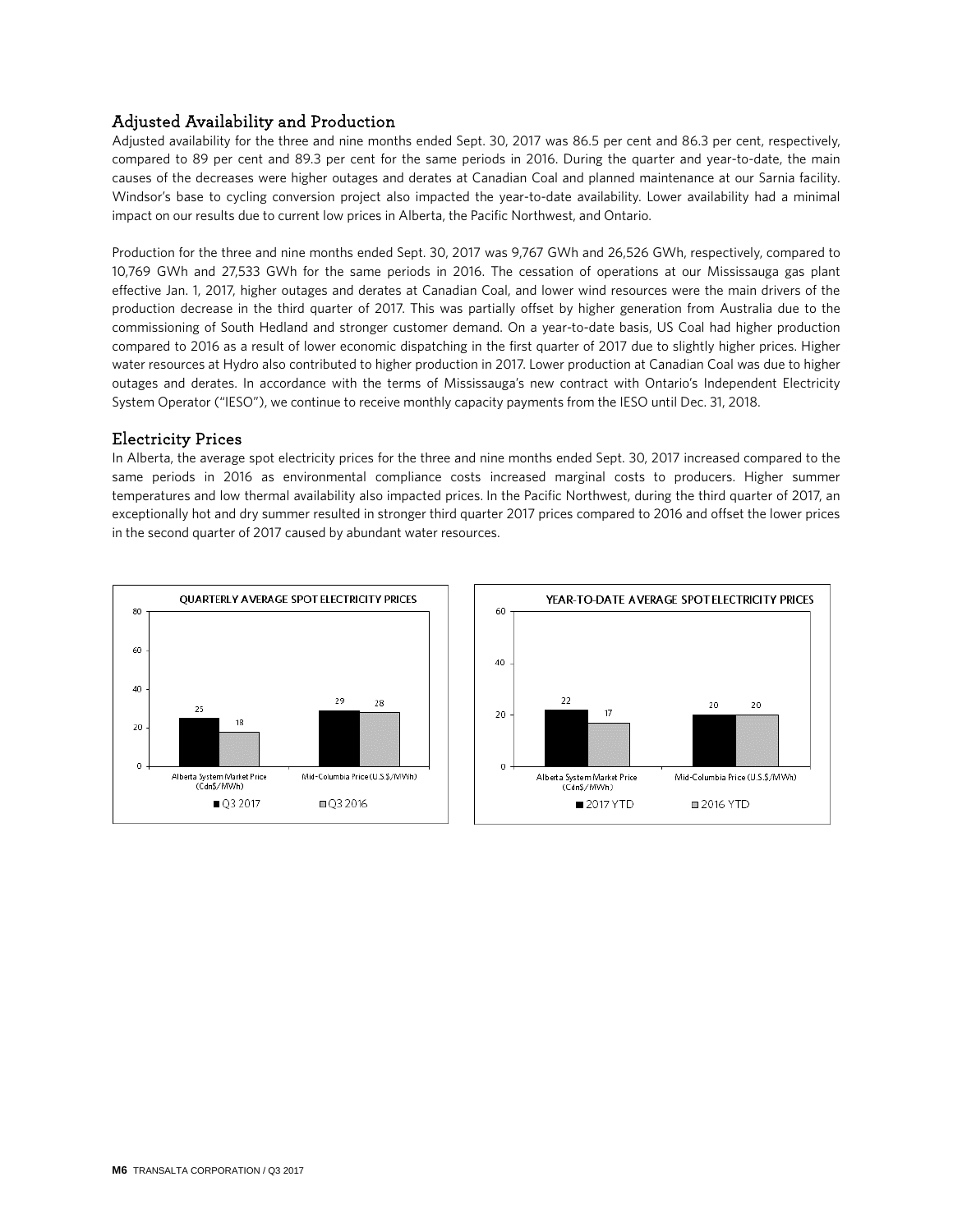# Funds from Operations and Free Cash Flow

FFO is an important metric as it provides a proxy for the amount of cash generated from operating activities before changes in working capital, and provides the ability to evaluate cash flow trends in comparison with results from prior periods. FCF is an important metric as it represents the amount of cash generated by our business, before changes in working capital, that is available to invest in growth initiatives, make scheduled principal repayments on debt, repay maturing debt, pay common share dividends, or repurchase common shares. Changes in working capital are excluded so as to not distort FFO and FCF with changes that we consider temporary in nature, reflecting, among other things, the impact of seasonal factors and timing of receipts and payments. FFO per share and FCF per share are calculated using the weighted average number of common shares outstanding during the period.

The table below reconciles our cash flow from operating activities to our FFO and FCF.

|                                                               | 3 months ended Sept. 30 |      | 9 months ended Sept. 30  |       |
|---------------------------------------------------------------|-------------------------|------|--------------------------|-------|
|                                                               | 2017                    | 2016 | 2017                     | 2016  |
| Cash flow from operating activities                           | 201                     | 228  | 545                      | 622   |
| Change in non-cash operating working capital balances         | (21)                    | (80) | (7)                      | (134) |
| Cash flow from operations before changes in working capital   | 180                     | 148  | 538                      | 488   |
| Adjustments:                                                  |                         |      |                          |       |
| Decrease in finance lease receivable                          | 14                      | 13   | 44                       | 42    |
| Restructuring costs                                           |                         | 1    | $\overline{\phantom{a}}$ |       |
| Other                                                         | 2                       |      | з                        | 4     |
| <b>FFO</b>                                                    | 196                     | 163  | 585                      | 535   |
| Deduct:                                                       |                         |      |                          |       |
| Sustaining capital                                            | (40)                    | (62) | (173)                    | (187) |
| Productivity capital                                          | (6)                     | (2)  | (15)                     | (6)   |
| Insurance recoveries of sustaining capital expenditures       |                         | 1    |                          |       |
| Dividends paid on preferred shares                            | (10)                    | (10) | (30)                     | (32)  |
| Distributions paid to subsidiaries' non-controlling interests | (38)                    | (35) | (136)                    | (111) |
| Other                                                         | (3)                     |      | (7)                      |       |
| <b>FCF</b>                                                    | 99                      | 55   | 224                      | 200   |
| Weighted average number of common shares                      |                         |      |                          |       |
| outstanding in the period                                     | 288                     | 288  | 288                      | 288   |
| FFO per share                                                 | 0.68                    | 0.57 | 2.03                     | 1.86  |
| FCF per share                                                 | 0.34                    | 0.19 | 0.78                     | 0.69  |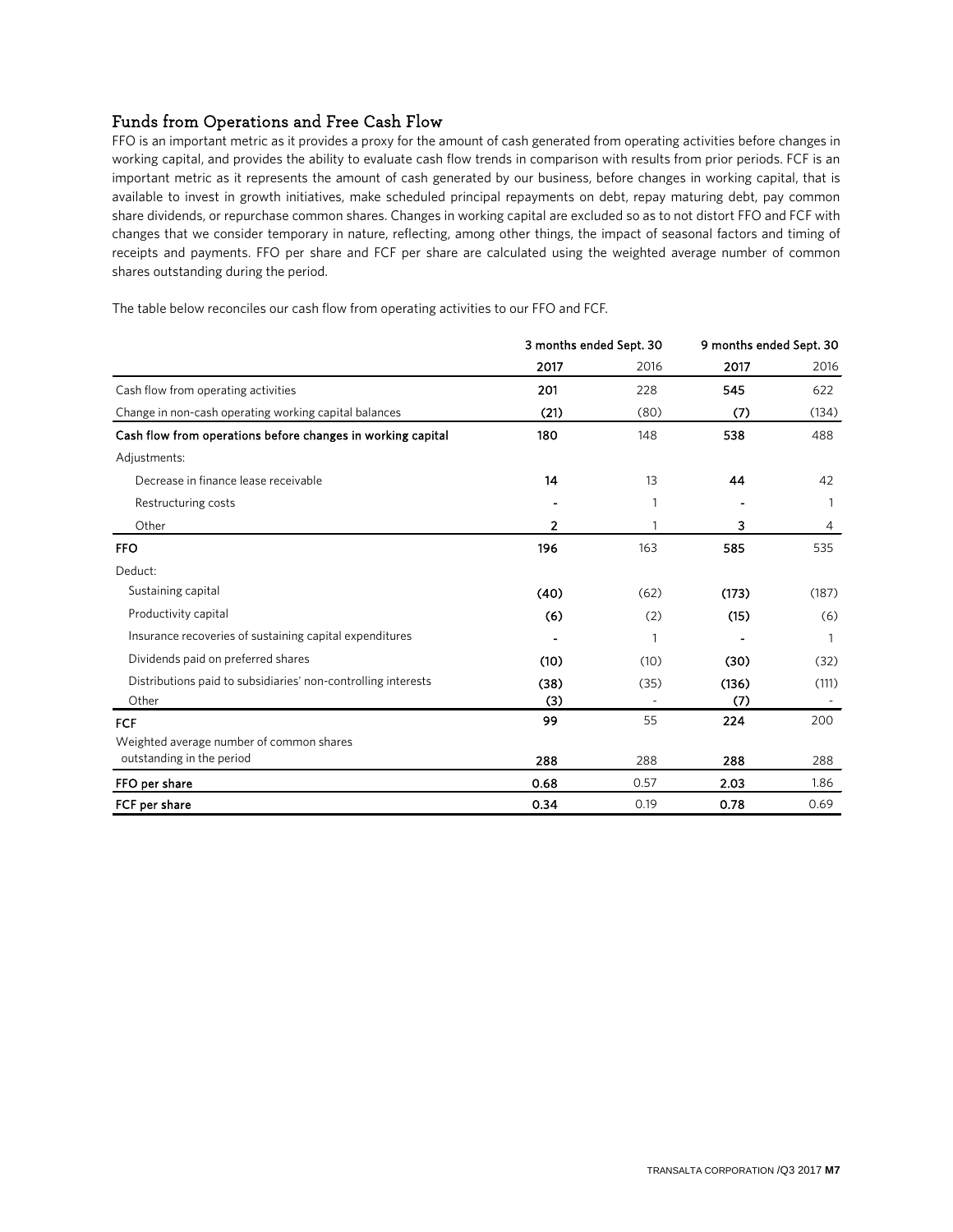### Comparable EBITDA**[1](#page-7-0)**

EBITDA is a widely adopted valuation metric and an important metric for management that represents our core business profitability. Interest, taxes, and depreciation and amortization are not included, as differences in accounting treatments may distort our core business results. In addition, we reclassify certain transactions to facilitate the discussion on the performance of our business: i) certain assets we own in Canada and Australia are fully contracted and recorded as finance leases under IFRS. We believe it is more appropriate to reflect the payments we receive under the contracts as a capacity payment in our revenues instead of as finance lease income and a decrease in finance lease receivables. We depreciate these assets over their expected lives. ii) We also reclassify the deprecation on our mining equipment from fuel and purchased power to reflect the actual cash cost of our business in our comparable EBITDA. iii) In December 2016, we agreed to terminate our existing arrangement with the IESO relating to our Mississauga cogeneration facility in Ontario and entered into a new Non-Utility Generator Contract (the "NUG Contract") effective Jan. 1, 2017. Under the new NUG Contract, we receive fixed monthly payments until December 31, 2018 with no delivery obligations. Under IFRS, for our reported results in 2016, as a result of the NUG Contract, we recognized a receivable of \$207 million (discounted), a pre-tax gain of approximately \$191 million net of costs to mothball the units, and accelerated depreciation of \$46 million. In 2017 and 2018, on a comparable basis, we record the payments we receive as revenues as a proxy for operating income, and continue to depreciate the facility until Dec. 31, 2018. iv) On commissioning of South Hedland, we prepaid certain electricity transmission and distribution costs. Interest is earned on the prepaid funds. We reclassify this interest as reduction in the transmission and distribution costs expensed each period to reflect the net cost to the business.

A reconciliation of reported operating income to EBITDA and comparable EBITDA results for the three and nine months ended Sept. 30, 2017 and 2016, is set out below:

|                                                                  | 3 months ended Sept. 30 |      | 9 months ended Sept. 30 |      |
|------------------------------------------------------------------|-------------------------|------|-------------------------|------|
|                                                                  | 2017                    | 2016 | 2017                    | 2016 |
| Operating income                                                 | 20                      | 47   | 106                     | 195  |
| Depreciation and amortization                                    | 158                     | 145  | 455                     | 414  |
| <b>EBITDA</b>                                                    | 178                     | 192  | 561                     | 609  |
| Comparable reclassifications                                     |                         |      |                         |      |
| Finance lease income                                             | 15                      | 16   | 47                      | 49   |
| Decrease in finance lease receivables                            | 14                      | 13   | 44                      | 42   |
| Mine depreciation                                                | 19                      | 16   | 55                      | 46   |
| Australian interest income                                       | 1                       |      |                         |      |
| Adjustments to earnings to arrive at comparable results:         |                         |      |                         |      |
| Impacts to revenue associated with certain                       |                         | 6    | $\mathcal{P}$           | 24   |
| de-designated and economic hedges                                |                         |      |                         |      |
| Impacts associated with Mississauga recontracting <sup>(1)</sup> | 18                      |      | 57                      |      |
| Asset impairment charge                                          |                         |      | 20                      |      |
| Restructuring expense                                            |                         |      |                         |      |
| Comparable EBITDA                                                | 245                     | 244  | 787                     | 771  |

<span id="page-7-0"></span> $\overline{a}$ *(1) Impacts associated with Mississauga recontracting for the nine months ended Sept. 30, 2017 are as follows: Revenue (\$72 million), fuel and purchased power dedesignated hedges (\$12 million), and operations, maintenance, and administration (\$3 million).*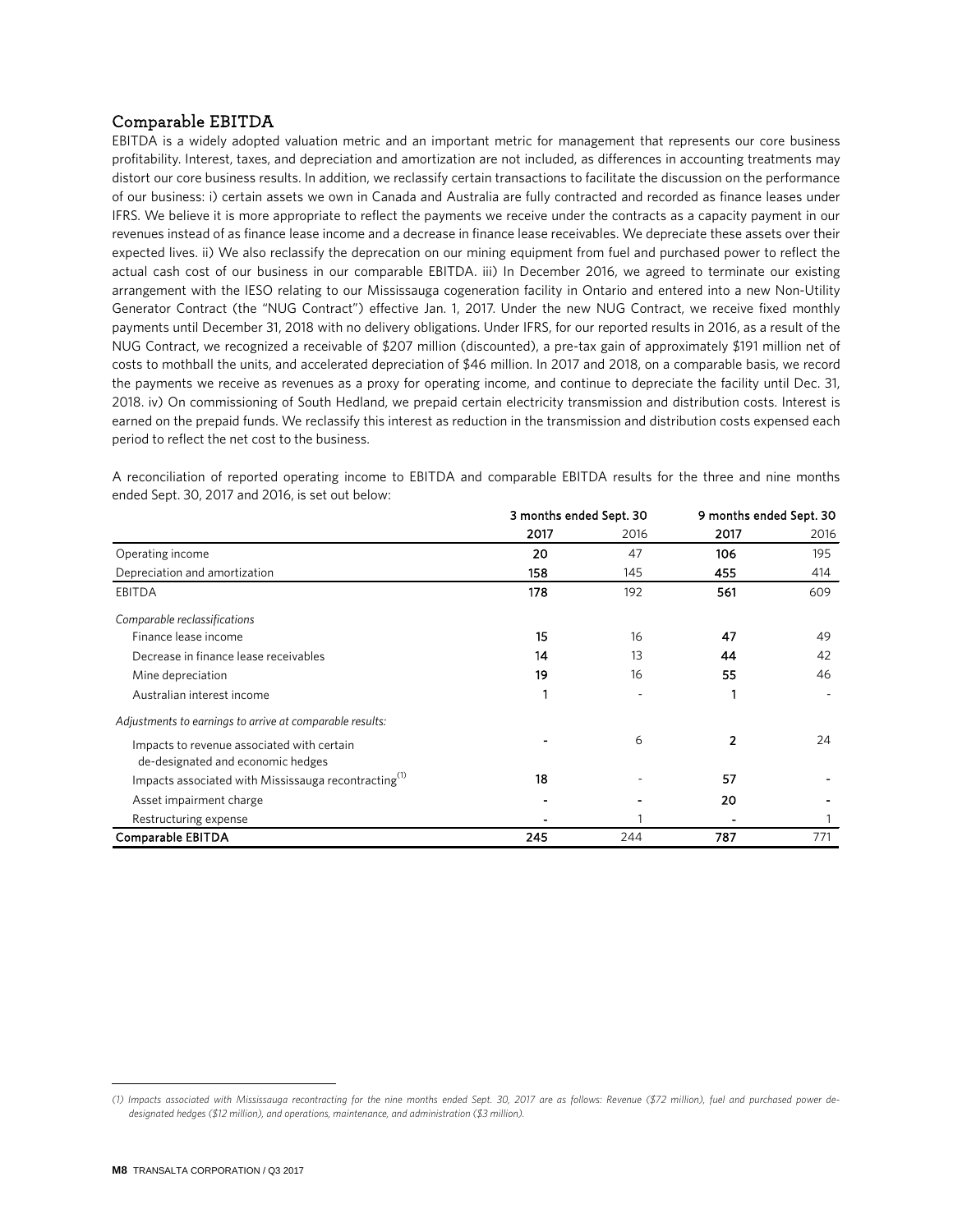# Discussion of Consolidated Financial Results

We evaluate our performance and the performance of our business segments using a variety of measures. Comparable figures are not defined under IFRS. Refer to the Reconciliation of Non-IFRS Measures section of this MD&A for further discussion of these items.

# Reconciliation of Non-IFRS Measures

|                                                               |      | 3 months ended Sept. 30 |       | 9 months ended Sept. 30 |  |
|---------------------------------------------------------------|------|-------------------------|-------|-------------------------|--|
|                                                               | 2017 | 2016                    | 2017  | 2016                    |  |
| Comparable EBITDA                                             | 245  | 244                     | 787   | 771                     |  |
| Provisions                                                    | 3    | 1                       | 6     | (6)                     |  |
| Interest expense                                              | (58) | (57)                    | (171) | (172)                   |  |
| Unrealized (gains) losses from risk management activities     | (5)  | (7)                     | (19)  | (6)                     |  |
| Current income tax recovery                                   | (5)  | (6)                     | (17)  | (17)                    |  |
| Decommissioning and restoration costs settled                 | (5)  | (7)                     | (12)  | (15)                    |  |
| Realized foreign exchange gain (loss)                         | 7    | 3                       | 13    | 2                       |  |
| Capital insurance recoveries                                  |      | (1)                     |       | (1)                     |  |
| Other                                                         | 14   | (7)                     | (2)   | (21)                    |  |
| <b>FFO</b>                                                    | 196  | 163                     | 585   | 535                     |  |
| Deduct:                                                       |      |                         |       |                         |  |
| Sustaining capital                                            | (40) | (62)                    | (173) | (187)                   |  |
| Productivity capital                                          | (6)  | (2)                     | (15)  | (6)                     |  |
| Insurance recoveries of sustaining capital expenditures       |      | 1                       |       | $\mathbf{1}$            |  |
| Dividends paid on preferred shares                            | (10) | (10)                    | (30)  | (32)                    |  |
| Distributions paid to subsidiaries' non-controlling interests | (38) | (35)                    | (136) | (111)                   |  |
| Other                                                         | (3)  |                         | (7)   |                         |  |
| FCF                                                           | 99   | 55                      | 224   | 200                     |  |
| Weighted average number of common shares                      |      |                         |       |                         |  |
| outstanding in the period                                     | 288  | 288                     | 288   | 288                     |  |
| FFO per share                                                 | 0.68 | 0.57                    | 2.03  | 1.86                    |  |
| FCF per share                                                 | 0.34 | 0.19                    | 0.78  | 0.69                    |  |

FCF was up \$44 million and \$23 million during third quarter and year-to-date, respectively, compared to the same periods in 2016, mostly due to higher comparable EBITDA and the timing of sustaining and productivity capital expenditures, partially offset by higher distributions to our subsidiaries' non-controlling interests as a result of the settlement of the indexation dispute with the OEFC and higher unrealized mark-to-market gains.

# Segmented Comparable Results

Each business segment assumes responsibility for its operating results measured to comparable EBITDA. Operating income and gross margin are also useful measures as they provide management and investors with a measurement of operating performance that is readily comparable from period to period.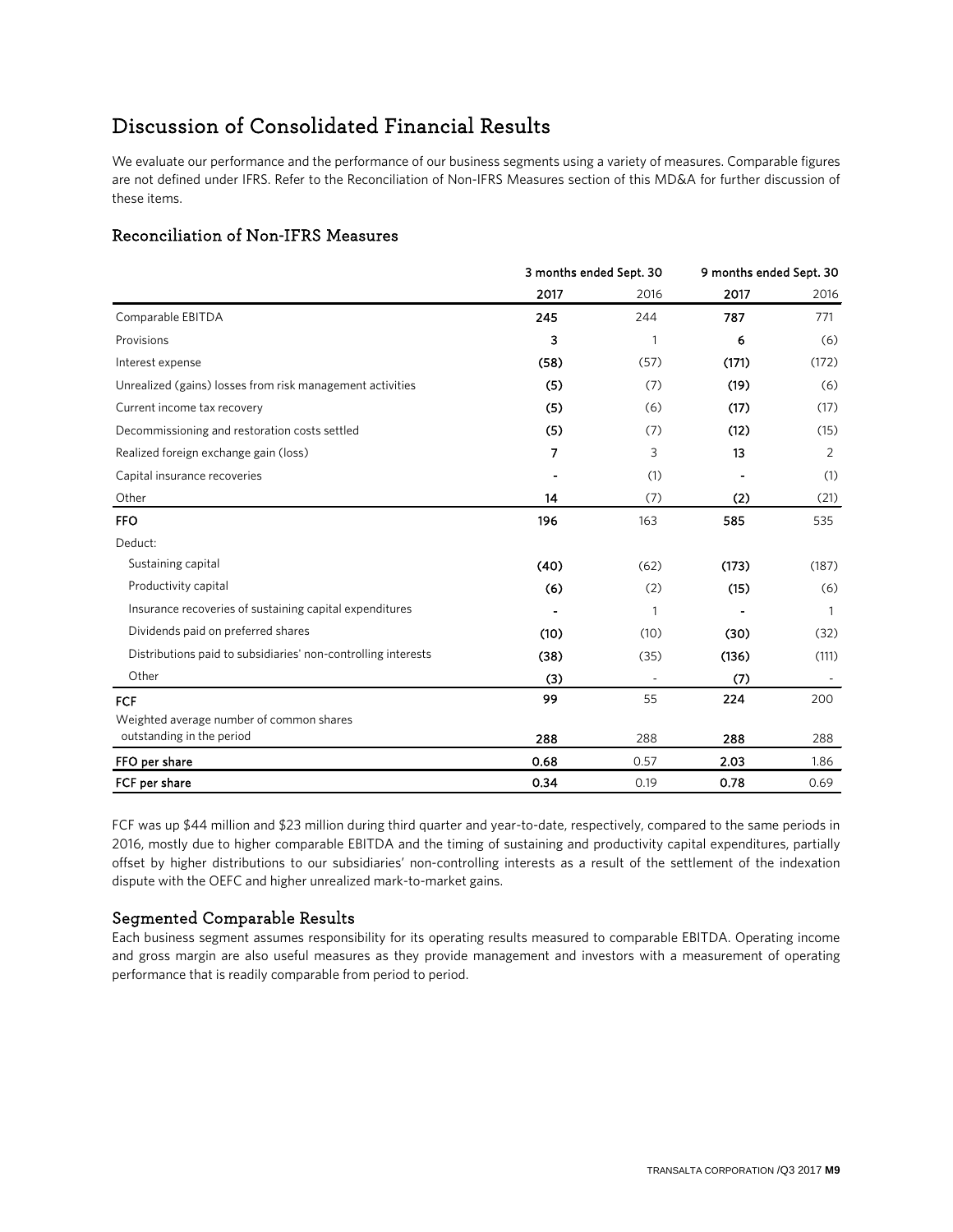# Canadian Coal

|                                                        | 3 months ended Sept. 30 |       | 9 months ended Sept. 30 |                 |
|--------------------------------------------------------|-------------------------|-------|-------------------------|-----------------|
|                                                        | 2017                    | 2016  | 2017                    | 2016            |
| Availability (%)                                       | 78.6                    | 85.1  | 82.2                    | 85.8            |
| Contract production (GWh)                              | 4,665                   | 5,160 | 14,065                  | 14,414          |
| Merchant production (GWh)                              | 918                     | 1,000 | 2,841                   | 2,895           |
| Total production (GWh)                                 | 5,583                   | 6,160 | 16,906                  | 17,309          |
| Gross installed capacity (MW)                          | 3,791                   | 3,791 | 3,791                   | 3,791           |
| Revenues                                               | 252                     | 253   | 750                     | 716             |
| Fuel and purchased power                               | 135                     | 105   | 379                     | 278             |
| Comparable gross margin                                | 117                     | 148   | 371                     | 438             |
| Operations, maintenance, and administration            | 42                      | 45    | 133                     | 133             |
| Taxes, other than income taxes                         | 3                       | 4     | 10                      | 10 <sup>°</sup> |
| Net other operating income                             | (10)                    |       | (30)                    |                 |
| Comparable EBITDA                                      | 82                      | 99    | 258                     | 295             |
| Depreciation and amortization                          | 98                      | 75    | 281                     | 230             |
| Comparable operating income (loss)                     | (16)                    | 24    | (23)                    | 65              |
| Sustaining capital:                                    |                         |       |                         |                 |
| Routine capital                                        | 5                       | 5     | 15                      | 18              |
| Mine capital                                           | 3                       | 8     | 9                       | 15              |
| Finance leases                                         | 4                       | 4     | 10                      | 10 <sup>°</sup> |
| Planned major maintenance                              | 8                       | 21    | 43                      | 71              |
| Total sustaining capital expenditures                  | 20                      | 38    | 77                      | 114             |
| Productivity capital                                   | $\overline{\mathbf{2}}$ | 1     | $\overline{7}$          | $\overline{2}$  |
| Total sustaining and productivity capital expenditures | 22                      | 39    | 84                      | 116             |

Availability in the third quarter of 2017 was impacted by derates due to coal supply disruptions at our mine.

Production for the three months ended Sept. 30, 2017 decreased 577 GWh compared to the same period in 2016, due mainly to lower availability. Production for the nine months ended Sept. 30, 2017 decreased 403 GWh compared to the same period in 2016, as lower availability caused by higher planned and unplanned outages and derates due to lower coal supply during the third quarter offset lower paid curtailments on contracted assets and lower levels of economic dispatching on our noncontracted generation as a result of higher prices.

Comparable EBITDA for the three and nine months ended Sept. 30, 2017 decreased \$17 million and \$37 million, respectively, compared to the same periods in 2016. Although production was down, revenues were positively impacted by the pass through of higher environmental compliance costs to the PPA buyer (\$17 million and \$69 million, respectively). Most of the higher environmental compliance costs are passed through to the PPA buyer. Year-over-year, lower prices attributable to long-term financial contracts to economically hedge our future generation more than offset the increase in revenues from higher realized prices on our non-contracted volumes.

As expected, fuel and purchased power was impacted by higher coal costs related to the expected higher strip ratio, lower production from our mine, and higher environmental compliance costs in 2017. In addition, we incurred additional costs in the third quarter to mitigate the impact of lower productivity at our mine. These costs are expected to increase our fuel cost by an additional \$2 per MWh for the remainder of 2017. For the three and nine months ended Sept. 30, 2017, comparable EBITDA also included \$10 million and \$30 million, respectively, related to OCA payment accruals included in net other operating income. We received our OCA payment in the third quarter.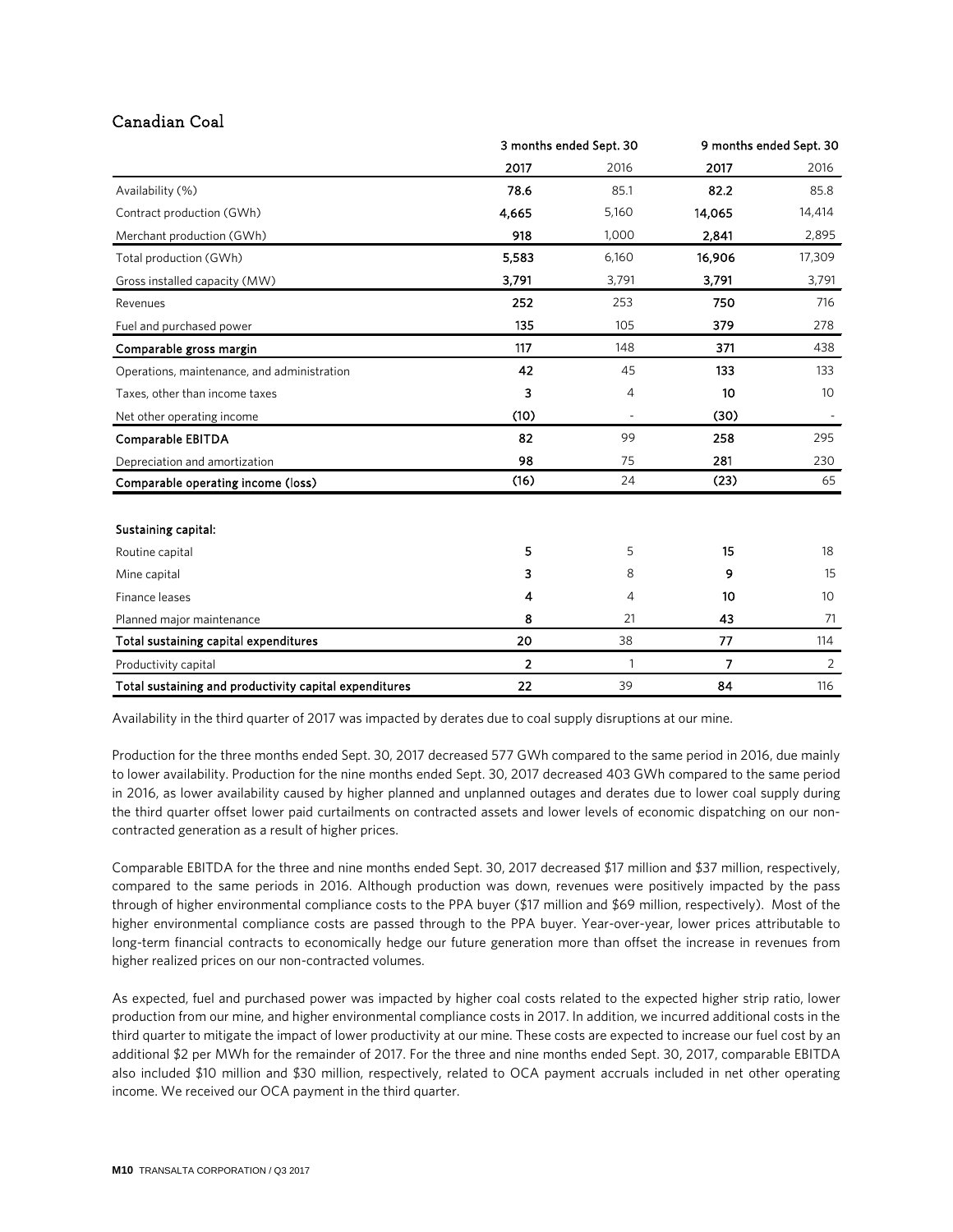Depreciation and amortization for the three and nine months ended Sept. 30, 2017 increased \$23 million and \$51 million, respectively, compared to the same periods in 2016, mainly due to shortening of the useful lives of the Keephills 3, Genesee 3, and Sundance 1 facilities and certain mine equipment at the Highvale mine. See the Accounting Changes section of this MD&A for further details.

Sustaining and productivity capital expenditures for the three and nine months ended Sept. 30, 2017 were lower by \$17 million and \$32 million, respectively, compared to the same periods in 2016, due to the timing of major outages in 2017 and pit stops executed in 2016 on our Sundance 1 and 2 units.

# US Coal

|                                                        | 3 months ended Sept. 30 |         | 9 months ended Sept. 30 |         |
|--------------------------------------------------------|-------------------------|---------|-------------------------|---------|
|                                                        | 2017                    | 2016    | 2017                    | 2016    |
| Availability (%)                                       | 95.7                    | 91.5    | 56.6                    | 86.8    |
| Adjusted availability $(\%)^{(1)}$                     | 95.7                    | 91.5    | 83.2                    | 87.9    |
| Contract sales volume (GWh)                            | 894                     | 925     | 2,714                   | 2,756   |
| Merchant sales volume (GWh)                            | 2,013                   | 2,385   | 2,973                   | 2,972   |
| Purchased power (GWh)                                  | (672)                   | (1,093) | (2,639)                 | (2,961) |
| Total production (GWh)                                 | 2,235                   | 2,217   | 3,048                   | 2,767   |
| Gross installed capacity (MW)                          | 1,340                   | 1,340   | 1,340                   | 1,340   |
| Revenues                                               | 147                     | 149     | 296                     | 264     |
| Fuel and purchased power                               | 109                     | 121     | 188                     | 196     |
| Comparable gross margin                                | 38                      | 28      | 108                     | 68      |
| Operations, maintenance, and administration            | 13                      | 14      | 37                      | 38      |
| Taxes, other than income taxes                         | 1                       | 1       | 3                       | 3       |
| Comparable EBITDA                                      | 24                      | 13      | 68                      | 27      |
| Depreciation and amortization                          | 19                      | 25      | 50                      | 49      |
| Comparable operating income (loss)                     | 5                       | (12)    | 18                      | (22)    |
|                                                        |                         |         |                         |         |
| Sustaining capital:                                    |                         |         |                         |         |
| Routine capital                                        |                         |         | 2                       | 2       |
| Finance leases                                         |                         |         | 3                       | 2       |
| Planned major maintenance                              |                         |         | 28                      | 11      |
| Total sustaining capital expenditures                  | $\overline{2}$          |         | 33                      | 15      |
| Productivity capital                                   |                         | ä,      | 3                       |         |
| Total sustaining and productivity capital expenditures | $\overline{2}$          |         | 36                      | 15      |

Availability for the three months ended Sept. 30, 2017 was up compared to 2016, due to higher unplanned outages in 2016. Year-to-date, availability was down compared to last year due to a forced outage on Unit 1 in January. Both Units were taken out of service in February as a result of seasonally lower prices in the Pacific Northwest. We performed major maintenance on both units during that time. The lower availability had a nominal impact on our results as our contractual obligations were supplied with less expensive power purchased in the market during the first half of the year.

Production during the third quarter of 2017 was at the same level compared to 2016 as higher availability was partially offset by higher economic dispatching. Year-to-date, production increased 281 GWh compared to the same period in 2016, due mainly to lower economic dispatching in 2017, partially offset by higher unplanned and planned maintenance.

<span id="page-10-0"></span> $\overline{a}$ *(1) Adjusted for economic dispatching.*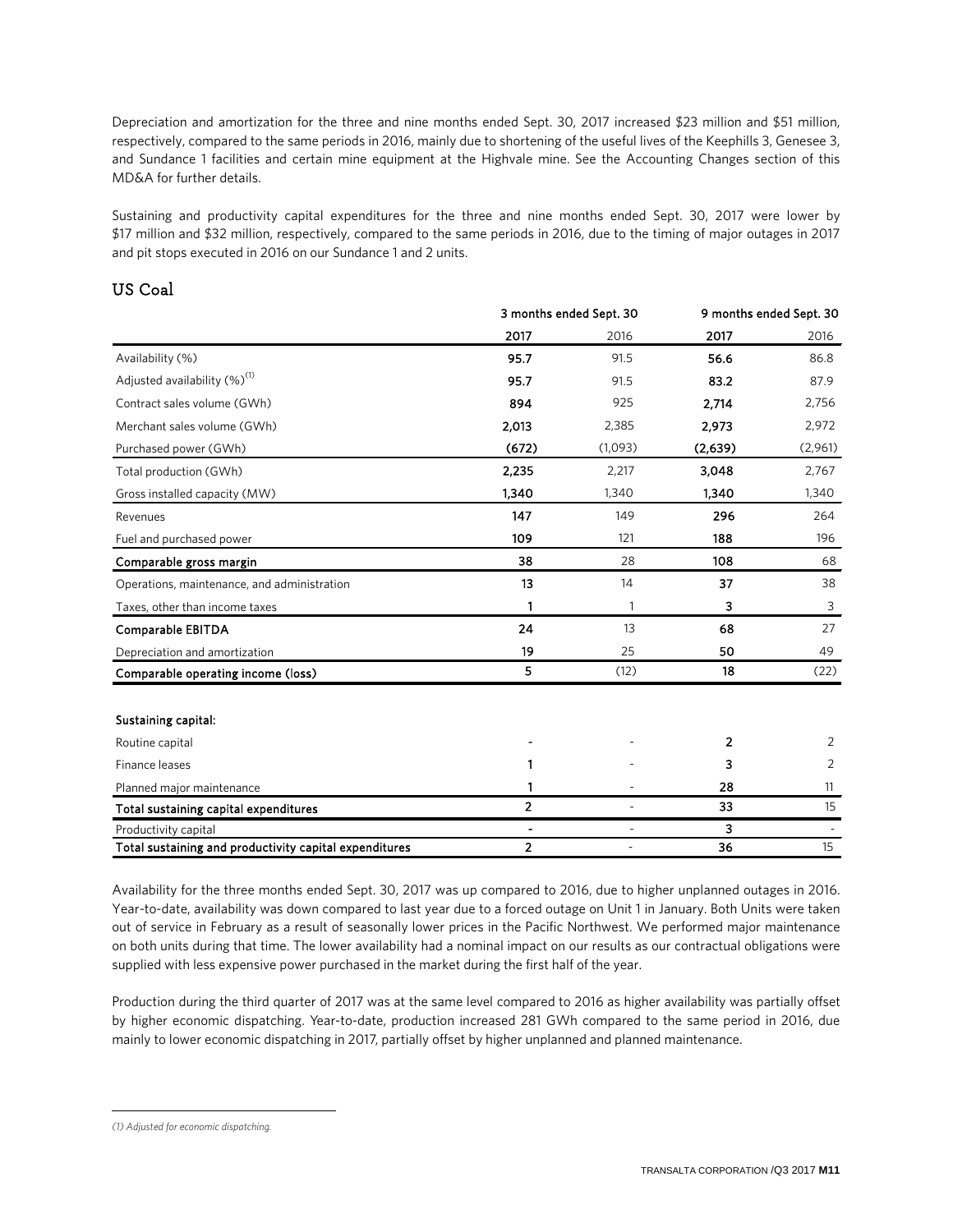Comparable EBITDA improved \$11 million and \$41 million, respectively, during the three and nine months ended Sept. 30, 2017, compared to the same periods in 2016, due mainly to higher prices on merchant and contracted revenues and lower transportation costs on coal. During the three and nine months ended Sept. 30, 2017, mark-to-market on certain forward financial contracts that do not qualify for hedge accounting resulted in a \$1 million gain (2016 - \$7 million gain) and a \$6 million gain (2016 - \$4 million loss).

Depreciation and amortization for the third quarter of 2017 was lower by \$6 million compared to 2016, due to an increase to the decommissioning obligation balance for the Centralia Mine in 2016. Changes in period end discount rates impact the decommissioning obligation balance. As the mine is in the reclamation stage, adjustments to the decommissioning obligation are recognized in depreciation expense. On a year-to-date basis, depreciation and amortization were flat.

Sustaining capital expenditures in the third quarter were low at \$2 million. Sustaining and productivity capital expenditures for the nine months ended Sept. 30, 2017 increased \$21 million compared to 2016 and totalled \$36 million due to planned outages executed during the second quarter of 2017. Productivity capital was invested in the installation of inspection equipment to optimize heat rates on coal and improve air distribution systems. See the Strategic Growth and Corporate Transformation section of this MD&A for further details.

# Canadian Gas

|                                              | 3 months ended Sept. 30 |       | 9 months ended Sept. 30 |       |
|----------------------------------------------|-------------------------|-------|-------------------------|-------|
|                                              | 2017                    | 2016  | 2017                    | 2016  |
| Availability (%)                             | 87.3                    | 89.9  | 90.2                    | 95.0  |
| Contract production (GWh)                    | 357                     | 700   | 1,128                   | 2,154 |
| Merchant production (GWh)                    | 98                      | 187   | 148                     | 253   |
| Total production (GWh)                       | 455                     | 887   | 1,276                   | 2,407 |
| Gross installed capacity (MW) <sup>(1)</sup> | 953                     | 1,057 | 953                     | 1,057 |
| Revenues                                     | 94                      | 115   | 331                     | 342   |
| Fuel and purchased power                     | 28                      | 49    | 90                      | 126   |
| Comparable gross margin                      | 66                      | 66    | 241                     | 216   |
| Operations, maintenance, and administration  | 10                      | 13    | 39                      | 41    |
| Taxes, other than income taxes               |                         |       | 1                       | 1     |
| Comparable EBITDA                            | 56                      | 53    | 201                     | 174   |
| Depreciation and amortization                | 30                      | 25    | 88                      | 80    |
| Comparable operating income                  | 26                      | 28    | 113                     | 94    |
|                                              |                         |       |                         |       |
| Sustaining capital:                          |                         |       |                         |       |
| Routine capital                              |                         | 1     | 4                       | 3     |
| Planned major maintenance                    | 3                       |       | 22                      | 3     |
| Total sustaining capital                     | 3                       | 2     | 26                      | 6     |

Availability for the three months ended Sept. 30, 2017 decreased approximately 3 per cent compared to the same period in 2016, primarily due to planned and unplanned maintenance work at our Sarnia plant. Availability for the nine months ended Sept. 30, 2017 decreased approximately 5 per cent compared to the same period in 2016, primarily due to a planned major inspection at Sarnia, the base to cycling conversion project at Windsor, and an unplanned steam turbine outage at Windsor.

 $\overline{a}$ 

<span id="page-11-0"></span>*<sup>(1)</sup> Includes production capacity for the Fort Saskatchewan power station, which has been accounted for as a finance lease, the portion of the Poplar Creek facility we continue to own and excludes the Mississauga cogeneration facility, which has been shutdown temporarily due to the recontracting in the fourth quarter of 2016.*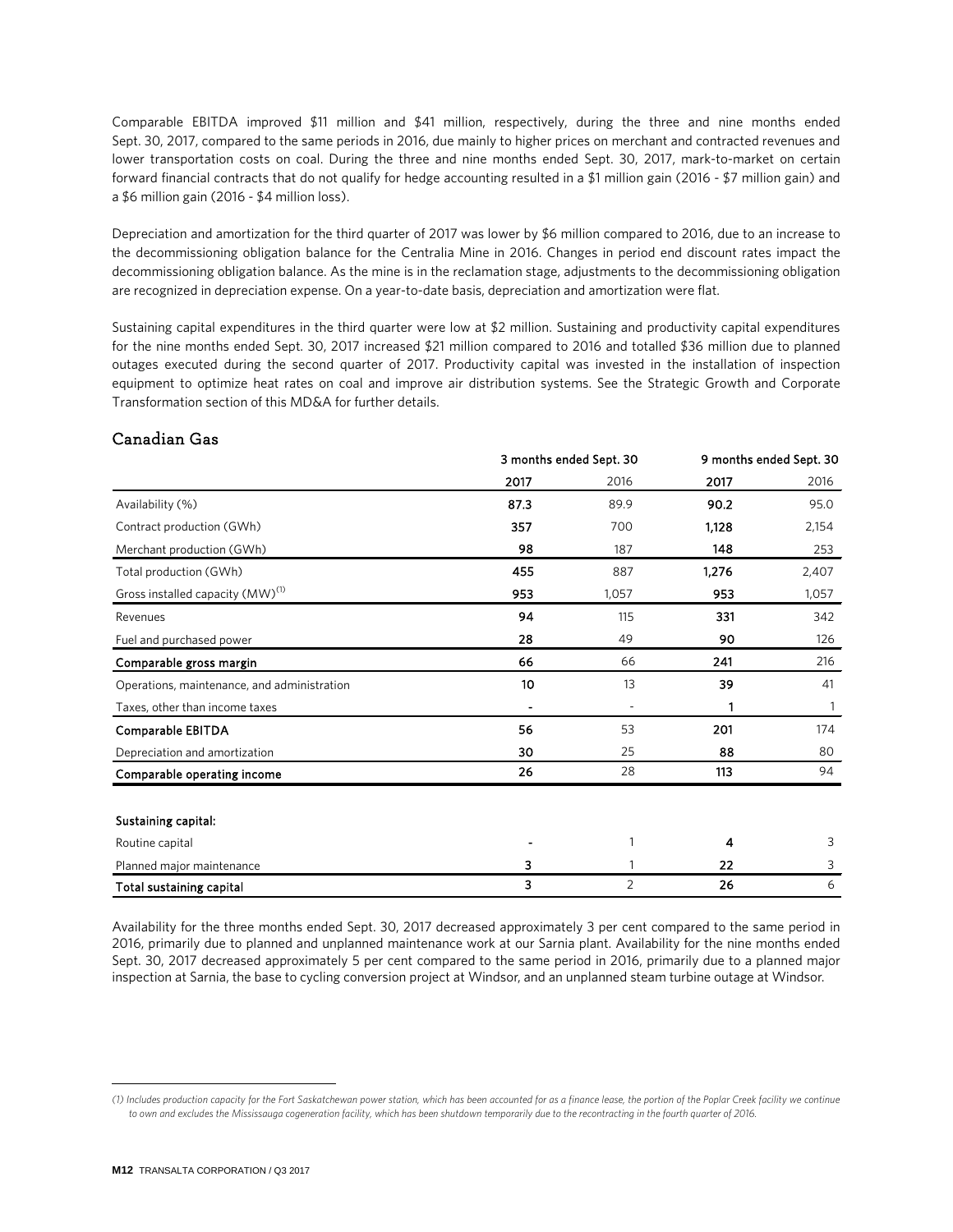Production for the three and nine months ended Sept. 30, 2017 decreased 432 GWh and 1,131 GWh compared to the same periods in 2016, primarily due to softer markets in Ontario in 2017 and changes in contracts at Mississauga and Windsor at the end of 2016. The Mississauga gas facility has been temporarily shut down effective Jan. 1, 2017, as we have no delivery obligations under the new agreement. We will continue to receive monthly capacity payments until the end of 2018 under the Mississauga contract.

Comparable EBITDA for the three months ended Sept. 30, 2017 increased \$3 million compared to the same period in 2016, due primarily to the positive impact of the temporary shut-down of our Mississauga gas facility. Comparable EBITDA for the nine months ended Sept. 30, 2017 increased \$27 million compared to 2016, primarily due to the settlement with the OEFC of the retroactive adjustment to price indices at Ottawa and Windsor and the positive impact of the temporary shut-down at our Mississauga gas facility, partially offset by unfavourable changes in unrealized mark-to-market positions on gas contracts that do not qualify for hedge accounting and the reduction in contracted revenues from our Windsor facility. The Mississauga, Ottawa, Windsor, and Fort Saskatchewan facilities are owned through our 50.01 per cent interest in TA Cogeneration L.P. ("TA Cogen").

Depreciation for the three and nine months ended Sept. 30, 2017 increased \$5 million and \$8 million compared to the same periods in 2016. We record the decrease in the finance lease receivable as a comparable increase in depreciation, as this amount, and the finance lease income, is included in comparable revenues as a proxy for capacity revenues for this segment.

Sustaining capital for the nine months ended Sept. 30, 2017 increased \$20 million compared to the same period in 2016, primarily due to the scheduled maintenance at Sarnia and the base to cycling conversion project at Windsor to increase its flexibility to respond to market prices.

# Australian Gas

|                                              | 3 months ended Sept. 30 |      | 9 months ended Sept. 30 |       |
|----------------------------------------------|-------------------------|------|-------------------------|-------|
|                                              | 2017                    | 2016 | 2017                    | 2016  |
| Availability (%)                             | 96.2                    | 96.6 | 93.6                    | 93.7  |
| Contract production (GWh)                    | 476                     | 389  | 1,346                   | 1,132 |
| Gross installed capacity (MW) <sup>(1)</sup> | 575                     | 425  | 575                     | 425   |
| Revenues                                     | 56                      | 43   | 138                     | 130   |
| Fuel and purchased power                     | 2                       | 5    | 8                       | 16    |
| Comparable gross margin                      | 54                      | 38   | 130                     | 114   |
| Operations, maintenance, and administration  | 9                       | 6    | 22                      | 18    |
| Comparable EBITDA                            | 45                      | 32   | 108                     | 96    |
| Depreciation and amortization                | 10                      | 5    | 26                      | 13    |
| Comparable operating income                  | 35                      | 27   | 82                      | 83    |
| Sustaining capital:                          |                         |      |                         |       |
| Routine capital                              | 5                       |      | 7                       |       |
| Planned major maintenance                    |                         | 6    |                         | 11    |
| Total sustaining capital                     | 5                       | 6    | 8                       | 12    |

Production for the three and nine months ended Sept. 30, 2017 increased 87 GWh and 214 GWh, respectively, compared to the same periods in 2016, due to the commissioning of our South Hedland power project on July 28, 2017 and an increase in customer load. Due to the nature of our contracts, the increase in customer load did not have a significant financial impact on our results as our contracts are structured as capacity payments with a pass-through of fuel costs.

Comparable EBITDA was up for the three and nine months ended Sept. 30, 2017, compared to the same periods in 2016, due to the commissioning of our South Hedland power project in July 2017.

<span id="page-12-0"></span> $\overline{a}$ *(1) Includes production capacity for the Solomon power station, which has been accounted for as a finance lease.*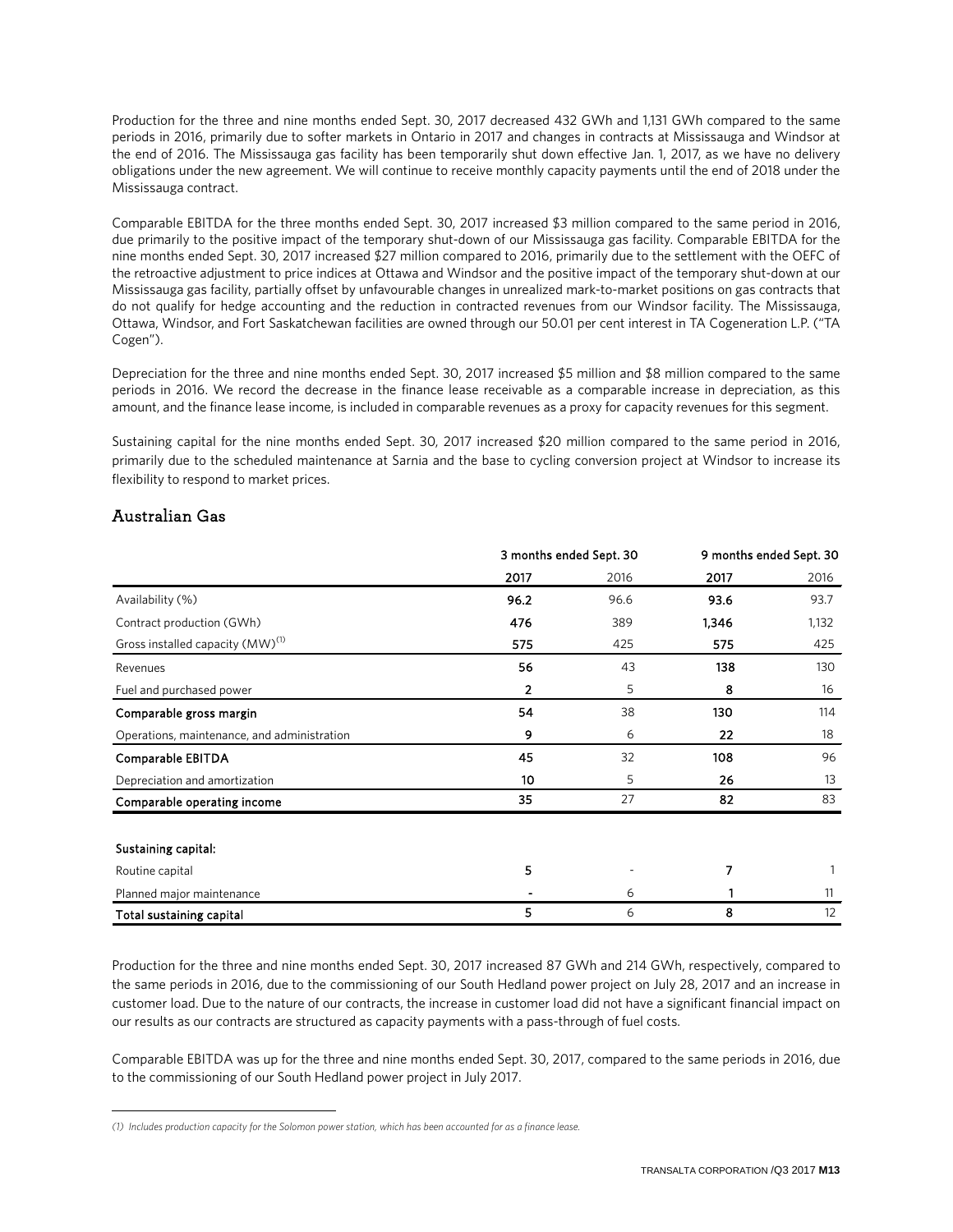Depreciation and amortization for the three and nine months ended Sept. 30, 2017 increased \$5 million and \$13 million, respectively, compared to the same periods in 2016, due to the full commissioning of our South Hedland power project in July 2017. See the Significant and Subsequent Events section of this MD&A for further details.

# Wind and Solar

|                                                         | 3 months ended Sept. 30 |                | 9 months ended Sept. 30 |       |
|---------------------------------------------------------|-------------------------|----------------|-------------------------|-------|
|                                                         | 2017                    | 2016           | 2017                    | 2016  |
| Availability (%)                                        | 94.6                    | 94.1           | 95.9                    | 95.3  |
| Contract production (GWh)                               | 334                     | 425            | 1,598                   | 1,622 |
| Merchant production (GWh)                               | 163                     | 206            | 730                     | 871   |
| Total production (GWh)                                  | 497                     | 631            | 2,328                   | 2,493 |
| Gross installed capacity (MW)                           | 1,363                   | 1,408          | 1,363                   | 1,408 |
| Revenues                                                | 42                      | 49             | 188                     | 188   |
| Fuel and purchased power                                | $\overline{2}$          | 3              | 10                      | 15    |
| Comparable gross margin                                 | 40                      | 46             | 178                     | 173   |
| Operations, maintenance, and administration             | 12                      | 13             | 36                      | 39    |
| Taxes, other than income taxes                          | 2                       | 2              | 6                       | 6     |
| Net other operating income                              |                         | (1)            |                         | (1)   |
| Comparable EBITDA                                       | 26                      | 32             | 136                     | 129   |
| Depreciation and amortization                           | 27                      | 29             | 82                      | 88    |
| Comparable operating income                             | (1)                     | 3              | 54                      | 41    |
| Sustaining capital:                                     |                         |                |                         |       |
| Routine capital                                         | 1                       | 1              | 1                       | 2     |
| Planned major maintenance                               | 3                       | 2              | 8                       | 8     |
| Total sustaining capital expenditures                   | 4                       | 3              | 9                       | 10    |
| Insurance recoveries of sustaining capital expenditures |                         | (1)            |                         | (1)   |
| Productivity capital                                    |                         |                |                         | 3     |
| Net amount                                              | 5                       | $\overline{2}$ | 10                      | 12    |

Production for the three months ended Sept. 30, 2017 decreased 134 GWh compared to the same period in 2016, primarily due to lower wind resources and the sale of the Wintering Hills Wind facility in the first quarter of 2017. On a year-to-date basis, production was down 165 GWh, as the stronger wind resource in the second quarter did not fully offset the impact of the lower wind resource this quarter and the sale of the Wintering Hills Wind facility in the first quarter of 2017.

Comparable EBITDA for the three months ended Sept. 30, 2017 decreased \$6 million compared to the same period in 2016, primarily driven by lower volumes at contracted facilities. Comparable EBITDA for the nine months ended Sept. 30, 2017 increased \$7 million compared to 2016 due to increased renewable energy certificate sales in 2017 and lower operations, maintenance, and administration expenses after renegotiating Long Term Service Agreements with service providers, partially offset by lower volumes.

Depreciation for the three and nine months ended Sept. 30, 2017 decreased \$2 million and \$6 million, respectively, compared to the same periods in 2016, primarily due to the disposition of the Wintering Hills merchant wind facility which closed on March 1, 2017, the retirement of Cowley Ridge in 2016, and declining balance depreciation at our Solar facilities.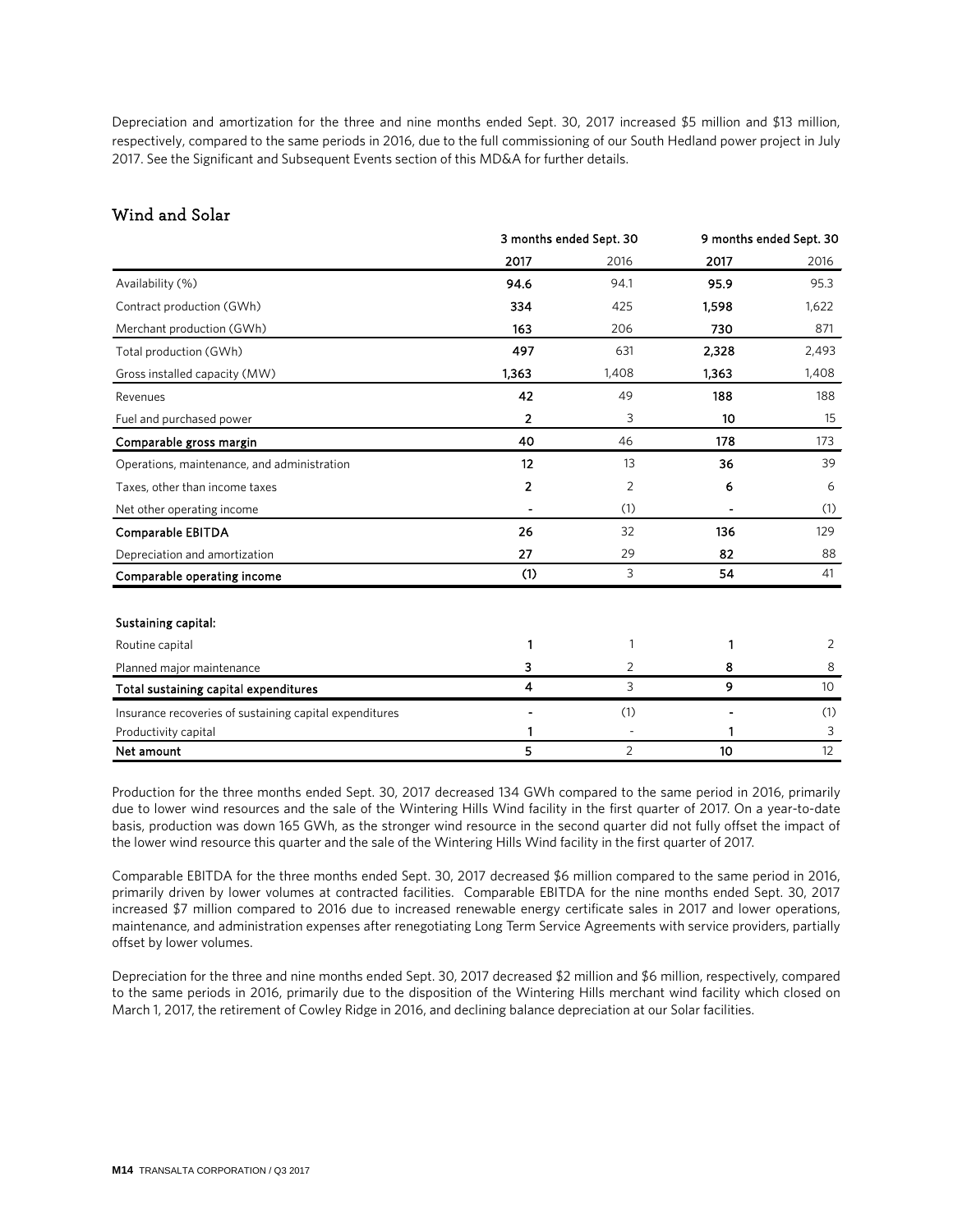# Hydro

|                                                        | 3 months ended Sept. 30 |      | 9 months ended Sept. 30 |       |
|--------------------------------------------------------|-------------------------|------|-------------------------|-------|
|                                                        | 2017                    | 2016 | 2017                    | 2016  |
| Contract production (GWh)                              | 482                     | 450  | 1.544                   | 1,349 |
| Merchant production (GWh)                              | 39                      | 35   | 78                      | 76    |
| Total production (GWh)                                 | 521                     | 485  | 1.622                   | 1,425 |
| Gross installed capacity (MW)                          | 926                     | 926  | 926                     | 926   |
| Revenues                                               | 31                      | 30   | 95                      | 96    |
| Fuel and purchased power                               | 2                       | 2    | 5                       | 6     |
| Comparable gross margin                                | 29                      | 28   | 90                      | 90    |
| Operations, maintenance, and administration            | 10                      | 8    | 27                      | 25    |
| Taxes, other than income taxes                         |                         | 1    | 2                       | 3     |
| Comparable EBITDA                                      | 19                      | 19   | 61                      | 62    |
| Depreciation and amortization                          | 7                       | 7    | 24                      | 20    |
| Comparable operating income                            | 12                      | 12   | 37                      | 42    |
| Sustaining capital:                                    |                         |      |                         |       |
| Routine capital, excluding hydro life extension        | 3                       | 2    | 6                       | 4     |
| Hydro life extension                                   |                         | 3    |                         | 9     |
| Planned major maintenance                              |                         | 3    | 3                       | 5     |
| Total                                                  | 4                       | 8    | 9                       | 18    |
| Productivity capital                                   | 1                       | ÷    | 1                       |       |
| Total sustaining and productivity capital expenditures | 5                       | 8    | 10                      | 18    |

Production for the three months ended Sept. 30, 2017 increased 36 GWh compared to the same period in 2016, due to continued strong water resources in Alberta and Ontario. Production for the nine months ended Sept. 30, 2017 increased 197 GWh compared to the same period in 2016, primarily due to higher water resources from spring run-off in Alberta.

Comparable EBITDA for the three and nine months ended Sept. 30, 2017 was flat compared to the same periods in 2016, as higher volumes were offset by increased operations, maintenance, and administration costs due mostly to contractor spend on Project Greenlight improvement initiatives. See the Strategic Growth and Corporate Transformation section of this MD&A for further details. Last year, we recorded a \$3 million positive adjustment in the first quarter relating to a prior year metering issue at one of our facilities.

Depreciation for the nine months ended Sept. 30, 2017 increased \$4 million compared to the same period in 2016, primarily due a higher asset base.

Sustaining capital for the three and nine months ended Sept. 30, 2017 decreased \$4 million and \$9 million, respectively, compared to the same periods in 2016, primarily due to the life extension projects at Bighorn and Brazeau in 2016.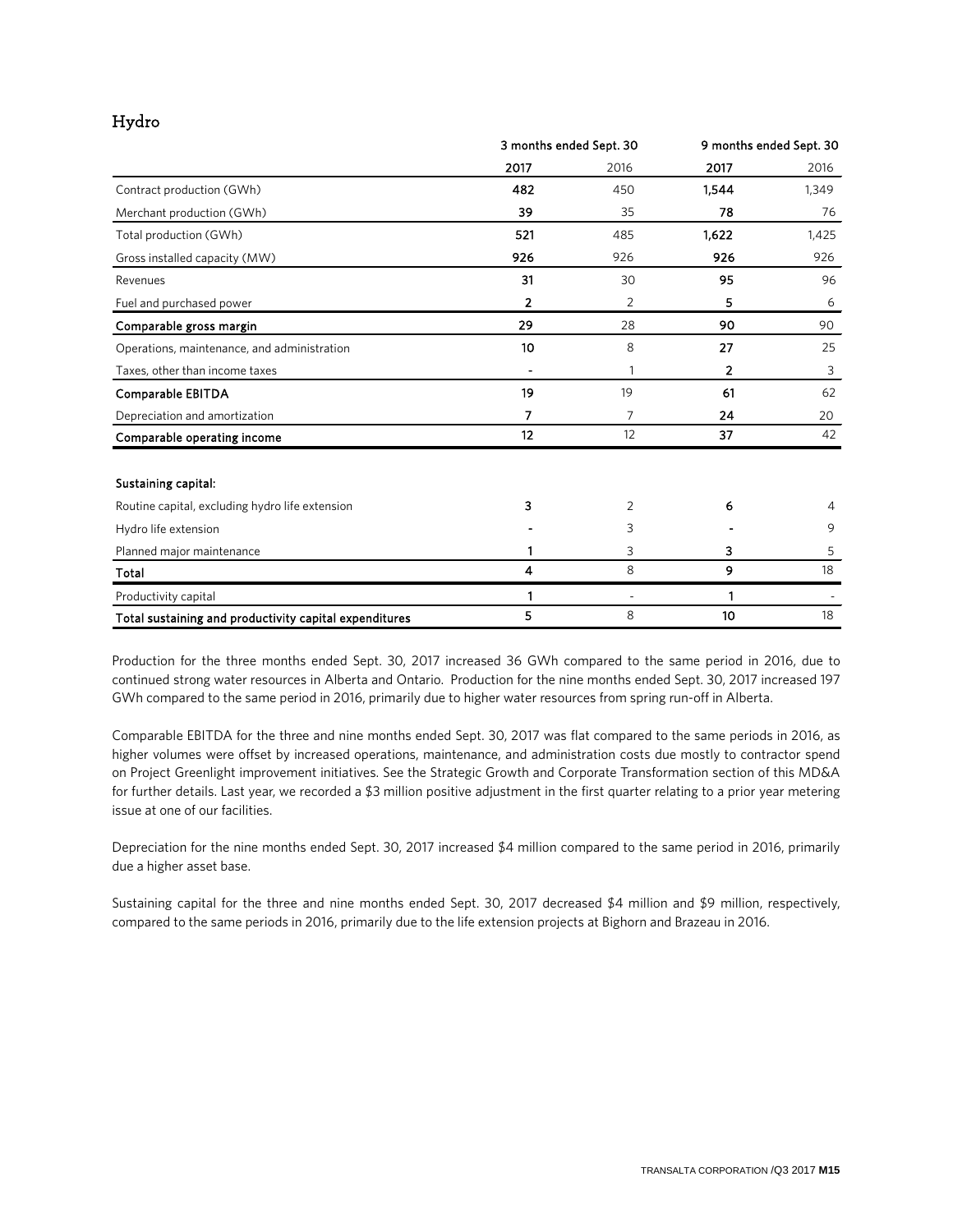# Energy Marketing

|                                             | 3 months ended Sept. 30  |      | 9 months ended Sept. 30 |      |
|---------------------------------------------|--------------------------|------|-------------------------|------|
|                                             | 2017                     | 2016 | 2017                    | 2016 |
| Revenues and comparable gross margin        | 17                       | 16   | 36                      | 59   |
| Operations, maintenance, and administration |                          | 6    | 16                      | 20   |
| Comparable EBITDA                           | 12                       | 1C   | 20                      | 39   |
| Depreciation and amortization               | $\overline{\phantom{0}}$ |      |                         |      |
| Comparable operating income                 | 12                       |      | 19                      |      |

For the three months ended Sept. 30, 2017, comparable EBITDA was up \$2 million compared to 2016, due to a return to normal level of gross margin. On a year to date basis, results were lower compared to 2016, due to unfavourable first quarter of 2017 results impacted by warm winter weather in the Northeast, significant precipitation in the Pacific Northwest, and reduced margins from our customer business.

# Corporate

Our Corporate overhead costs were \$5 million and \$14 million higher, respectively, for the three and nine months ended Sept. 30, 2017, compared to 2016. Corporate costs in 2017 include certain costs relating to our corporate transformation that we expect will translate into significant long-term cost savings. See the Strategic Growth and Corporate Transformation section of this MD&A for further details. The first quarter of 2017 also includes the reclassification of incentives for 2016 between our operational segments and our Corporate segment.

# Key Financial Ratios

The methodologies and ratios used by rating agencies to assess our credit ratings are not publicly disclosed. We have developed our own definitions of ratios and targets to help evaluate the strength of our financial position. These metrics and ratios are not defined under IFRS, and may not be comparable to those used by other entities or by rating agencies. We are focused on strengthening our financial position and flexibility and aim to meet all our target ranges by 2018.

#### **FFO** before Interest to Adjusted Interest Coverage

| As at                                                                 | Sept. 30, 2017 <sup>(1)</sup> | Dec. 31, 2016 |
|-----------------------------------------------------------------------|-------------------------------|---------------|
| <b>FFO</b>                                                            | 813                           | 763           |
| Add: Interest on debt net of interest income and capitalized interest | 217                           | 223           |
| FFO before interest                                                   | 1.030                         | 986           |
| Interest on debt net of interest income                               | 232                           | 239           |
| Add: 50 per cent of dividends paid on preferred shares                | 20                            |               |
| <b>Adjusted interest</b>                                              | 252                           | 260           |
| FFO before interest to adjusted interest coverage (times)             | 4.1                           | 3.8           |

Our target for FFO before interest to adjusted interest coverage is four to five times. The ratio improved slightly compared to 2016 due to stronger FFO and lower interest on debt, as we continue to execute on our deleveraging plan.

 $\overline{a}$ 

<span id="page-15-0"></span>*<sup>(1)</sup> Last 12 months. Our target range for FFO in 2017 is \$765 million to \$820 million.*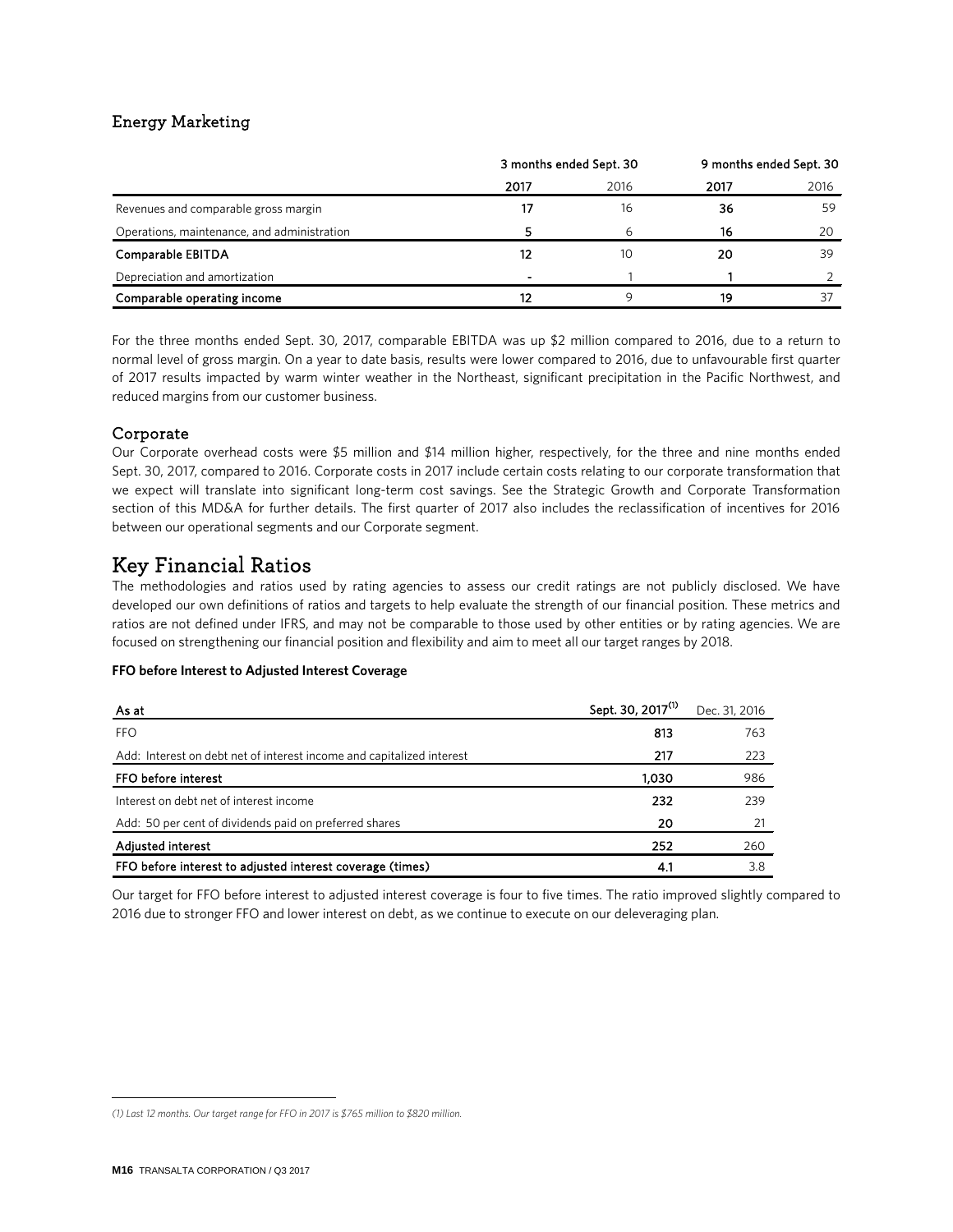#### **Adjusted FFO to Adjusted Net Debt**

| As at                                                                   | Sept. 30, 2017 | Dec. 31, 2016 |
|-------------------------------------------------------------------------|----------------|---------------|
| FFO <sup>(1,2)</sup>                                                    | 813            | 763           |
| Less: 50 per cent of dividends paid on preferred shares <sup>(1)</sup>  | (20)           | (21)          |
| Adjusted FFO <sup>(1)</sup>                                             | 793            | 742           |
| Period-end long-term debt <sup>(3)</sup>                                | 3,780          | 4,361         |
| Less: Cash and cash equivalents                                         | (87)           | (305)         |
| Add: 50 per cent of issued preferred shares                             | 471            | 471           |
| Fair value asset of economic hedging instruments on debt <sup>(4)</sup> | (26)           | (163)         |
| Adjusted net debt                                                       | 4,138          | 4,364         |
| Adjusted FFO to adjusted net debt (%)                                   | 19.2           | 17.0          |

Our adjusted FFO to adjusted net debt ratio improved to 19.2 per cent, due to the reduction in our net debt year-to-date and the improvement in FFO. We expect this metric to improve towards our targeted level of 20 to 25 per cent as a result of expected increased comparable EBITDA from our operations at South Hedland, fully commissioned in July 2017.

### **Adjusted Net Debt to Comparable EBITDA**

| As at                                                                   | Sept. 30, 2017 | Dec. 31, 2016 |
|-------------------------------------------------------------------------|----------------|---------------|
| Period-end long-term debt <sup>(3)</sup>                                | 3.780          | 4,361         |
| Less: Cash and cash equivalents                                         | (87)           | (305)         |
| Add: 50 per cent of issued preferred shares                             | 471            | 471           |
| Fair value asset of economic hedging instruments on debt <sup>(4)</sup> | (26)           | (163)         |
| Adjusted net debt                                                       | 4.138          | 4,364         |
| Comparable EBITDA <sup>(1)</sup>                                        | 1.161          | 1,145         |
| Adjusted net debt to comparable EBITDA (times)                          | 3.6            | 3.8           |

As at Sept. 30, 2017 our adjusted net debt to comparable EBITDA ratio improved compared to 2016, mainly due to the significant reduction in our net debt during the year. Our target for adjusted net debt to comparable EBITDA is 3.0 to 3.5 times. We expect this metric to trend towards our targeted level due to the expected increase in comparable EBITDA from operations at South Hedland, fully commissioned in July 2017.

 $\overline{a}$ 

<span id="page-16-0"></span>*<sup>(1)</sup> Last 12 months.* 

*<sup>(2)</sup> Our target range for FFO in 2017 is \$765 million to \$820 million.*

*<sup>(3)</sup> Includes finance lease obligations and tax equity financing.*

*<sup>(4)</sup> Included in risk management assets and/or liabilities on the condensed consolidated financial statements as at Sept. 30, 2017 and Dec. 31, 2016. During the first quarter of 2017, we discontinued hedge accounting on certain US-denominated debt hedges. The foreign currency derivatives remain in place as economic hedges. See the Financial Instruments section of this MD&A for further details.*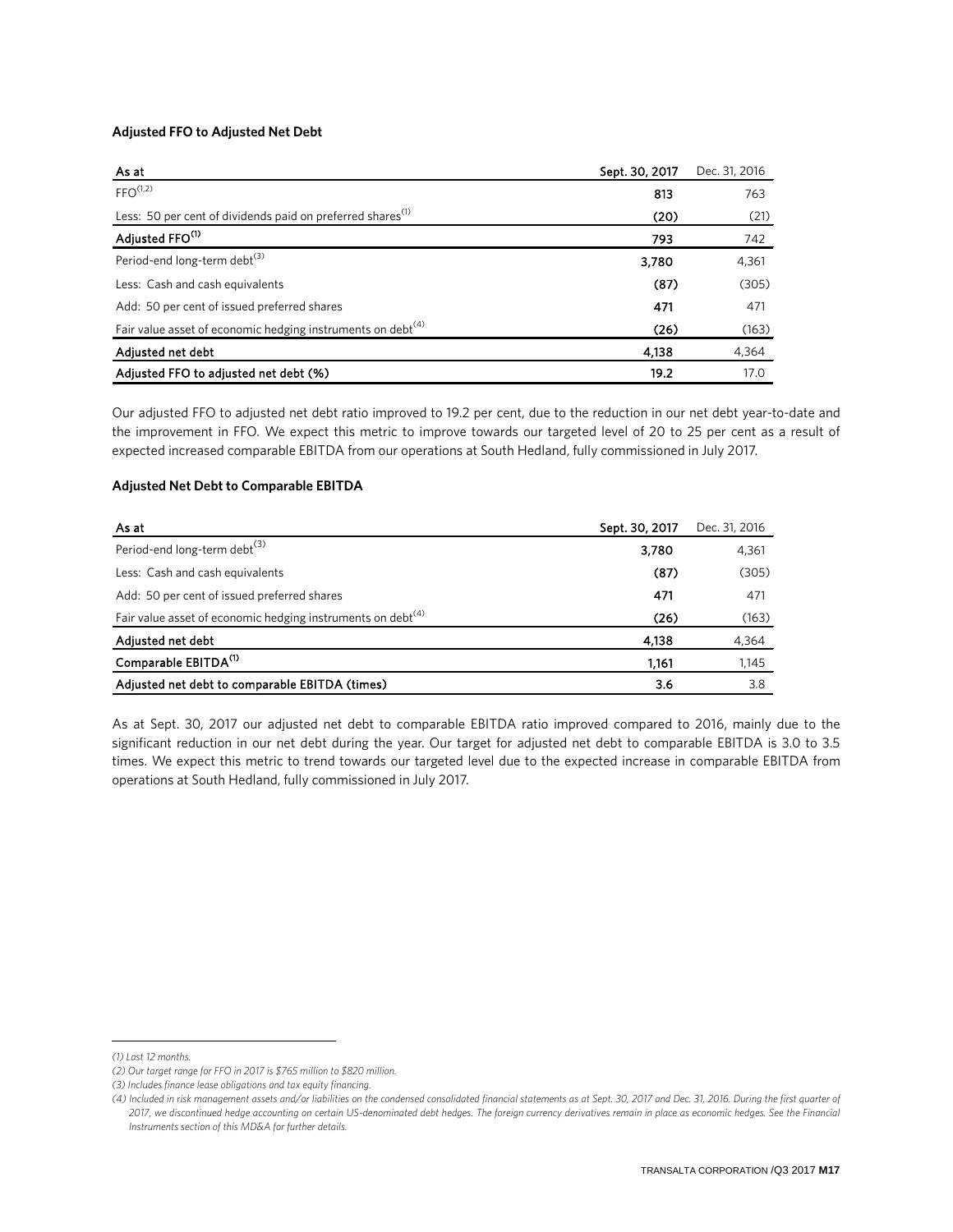# Strategic Growth and Corporate Transformation

### **Kent Hills Wind Project**

During the second quarter of 2017, TransAlta Renewables entered into a long-term contract with the New Brunswick Power Corporation for the sale of all power generated by an additional 17.25 MW of capacity to be installed at our Kent Hills wind project.

This is an expansion project of our existing Kent Hills wind project on approximately five to ten acres of Crown land, increasing the total operating capacity of the Kent Hills wind project to approximately 167 MW. As part of the regulatory process, we submitted an Environmental Impact Assessment to the province of New Brunswick in late September. Provided environmental approvals are received, we expect to begin the construction phase in the spring of 2018.

#### **Brazeau Hydro Pumped Storage**

The Brazeau Hydro Pumped Storage project is an innovative way to generate and shape clean electricity. It will store water that can be used to both generate power when it is needed and store excess power supply when demand is low. When there is excess renewable generation in periods of low demand, water will be pumped from the lower reservoir and stored in the upper reservoir to be used later. When demand is high and generation from other renewables generation is not sufficient, water will flow back through a turbine using gravity to generate clean electricity. The Brazeau Pumped storage project is a focus for us, as it has existing infrastructure that reduces the cost and environmental footprint of the project, is situated close to existing transmission infrastructure, and allows for increased renewable development by balancing intermittent generation from wind and solar.

We are currently working to secure a path that will advance our investment in the project and secure a long-term contract for the project. The Brazeau Hydro Pumped Storage project is expected to have new capacity ranging between 600 MW to 900 MW, bringing the total Brazeau facility to 955 – 1,255 MW, post-completion. We estimate an investment in the range of \$1.8 billion to \$2.5 billion and expect construction to begin upon receipt of a long-term contract and regulatory approvals, between 2020 and 2021, with operations to commence in 2025. This year we are investing \$5 million to \$10 million to advance the environmental study, work with stakeholders, and execute geotechnical work to help further our design and construction phase.

### **Other Growth Projects**

We are also advancing our plans to build, own, and operate the following growth projects:

- The Antelope Coulee Wind project a wind project located in southwest Saskatchewan, comprised of up to 52 turbines, with a total capacity of between 100 to 200 MW, depending on the approved size of the project. If successful, construction could begin in 2019 with a proposed commercial operation date of no later than April 2021. If built, the project is expected to produce 700,000 MWh of electricity annually, enough to power around 70,000 homes.
- The Garden Plain Wind project a wind project located near Drumheller, Alberta, comprised of 36 turbines, with a total capacity of approximately 130 MW. The proposed project would be developed in two phases. We are in the late stages of finalizing the project design and are preparing to submit an application to the AUC for construction and permitting approval, which is expected in March 2018. If built, the project is expected to produce 455,000 MWh of electricity annually, enough to power around 50,000 homes.
- The Tono Solar Project a solar project, using Tier 1 solar technologies with proven capabilities, located on reclaimed mine land at our existing Centralia mine site, adjacent to our Centralia coal facility. We are considering various capacity scenarios between 40 to 180 MW and intend to submit a bid into Puget Sound Energy's request for proposal for renewable power for a 25-year agreement.

#### **Project Greenlight**

Our transformation project is a top priority for us. Driven by engagement from all employees, the intent is to deliver ambitious improvements in every part of our company. Initiatives include increasing revenue, improving generation, reducing operating and maintenance costs, reducing overhead costs and financing costs, and optimizing our capital spend. We expect Project Greenlight to deliver sustainable pre-tax savings of approximately \$50 million to \$70 million annually, commencing in 2018. We are on track to achieve our expected annual savings targets. Our internal cost to execute these initiatives is expected to be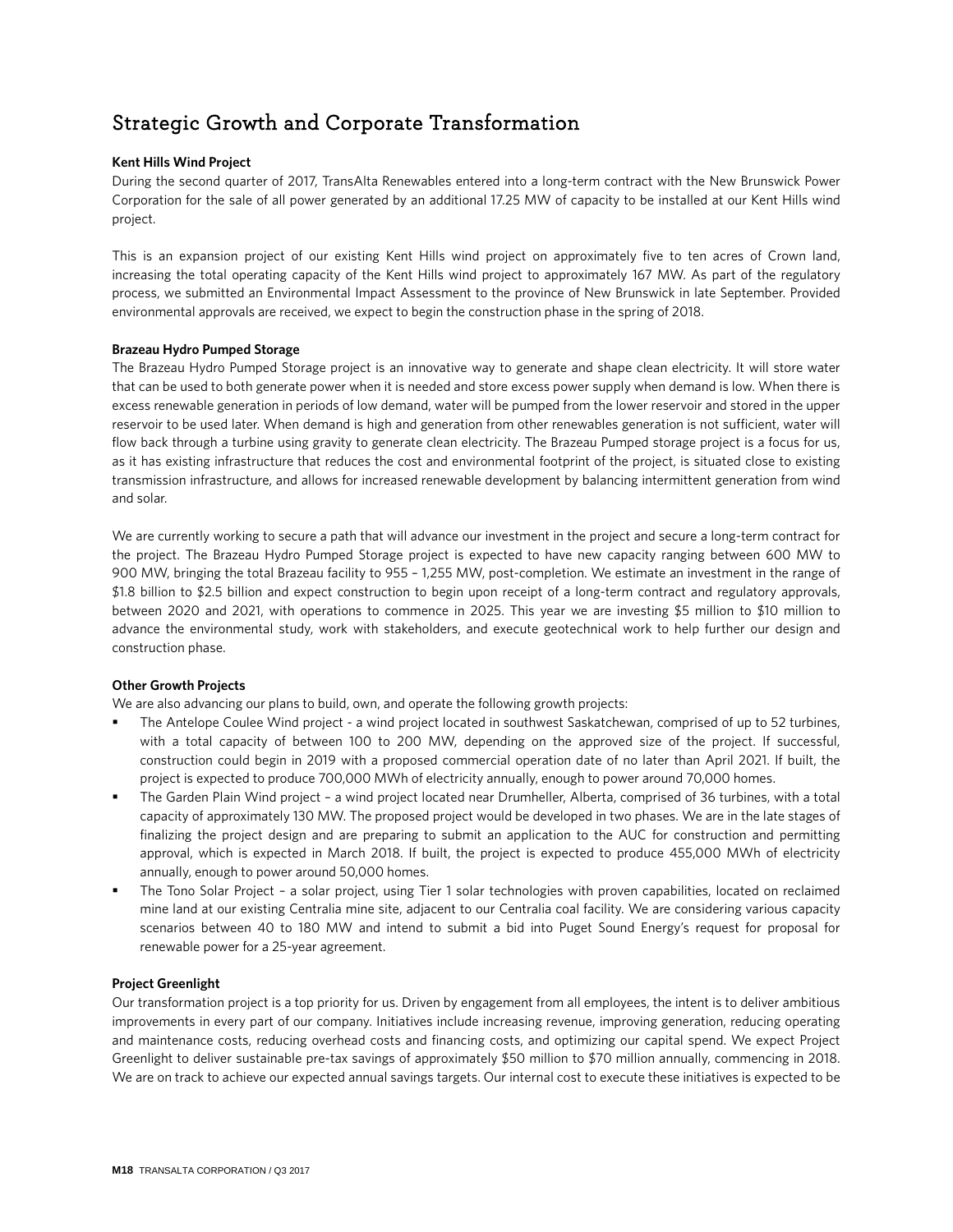between \$25 million to \$35 million in 2017. We also expect to spend \$20 million to \$25 million related to productivity capital in 2017.

# Significant and Subsequent Events

#### **Balancing Pool PPA Termination**

On Sept. 18, 2017, we received formal notice from the Balancing Pool for the termination of the Sundance PPAs effective March 31, 2018. The termination of the Sundance PPAs by the Balancing Pool was not a surprise and is expected to positively impact our business.

The expected impacts of the termination include:

- Approximately \$215 million in compensation for the net book value of the assets as compared to the Balancing Pool's estimate of approximately \$157 million. The Balancing Pool's estimate differs because it excludes certain mining assets which the Corporation believes should be included in the net book value calculation. The termination proceeds will be used to repay debt maturing in 2018.
- Increased operational flexibility, including with respect to dispatching of generation from the affected units, maintenance and turnaround schedules, and the timing of the coal-to-gas conversions.

After the termination of the Sundance PPAs, we will have approximately 2,000MW of capacity under Alberta PPAs, representing approximately 12 per cent of the generation capacity in Alberta. The Corporation believes that the cash flow generated by its portfolio of coal, gas and renewable assets in Alberta will be maintained following the termination of the Sundance PPAs. The Sundance A PPA expires at the end of 2017 and, as such, it was not included in the Balancing Pool's PPA termination considerations.

### **TransAlta Renewables \$260 Million Project Financing of New Brunswick Wind Assets and Early Redemption of Outstanding Debentures**

On Sept. 27, 2017, TransAlta Renewables announced that its indirect majority-owned subsidiary, Kent Hills Wind LP ("KHWLP"), priced an approximate \$260 million bond offering, by way of a private placement, secured by, among other things, a first ranking charge over all assets of KHWLP. The offering closed on Oct. 2, 2017. The bonds are amortizing and bear interest at a rate of 4.454 per cent, payable quarterly and maturing Nov. 30, 2033. The net proceeds will be used to fund the construction costs for the 17.25 MW Kent Hills expansion (upon meeting certain completion tests and other specified conditions) and were also used to make advances to Canadian Hydro Developers Inc. ("CHD") and to Natural Forces Technologies Inc., KHWLP's partner, which owns approximately 17 per cent of KHWLP.

At the same time, CHD, our subsidiary, provided notice that they would be early redeeming all their unsecured debentures with a weighted average interest rate of 6.3 per cent. The debentures were scheduled to mature in June of 2018. On Oct. 12, 2017, they redeemed the unsecured debentures for \$201 million in total, comprised of principal of \$191 million, an early redemption premium of \$6 million, and accrued interest of \$4 million. A \$6 million loss was recognized in net interest expense for the three and nine months ended Sept. 30, 2017.

#### **Commissioning of South Hedland Facility and Conversion of Class B Shares**

During the quarter, the final stages of construction of our South Hedland power station, including reliability runs, were completed. The facility achieved commercial operation on July 28, 2017. On Aug. 1, 2017, we converted our 26.1 million Class B shares held in TransAlta Renewables into 26.4 million common shares of TransAlta Renewables. At that time, our common share equity participation percentage in TransAlta Renewables increased to 64 per cent from 59.8 per cent. The Class B shares were converted at a ratio greater than 1:1 because the construction and commissioning costs for the project were below the referenced costs agreed to with TransAlta Renewables. TransAlta Renewables also announced an increase in their monthly dividend rate of approximately 7 per cent.

On Aug. 1, 2017, FMG issued a news release indicating that it had notified us that, in its view, the South Hedland power station has not yet satisfied the requisite performance criteria under the South Hedland power purchase agreement between FMG and TransAlta. Our view is that all the conditions to establish that commercial operations have been achieved under the terms of the power purchase agreement with FMG have been satisfied in full. Horizon Power has not disputed commercial operation.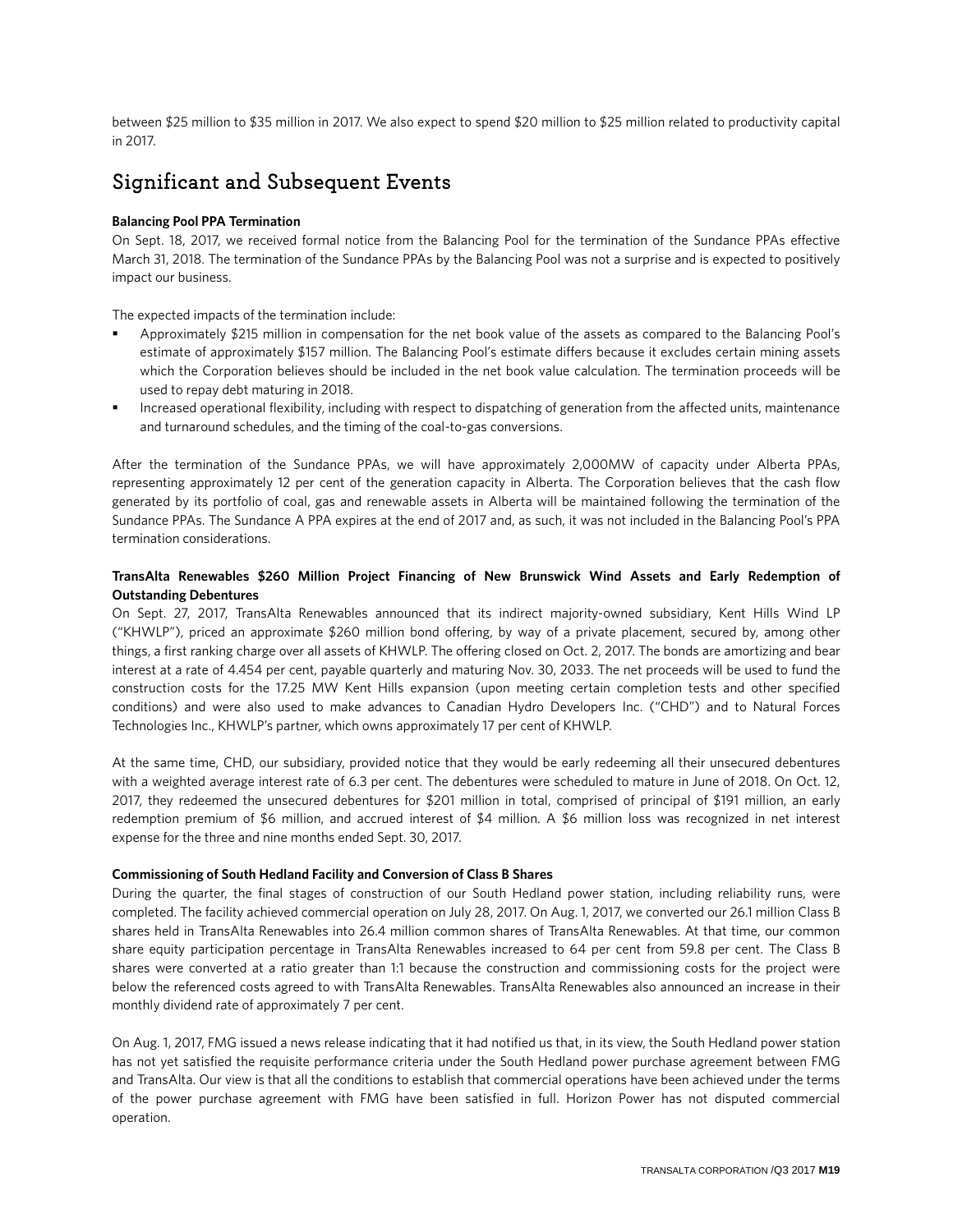#### **Termination of Solomon Power Purchase Arrangement**

On Aug. 1, 2017, we received notice that FMG intends to repurchase the Solomon Power facility for approximately US\$335 million. FMG is expected to complete its acquisition of the Solomon Power Station in November 2017. Our subsidiary, TransAlta Renewables will utilize the proceeds in part to repay the credit facility used to fund the remaining development of the South Hedland power station and for general corporate purposes.

#### **Settlement of Dispute for the Ottawa and Windsor Facilities**

During the first half of the year we settled the contract indexation dispute with the OEFC relating to our Ottawa and Windsor generating facilities for proceeds totalling \$34 million.

#### **Series E and C Preferred Share Conversion Results and Dividend Rate Reset**

On Sept. 17, 2017, we announced that the minimum election notices received did not meet the requirements required to give effect to the conversion of Series E Preferred Shares into the Series F Preferred Shares. As a result, none of the Series E Preferred Shares were converted into Series F Preferred Shares on Sept. 30, 2017, and their dividend rate will remain fixed for the subsequent five-year period.

On June 16, 2017, the Corporation announced that the minimum election notices received did not meet the requirements required to give effect to the conversion of the Series C Preferred Shares into the Series D Preferred Shares. As a result, none of the Series C Preferred Shares were converted into Series D Preferred Shares on June 30, 2017, and their dividend rate will remain fixed for the subsequent five-year period.

#### **TransAlta Renewables Credit Facility**

On July 24, 2017, TransAlta Renewables entered into a syndicated credit agreement giving it access to a \$500 million committed credit facility. The agreement is fully committed for four years, expiring in 2021. The facility is subject to a number of customary covenants and restrictions in order to maintain access to the funding commitments. In conjunction with this new credit agreement, the \$350 million credit facility provided by TransAlta to TransAlta Renewables was cancelled. At the same time, we extended our syndicated credit facility to 2021 and reduced the size of the facility by \$500 million to \$1 billion. Consolidated syndicated credit facilities remain at \$1.5 billion.

#### **Appointment of Director**

On July 13, 2017, the Board of Directors (the "Board") appointed the Honourable Rona Ambrose to the Board effective July 13, 2017. Ms. Ambrose was the former Leader of Canada's Official Opposition in the House of Commons and former leader of the Conservative Party of Canada. She also acted as Minister of the Crown across nine government departments, including serving as Vice Chair of the Treasury Board and Chair of the cabinet committee for public safety, justice and aboriginal issues.

#### **Transition to Clean Power in Alberta and Impairment Charge**

On April 19, 2017, we announced our strategy to accelerate our transition to gas and renewables generation. The strategy includes the following steps:

- retirement of Sundance Unit 1 effective Jan. 1, 2018;
- mothballing of Sundance Unit 2 effective Jan. 1, 2018, for a period of 2 years; and
- conversion of Sundance Units 3 to 6 and Keephills Units 1 and 2 from coal-fired generation to gas-fired generation in the 2021 to 2023 timeframe, thereby extending the useful lives of these units until the mid-2030's.

The retirement of Sundance Unit 1 and mothballing of Sundance Unit 2 reflects the limited economic viability of the units upon the expiry of their PPA due to the current oversupplied Alberta power market and low power price environment and is not expected to materially impact our forecasted cash flows for 2018 and 2019.

The benefits of converting coal-fired units to gas-fired generation include:

- significantly lowering carbon intensities, emissions, and carbon costs;
- significantly lowering operating and sustaining capital costs;
- increasing operating flexibility; and
- adding between five-to-ten years of economic life to each converted unit.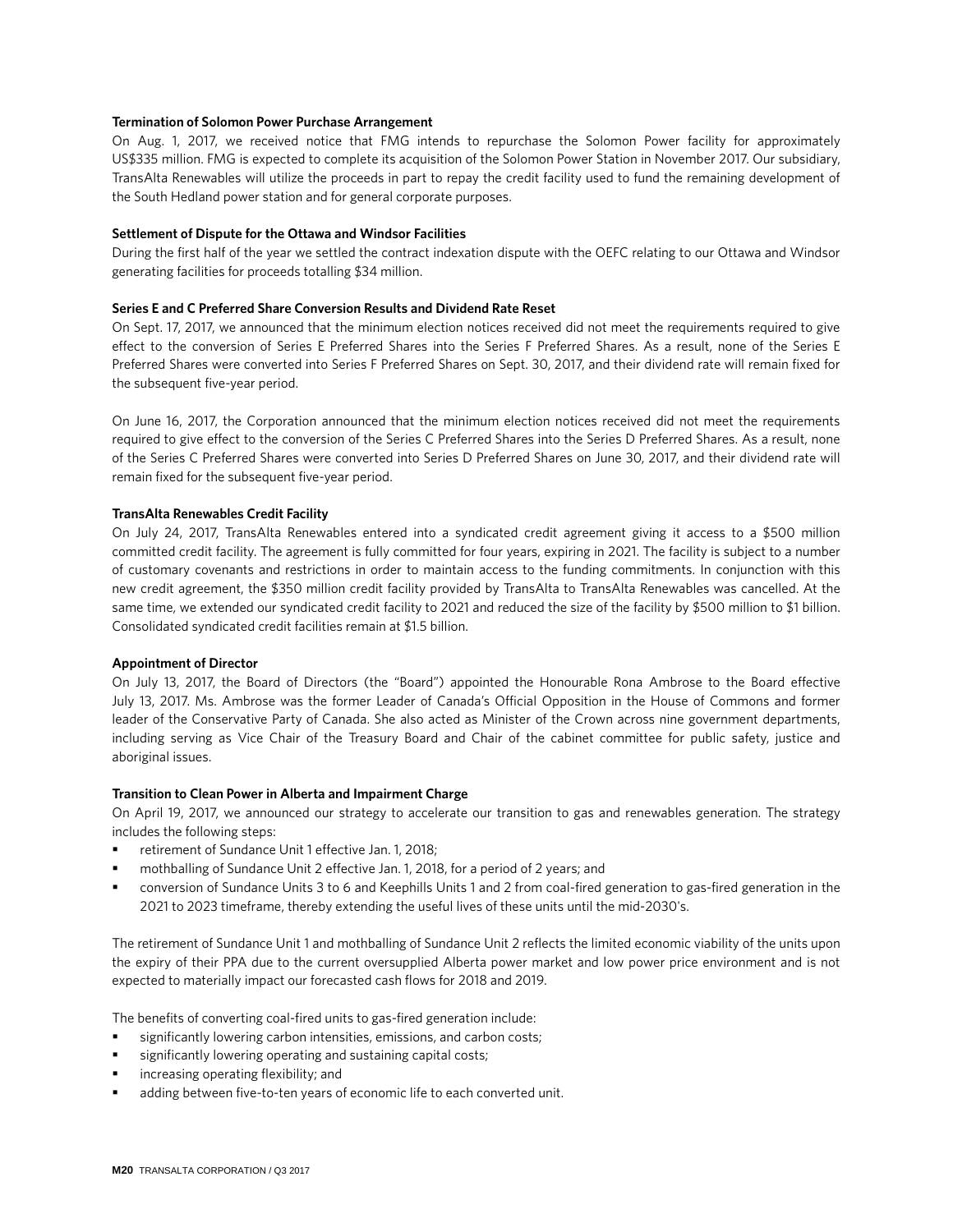#### *Sundance Units 1 and 2*

Federal regulations stipulate that all coal plants built before 1975 must cease to operate on coal by the end of 2019, which includes Sundance Units 1 and 2. Given that Sundance Unit 1 will be shut down two years early, the federal Minister of Environment has agreed to extend the life of Sundance Unit 2 from 2019 to 2021. This will provide us with flexibility to respond to the regulatory environment for coal-to-gas conversions and the new upcoming Alberta capacity market.

Sundance Units 1 and 2 collectively comprise 560 MW of the 2,141 MW at the Sundance power plants, which serves as a baseload provider for the Alberta electricity system. The PPA with the Balancing Pool relating to Sundance Units 1 and 2 expires on Dec. 31, 2017.

In the second quarter of 2017, we recognized an impairment loss on Sundance Unit 1 in the amount of \$20 million due to our decision to early retire Sundance Unit 1. Previously, we had expected Sundance Unit 1 to operate in the merchant market in 2018 and 2019. The impairment assessment was based on value in use and included the estimated future cash flows expected to be derived from the Unit until its retirement on Jan. 1, 2018. Discounting did not have a material impact.

No separate stand-alone impairment test was required for Sundance Unit 2, as mothballing the Unit maintains our flexibility to operate the Unit as part of our Alberta Merchant cash-generating unit to 2021.

#### *Coal-to-Gas Conversions*

In December 2016, notice was given by Environment and Climate Change Canada of its intention to amend regulations to phase out coal-fired generation by 2030 while permitting the conversion of boiler units from coal to natural gas fired generation for a period of up to 15 years or until 2045, whichever comes first. These regulations, which will facilitate our proposed coal-to-gas conversions, remain a work-in-progress. We are engaged with the Government of Canada in the development of required regulatory regime.

We are planning the conversion of Sundance Units 3 and 6 and Keephills Units 1 and 2 to gas-fired generation in the 2021 to 2023 timeframe, thereby extending the useful lives of these units until the mid-2030's. We expect that the capacity of Sundance Units 3 to 6 and Keephills 1 and 2 will not change following conversion, which will result in a reduction of approximately 40 per cent of carbon emissions from these units while maintaining approximately 2,400 MWs in the Alberta power grid.

Our total capital commitment for the coal-to-gas conversions is expected to be approximately \$300 million, mostly invested between 2021 to 2023. We anticipate funding the conversions with free cash flow at that time. These units are expected to provide low cost capacity and to be competitive in the upcoming capacity market auctions. We expect the first auction to occur in 2019 for 2021 and that federal and provincial regulations will be adopted to facilitate coal-to-gas conversions. We continue to be engaged with government in the development of the required regulatory regime. This year, we are committing \$3 million to \$5 million to advance engineering for the conversion.

#### **Alberta Off-Coal Agreement**

On Nov. 24, 2016, we announced that we entered into the OCA with the Government of Alberta on transition payments in exchange for the cessation of coal-fired emissions from the Keephills 3, Genesee 3, and Sheerness coal-fired plants on or before Dec. 31, 2030.

Under the terms of the OCA, we receive annual cash payments on or before July 31 of approximately \$39.7 million (\$37.2 million, net to the Corporation), commencing Jan. 1, 2017 and terminating at the end of 2030. We recognize the OCA payments evenly throughout the year. Accordingly, during the three and nine months ended Sept. 30, 2017, approximately \$10 million and \$30 million, respectively, were recognized in Net Other Operating Income in the Condensed Consolidated Statement of Earnings. Receipt of the payments is subject to certain terms and conditions. The OCA's main condition is the cessation of all coal-fired emissions on or before Dec. 31, 2030. The affected plants are not, however, precluded from generating electricity at any time by any method other than the combustion of coal. We received our first payment under the OCA in the third quarter of 2017.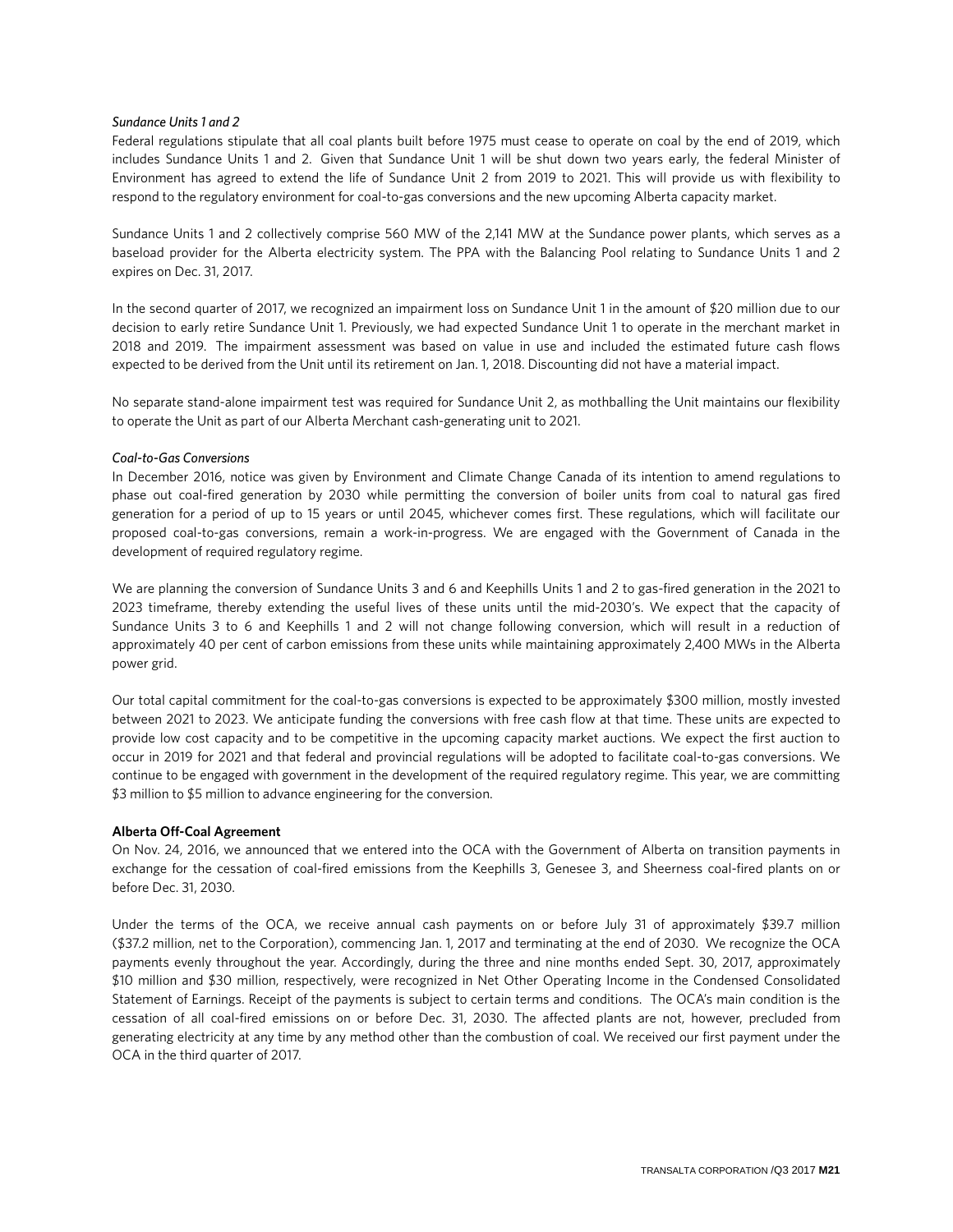#### **Mississauga Cogeneration Facility New Contract**

On Dec. 22, 2016, we announced that we had signed a NUG Contract with the Independent Electricity System Operator for our Mississauga cogeneration facility. The NUG Contract became effective on Jan. 1, 2017, and in conjunction with the execution of the NUG Contract, we agreed to terminate effective Dec. 31, 2016, the Mississauga cogeneration facility's preexisting contract with the Ontario Electricity Financial Corporation ("OEFC"), which would have otherwise terminated in December 2018. The NUG Contract provides us stable monthly payments totalling approximately \$209 million until Dec. 31, 2018.

Refer to our 2016 Annual MD&A for further information regarding the Mississauga NUG Contract.

#### **Wintering Hills Sale**

On March 1, 2017, we closed the previously announced sale of our 51 per cent interest in the Wintering Hills merchant wind facility for approximately \$61 million. Proceeds from the sale have been used for general corporate purposes, including reducing our debt and funding future renewables growth.

#### **Credit Ratings Change**

We maintain investment grade ratings from three credit rating agencies. Earlier this year, Fitch Ratings reaffirmed our Unsecured Debt rating and Issuer Rating of BBB- and changed their outlook from negative to stable, DBRS Limited changed our Unsecured Debt rating and Medium-Term Notes rating from BBB to BBB (low), the Preferred Shares rating from Pfd-3 to Pfd-3 (low), and Issuer Rating BBB to BBB (low) (changed to stable from negative), and Standard and Poor's reaffirmed our Unsecured Debt rating and Issuer Rating of BBB- but changed the outlook from stable to negative.

#### **Regulatory Updates**

Refer to the Regional Regulation and Compliance discussion in our 2016 Annual MD&A for further details that supplement the recent developments as discussed below.

#### *Alberta*

In March 2016, Alberta began development of its renewable energy procurement process design for the Alberta Electric System Operator ("AESO") to procure a first block of renewable generation projects to be in-service by 2019. On Sept. 14, 2016, the Government of Alberta re-confirmed its commitment to achieve 30 per cent renewables in Alberta's electricity energy mix by 2030.

In January 2017, the AESO commenced consultation sessions and initiated the process for the development of a capacity market for the Province of Alberta. In May 2017, the AESO published a Straw Alberta market proposal for discussion.

The AESO has now assembled five working groups to develop and provide recommendations on the design of Alberta's capacity market. The groups are comprised of industry stakeholders that are working collaboratively across five design streams for the market. The working groups are tasked with developing their conclusions and recommendations into papers that will be publicly issued for stakeholder comment. The comments received from the stakeholder process will be considered by the working groups to refine the recommendations. The first paper was issued on Aug. 30, 2017 and comments were posted on Sept. 20, 2017. The working groups reconvened starting on Sept. 12, 2017 with the intent to issue another paper in December 2017 and March 2018. A final recommendation paper will be issued in June 2018. The AESO will begin formalizing the capacity market design and implementing it in the second half of 2018 with first procurement expected in second half of 2019, to be effective in 2021 with first capacity contracts awarded at that time.

#### *Ontario*

On Feb. 25, 2016, Ontario released draft regulations for its GHG cap-and-trade program that were finalized on May 19, 2016. The regulations became effective Jan. 1, 2017, and apply to all fossil fuels used for electricity generation. The majority of our gas-fired generation in Ontario will not be significantly impacted by virtue of change-in-law provisions within existing PPAs.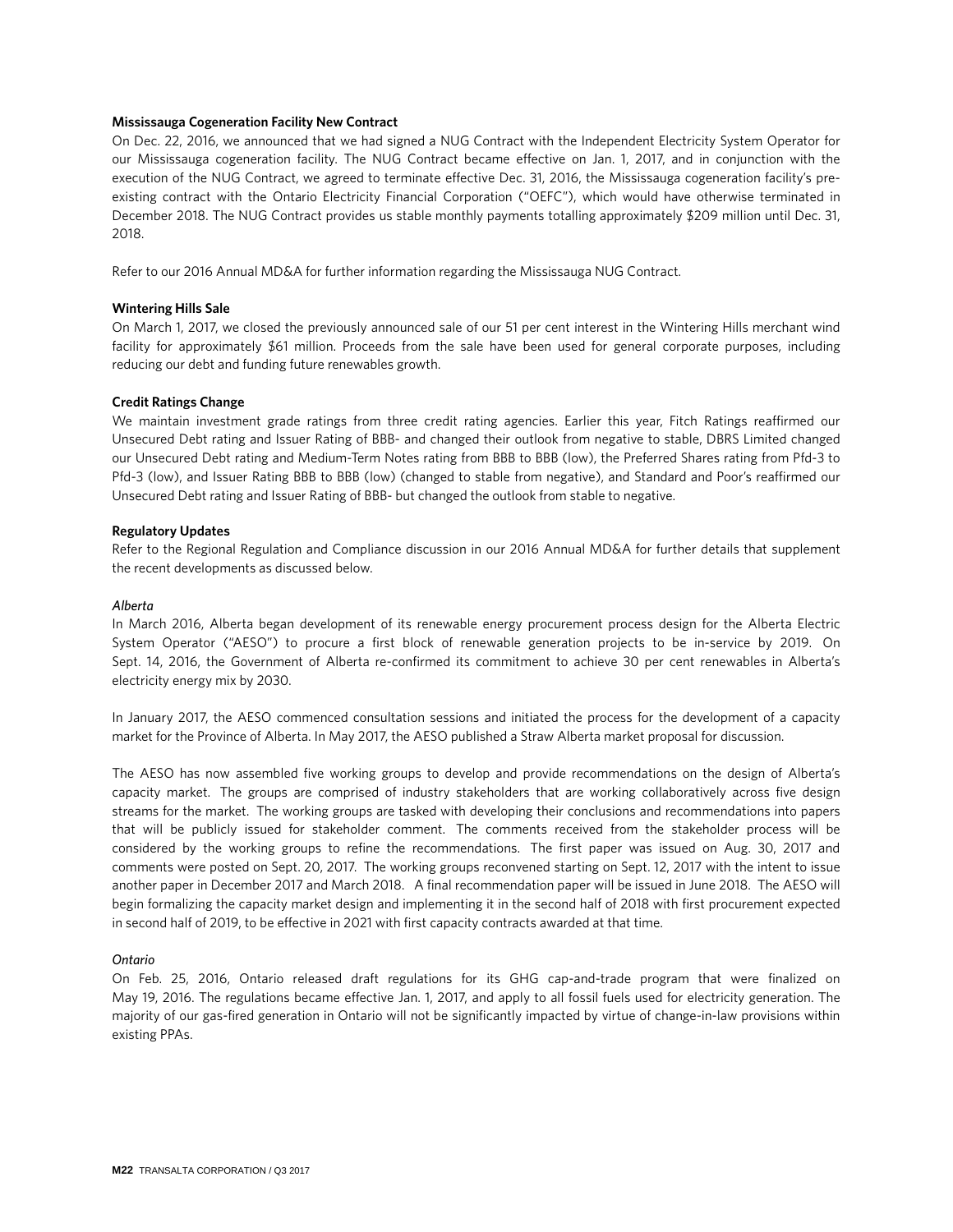# Capital Structure and Liquidity **[1](#page-22-0)**

 $\overline{a}$ 

Our capital structure consists of the following components as shown below:

|                                            | Sept. 30, 2017 |                          | Dec. 31, 2016 |              |
|--------------------------------------------|----------------|--------------------------|---------------|--------------|
|                                            | \$             | %                        | \$            | %            |
| TransAlta Corporation                      |                |                          |               |              |
| Recourse debt - CAD debentures             | 1,046          | 13                       | 1,045         | 12           |
| Recourse debt - U.S. senior notes          | 1,482          | 18                       | 2,151         | 25           |
| U.S. tax equity financing                  | 32             |                          | 39            |              |
| Other                                      | 14             |                          | 15            |              |
| Less: cash and cash equivalents            | (75)           | (1)                      | (290)         | (3)          |
| Less: fair value asset of economic hedging |                |                          |               |              |
| instruments on debt <sup>(1)</sup>         | (26)           |                          | (163)         | (2)          |
| Net recourse debt                          | 2,473          | 30                       | 2,797         | 32           |
| Non-recourse debt                          | 217            | 3                        | 245           | 3            |
| Finance lease obligations                  | 65             | 1                        | 73            | $\mathbf{1}$ |
| Total net debt - TransAlta Corporation     | 2,755          | 34                       | 3,115         | 36           |
| TransAlta Renewables                       |                |                          |               |              |
| Credit facility                            | 147            | 2                        |               |              |
| Less: cash and cash equivalents            | (12)           | $\overline{\phantom{a}}$ | (15)          |              |
| Net recourse debt                          | 135            | $\overline{2}$           | (15)          |              |
| Non-recourse debt                          | 777            | 10                       | 793           | 9            |
| Total net debt - TransAlta Renewables      | 912            | 12                       | 778           | 9            |
| Total consolidated net debt                | 3,667          | 46                       | 3,893         | 45           |
| Non-controlling interests                  | 1,083          | 13                       | 1,152         | 14           |
| Equity attributable to shareholders        |                |                          |               |              |
| Common shares                              | 3,094          | 38                       | 3,094         | 36           |
| Preferred shares                           | 942            | 12                       | 942           | 11           |
| Contributed surplus, deficit, and          |                |                          |               |              |
| accumulated other comprehensive income     | (643)          | (9)                      | (525)         | (6)          |
| Total capital                              | 8,143          | 100                      | 8,556         | 100          |

We continued down our path of strengthening our financial position during 2017 and reduced our total net debt by \$226 million. In the second quarter, we made a scheduled US\$400 million US Senior Note repayment. This repayment was hedged with a cross currency swap entered into on issuance of the debt that effectively reduced our Canadian dollar repayment by approximately \$107 million. On Oct 2, 2017, we closed a \$260 million bond offering secured by our Kent Hills Wind Farms, and on Oct. 12, 2017, we used \$197 million of the proceeds to early redeem all of CHD's outstanding nonrecourse debentures. These actions align with our strategy of issuing project level amortizing debt to proactively manage upcoming debt maturities.

On Jan. 18, 2017, we renewed a US base shelf prospectus that allows for the issuance of up to \$2.0 billion aggregate principal amount (or its equivalent in other currencies) of common shares, first preferred shares, warrants, subscription receipts and debt securities from time to time. We also have a Canadian base shelf prospectus, which would allow for the issuance of common shares, first preferred shares, warrants, subscription receipts and debt securities from time to time. The specific terms of any offering of securities is to be determined at the date of issue.

<span id="page-22-0"></span>*<sup>(1)</sup> During the first quarter of 2017, we discontinued hedge accounting on certain US-denominated debt hedges. The foreign currency derivatives remain in place as economic hedges. See the Financial Instruments section of this MD&A for further details.*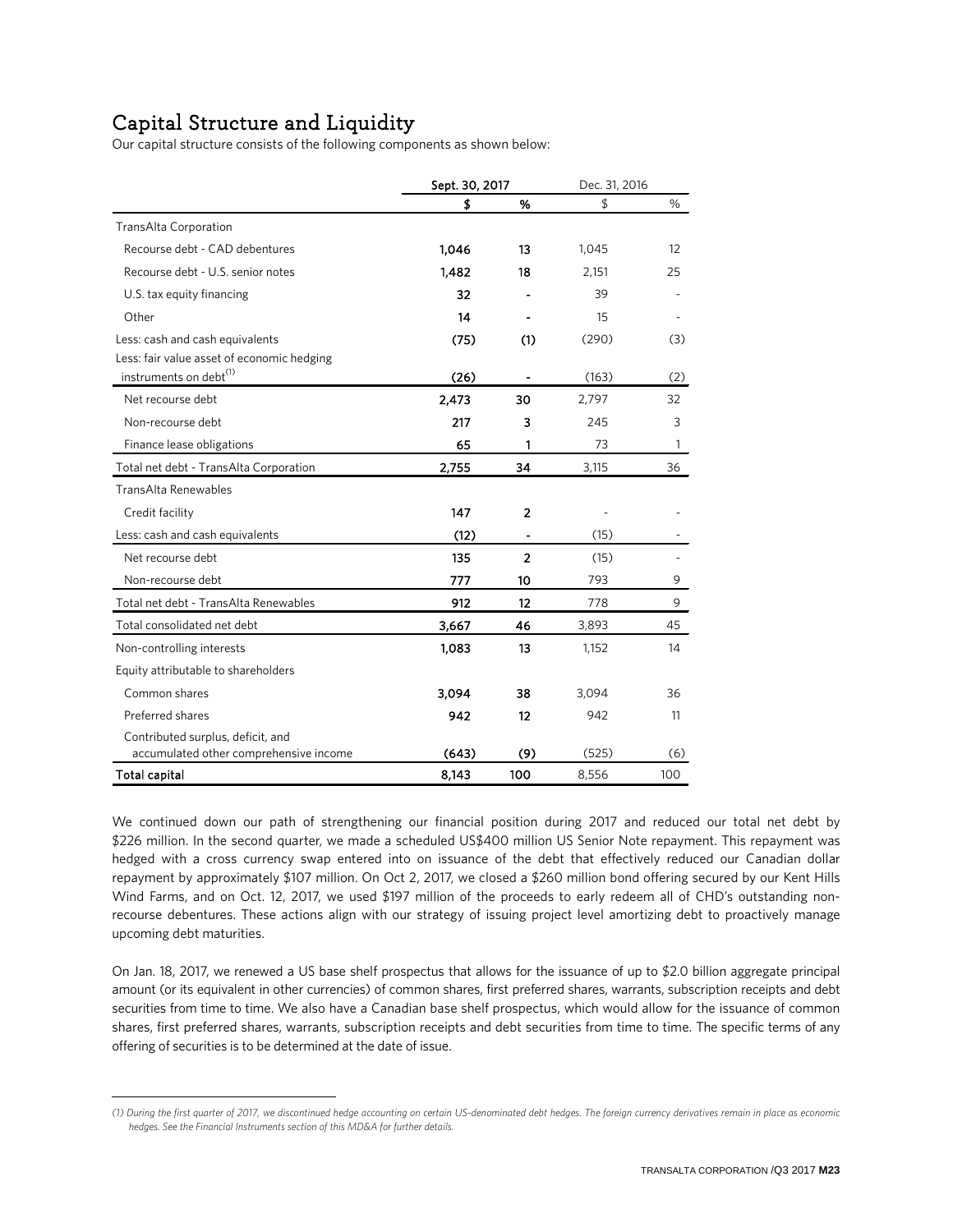The weakening of the US dollar has decreased our long-term debt balances by \$133 million since Dec. 31, 2016. Almost all our U.S.-denominated debt is hedged<sup>([1](#page-23-0))</sup> either through financial contracts or net investments in our U.S. operations. During the period, these changes in our U.S.-denominated debt were offset as follows:

| As at                                                              | Sept. 30, 2017 | Dec. 31, 2016 |
|--------------------------------------------------------------------|----------------|---------------|
| Effects of foreign exchange on carrying amounts of U.S. operations |                |               |
| (net investment hedge) and finance lease receivable                | (81)           | (35)          |
| Foreign currency economic cash flow hedges on debt <sup>(1)</sup>  | (46)           | (29)          |
| Economic hedges and other                                          | (6)            | (3)           |
| Total                                                              | (133)          | (67)          |

During the period through Dec. 31, 2020, we have approximately \$1.9 billion of recourse and non-recourse debt maturing. We expect to refinance some of these upcoming debt maturities by raising debt secured by our contracted cash flows over the next 12 months. The timing of any such financings will be adjusted to match the redeployment of capital. The expected proceeds of US\$335 million from FMG for the repurchase of the Solomon Power Facility and Sundance PPA termination proceeds of \$215 million will provide us more financial flexibility in executing the plan. For further details see the Significant and Subsequent Events section of this MD&A. We also expect to continue our deleveraging strategy, as a significant part of our FCF over the next four years will be allocated to debt reduction.

Our credit facilities provide us with significant liquidity. On July 24, 2017, TransAlta Renewables entered into a \$500 million syndicated credit agreement. At the same time, we agreed to reduce our facility by the same amount so that consolidated syndicated credit facilities remained constant at \$1.5 billon. As a result, at Sept. 30, 2017, we maintained our total of \$2.0 billion (Dec. 31, 2016 - \$2.0 billion) of committed credit facilities. We are in compliance with the terms of the credit facilities. In total, \$1.3 billion (Dec. 31, 2016 - \$1.4 billion) was available for use. At Sept. 30, 2017, the \$0.7 billion (Dec. 31, 2016 - \$0.6 billion) of credit utilized under these facilities was comprised of actual drawings of \$0.1 billion (Dec. 31, 2016 - nil) and letters of credit of \$0.6 billion (Dec. 31, 2016 - \$0.6 billion). These facilities are comprised of a \$1 billion committed syndicated bank facility expiring in 2021, a \$500 million committed syndicated bank facility expiring in 2021 at TransAlta Renewables, one bilateral credit facility of US\$200 million, expiring in 2020, and three bilateral credit facilities, totalling \$240 million, expiring in 2019.

The Melancthon Wolfe Wind, Pingston, TAPC Holdings LP, New Richmond, and Mass Solar bonds are subject to customary financing conditions and covenants that may restrict the Corporation's ability to access funds generated by the facilities' operations. Upon meeting certain distribution tests, typically performed once per quarter, the funds are able to be distributed by the subsidiary entities to their respective parent entity. These conditions include meeting a debt service coverage ratio prior to distribution, which was met by these entities in the third quarter. However, funds in these entities that have accumulated since the third quarter test, will remain there until the next debt service coverage ratio can be calculated in the fourth quarter of 2017. At Sept. 30, 2017, \$26 million (Dec. 31, 2016 - \$24 million) of cash was subject to these financial restrictions.

Additionally, certain non-recourse bonds require that certain reserve accounts be established and funded through cash held on deposit and/or by providing letters of credit. The Corporation has elected to use letters of credit as at Sept. 30, 2017. However, as at Sept. 30, 2017, \$1 million of cash was on deposit for certain reserve accounts that do not allow the use of letter of credits, and was not available for general use.

 $\overline{a}$ 

<span id="page-23-0"></span>*<sup>(1)</sup> During the first quarter of 2017, we discontinued hedge accounting on certain US-denominated debt hedges. The foreign currency derivatives remain in place as economic hedges. See the Financial Instruments section of this MD&A for further details.*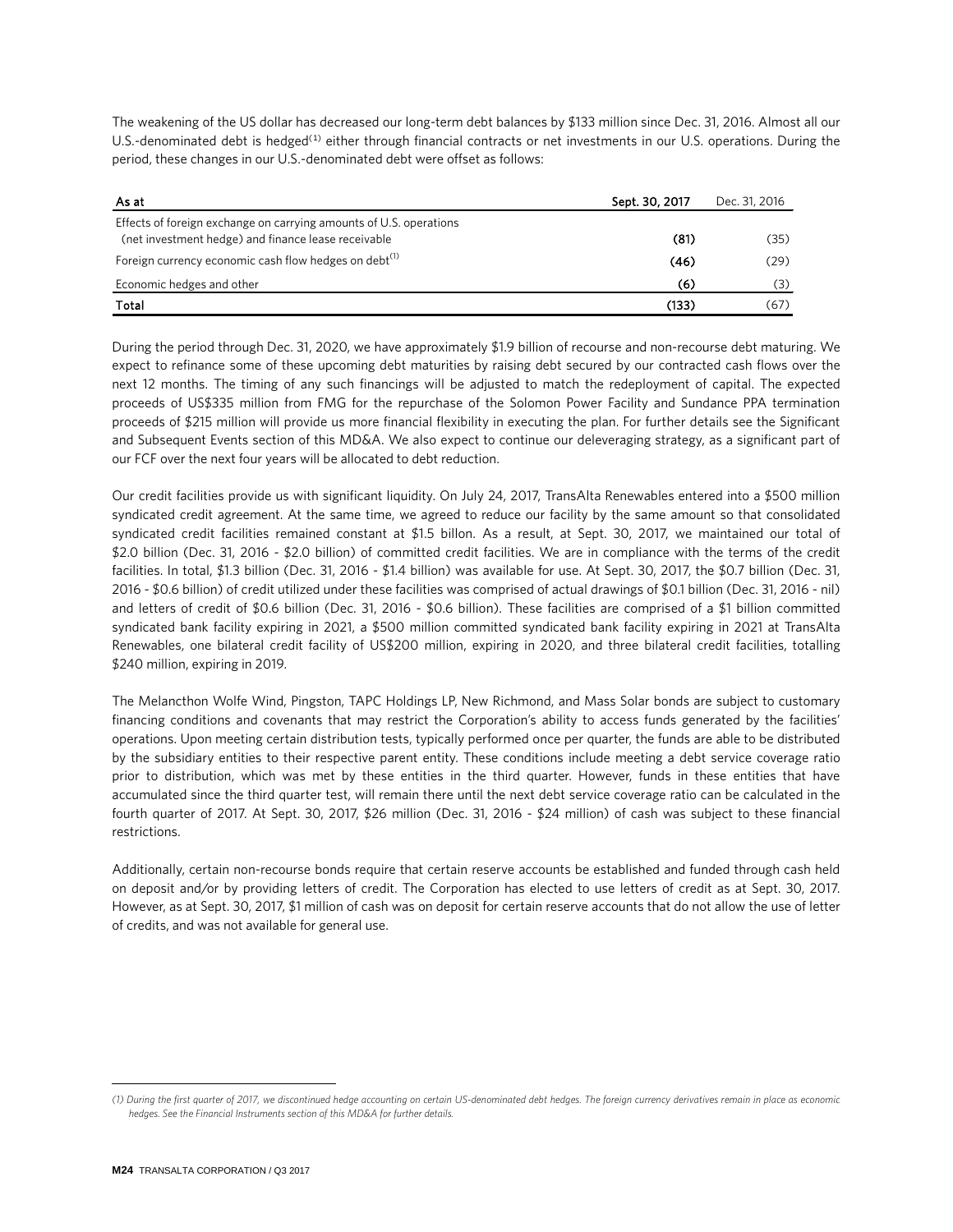#### *Share Capital*

The following table outlines the common and preferred shares issued and outstanding:

| As at                                                  | Oct. 31, 2017 | Sept. 30, 2017              | Dec. 31, 2016 |
|--------------------------------------------------------|---------------|-----------------------------|---------------|
|                                                        |               | Number of shares (millions) |               |
| Common shares issued and outstanding, end of period    | 287.9         | 287.9                       | 287.9         |
| Preferred shares                                       |               |                             |               |
| Series A                                               | 10.2          | 10.2                        | 10.2          |
| Series B                                               | 1.8           | 1.8                         | 1.8           |
| Series C                                               | 11.0          | 11.0                        | 11.0          |
| Series E                                               | 9.0           | 9.0                         | 9.0           |
| Series G                                               | 6.6           | 6.6                         | 6.6           |
| Preferred shares issued and outstanding, end of period | 38.6          | 38.6                        | 38.6          |

#### *Non-Controlling Interests*

As of Sept. 30, 2017, our voting rights interest in TransAlta Renewables was 64.0 per cent (Dec. 31, 2016 – 64.0 per cent). The South Hedland facility achieved commercial operation on July 28, 2017. On Aug. 1, 2017, the Corporation converted its 26.1 million Class B shares held in TransAlta Renewables into 26.4 million common shares of TransAlta Renewables. At that time, the Corporation's common share equity participation percentage in TransAlta Renewables increased to 64 per cent from 59.8 per cent. The stable and predictable cash flows generated by TransAlta Renewables' assets has attracted favourable equity valuations from investors, allowing TransAlta the potential to raise equity capital. We remain committed to maintaining our position as the majority shareholder and sponsor of TransAlta Renewables, with a stated goal of maintaining our interest between 60 to 80 per cent.

We also own 50.01 per cent of TA Cogen which owns, operates, or has an interest in four natural-gas-fired facilities and a 50 per cent interest in a coal-fired generating facility.

#### **Returns to Providers of Capital**

#### **Net Interest Expense**

The components of net interest expense are shown below:

|                                       | 3 months ended Sept. 30 |      | 9 months ended Sept. 30 |      |  |
|---------------------------------------|-------------------------|------|-------------------------|------|--|
|                                       | 2017                    | 2016 | 2017                    | 2016 |  |
| Interest on debt                      | 53                      | 59   | 165                     | 170  |  |
| Interest income                       | (1)                     | -    | (3)                     | (1)  |  |
| Capitalized interest                  | (2)                     | (4)  | (10)                    | (11) |  |
| Loss on redemption of bonds           | 6                       | ٠    | 6                       |      |  |
| Interest on finance lease obligations |                         |      | 3                       | 3    |  |
| Other $(1)$                           | 6                       | (4)  | 13                      | 5    |  |
| Accretion of provisions               | 6                       | 4    | 16                      | 15   |  |
| Net interest expense                  | 69                      | 56   | 190                     | 182  |  |

Net interest expense increased during the three and nine months ended Sept. 30, 2017 compared to 2016, due mostly to lower capitalized interest and the redemption premium recognized on early redemption of the CHD debentures, which together more than offset lower interest on debt and higher interest income. During 2016, interest accruals were included relating to our Keephills 1 outage arbitration.

<span id="page-24-0"></span> $\overline{a}$ *(1) 2016 includes interest accrued related to the Keephills 1 outage arbitration.*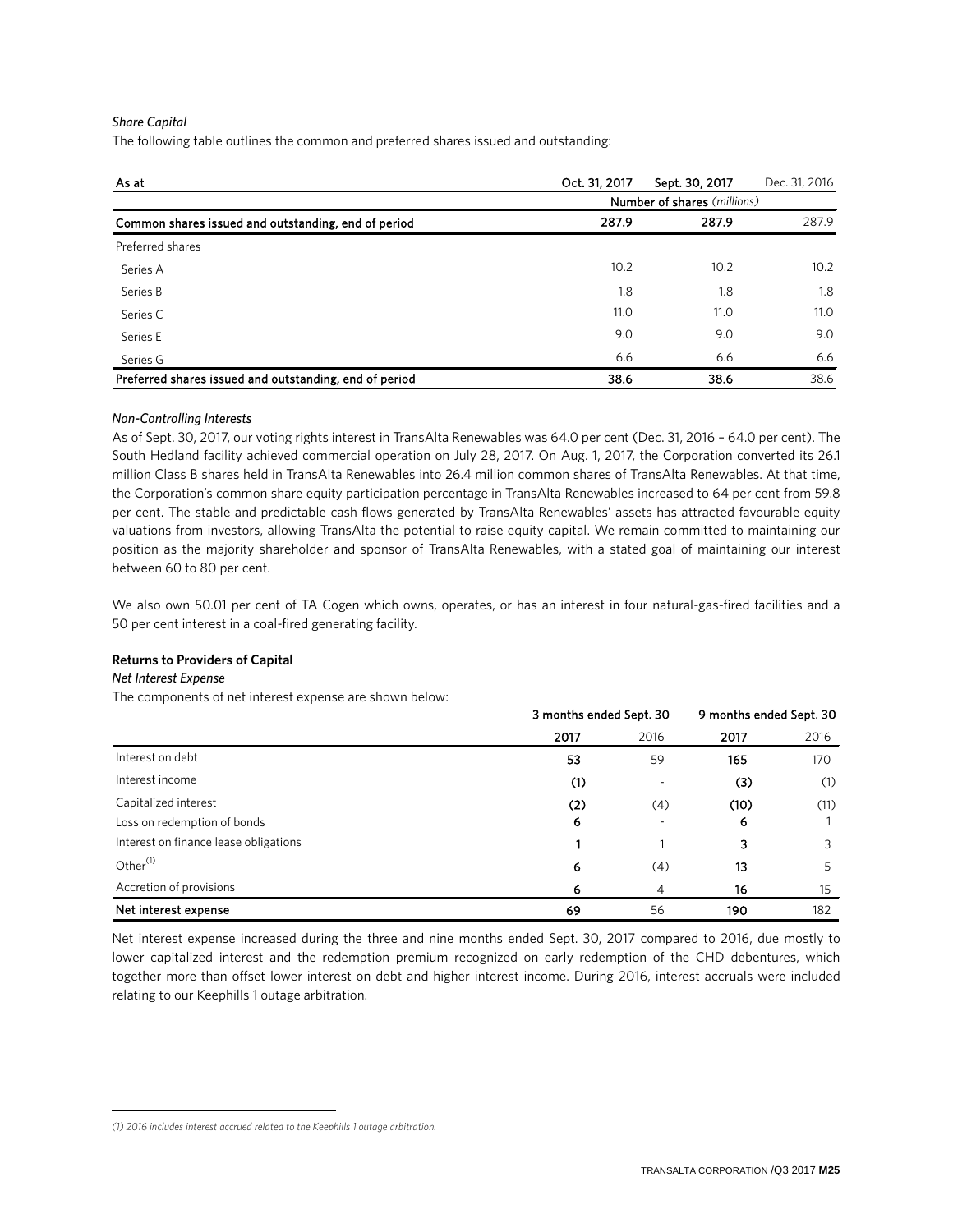#### *Dividends to Shareholders*

On Dec. 19, 2016, we declared quarterly dividends per common share and preferred shares payable to shareholders relating to the period covering the first quarter of 2017. A total of \$12 million and \$10 million in common and preferred share dividends were paid during the first quarter of 2017, respectively.

The following are the 2017 common and preferred shares dividends declared:

|                  | Common                 |         |         | Preferred Series dividends per share |         |         |
|------------------|------------------------|---------|---------|--------------------------------------|---------|---------|
| Declaration date | dividends<br>per share |         |         | ◡                                    |         | G       |
| April 19, 2017   | 0.04                   | 0.16931 | 0.15645 | 0.2875                               | 0.3125  | 0.33125 |
| July 18, 2017    | 0.04                   | 0.16931 | 0.16125 | 0.25169                              | 0.3125  | 0.33125 |
| Oct. 30, 2017    | 0.04                   | 0.16931 | 0.17467 | 0.25169                              | 0.32463 | 0.33125 |

#### *Non-Controlling Interests*

Reported earnings attributable to non-controlling interests for the three months ended Sept. 30, 2017 decreased by \$37 million, compared to the same period in 2016, due mostly to lower net earnings at TransAlta Renewables. Year-to-date, reported earnings attributable to non-controlling interests was up \$6 million compared to 2016. In both periods, net earnings were negatively impacted by the impairment of the investment in the Australian business recognized as a result of the termination of the Solomon PPA by FMG and by higher net interest expense due to higher outstanding borrowings. In the third quarter of 2017, TransAlta Renewables' net earnings were also negatively impacted by higher foreign exchange losses mainly due to the weakening of both the U.S. and Australian dollars against the Canadian dollar.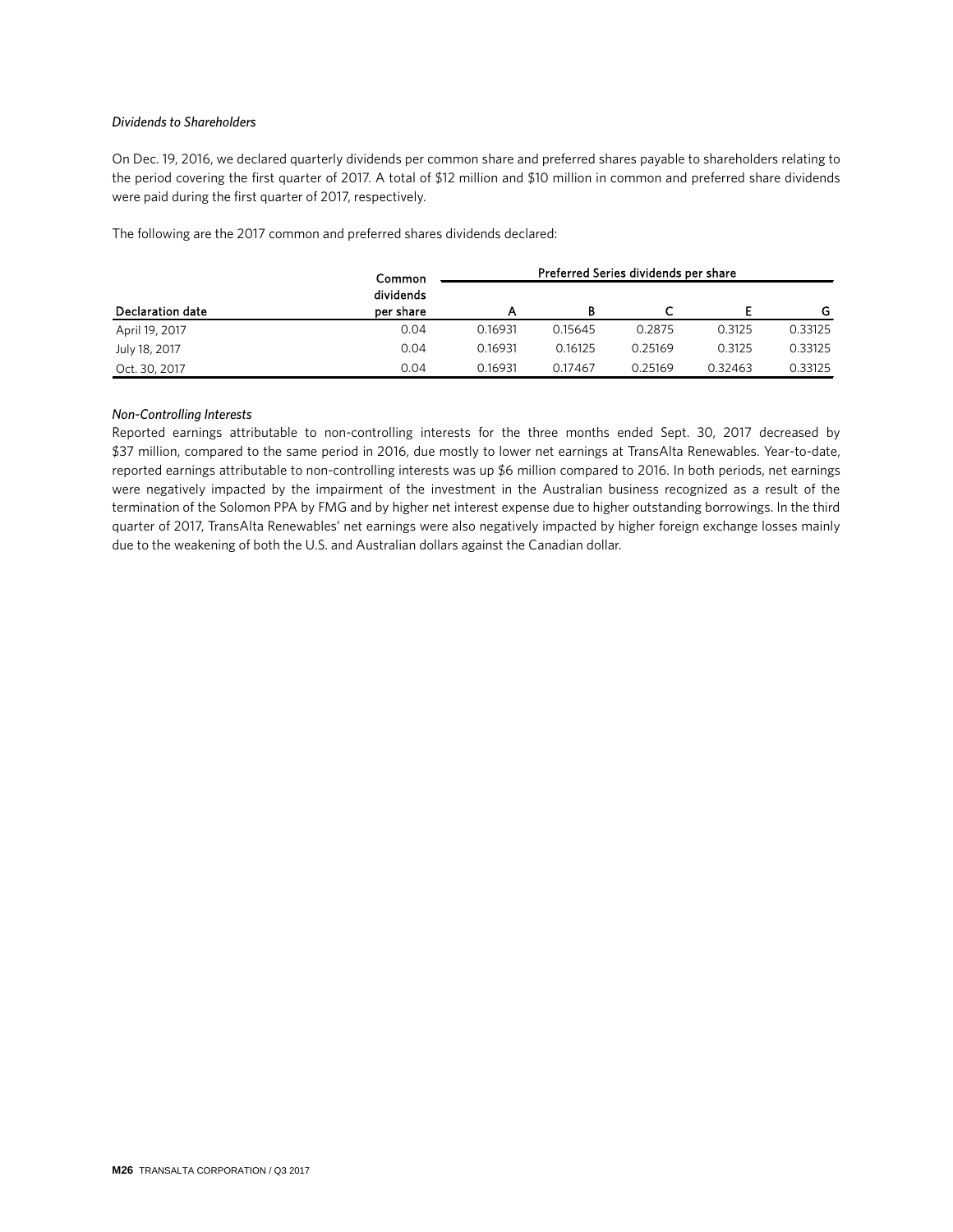# Other Consolidated Analysis

# Financial Position

The following chart highlights significant changes in the Condensed Consolidated Statements of Financial Position from Dec. 31, 2016 to Sept. 30, 2017:

|                                                | Increase/  |                                                                                                                                                                                                                                                                                    |
|------------------------------------------------|------------|------------------------------------------------------------------------------------------------------------------------------------------------------------------------------------------------------------------------------------------------------------------------------------|
| Assets                                         | (decrease) | Primary factors explaining change                                                                                                                                                                                                                                                  |
| Cash and cash equivalents                      | (218)      | Repayment of long-term debt (\$480 million), net of gain on<br>cross currency swap, partially offset by proceeds from sale of<br>our Wintering Hills merchant wind facility (\$61 million) and<br>free cash flow                                                                   |
| Trade and other receivables                    | 411        | Timing of customer receipts and seasonality of revenue, and<br>reclassification of the long-term Solomon finance lease<br>receivables as current (\$412 million)                                                                                                                   |
| Inventory                                      | 20         | Transfer of inventory from PP&E (\$15 million)                                                                                                                                                                                                                                     |
| Assets held for sale                           | (61)       | Closing of the sale of the Wintering Hills merchant wind facility                                                                                                                                                                                                                  |
| Finance lease receivables (long term)          | (489)      | Reclassification of Solomon finance lease to current (\$412)<br>million), unfavourable changes in foreign exchange rates<br>(\$35 million) and scheduled receipts (\$44 million)                                                                                                   |
| Property, plant, and equipment, net            | (170)      | Depreciation for the period (\$465 million) and unfavourable<br>changes in foreign exchange rates (\$56 million), impairment<br>charge (\$20 million), partially offset by additions (\$266<br>million), and revisions to decommissioning and restoration<br>costs (\$126 million) |
| Intangible assets                              | 12         | Additions (\$22 million), partially offset by amortization (\$8<br>million)                                                                                                                                                                                                        |
| Risk management assets (current and long term) | (142)      | Contract settlements and unfavourable changes in foreign<br>exchange rates, partially offset by market price movements                                                                                                                                                             |

| Other                                                                                           |            |                                                                                                                                                                               |
|-------------------------------------------------------------------------------------------------|------------|-------------------------------------------------------------------------------------------------------------------------------------------------------------------------------|
| Total decrease in assets                                                                        | (635)      |                                                                                                                                                                               |
|                                                                                                 | Increase/  |                                                                                                                                                                               |
| Liabilities and equity                                                                          | (decrease) | Primary factors explaining change                                                                                                                                             |
| Accounts payable and accrued liabilities                                                        | 98         | Timing of payments and accruals                                                                                                                                               |
| Dividends payable                                                                               | (27)       | Timing of the declaration of common dividends                                                                                                                                 |
| Credit facilities, long term debt, and finance lease<br>obligations (including current portion) | (581)      | Repayments (\$588 million) and favourable effects of changes<br>in foreign exchange rates (\$133 million), partially offset by<br>increase in credit facility (\$147 million) |

| Total decrease in liabilities and equity                        | (635) |                                                                                                                                                                                                                                         |
|-----------------------------------------------------------------|-------|-----------------------------------------------------------------------------------------------------------------------------------------------------------------------------------------------------------------------------------------|
| Other                                                           | (1)   |                                                                                                                                                                                                                                         |
| Non-controlling interests                                       | (69)  | Distributions paid and payable (\$130 million), intercompany<br>available-for-sale-investments (\$12 million), partially offset by<br>re-allocation of equity in TransAlta Renewables (\$50 million)<br>and net earnings (\$23 million) |
| Equity attributable to shareholders                             | (118) | Re-allocation of equity in TransAlta Renewables (\$50 million),<br>common share dividends (\$24 million), preferred share<br>dividends (\$20 million), and net loss (\$25 million)                                                      |
| Risk management liabilities (current and<br>long term)          | (16)  | Favourable market price changes, partially offset by<br>unfavourable foreign exchange                                                                                                                                                   |
| Deferred income tax liabilities                                 | (45)  | Decrease in taxable temporary differences                                                                                                                                                                                               |
| Decommissioning and other provisions (current<br>and long term) | 124   | Impact of lower discount rate due to shortened useful lives on<br>certain Alberta coal assets                                                                                                                                           |
|                                                                 |       |                                                                                                                                                                                                                                         |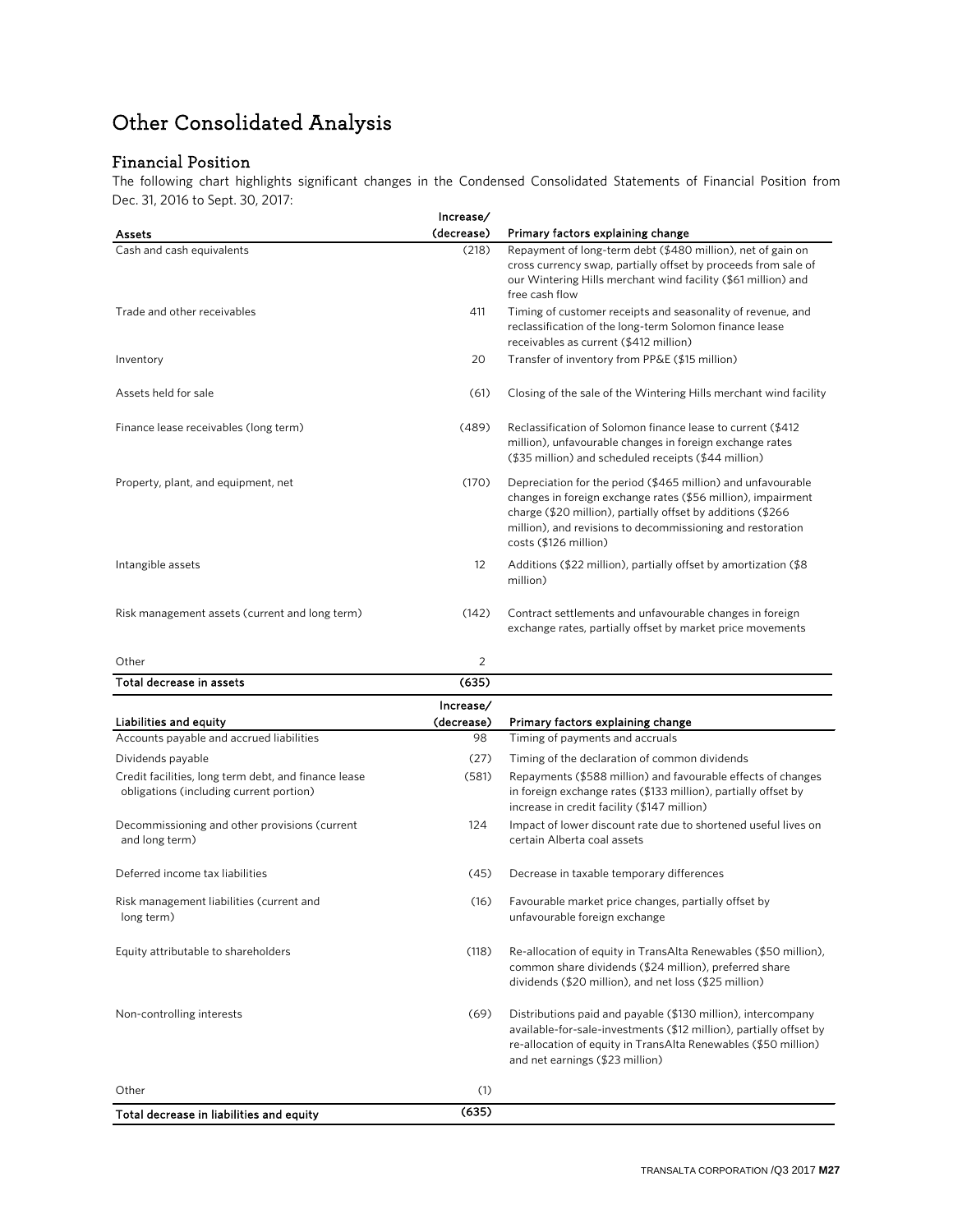# Cash Flows

The following chart highlights significant changes in the Condensed Consolidated Statements of Cash Flows for the three and nine months ended Sept. 30, 2017 compared to the same periods in 2016:

|                                                   |       |      | Increase/  |                                                                                                                                                                                                                                                      |
|---------------------------------------------------|-------|------|------------|------------------------------------------------------------------------------------------------------------------------------------------------------------------------------------------------------------------------------------------------------|
| 3 months ended Sept. 30                           | 2017  | 2016 | (decrease) | Primary factors explaining change                                                                                                                                                                                                                    |
| Cash and cash equivalents,<br>beginning of period | 50    | 93   | (43)       |                                                                                                                                                                                                                                                      |
| Provided by (used in):                            |       |      |            |                                                                                                                                                                                                                                                      |
| Operating activities                              | 201   | 228  |            | (27) Unfavourable change in non-cash working capital<br>(\$59 million), partially offset by an increase in cash earnings<br>$($32$ million)                                                                                                          |
| Investing activities                              | (145) | (99) |            | (46) Unfavourable change in investing working capital (\$20 million)<br>and higher additions to property, plant and equipment and<br>intangibles (\$44 million), partially offset by lower realized gains<br>on financial instruments (\$22 million) |
| Financing activities                              | (18)  | (65) | 47         | Net increased borrowings under credit facilities                                                                                                                                                                                                     |
| Translation of foreign<br>currency cash           | (1)   | ٠    | (1)        |                                                                                                                                                                                                                                                      |
| Cash and cash equivalents,<br>end of period       | 87    | 157  | (70)       |                                                                                                                                                                                                                                                      |

|                                             |       |       | Increase/  |                                                                                                                                                                                                                                                                                                                                                                                                         |
|---------------------------------------------|-------|-------|------------|---------------------------------------------------------------------------------------------------------------------------------------------------------------------------------------------------------------------------------------------------------------------------------------------------------------------------------------------------------------------------------------------------------|
| 9 months ended Sept. 30                     | 2017  | 2016  | (decrease) | Primary factors explaining change                                                                                                                                                                                                                                                                                                                                                                       |
| Cash and cash equivalents, beginning        | 305   | 54    | 251        |                                                                                                                                                                                                                                                                                                                                                                                                         |
| Provided by (used in):                      |       |       |            |                                                                                                                                                                                                                                                                                                                                                                                                         |
| Operating activities                        | 545   | 622   |            | (77) Unfavourable change in non-cash working capital of<br>(\$127 million), partially offset by higher cash earnings<br>$($50$ million)                                                                                                                                                                                                                                                                 |
| Investing activities                        | (214) | (242) | 28         | Higher additions to property, plant and equipment and<br>intangibles (\$41 million), partially offset by proceeds on sale of<br>Wintering Hills merchant wind facility in the first quarter of 2017<br>(\$61 million) and favourable changes in non-cash investing<br>working capital (\$10 million)                                                                                                    |
| Financing activities                        | (548) | (275) |            | (273) Higher repayment of long-term debt (\$522 million) and lower<br>proceeds on sale of non-controlling interest in subsidiary (\$162)<br>million), partially offset by higher borrowings on credit facilities<br>and lower issuance of long-term debt (\$303 million), lower<br>dividends paid on common shares (\$22 million), and higher<br>realized gains on financial instrument (\$106 million) |
| Translation of foreign<br>currency cash     | (1)   | (2)   |            |                                                                                                                                                                                                                                                                                                                                                                                                         |
| Cash and cash equivalents,<br>end of period | 87    | 157   | (70)       |                                                                                                                                                                                                                                                                                                                                                                                                         |

# Unconsolidated Structured Entities or Arrangements

Disclosure is required of all unconsolidated structured entities or arrangements such as transactions, agreements, or contractual arrangements with unconsolidated entities, structured finance entities, special purpose entities, or variable interest entities that are reasonably likely to materially affect liquidity or the availability of, or requirements for, capital resources. We currently have no such unconsolidated structured entities or arrangements.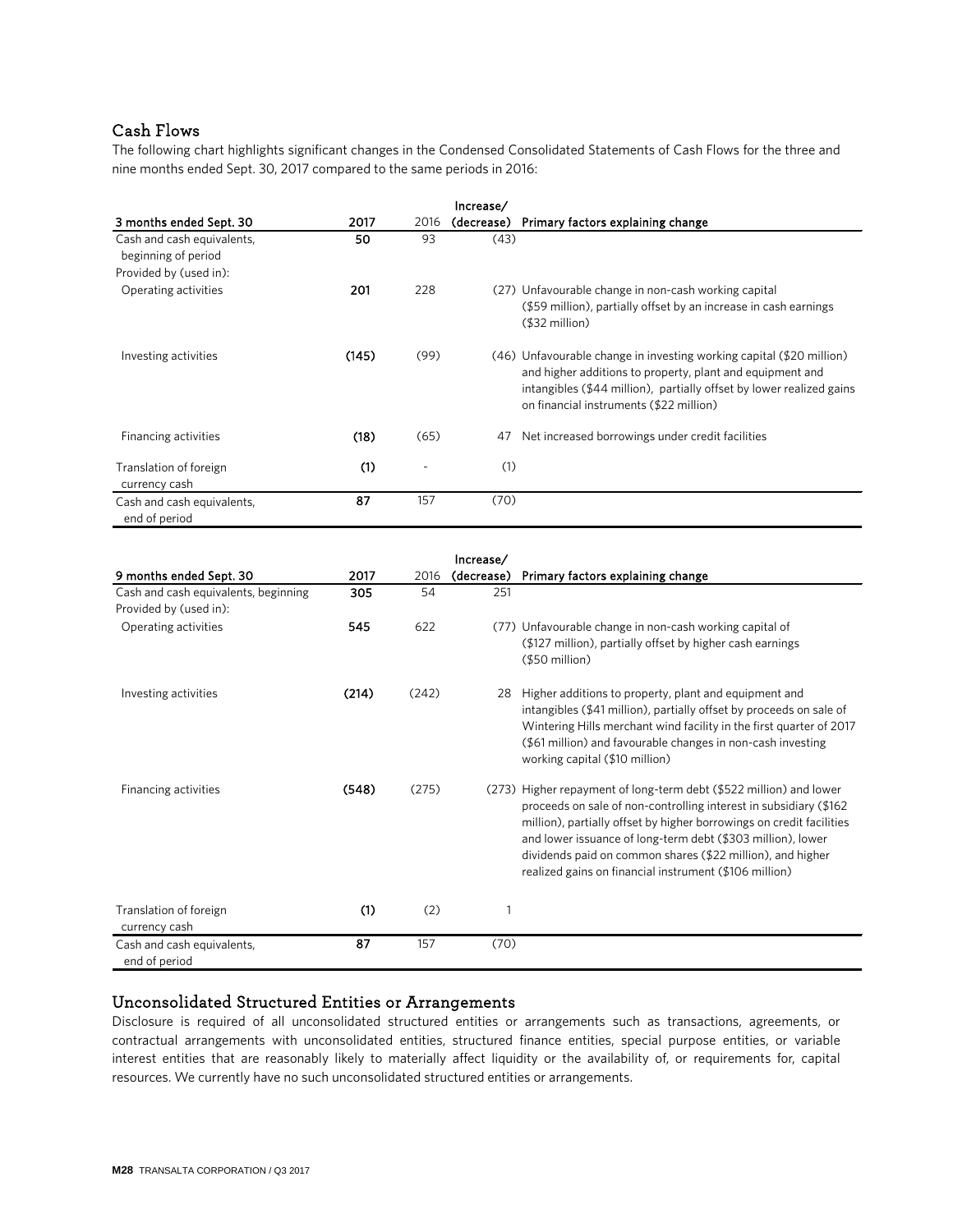### Guarantee Contracts

We have obligations to issue letters of credit and cash collateral to secure potential liabilities to certain parties, including those related to potential environmental obligations, commodity risk management and hedging activities, construction projects, and purchase obligations. At Sept. 30, 2017, we had provided letters of credit totalling \$573 million (Dec. 31, 2016 - \$566 million) and cash collateral of \$56 million (Dec. 31, 2016 - \$77 million). This includes \$69 million of letters of credit issued by TransAlta Renewables under its uncommitted \$100 million demand letter of credit facility. These letters of credit and cash collateral secure certain amounts included on our Condensed Consolidated Statements of Financial Position under risk management liabilities and decommissioning and other provisions.

### **Commitments**

During the first quarter of 2017, we extended and revised our existing agreement with Alstom to provide major maintenance for our Canadian Coal facilities. The agreement relates to major maintenance projects over the 2017 through 2020 years at our Keephills plants and on some Sundance plants. Alstom will be accountable for providing its services on budget and on time with a guarantee on performance.

### **Contingencies**

#### **I. Line Loss Rule Proceeding**

TransAlta is participating in a line loss rule proceeding (the "LLRP") that is currently before the Alberta Utilities Commission ("AUC"). The AUC determined that it had the ability to retroactively adjust line loss rates going back to 2006 and directed the AESO to, among other things, perform such retroactive calculations. The various decisions by the AUC are, however, subject to appeal and challenge. TransAlta may incur additional transmission charges as a result of the LLRP. The outcome of the LLRP, however, currently remains uncertain and the total potential exposure faced by TransAlta, if any, cannot be calculated with certainty until retroactive calculations using a AUC-approved methodology are made available, and until the AUC determines what methodology will be used for retroactive calculations. The AESO expects retroactive calculations for each year using a AUC-approved methodology to begin to be available following the AUC decision on Module C of the LLRP, which is expected to be issued in late 2017. Further, certain PPAs for TransAlta's facilities provide for the pass through of these types of transmission charges to TransAlta's buyers or the Balancing Pool.

As a result of the above, no provision has been recorded at this time.

# Financial Instruments

Refer to Note 13 of the notes to the audited annual consolidated financial statements within our 2016 Annual Integrated Report and Note 8 of our unaudited interim condensed consolidated financial statements as at and for the three and nine months ended Sept. 30, 2017 for details on Financial Instruments. Refer to the Governance and Risk Management section of our 2016 Annual Integrated Report and Note 9 of our unaudited interim condensed consolidated financial statements for further details on our risks and how we manage them. Our risk management profile and practices have not changed materially from Dec. 31, 2016.

During the first quarter of 2017, we discontinued hedge accounting for certain foreign currency cash flow and fair value hedges on US\$690 million and US\$50 million of debt, respectively. As at March 31, 2017, cumulative gains on the cash flow hedges of approximately \$3 million will continue to be deferred in Accumulated Other Comprehensive Income ("AOCI") and will be reclassified to net earnings as the forecasted transactions (interest payments) occur. As at March 31, 2017, cumulative losses of approximately \$2 million related to the fair value hedge, and recognized as part of the carrying value of the hedged debt, will be amortized to net earnings over the period to the debt's maturity. Changes in these risk management assets and liabilities related to these discontinued hedge positions will be reflected within net earnings prospectively.

We may enter into commodity transactions involving non-standard features for which observable market data is not available. These are defined under IFRS as Level III financial instruments. Level III financial instruments are not traded in an active market and fair value is, therefore, developed using valuation models based upon internally developed assumptions or inputs. Our Level III fair values are determined using data such as unit availability, transmission congestion, or demand profiles. Fair values are validated on a quarterly basis by using reasonably possible alternative assumptions as inputs to valuation techniques, and any material differences are disclosed in the notes to the financial statements.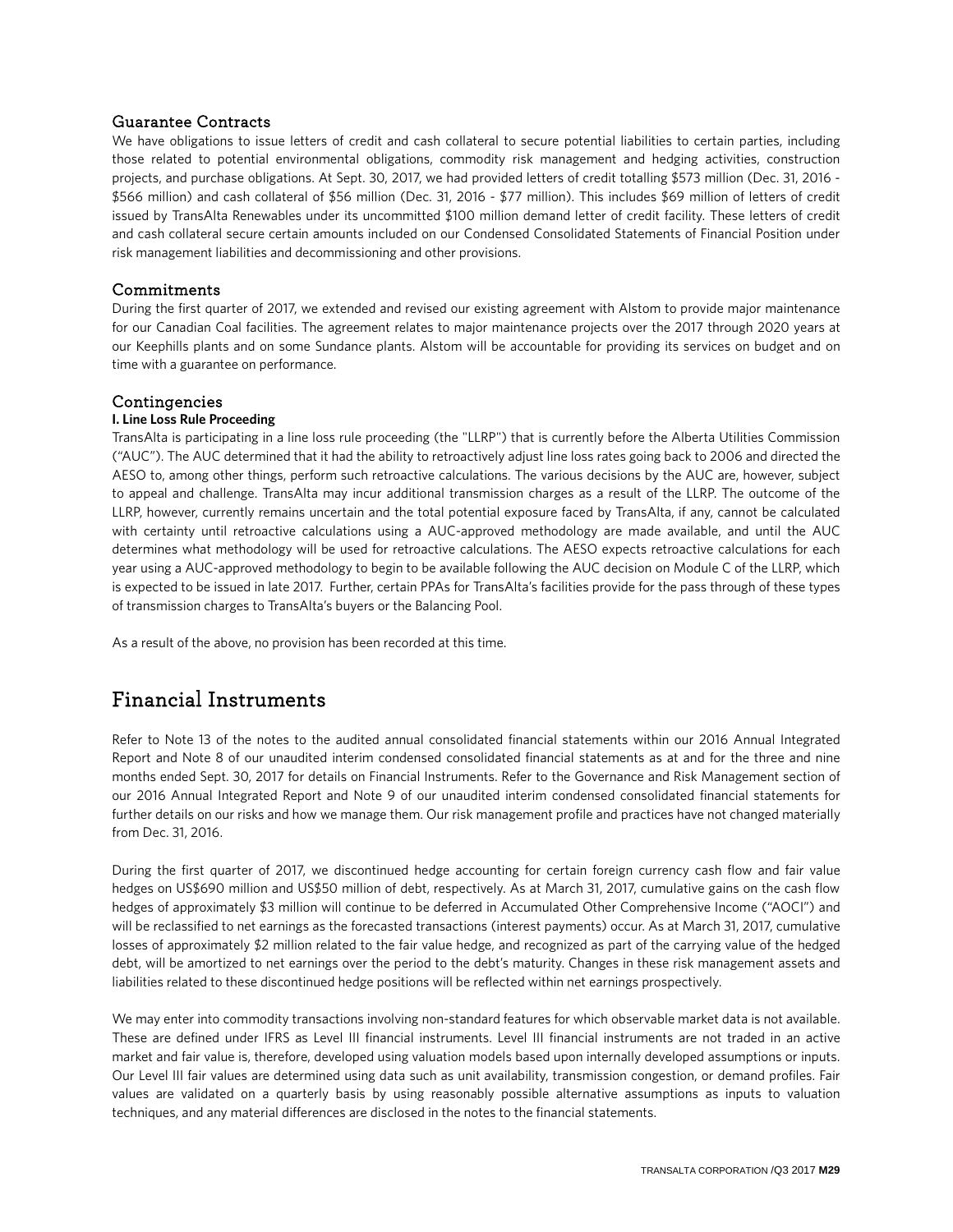As at Sept. 30, 2017, total Level III financial instruments had a net asset carrying value of \$753 million (Dec. 31, 2016 - \$758 million net asset). The decrease during the period is primarily due to the weakening of the US dollar relative to the Canadian dollar, settlement of contracts, and partially offset by favourable market price changes in value of the long-term power sale contract designated as an all-in-one cash flow hedge, for which changes in fair value are recognized in other comprehensive income.

# 2017 Financial Outlook

The following table outlines our expectations on key financial targets for 2017:

| Measure                          | Target                                                              |
|----------------------------------|---------------------------------------------------------------------|
| Comparable EBITDA                | \$1,025 million to \$1,100 million                                  |
| Comparable FFO                   | \$765 million to \$820 million                                      |
| Comparable FCF                   | \$270 million to \$310 million                                      |
| Canadian Coal fleet availability | 81 to 83 per cent                                                   |
| Dividend                         | \$0.16 per common share annualized, 15 to 17 per cent payout of FCF |

#### **2017 Outlook Update**

During the year, emerging labour constraints at our Alberta coal mine have impacted productivity at the mine, significantly reducing our coal inventory and causing coal supply constraints for our facilities in Alberta. The shortfall affected our Sundance coal-fired generating units 1 to 6 and Keephills units 1 to 3. We expect additional mining costs at our Highvale mine operations for the remainder of 2017, and a shorter-term reduction in the power generation at Sundance and Keephills, in order to rebuild our coal inventory. Also, higher productivity capital and higher distributions to non-controlling interests have negatively impacted FCF. In the second quarter we reduced the following 2017 targets: FCF target range to \$270 million to \$310 million from the previously announced target range of \$300 million to \$365 million, Comparable EBITDA from the previously announced target range of \$1,025 million to \$1,135 million to \$1,025 to \$1,100 million, and FFO from the previously announced target range of \$765 million to \$855 million to \$765 million to \$820 million.

#### **Availability**

Availability of our Canadian coal fleet is expected to be in range of 81 to 83 per cent in 2017, lower than our target during the first quarter of 2017 of 86 to 88 per cent, due to attrition, unforeseen maintenance, and other issues at the Highvale mine. Availability of our other generating assets (gas, renewables) generally exceeds 95 per cent.

#### **Prices**

For the remainder of 2017, power prices in Alberta are expected to be higher than 2016 as a result of carbon costs that increase the variable cost of generation year-over-year. However, prices can vary based on supply and weather conditions. In the Pacific Northwest, power prices for the fourth quarter are expected to be comparable to 2016. In Ontario, power prices are expected to be lower due to low demand growth and ample baseload nuclear generation as well as renewable capacity.

#### **Contractual Profile**

As a result of the Balancing Pool providing notice of its intention to terminate the Sundance B and C PPAs, effective March 31, 2018, our capacity contracted through PPAs and longer-term contracts in 2018 drops to approximately 55 per cent. As at the end of Sept. 30, 2017, approximately 92 per cent of our 2017 capacity was contracted. The average prices of our short-term physical and financial contracts for 2017 and 2018 are approximately \$44 per MWh and \$49 per MWh, respectively, in Alberta and approximately US\$45 per MWh and US\$50 per MWh, respectively, in the Pacific Northwest.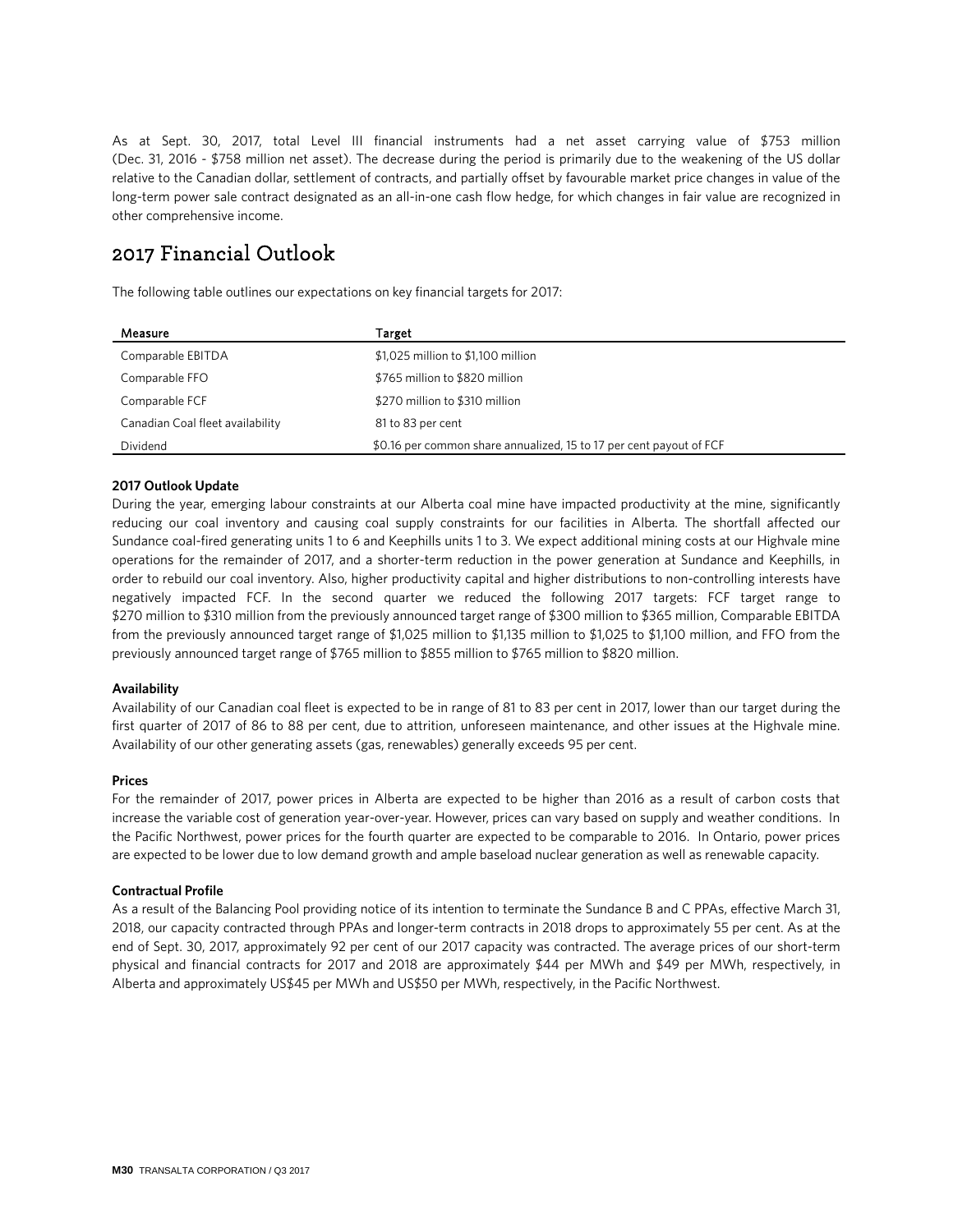#### **Fuel Costs**

As disclosed previously, the cost to mine coal at our Highvale mine is expected to increase due to a major dragline outage and a higher strip ratio in 2017. In addition, we incurred additional costs in the third quarter to mitigate the impact of lower productivity at our mine. These costs are expected to increase our fuel cost by an additional \$2 per MWh for the remainder of 2017. Seasonal variations in coal costs at our Highvale mine are minimized through the application of standard costing. Coal costs for 2017, on a standard cost per tonne basis, are expected to be affected lower availability of large equipment. As a result, we now expect our standard coal costs to be 21 per cent higher in 2017, up from the 12 per cent disclosed last quarter. During the third quarter, we successfully implemented a recovery plan and are on track to meet our year-end production target. The development of Pit 9 in 2018 is expected to improve our strip ratio.

In the Pacific Northwest, our US Coal mine, adjacent to our power plant, is in the reclamation stage. Fuel at US Coal has been purchased primarily from external suppliers in the Powder River Basin and delivered by rail. The delivered fuel cost is expected to increase slightly for the balance of 2017 primarily due to higher transportation costs resulting from higher expected natural gas prices.

Some of our generation from gas is sold under contract with pass-through provisions for fuel. For gas generation with no passthrough provision, we purchase natural gas from third parties coincident with production, thereby minimizing our risk to changes in prices.

We closely monitor the risks associated with changes in electricity and input fuel prices on our future operations and, where we consider it appropriate, use various physical and financial instruments to hedge our assets and operations from such price risks.

#### **Energy Marketing**

EBITDA from our Energy Marketing segment is affected by prices and volatility in the market, overall strategies adopted, and changes in regulation and legislation. We continuously monitor both the market and our exposures to maximize earnings while still maintaining an acceptable risk profile. Our revised 2017 target is for Energy Marketing to contribute between \$50 million to \$70 million in gross margin for the year, down from our \$60 million to \$70 million target in the first quarter, and below our initial target of \$70 million to \$90 million.

#### **Exposure to Fluctuations in Foreign Currencies**

Our strategy is to minimize the impact of fluctuations in the Canadian dollar against the U.S. dollar and Australian dollar by offsetting foreign-denominated assets with foreign-denominated liabilities and by entering into foreign exchange contracts. We also have foreign-denominated expenses, including interest charges, which largely offset our net foreign-denominated revenues.

#### **Net Interest Expense**

Interest expense on debt for 2017 is expected to be higher than in 2016 due mostly to the redemption premium recognized on the early redemption of the CHD debentures, which more than offset the reduction due to lower capitalized interest. During 2016, interest accruals were included relating to our Keephills 1 outage arbitration. However, changes in interest rates and in the value of the Canadian dollar relative to the US dollar can affect the amount of net interest expense incurred.

#### **Net Debt, Liquidity, and Capital Resources**

We expect to maintain adequate available liquidity under our committed credit facilities. We currently have access to \$1.4 billion in liquidity, including the approximate \$0.3 billion TransAlta Renewables has available on its committed credit facility. Our continued focus will be toward repositioning our capital structure and we expect to be well positioned to address the upcoming debt maturities in 2018.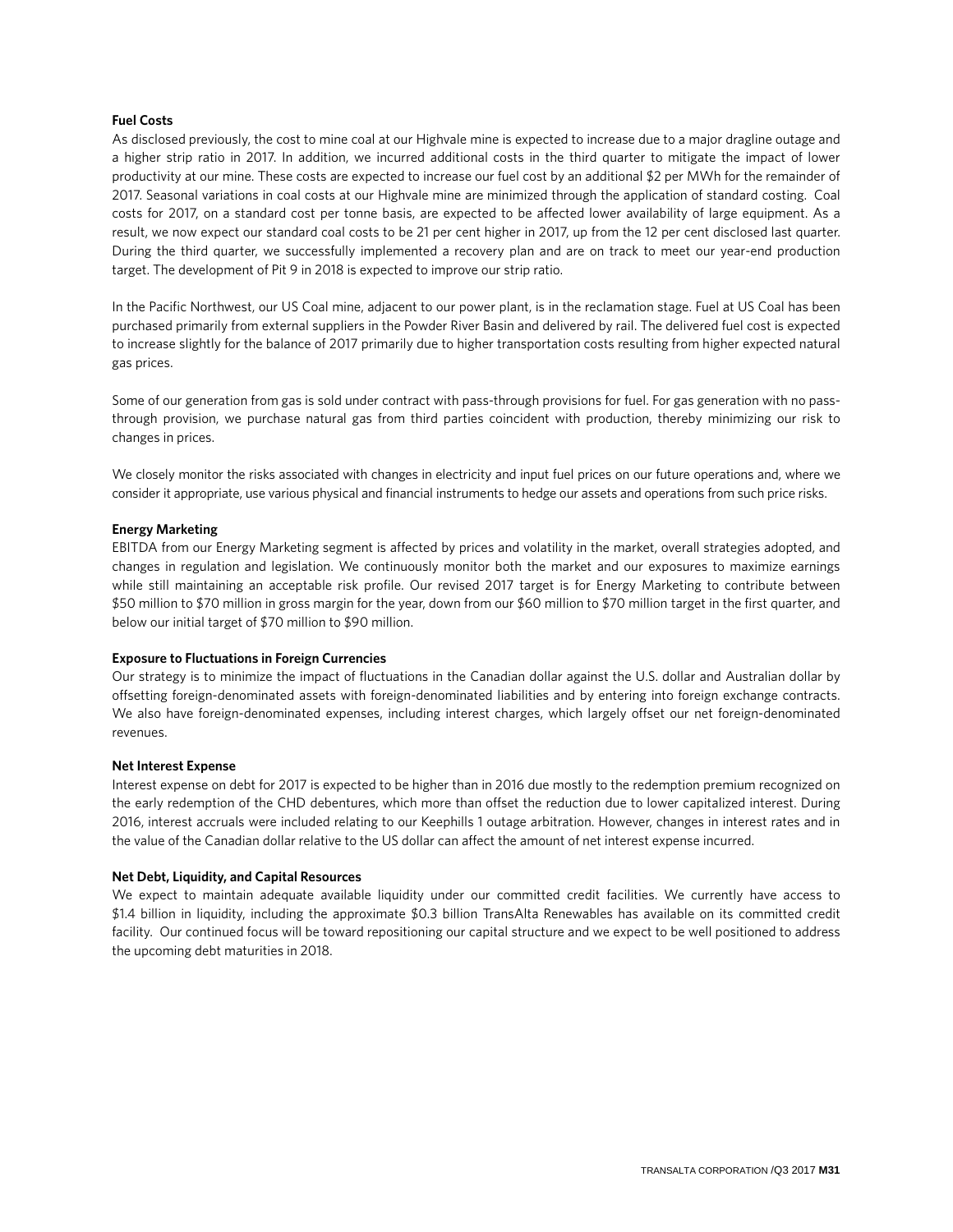#### **Capital Expenditures**

Our major projects are focused on sustaining our current operations and supporting our growth strategy in our renewables platform.

A summary of the significant growth and major projects that were in progress in the third quarter are outlined below: [1](#page-31-0)

|                                             | <b>Total Project</b> |                                 | $2017^{(2)}$              | Target                     |                                                                |
|---------------------------------------------|----------------------|---------------------------------|---------------------------|----------------------------|----------------------------------------------------------------|
|                                             | Estimated<br>spend   | Spent to<br>date <sup>(1)</sup> | <b>Estimated</b><br>spend | completion<br>date         | <b>Details</b>                                                 |
| Project                                     |                      |                                 |                           |                            |                                                                |
| South Hedland <sup>(3)</sup>                | 556                  | 539                             | 11                        | Completed<br>July 28, 2017 | 150 MW combined-cycle power plant                              |
| Kent Hills 3 Wind<br>Project <sup>(4)</sup> | 39                   | 3                               |                           | Q4 2018                    | 17.25 MW expansion project located in New<br><b>Brunswick</b>  |
| Transmission                                |                      | Not applicable <sup>(5)</sup>   | 5                         | Ongoing                    | Regulated transmission that receives a return on<br>investment |
| Total                                       | 595                  | 542                             | 17                        |                            |                                                                |

Cash required to fund the remainder of the South Hedland power project is expected to be funded by cash generated by our business. The Kent Hills 3 Wind project is expected to be funded by project-level borrowings.

A significant portion of our sustaining and productivity capital is planned major maintenance, which includes inspection, repair and maintenance of existing components, and the replacement of existing components. Planned major maintenance costs are capitalized as part of property, plant and equipment ("PP&E") and are amortized either on a straight-line basis over the term until the next major maintenance event or on a unit-of-production basis. These costs exclude amounts for day-today routine maintenance, unplanned maintenance activities, and minor inspections and overhauls, which are expensed as incurred.

Our estimate for total sustaining and productivity capital is allocated among the following: [2](#page-31-1)

| Category                                  | Description                                                   | Spent to<br>date <sup>(1)</sup> | Expected<br>spend<br>in 2017 |
|-------------------------------------------|---------------------------------------------------------------|---------------------------------|------------------------------|
| Routine capital <sup>(6)</sup>            | Capital required to maintain our existing generating capacity | 46                              | $80 - 85$                    |
| Planned major maintenance                 | Regularly scheduled major maintenance                         | 105                             | $125 - 130$                  |
| Mine capital                              | Capital related to mining equipment and land purchases        | 9                               | $25 - 30$                    |
| Finance leases                            | Payments on finance leases                                    | 13                              | $15 - 20$                    |
| Total sustaining capital                  |                                                               | 173                             | $245 - 265$                  |
| Productivity capital                      | Projects to improve power production efficiency and           |                                 |                              |
|                                           | corporate improvement initiatives                             | 15                              | $20 - 25$                    |
| Total sustaining and productivity capital |                                                               | 188                             | $265 - 290$                  |

 $\overline{a}$ *(1) Represents amounts spent as of Sept. 30, 2017.*

<span id="page-31-0"></span>*<sup>(2)</sup> Remainder of year.*

*<sup>(3)</sup> Estimated project expenditures are AUD\$553 million. Total estimated project expenditures are stated in CAD\$ and include estimated capital interest costs. The total estimated CAD\$ spend has been revised to reflect realized foreign exchange translations. Additional expenditures of \$6 million is expected to be incurred in 2018.*

*<sup>(4)</sup> Total estimated project spend includes the 17 per cent related to the non-controlling interest share, which will be funded by them.*

<span id="page-31-1"></span>*<sup>(5)</sup> Transmission projects are aggregated and developed on an ongoing basis. Consequently, discrete project expenditures are not available.*

*<sup>(6)</sup> Includes hydro life extension spend.*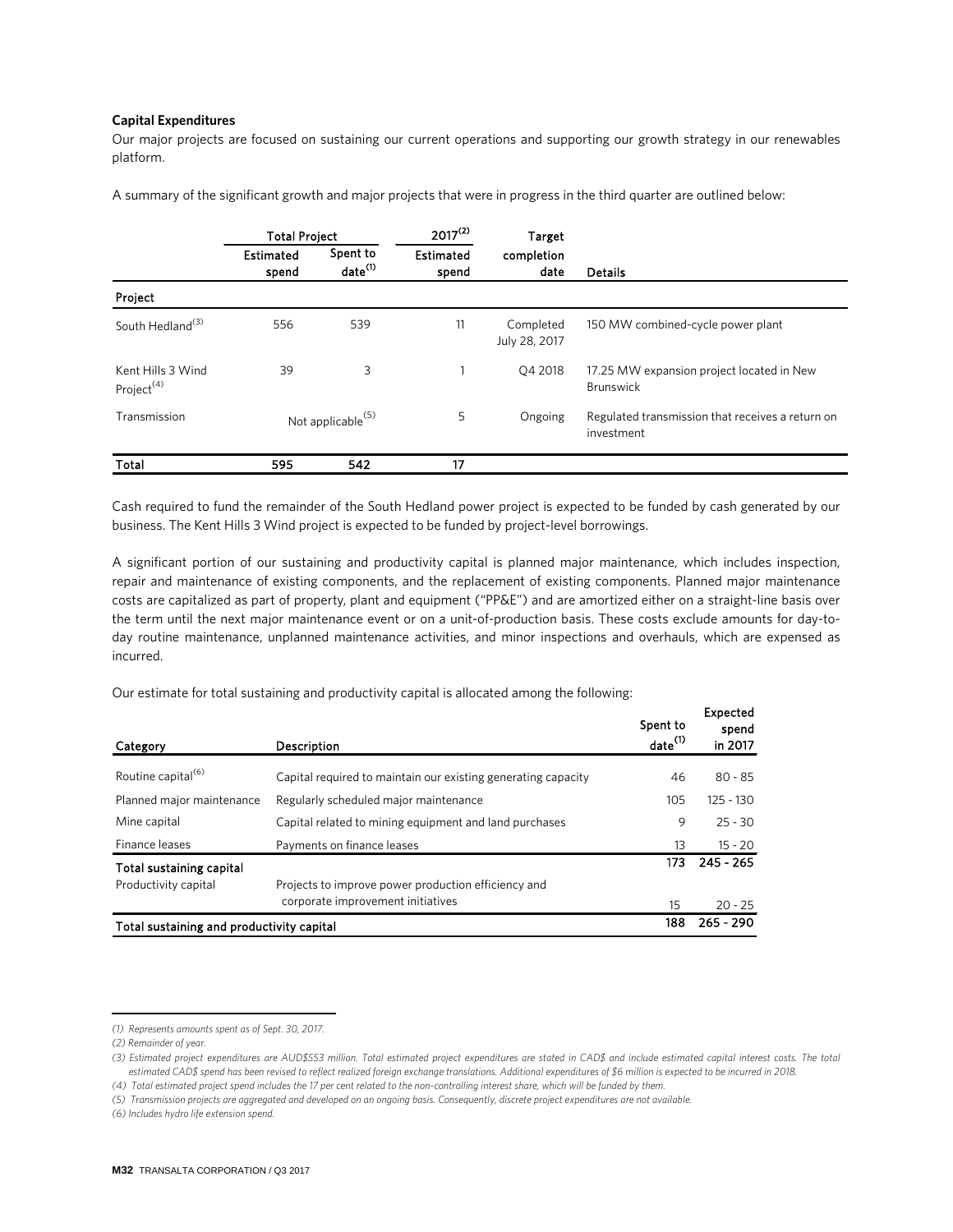While we decreased our target for sustaining capital in the second and third quarters, we increased the productivity capital expected spend for 2017, as these expenditures relate to the funding of some Project Greenlight transformation initiatives. In certain cases, payback is expected to be achieved within two years. The total expected spend on sustaining and productivity capital remains unchanged.

To date we have completed major planned outages at Sundance Unit 6, Keephills Unit 2, Keephills Unit 3, Centralia Unit 2, Sarnia and Windsor.

Significant planned major outages remaining for 2017 include the Sheerness 1 outage in the fourth quarter and a major overhaul to one of our draglines at our Highvale mine.

Lost production as a result of planned major maintenance, excluding planned major maintenance for U.S. Coal, which is scheduled during a period of economic dispatching, is estimated as follows for 20[1](#page-32-0)7:

|          |             | Gas and           |                 | Lost to      |
|----------|-------------|-------------------|-----------------|--------------|
|          | Coal        | <b>Renewables</b> | Total           | $date^{(1)}$ |
| GWh lost | $940 - 950$ | $235 - 265$       | $1.175 - 1.215$ | 965          |

#### **Funding of Capital Expenditures**

Funding for these planned capital expenditures is expected to be provided by cash flow from operating activities, existing liquidity, and capital raised from our contracted cash flows. We have access to approximately \$1.4 billion in liquidity, if required. The funds required for committed growth, sustaining capital, and productivity projects are not expected to be significantly impacted by the current economic environment.

<span id="page-32-0"></span>*(1) As at Sept. 30, 2017. (2) Includes hydro life extension spend.*

 $\overline{a}$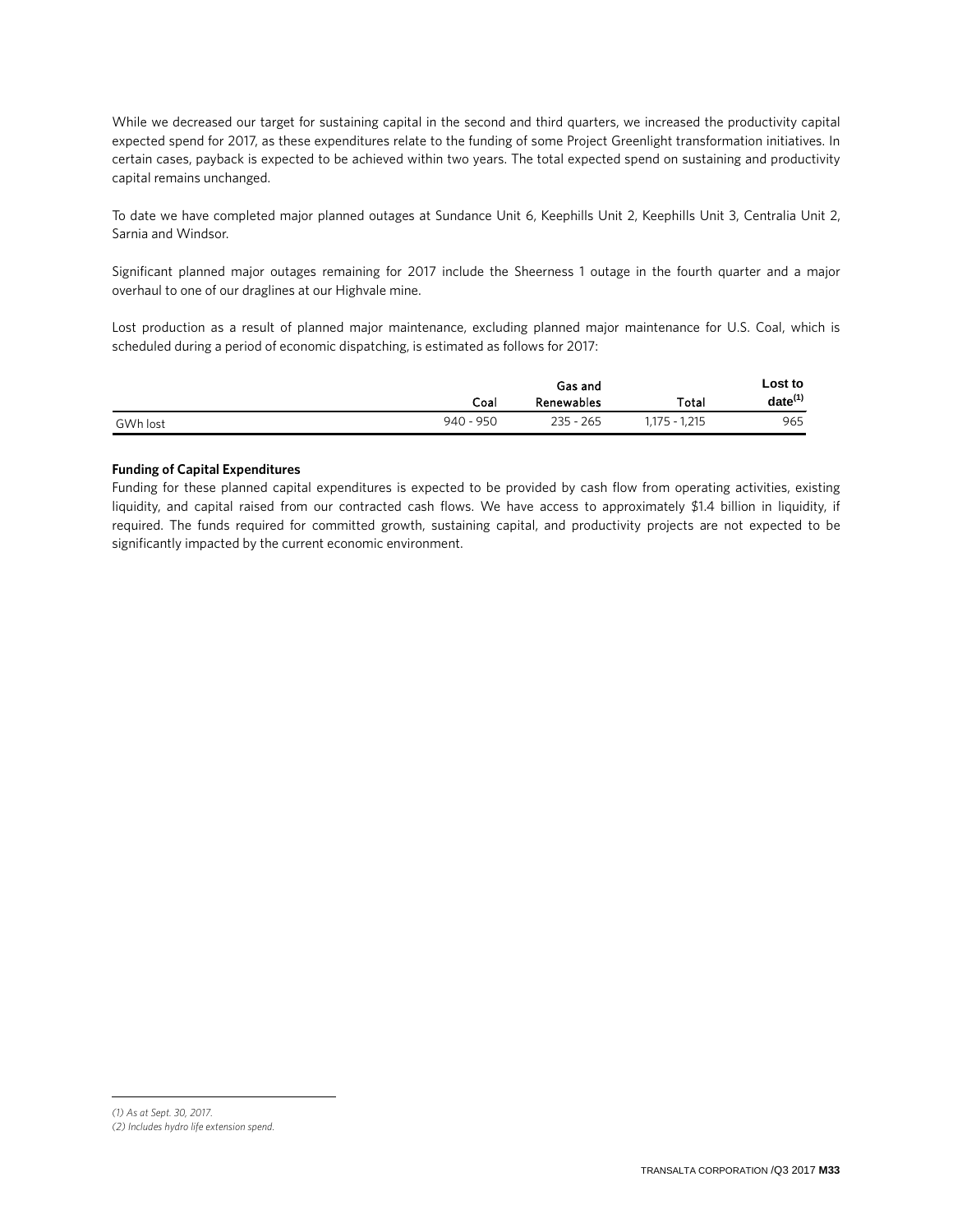# Accounting Changes

# A. Current Accounting Changes

### **I. Change in Estimates – Useful Lives**

As a result of the OCA with the Government of Alberta described in the Significant and Subsequent Events section of this MD&A and in our 2016 annual consolidated financial statements, we will cease coal-fired emissions by the end of 2030. On Jan. 1, 2017, the useful lives of the PP&E and amortizable intangibles associated with some of our Alberta coal assets were reduced to 2030. As a result, depreciation expense and intangibles amortization for the nine months ended Sept. 30, 2017 increased by approximately \$44 million and the full year 2017 depreciation and amortization expense are expected to increase by approximately \$58 million. The useful lives may be revised or extended in compliance with our accounting policies, dependent upon future operating decisions and events, such as coal-to-gas conversions.

Due to our decision to retire Sundance Unit 1 effective Jan. 1, 2018, the useful lives of the Sundance Unit 1 PP&E and amortizable intangibles were reduced in the second quarter of 2017 by two years to Dec. 31, 2017. As a result, depreciation expense and intangibles amortization for the nine months ended Sept. 30, 2017 increased in total by approximately \$9 million and the full year 2017 depreciation and amortization expense is expected to increase by approximately \$15 million.

Since Sundance Unit 1 will be shut down two years early, the federal Minister of Environment has agreed to extend the life of Sundance Unit 2 from 2019 to 2021. As such, we extended the life of Sundance Unit 2 to 2021 during the third quarter of 2017. As a result, depreciation expense and intangibles amortization for the three months ended Sept. 30, 2017 decreased in total by approximately \$2 million and the full year 2017 depreciation and amortization expense is expected to decrease by approximately \$4 million.

# B. Future Accounting Changes

Accounting standards that have been previously issued by the IASB but are not yet effective, and have not been applied by us, include IFRS 9 *Financial Instruments*, IFRS 15 *Revenue from Contracts with Customers,* and IFRS 16 *Leases*. Refer to *Note 3* of our most recent annual consolidated financial statements for information regarding the requirements of IFRS 9, IFRS 15, and IFRS 16. We continue to make progress on the implementation plan for each standard. As part of each implementation plan, a centralized project team has been created to manage project activities. A stakeholder committee has been formed to oversee the implementation process and it includes individuals from the relevant functions and business units.

With respect to IFRS 9, we are in the process of completing its assessment of the classification and measurement portion of the standard. Activities to identify and calculate impacts from the impairment portion of the standard are progressing. In addition, the review of process and disclosure requirements continues. Although work efforts continue, the impacts are not expected to be significant. Our current estimate of the time and effort necessary to complete the implementation plan for IFRS 9 extends into late 2017.

With respect to IFRS 15, we have substantially completed the review and accounting assessment of our revenue streams and underlying contracts with customers and the quantification of impacts will commence in the fourth quarter of 2017. The majority of our revenues within the scope of IFRS 15 are earned through the sale of capacity and energy under both long-term arrangements and merchant mechanisms. In addition, the review of process and disclosure requirements continues. Commentary on implementation issues specific to the power and utilities industry is in the process of being discussed and issued by standard setters in the United States. This commentary is currently being reviewed in relation to our long-term contracts and other arrangements. We expect to use the modified retrospective method of transition. Under this method, the comparative disclosures presented in the consolidated financial statements as at and for the year ended Dec. 31, 2018 will not be restated. Instead, we will recognize the cumulative impact of the initial application of the standard in retained earnings as at Jan. 1, 2018. Our current estimate of the time and effort necessary to complete our implementation plan for IFRS 15 will extend into late 2017. It is not yet possible to make a reliable estimate of the impact IFRS 15 will have on the financial statements and disclosures.

We are in the process of completing its initial scoping assessment for IFRS 16 and has prepared a detailed project plan. We anticipate that most of the effort under the implementation plan will occur in late 2017 through mid-2018. It is not yet possible to make reliable estimates of the potential impact of IFRS 16 on our financial statements and disclosures.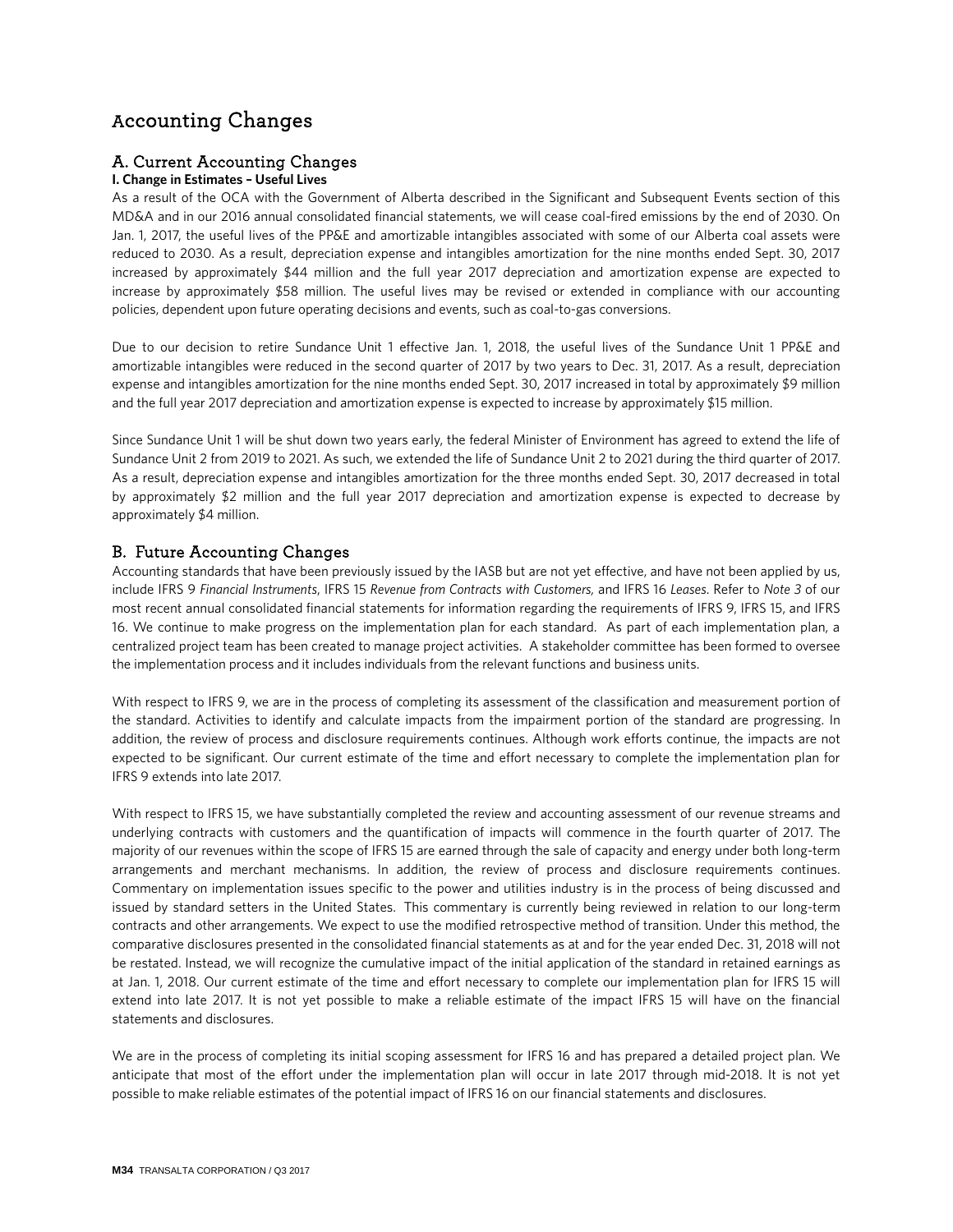# Selected Quarterly Information

Our results are seasonal due to the nature of the electricity market and related fuel costs. Higher maintenance costs are usually incurred in the spring and fall when electricity prices are expected to be lower, as electricity prices generally increase in the peak winter and summer months in our main markets due to increased heating and cooling loads. Margins are also typically impacted in the second quarter due to the volume of hydro production resulting from spring runoff and rainfall in the Pacific Northwest, which impacts production at U.S. Coal. Typically, hydro facilities generate most of their electricity and revenues during the spring months when melting snow starts feeding watersheds and rivers. Inversely, wind speeds are historically greater during the cold winter months and lower in the warm summer months.

|                                                                                                        | Q4 2016 | Q1 2017 | Q2 2017 | Q3 2017 |
|--------------------------------------------------------------------------------------------------------|---------|---------|---------|---------|
|                                                                                                        |         |         |         |         |
| Revenues                                                                                               | 717     | 578     | 503     | 588     |
| Comparable EBITDA                                                                                      | 374     | 274     | 268     | 245     |
| Comparable FFO                                                                                         | 228     | 203     | 187     | 196     |
| Net earnings (loss) attributable to common shareholders                                                | 61      |         | (18)    | (27)    |
| Net earnings (loss) per share attributable to common shareholders,<br>basic and diluted <sup>(1)</sup> | 0.21    | ۰       | (0.06)  | (0.09)  |
|                                                                                                        | Q4 2015 | Q1 2016 | Q2 2016 | Q3 2016 |
|                                                                                                        |         |         |         |         |
| Revenues                                                                                               | 595     | 568     | 492     | 620     |
| Comparable EBITDA                                                                                      | 268     | 279     | 248     | 244     |
| Comparable FFO                                                                                         | 243     | 196     | 175     | 163     |
| Net earnings (loss) attributable to common shareholders                                                | (7)     | 62      | 6       | (12)    |
| Net earnings (loss) per share attributable to common shareholders,<br>basic and diluted <sup>(1)</sup> | (0.02)  | 0.22    | 0.02    | (0.04)  |

Reported net earnings, comparable EBITDA, and FFO are generally higher in the first and fourth quarters due to higher demand associated with winter cold in the markets in which we operate and lower planned outages.

Net earnings attributable to common shareholders has also been impacted by the following variations and events:

U.S. Solar and Wind acquisitions in the third quarter of 2015,

 $\overline{a}$ 

- a recovery of a writedown of deferred tax assets in the first and second quarters of 2016, and the second quarter of 2017,
- effects of unrealized losses on intercompany financial instruments that are attributable only to the non-controlling interests in the first, second, and third quarters of 2016, and unrealized gains in the first quarter of 2017,
- effects of the Mississauga cogeneration facility recontracting during the fourth quarter of 2016,
- effects of the Keephills 1 outage provision in the fourth quarter of 2017,
- effects of the Wintering Hills impairment charge during the fourth quarter of 2016, and the Sundance Unit 1 impairment charge during the second quarter of 2017,
- effects of changes in useful lives of certain Canadian Coal assets during the first, second, and third quarters of 2017, and
- effects of an impairment of \$114 million in the third quarter of 2017 on intercompany financial instruments that is attributable only to the non-controlling interests.

<span id="page-34-0"></span>*<sup>(1)</sup> Basic and diluted earnings per share attributable to common shareholders and comparable earnings per share are calculated each period using the weighted average common shares outstanding during the period. As a result, the sum of the earnings per share for the four quarters making up the calendar year may sometimes differ from the annual earnings per share.*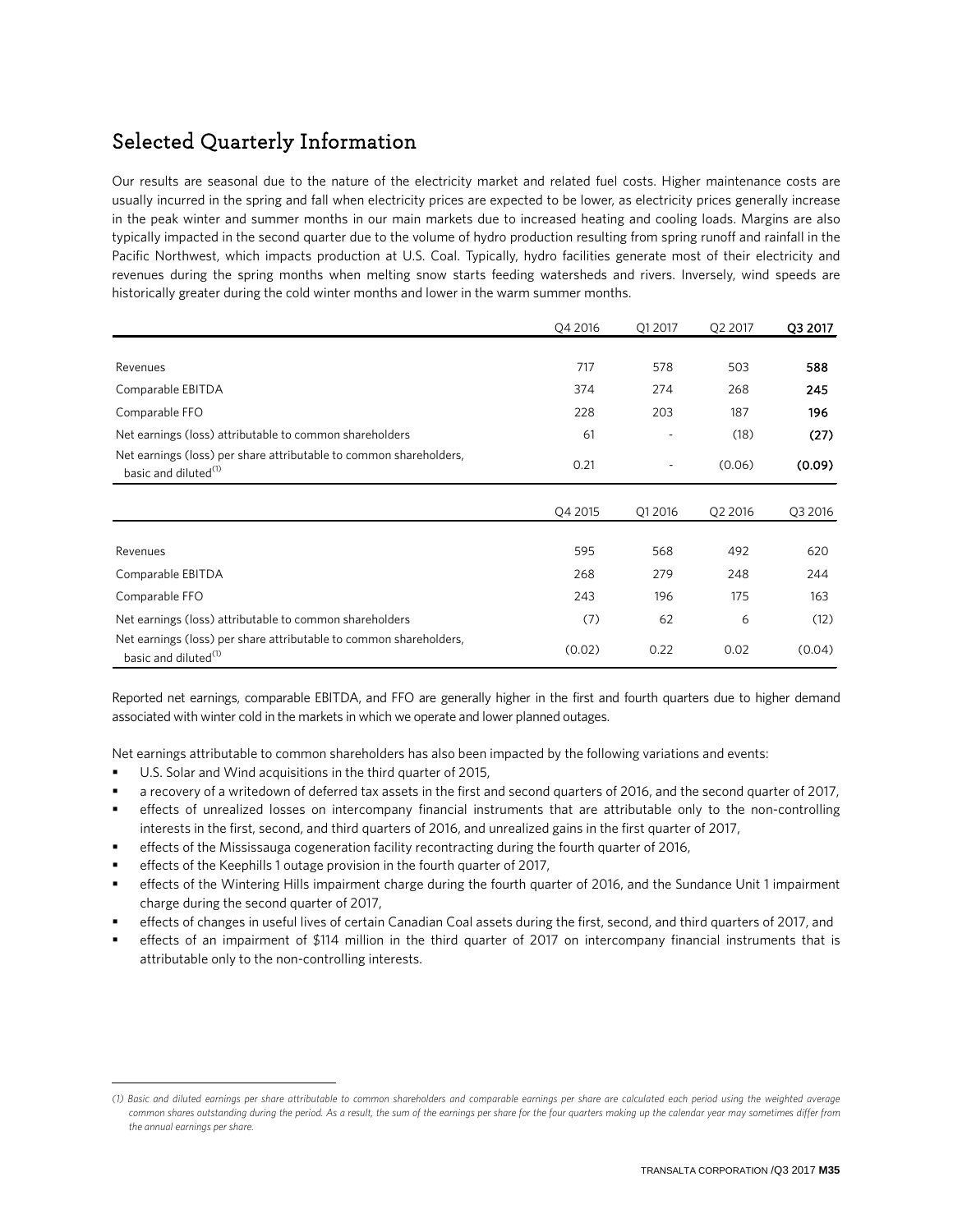# Disclosure Controls and Procedures

Management has evaluated, with the participation of our Chief Executive Officer and Chief Financial Officer, the effectiveness of our disclosure controls and procedures as of the end of the period covered by this report. Disclosure controls and procedures refer to controls and other procedures designed to ensure that information required to be disclosed in the reports we file or submit under the Securities Exchange Act of 1934, as amended ("Exchange Act"), are recorded, processed, summarized, and reported within the time periods specified in the rules and forms of the U.S. Securities and Exchange Commission. Disclosure controls and procedures include, without limitation, controls and procedures designed to ensure that information required to be disclosed by us in our reports that we file or submit under the Exchange Act is accumulated and communicated to management, including our Chief Executive Officer and Chief Financial Officer, as appropriate to allow timely decisions regarding our required disclosure. In designing and evaluating our disclosure controls and procedures, management recognizes that any controls and procedures, no matter how well designed and operated, can provide only reasonable assurance of achieving the desired control objectives, and management is required to apply its judgment in evaluating and implementing possible controls and procedures.

There have been no changes in our internal control over financial reporting during the three months ended Sept. 30, 2017 that have materially affected, or are reasonably likely to materially affect our internal control over financial reporting. Based on the foregoing evaluation, our Chief Executive Officer and Chief Financial Officer have concluded that, as at Sept. 30, 2017, the end of the period covered by this report, our disclosure controls and procedures were effective.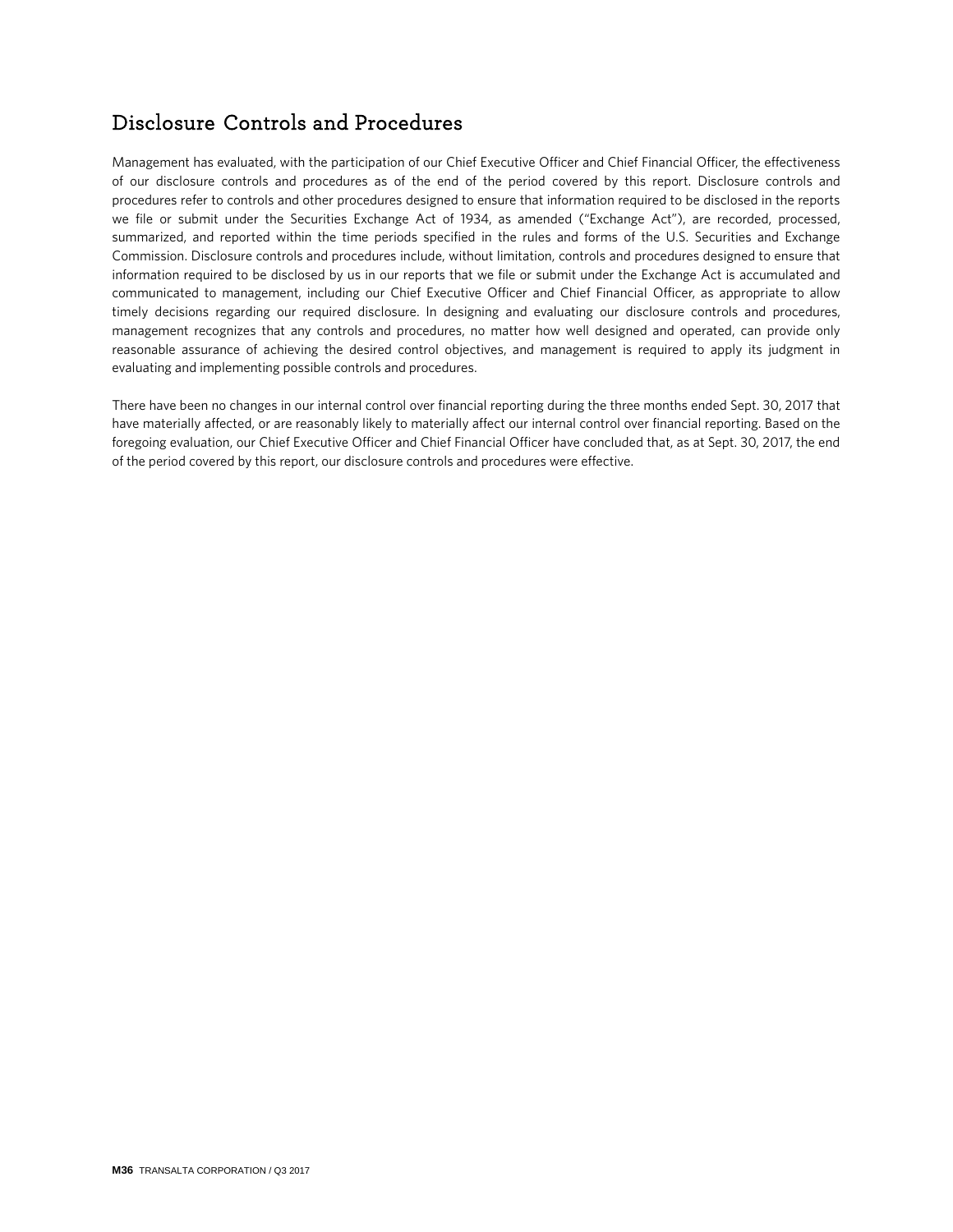# TransAlta Corporation<br>Condensed Consolidated Statements of Earnings (Loss)

(in millions of Canadian dollars except per share amounts)

|                                                                                                     | 3 months ended Sept. 30                                                                                                                                   |      | 9 months ended Sept. 30 |       |  |
|-----------------------------------------------------------------------------------------------------|-----------------------------------------------------------------------------------------------------------------------------------------------------------|------|-------------------------|-------|--|
| Unaudited                                                                                           | 2017                                                                                                                                                      | 2016 | 2017                    | 2016  |  |
| Revenues                                                                                            | 588                                                                                                                                                       | 620  | 1,669                   | 1,680 |  |
| Fuel, purchased power, and other                                                                    | 294                                                                                                                                                       | 301  | 724                     | 683   |  |
| Gross margin                                                                                        | 294                                                                                                                                                       | 319  | 945                     | 997   |  |
| Operations, maintenance, and administration                                                         | 119                                                                                                                                                       | 119  | 371                     | 364   |  |
| Depreciation and amortization (Note 2)                                                              | 158                                                                                                                                                       | 145  | 455                     | 414   |  |
| Asset impairment charge (Note 3)                                                                    |                                                                                                                                                           |      | 20                      |       |  |
| Restructuring                                                                                       |                                                                                                                                                           | 1    |                         | 1     |  |
| Taxes, other than income taxes                                                                      | 7                                                                                                                                                         | 8    | 23                      | 24    |  |
| Net other operating income (Note 4)                                                                 | (10)                                                                                                                                                      | (1)  | (30)                    | (1)   |  |
| <b>Operating income</b>                                                                             | 20                                                                                                                                                        | 47   | 106                     | 195   |  |
| Finance lease income                                                                                | 15                                                                                                                                                        | 16   | 47                      | 49    |  |
| Net interest expense (Note 5)                                                                       | (69)                                                                                                                                                      | (56) | (190)                   | (182) |  |
| Foreign exchange gains (losses)                                                                     | (8)                                                                                                                                                       | 4    | (7)                     | (2)   |  |
| Other income (loss)                                                                                 | (1)                                                                                                                                                       | 1    | 1                       | 1     |  |
| Earnings (loss) before income taxes                                                                 | (43)                                                                                                                                                      | 12   | (43)                    | 61    |  |
| Income tax recovery (Note 6)                                                                        | (5)                                                                                                                                                       | (2)  | (41)                    | (44)  |  |
| Net earnings (loss)                                                                                 | (38)                                                                                                                                                      | 14   | (2)                     | 105   |  |
| Net earnings (loss) attributable to:                                                                |                                                                                                                                                           |      |                         |       |  |
| TransAlta shareholders                                                                              | (17)                                                                                                                                                      | (2)  | (25)                    | 88    |  |
| Non-controlling interests (Note 7)                                                                  | (21)<br>23<br>16<br>14<br>(38)<br>(2)<br>(17)<br>(2)<br>(25)<br>20<br>10<br>10<br>(27)<br>(12)<br>(45)<br>288<br>288<br>288<br>(0.09)<br>(0.04)<br>(0.16) | 17   |                         |       |  |
|                                                                                                     |                                                                                                                                                           |      |                         | 105   |  |
| Net earnings (loss) attributable to TransAlta shareholders                                          |                                                                                                                                                           |      |                         | 88    |  |
| Preferred share dividends (Note 13)                                                                 |                                                                                                                                                           |      |                         | 32    |  |
|                                                                                                     |                                                                                                                                                           |      |                         | 56    |  |
| Net earnings (loss) attributable to common shareholders<br>Weighted average number of common shares |                                                                                                                                                           |      |                         |       |  |
| outstanding in the period (millions)                                                                |                                                                                                                                                           |      |                         | 288   |  |
| Net earnings (loss) per share attributable to common<br>shareholders, basic and diluted             |                                                                                                                                                           |      |                         | 0.19  |  |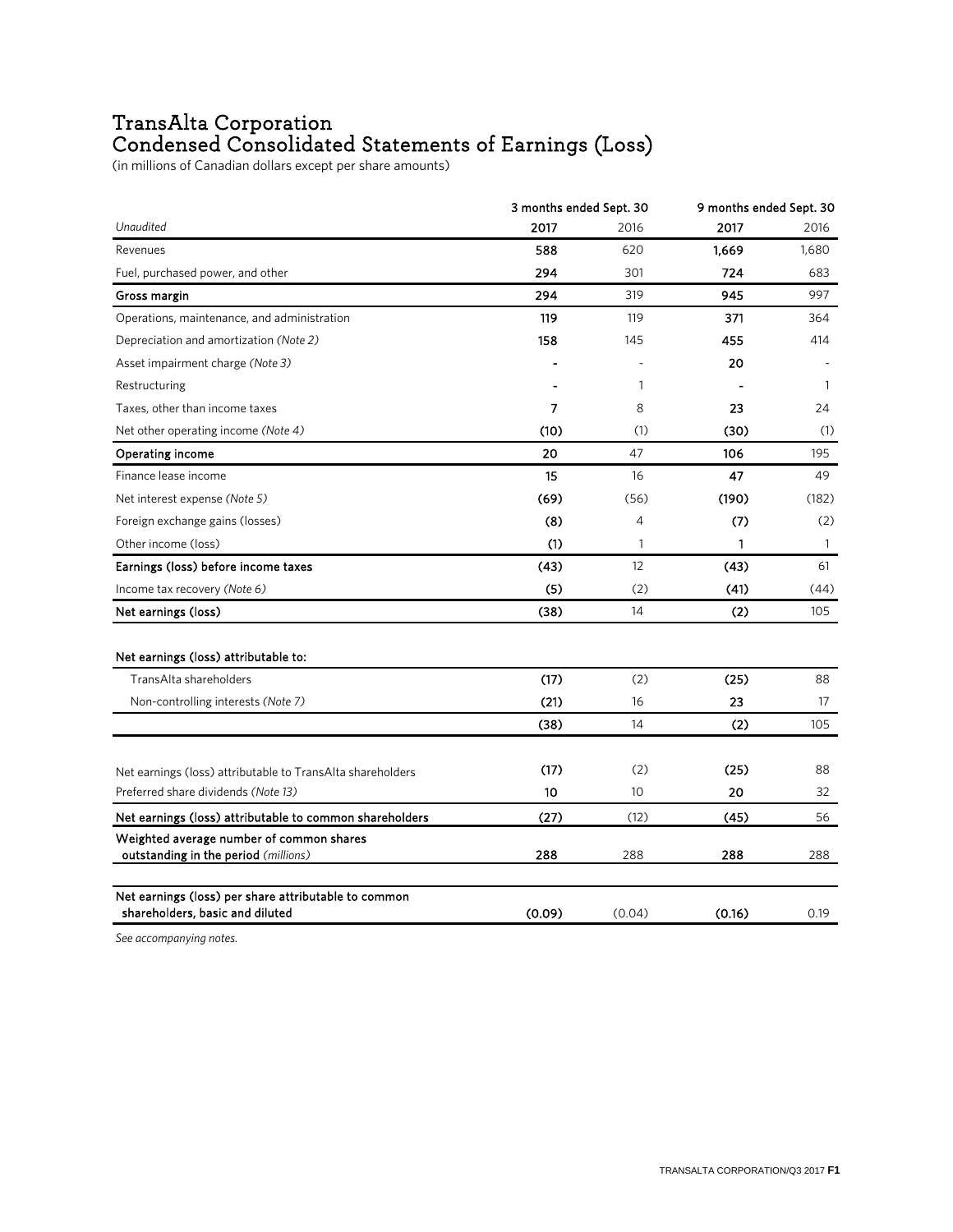# Condensed Consolidated Statements of Comprehensive Income (Loss)

(in millions of Canadian dollars)

|                                                                                                                                          | 3 months ended Sept. 30 |      | 9 months ended Sept. 30 |                          |
|------------------------------------------------------------------------------------------------------------------------------------------|-------------------------|------|-------------------------|--------------------------|
| Unaudited                                                                                                                                | 2017                    | 2016 | 2017                    | 2016                     |
| Net earnings (loss)                                                                                                                      | (38)                    | 14   | (2)                     | 105                      |
| Net actuarial gains (losses) on defined benefit plans, net of tax(1)                                                                     | 14                      | (4)  | $\overline{2}$          | (40)                     |
| Losses on derivatives designated as cash flow hedges, net of tax <sup>(2)</sup>                                                          | (1)                     | (1)  | (1)                     | $\overline{\phantom{a}}$ |
| Total items that will not be reclassified subsequently to net earnings                                                                   | 13                      | (5)  | 1                       | (40)                     |
| Gains (losses) on translating net assets of foreign operations <sup>(3)</sup>                                                            | (61)                    | 28   | (95)                    | (101)                    |
| Reclassification of translation gains on net assets of divested<br>foreign operations <sup>(4)</sup>                                     |                         |      | (9)                     |                          |
| Gains (losses) on financial instruments designated as hedges of                                                                          |                         |      |                         |                          |
| foreign operations, net of tax $(5)$                                                                                                     | 30                      | (20) | 53                      | 42                       |
| Reclassification of (gains) losses on financial instruments designated as                                                                |                         |      |                         |                          |
| hedges of divested foreign operations, net of tax <sup>(6)</sup>                                                                         |                         |      | 14                      |                          |
| Gains on derivatives designated as cash flow hedges, net of tax <sup>(7)</sup><br>Reclassification of gains on derivatives designated as | 10                      | 54   | 87                      | 155                      |
| cash flow hedges to net earnings, net of tax <sup>(8)</sup>                                                                              | (18)                    | (28) | (63)                    | (16)                     |
| Total items that will be reclassified subsequently to net earnings                                                                       | (39)                    | 34   | (13)                    | 80                       |
| Other comprehensive income (loss)                                                                                                        | (26)                    | 29   | (12)                    | 40                       |
| Total comprehensive income (loss)                                                                                                        | (64)                    | 43   | (14)                    | 145                      |
|                                                                                                                                          |                         |      |                         |                          |
| Total comprehensive income (loss) attributable to:                                                                                       |                         |      |                         |                          |
| TransAlta shareholders                                                                                                                   | (12)                    | 5    | (25)                    | 108                      |
| Non-controlling interests (Note 7)                                                                                                       | (52)                    | 38   | 11                      | 37                       |
|                                                                                                                                          | (64)                    | 43   | (14)                    | 145                      |

*(1) Net of income tax expense of 5 and 1 for the three and nine months ended Sept. 30, 2017 (2016 - 2 and 15 recovery), respectively.*

*(2) Net of income tax expense of nil for the three and nine months ended Sept. 30, 2017.*

*(3) Net of income tax recovery of nil and 1 for the three and nine months ended Sept. 30, 2017 (2016 - nil and 10 expense), respectively.*

*(4) Net of income tax expense of nil and 11 for the three and nine months ended Sept. 30, 2017.*

*(5) Net of income tax expense of 3 and 5 for the three and nine months ended Sept. 30, 2017 (2016 - 3 recovery and 7 expense), respectively.*

*(6) Net of income tax recovery of nil and 2 for the three and nine months ended Sept. 30, 2017.*

*(7) Net of income tax expense of 2 and 53 for the three and nine months ended Sept. 30, 2017 (2016 - 22 and 91 expense), respectively.*

*(8) Net of income tax expense of 8 and 39 for the three and nine months ended Sept. 30, 2017 (2016 - 11 and 28 expense), respectively. See accompanying notes.*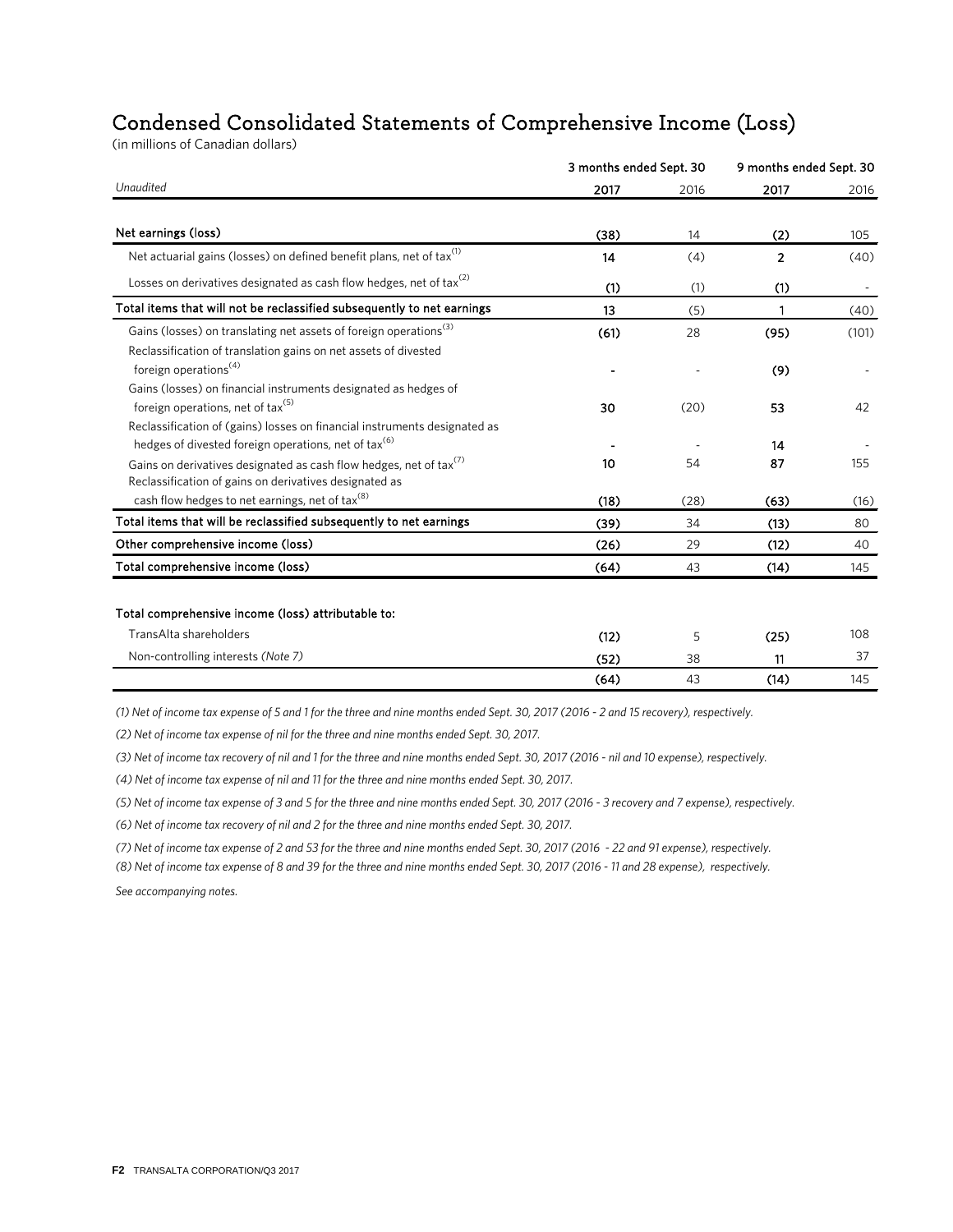# Condensed Consolidated Statements of Financial Position

(in millions of Canadian dollars)

| Unaudited                                                                  | Sept. 30, 2017 | Dec. 31, 2016 |
|----------------------------------------------------------------------------|----------------|---------------|
| Cash and cash equivalents                                                  | 87             | 305           |
| Trade and other receivables (Notes 3 and 9)                                | 1,114          | 703           |
| Prepaid expenses                                                           | 33             | 23            |
| Risk management assets (Notes 8 and 9)                                     | 200            | 249           |
| Inventory                                                                  | 233            | 213           |
| Assets held for sale (Note 3)                                              | ۰              | 61            |
|                                                                            | 1,667          | 1,554         |
| Long-term portion of finance lease receivables                             | 230            | 719           |
| Property, plant, and equipment (Note 10)                                   |                |               |
| Cost                                                                       | 12,890         | 12,773        |
| Accumulated depreciation                                                   | (6, 236)       | (5,949)       |
|                                                                            | 6,654          | 6,824         |
| Goodwill                                                                   | 463            | 464           |
| Intangible assets                                                          | 367            | 355           |
| Deferred income tax assets                                                 | 54             | 53            |
| Risk management assets (Notes 8 and 9)                                     | 692            | 785           |
| Other assets                                                               | 234            | 242           |
| <b>Total assets</b>                                                        | 10,361         | 10,996        |
|                                                                            |                |               |
| Accounts payable and accrued liabilities                                   | 511            | 413           |
| Current portion of decommissioning and other provisions                    | 34             | 39            |
| Risk management liabilities (Notes 8 and 9)                                | 60             | 66            |
| Income taxes payable                                                       | 6              | 6             |
| Dividends payable (Note 12)                                                | 27             | 54            |
| Current portion of long-term debt and finance lease obligations (Note 11)  | 923            | 639           |
|                                                                            | 1,561          | 1,217         |
| Credit facilities, long-term debt, and finance lease obligations (Note 11) | 2,857          | 3,722         |
| Decommissioning and other provisions                                       | 433            | 304           |
| Deferred income tax liabilities                                            | 667            | 712           |
| Risk management liabilities (Notes 8 and 9)                                | 38             | 48            |
| Defined benefit obligation and other long-term liabilities                 | 329            | 330           |
| Equity                                                                     |                |               |
| Common shares (Note 12)                                                    | 3,094          | 3,094         |
| Preferred shares (Note 13)                                                 | 942            | 942           |
| Contributed surplus                                                        | 10             | 9             |
| Deficit                                                                    | (1,056)        | (933)         |
| Accumulated other comprehensive income                                     | 403            | 399           |
| Equity attributable to shareholders                                        | 3,393          | 3,511         |
| Non-controlling interests (Note 7)                                         | 1,083          | 1,152         |
| <b>Total equity</b>                                                        | 4,476          | 4,663         |
| Total liabilities and equity                                               | 10,361         | 10,996        |
|                                                                            |                |               |

Commitments and contingencies *(Note 14)*

Subsequent events *(Note 16)*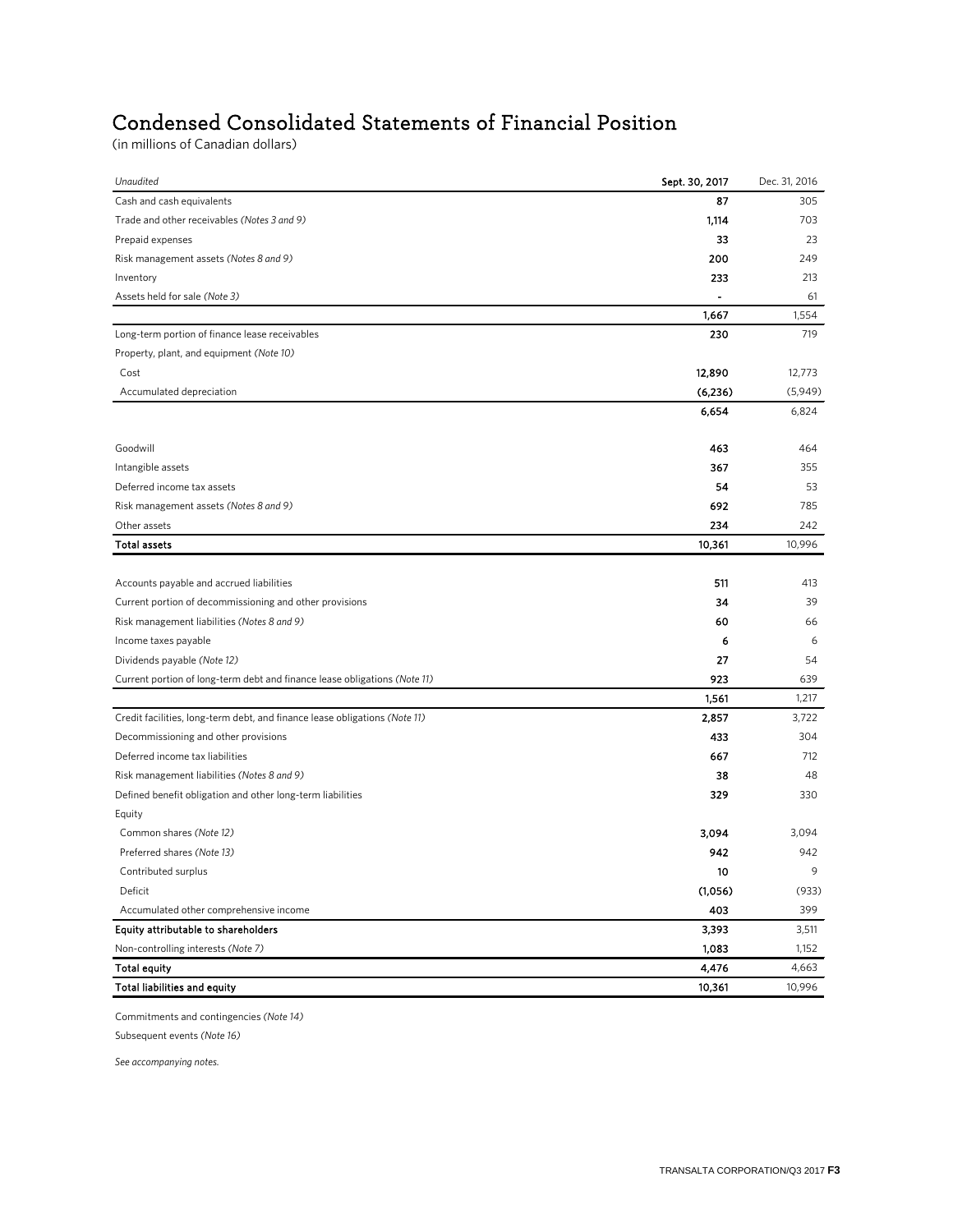# Condensed Consolidated Statements of Changes in Equity

*(in millions of Canadian dollars)*

9 months ended Sept. 30, 2017

| Unaudited                                                                                                    | Common<br>shares | Preferred<br>shares | Contributed<br>surplus | Deficit | Accumulated other<br>comprehensive<br>income (loss) | <b>Equity</b><br>attributable<br>to shareholders | Non-controlling<br><b>interests</b> | Total |
|--------------------------------------------------------------------------------------------------------------|------------------|---------------------|------------------------|---------|-----------------------------------------------------|--------------------------------------------------|-------------------------------------|-------|
| Balance, Dec. 31, 2016                                                                                       | 3,094            | 942                 | 9                      | (933)   | 399                                                 | 3,511                                            | 1,152                               | 4,663 |
| Net earnings (loss)                                                                                          |                  |                     |                        | (25)    |                                                     | (25)                                             | 23                                  | (2)   |
| Other comprehensive income (loss):                                                                           |                  |                     |                        |         |                                                     |                                                  |                                     |       |
| Net losses on translating net assets of<br>foreign operations, net of hedges and tax                         |                  |                     |                        |         | (37)                                                | (37)                                             |                                     | (37)  |
| Net gains on derivatives designated<br>as cash flow hedges, net of tax                                       |                  |                     |                        |         | 23                                                  | 23                                               |                                     | 23    |
| Net actuarial gains on defined benefits plans,<br>net of tax                                                 |                  |                     |                        |         | 2                                                   | 2                                                |                                     | 2     |
| Intercompany available-for-sale-investments                                                                  |                  |                     |                        |         | 12                                                  | 12                                               | (12)                                |       |
| Total comprehensive income (loss)                                                                            |                  |                     |                        | (25)    | ٠                                                   | (25)                                             | 11                                  | (14)  |
| Common share dividends                                                                                       |                  |                     |                        | (24)    |                                                     | (24)                                             |                                     | (24)  |
| Preferred share dividends                                                                                    |                  |                     | ٠                      | (20)    | $\overline{\phantom{a}}$                            | (20)                                             |                                     | (20)  |
| Changes in non-controlling interests in<br>TransAlta Renewables (Note 7)<br>Distributions paid, and payable, |                  |                     |                        | (54)    | 4                                                   | (50)                                             | 50                                  |       |
| to non-controlling interests                                                                                 |                  |                     |                        |         |                                                     |                                                  | (130)                               | (130) |
| Effect of share-based payment plans                                                                          |                  |                     |                        |         |                                                     |                                                  |                                     |       |
| Balance, Sept. 30, 2017                                                                                      | 3,094            | 942                 | 10                     | (1,056) | 403                                                 | 3,393                                            | 1,083                               | 4,476 |

| 9 months ended Sept. 30, 2016                   |        |           |                |         | Accumulated other | Equity          |                 |       |
|-------------------------------------------------|--------|-----------|----------------|---------|-------------------|-----------------|-----------------|-------|
|                                                 | Common | Preferred | Contributed    |         | comprehensive     | Attributable to | Non-controlling |       |
| Unaudited                                       | shares | shares    | surplus        | Deficit | income (loss)     | shareholders    | interests       | Total |
| Balance, Dec. 31, 2015                          | 3,075  | 942       | 9              | (1,018) | 353               | 3,361           | 1,029           | 4,390 |
| Net earnings                                    |        |           |                | 88      |                   | 88              | 17              | 105   |
| Other comprehensive income (loss):              |        |           |                |         |                   |                 |                 |       |
| Net losses on translating net assets of         |        |           |                |         |                   |                 |                 |       |
| foreign operations, net of hedges and of tax    |        |           |                |         | (59)              | (59)            |                 | (59)  |
| Net gains on derivatives designated             |        |           |                |         |                   |                 |                 |       |
| as cash flow hedges, net of tax                 |        |           |                |         | 126               | 126             | 13              | 139   |
| Net actuarial losses on defined benefits plans, |        |           |                |         |                   |                 |                 |       |
| net of tax                                      |        |           |                |         | (40)              | (40)            |                 | (40)  |
| Intercompany available-for-sale investments     |        |           |                |         | (7)               | (7)             |                 |       |
| Total comprehensive income                      |        |           |                | 88      | 20                | 108             | 37              | 145   |
| Common share dividends                          |        |           |                | (35)    |                   | (35)            |                 | (35)  |
| Preferred share dividends                       |        |           |                | (32)    |                   | (32)            |                 | (32)  |
| Changes in non-controlling interests in         |        |           |                |         |                   |                 |                 |       |
| <b>TransAlta Renewables</b>                     |        |           |                | (12)    |                   | (12)            | 176             | 164   |
| Distributions paid, and payable,                |        |           |                |         |                   |                 |                 |       |
| to non-controlling interests                    |        |           |                |         |                   |                 | (113)           | (113) |
| Common shares issued                            | 18     |           | $\overline{a}$ |         |                   | 18              |                 | 18    |
| Balance, Sept. 30, 2016                         | 3.093  | 942       | 9              | (1,009) | 373               | 3,408           | 1.129           | 4,537 |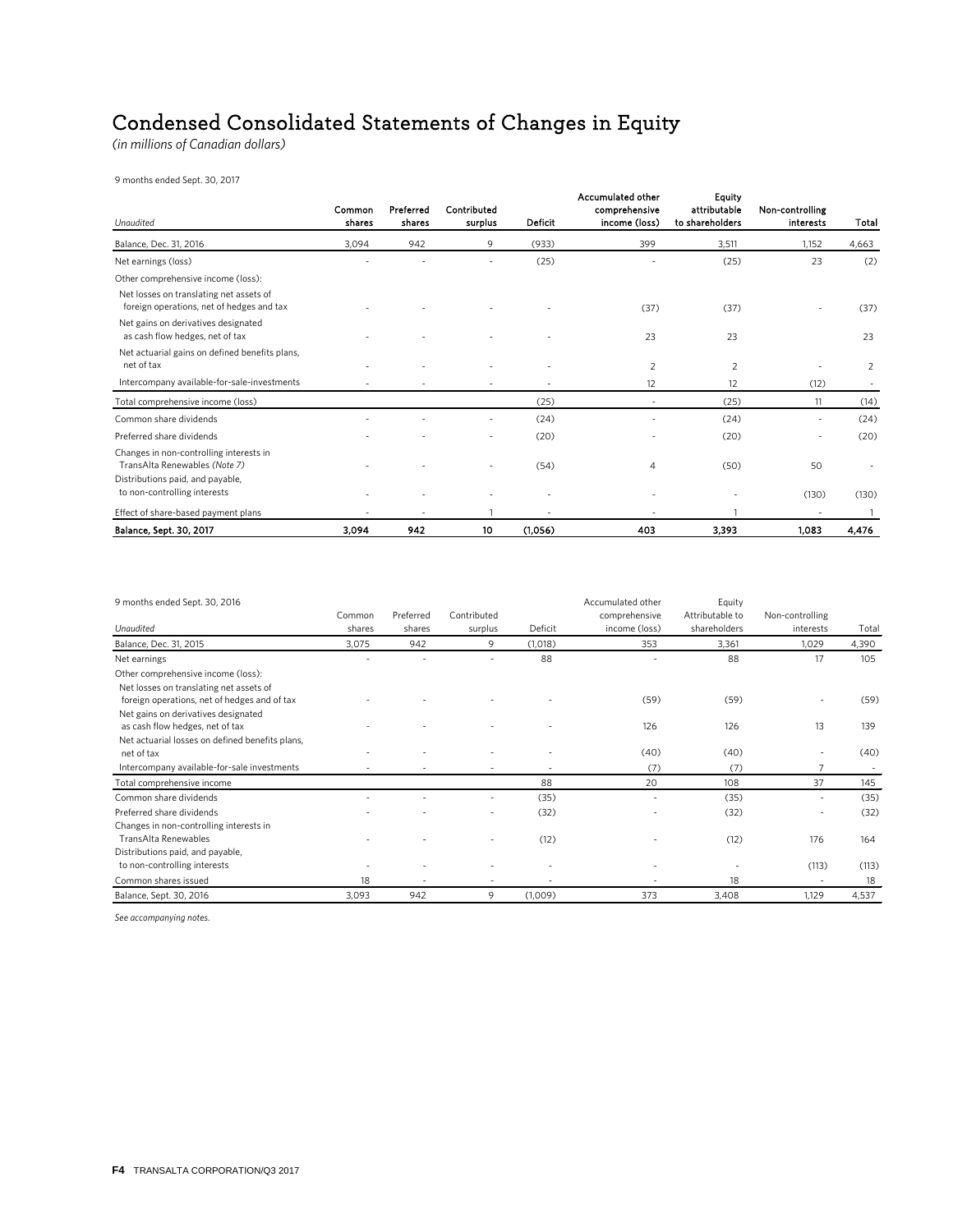# Condensed Consolidated Statements of Cash Flows

*(in millions of Canadian dollars)*

|                                                                         | 3 months ended Sept. 30 |                          | 9 months ended Sept. 30 |                |  |
|-------------------------------------------------------------------------|-------------------------|--------------------------|-------------------------|----------------|--|
| Unaudited                                                               | 2017                    | 2016                     | 2017                    | 2016           |  |
| <b>Operating activities</b>                                             |                         |                          |                         |                |  |
| Net earnings (loss)                                                     | (38)                    | 14                       | (2)                     | 105            |  |
| Depreciation and amortization (Note 15)                                 | 176                     | 161                      | 509                     | 458            |  |
| Gain (loss) on sale of assets                                           | 1                       | (2)                      | 1                       | (1)            |  |
| Accretion of provisions                                                 | 6                       | 4                        | 17                      | 15             |  |
| Decommissioning and restoration costs settled                           | (5)                     | (7)                      | (12)                    | (15)           |  |
| Deferred income tax recovery (Note 6)                                   | (10)                    | (8)                      | (58)                    | (61)           |  |
| Unrealized (gains) losses from risk management activities               | (14)                    | (1)                      | (47)                    | 19             |  |
| Unrealized foreign exchange (gains) losses                              | 13                      | (2)                      | 14                      |                |  |
| Provisions                                                              | з                       | 1                        | 3                       | (6)            |  |
| Asset impairment charges (Note 3F)                                      |                         |                          | 20                      |                |  |
| Other items (Note 3H)                                                   | 48                      | (12)                     | 93                      | (26)           |  |
| Cash flow from operations before changes in working capital             | 180                     | 148                      | 538                     | 488            |  |
| Change in non-cash operating working capital balances                   | 21                      | 80                       | 7                       | 134            |  |
| Cash flow from operating activities                                     | 201                     | 228                      | 545                     | 622            |  |
|                                                                         |                         |                          |                         |                |  |
| <b>Investing activities</b>                                             |                         |                          |                         |                |  |
| Additions to property, plant, and equipment (Note 10)                   | (109)                   | (94)                     | (266)                   | (255)          |  |
| Additions to intangibles                                                | (35)                    | (6)                      | (45)                    | (15)           |  |
| Proceeds on sale of property, plant, and equipment                      | 1                       | 3                        | 1                       | 4              |  |
| Proceeds on sale of facility (Wintering Hills) (Note 3I)                |                         |                          | 61                      |                |  |
| Realized losses on financial instruments                                |                         | (22)                     |                         | (5)            |  |
| Decrease in finance lease receivable                                    | 14                      | 14                       | 44                      | 43             |  |
| Other                                                                   | 1                       | 3                        | (1)                     | $\overline{4}$ |  |
| Change in non-cash investing working capital balances                   | (17)                    | 3                        | (8)                     | (18)           |  |
| Cash flow used in investing activities                                  | (145)                   | (99)                     | (214)                   | (242)          |  |
|                                                                         |                         |                          |                         |                |  |
| <b>Financing activities</b>                                             |                         |                          |                         |                |  |
| Net increase (decrease) in borrowings under credit facilities           | 47                      |                          | 147                     | (315)          |  |
| Repayment of long-term debt                                             | (1)                     | (2)                      | (588)                   | (66)           |  |
| Issuance of long-term debt                                              |                         |                          |                         | 159            |  |
| Dividends paid on common shares (Note 12)                               | (12)                    | (11)                     | (35)                    | (57)           |  |
| Dividends paid on preferred shares (Note 13)                            | (10)                    | (10)                     | (30)                    | (32)           |  |
| Net proceeds on sale of non-controlling interest in subsidiary          |                         |                          |                         | 162            |  |
| Realized gains (losses) on financial instruments                        |                         |                          | 107                     |                |  |
| Distributions paid to subsidiaries' non-controlling interests (Note 7)  | (38)                    | (35)                     | (136)                   | (111)          |  |
| Decrease in finance lease obligation                                    | (4)                     | (4)                      | (13)                    | (12)           |  |
| Other                                                                   |                         | (3)                      |                         | (3)            |  |
| Cash flow used in financing activities                                  | (18)                    | (65)                     | (548)                   | (275)          |  |
| Cash flow from (used in) operating, investing, and financing activities | 38                      | 64                       | (217)                   | 105            |  |
| Effect of translation on foreign currency cash                          | (1)                     | $\overline{\phantom{a}}$ | (1)                     | (2)            |  |
| Increase (decrease) in cash and cash equivalents                        | 37                      | 64                       | (218)                   | 103            |  |
| Cash and cash equivalents, beginning of period                          | 50                      | 93                       | 305                     | 54             |  |
| Cash and cash equivalents, end of period                                | 87                      | 157                      | 87                      | 157            |  |
| Cash income taxes paid                                                  | з                       | 6                        | 9                       | 21             |  |
| Cash interest paid                                                      | 22                      | 20                       | 140                     | 135            |  |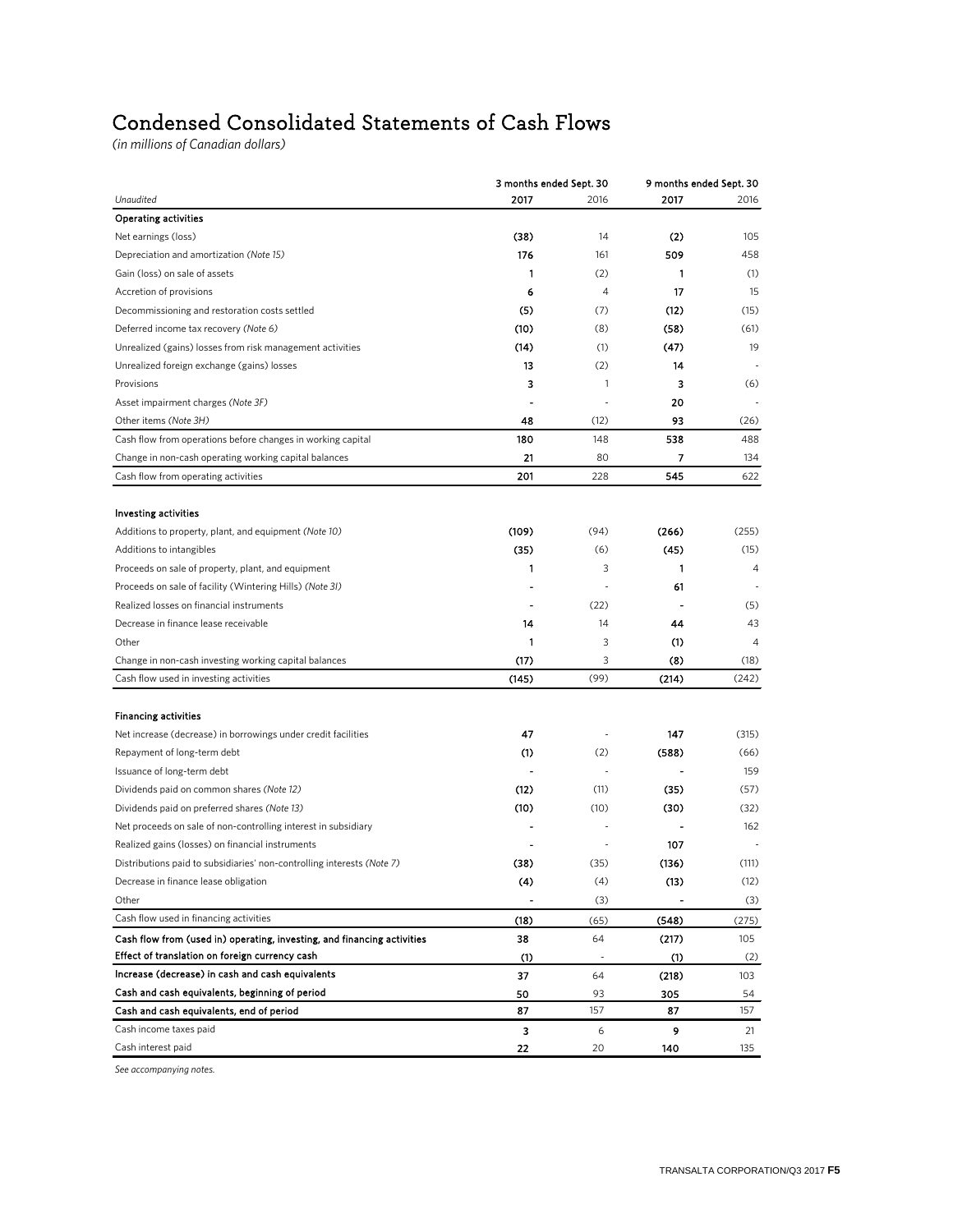# Notes to Condensed Consolidated Financial Statements (Unaudited)

*(Tabular amounts in millions of Canadian dollars, except as otherwise noted)*

# 1. Accounting Policies

# A. Basis of Preparation

These unaudited interim condensed consolidated financial statements have been prepared in accordance with International Accounting Standard ("IAS") 34 *Interim Financial Reporting* using the same accounting policies as those used in TransAlta Corporation's ("TransAlta" or the "Corporation") most recent annual consolidated financial statements, except as outlined in *Note 2(A).* These unaudited interim condensed consolidated financial statements do not include all of the disclosures included in the Corporation's annual consolidated financial statements. Accordingly, they should be read in conjunction with the Corporation's most recent annual consolidated financial statements which are available on SEDAR at www.sedar.com and on EDGAR at www.sec.gov.

The unaudited interim condensed consolidated financial statements include the accounts of the Corporation and the subsidiaries that it controls.

The unaudited interim condensed consolidated financial statements have been prepared on a historical cost basis, except for certain financial instruments, which are stated at fair value.

These unaudited interim condensed consolidated financial statements reflect all adjustments which consist of normal recurring adjustments and accruals that are, in the opinion of management, necessary for a fair presentation of results. TransAlta's results are partly seasonal due to the nature of the electricity market and related fuel costs. Higher maintenance costs are ordinarily incurred in the second and third quarters when electricity prices are expected to be lower, as electricity prices generally increase in the winter months in the Canadian market.

These unaudited interim condensed consolidated financial statements were authorized for issue by the Audit and Risk Committee on behalf of the Board of Directors on Oct. 31, 2017.

# B. Use of Estimates and Significant Judgments

The preparation of these unaudited interim condensed consolidated financial statements in accordance with IAS 34 requires management to use judgment and make estimates and assumptions that affect the reported amounts of assets, liabilities, revenues and expenses, and disclosures of contingent assets and liabilities. These estimates are subject to uncertainty. Actual results could differ from these estimates due to factors such as fluctuations in interest rates, foreign exchange rates, inflation and commodity prices, and changes in economic conditions, legislation, and regulations. Refer to *Note 2(Z)* of the Corporation's most recent annual consolidated financial statements for information regarding judgments and estimates.

# 2. Significant Accounting Policies

# A. Current Accounting Changes

### **I. Change in Estimates – Useful Lives**

As a result of the Off-Coal Arrangement ("OCA") with the Government of Alberta described in Note 4(A) of the Corporation's most recent annual consolidated financial statements, the Corporation will cease coal-fired emissions by the end of 2030. On Jan. 1, 2017, the useful lives of the Property, Plant, and Equipment ("PP&E") and amortizable intangibles associated with some of the Corporation's Alberta coal assets were reduced to 2030. As a result, depreciation expense and intangibles amortization for the nine months ended Sept. 30, 2017 increased in total by approximately \$44 million and the full year 2017 depreciation and amortization expense is expected to increase by approximately \$58 million. The useful lives may be revised or extended in compliance with the Corporation's accounting policies, dependent upon future operating decisions and events, such as coal-to-gas conversions.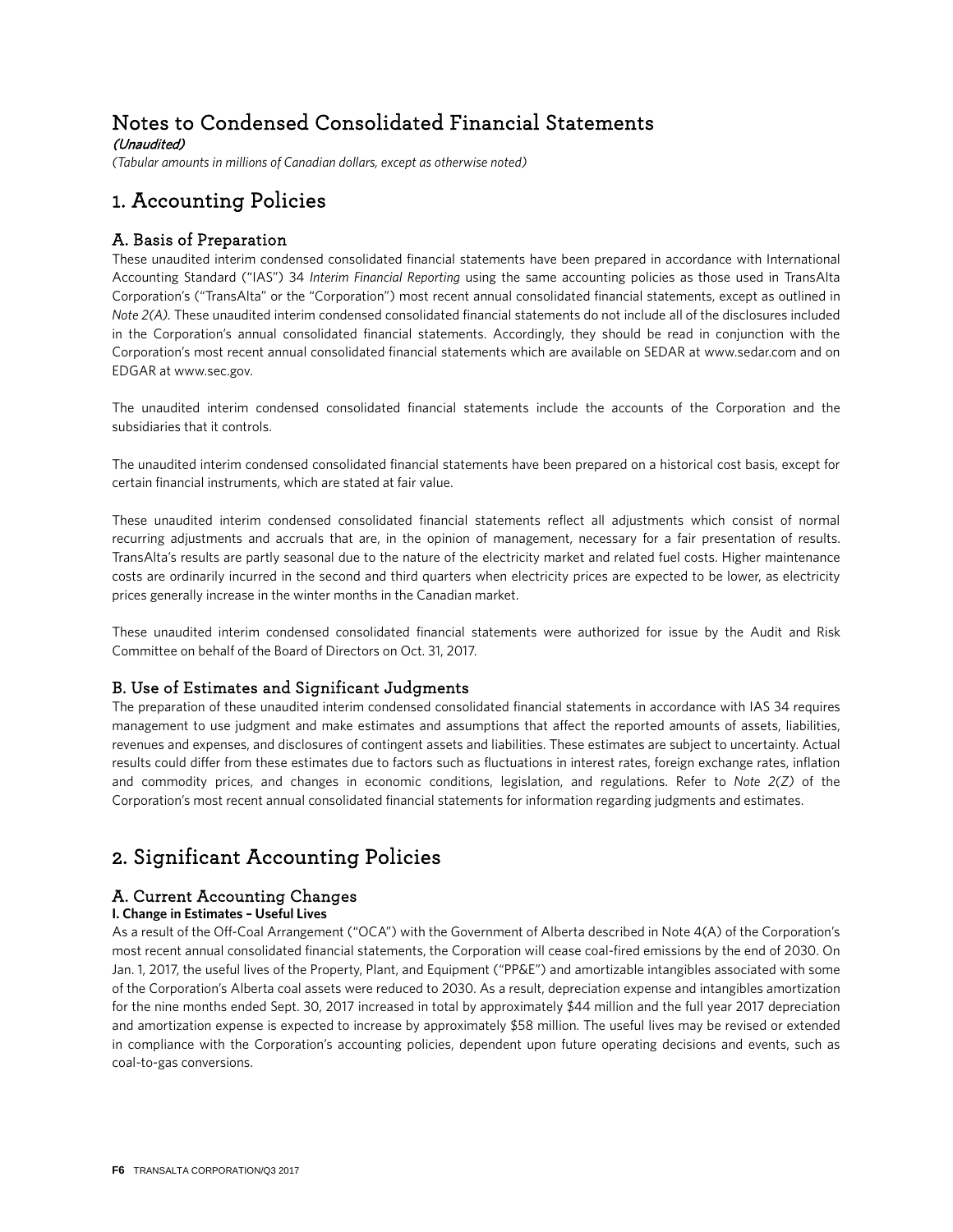Due to the Corporation's decision to retire Sundance Unit 1 effective Jan. 1, 2018 (see Note 3G for further details), the useful lives of the Sundance Unit 1 PP&E and amortizable intangibles were reduced in the second quarter of 2017 by two years to Dec. 31, 2017. As a result, depreciation expense and intangibles amortization for the nine months ended Sept. 30, 2017 increased in total by approximately \$15 million and the full year 2017 depreciation and amortization expense is expected to increase by approximately \$26 million.

Since Sundance Unit 1 will be shut down two years early, the federal Minister of Environment has agreed to extend the life of Sundance Unit 2 from 2019 to 2021. As such, during the third quarter of 2017, the Corporation extended the life of Sundance Unit 2 to 2021. As a result, depreciation expense and intangibles amortization for the three months ended Sept. 30, 2017 decreased in total by approximately \$2 million and the full year 2017 depreciation and amortization expense is expected to decrease by approximately \$4 million.

# B. Future Accounting Changes

Accounting standards that have been previously issued by the International Accounting Standards Board ("IASB") but are not yet effective, and have not been applied by the Corporation, include International Financial Reporting Standards ("IFRS") 9 *Financial Instruments*, IFRS 15 *Revenue from Contracts with Customers,* and IFRS 16 *Leases*. Refer to *Note 3* of the Corporation's most recent annual consolidated financial statements for information regarding the requirements of IFRS 9, IFRS 15, and IFRS 16. The Corporation continues to make progress on its implementation plan for each standard. As part of each implementation plan, a centralized project team has been created to manage project activities. A stakeholder committee has been formed to oversee the implementation process and it includes individuals from the relevant functions and business units.

With respect to IFRS 9, the Corporation is in the process of completing its assessment of the classification and measurement portion of the standard. Activities to identify and calculate impacts from the impairment portion of the standard are progressing. In addition, the review of process and disclosure requirements continues. Although work efforts continue, the impacts are not expected to be significant. The Corporation's current estimate of the time and effort necessary to complete the implementation plan for IFRS 9 extends into late 2017.

With respect to IFRS 15, the Corporation has substantially completed the review and accounting assessment of its revenue streams and underlying contracts with customers and the quantification of impacts will commence in the fourth quarter of 2017. The majority of the Corporation's revenues within the scope of IFRS 15 are earned through the sale of capacity and energy under both long-term arrangements and merchant mechanisms. In addition, the review of process and disclosure requirements continues. Commentary on implementation issues specific to the power and utilities industry is in the process of being discussed and issued by standard setters in the United States. This commentary is currently being reviewed in relation to the Corporation's long-term contracts and other arrangements. The Corporation expects to use the modified retrospective method of transition. Under this method, the comparative disclosures presented in the consolidated financial statements as at and for the year ended Dec. 31, 2018 will not be restated. Instead, the Corporation will recognize the cumulative impact of the initial application of the standard in retained earnings as at Jan. 1, 2018. The Corporation's current estimate of the time and effort necessary to complete the Corporation's implementation plan for IFRS 15 will extend into late 2017. It is not yet possible to make a reliable estimate of the impact IFRS 15 will have on the financial statements and disclosures.

The Corporation is in the process of completing its initial scoping assessment for IFRS 16 and has prepared a detailed project plan. The Corporation anticipates that most of the effort under the implementation plan will occur in late 2017 through mid-2018. It is not yet possible to make reliable estimates of the potential impact of IFRS 16 on the Corporation's financial statements and disclosures.

# C. Comparative Figures

Certain comparative figures have been reclassified to conform to the current period's presentation. These reclassifications did not impact previously reported net earnings.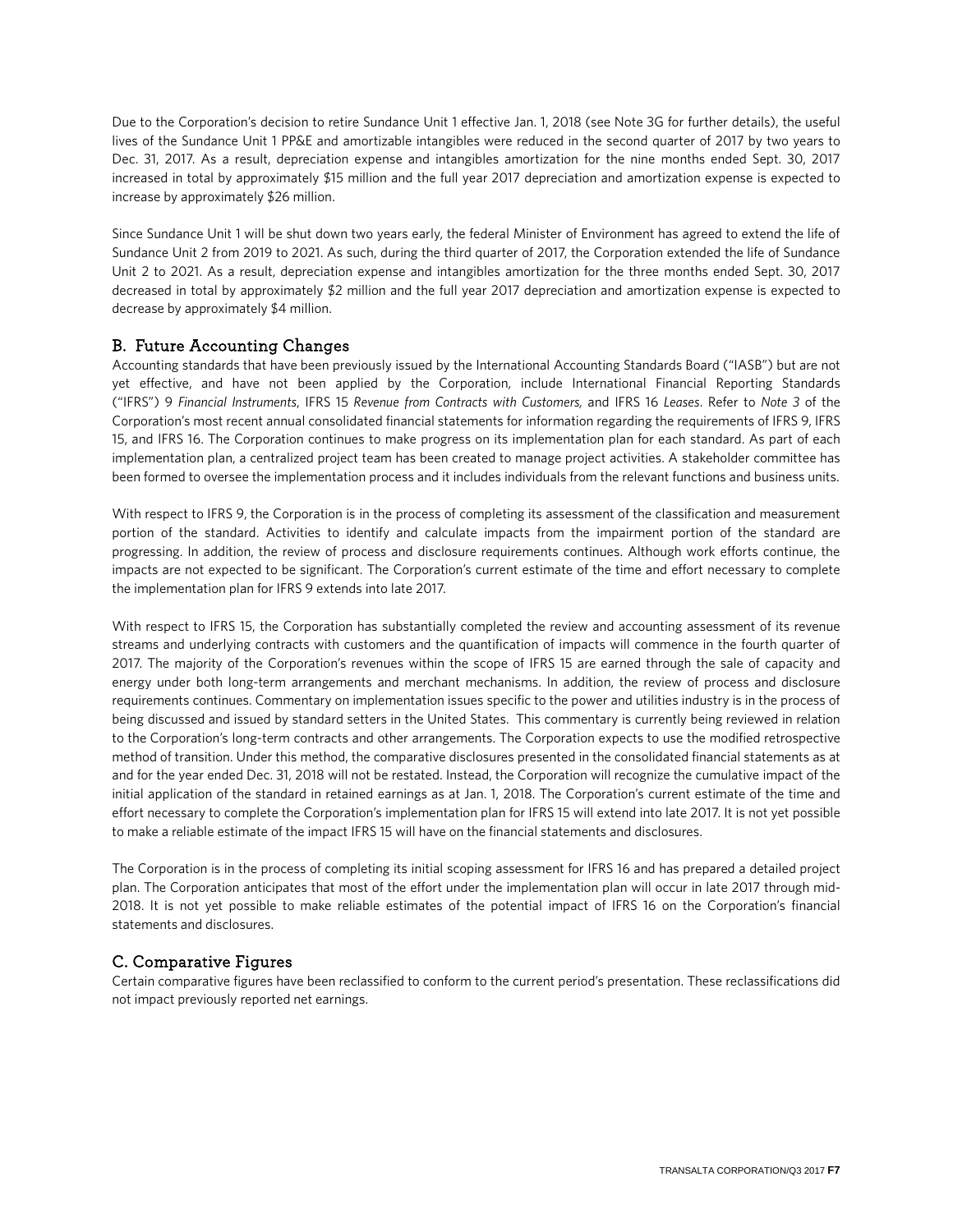# 3. Significant Events

# A. Balancing Pool Provides Notice to Terminate the Sundance Alberta Power Purchase Arrangements

On Sept 18. 2017, the Corporation received formal notice from the Balancing Pool for the termination of the Sundance B and C Power Purchase Arrangements ("Sundance PPAs") effective March 31, 2018.

The termination of the Sundance PPAs by the Balancing Pool was expected and the Corporation anticipates working closely with the Balancing Pool to ensure the company receives the termination payment that it believes it is entitled to under the Sundance PPAs and applicable legislation. The expected impacts of the termination include approximately \$215 million in compensation for the net book value of the assets as compared to the Balancing Pool's estimate of approximately \$157 million. The Balancing Pool's estimate differs because it excludes certain mining assets which the Corporation believes should be included in the net book value calculation.

# B. Series E and C Preferred Share Conversion Results and Dividend Rate Reset

On Sept. 17, 2017, the Corporation announced that the minimum election notices received did not meet the requirements required to give effect to the conversion of Series E Preferred Shares into Series F Preferred Shares. As a result, none of the Series E Preferred Shares were converted into Series F Preferred Shares on Sept. 30, 2017, and the dividend rate will remain fixed for the subsequent five-year period. See Note 13 for further details.

On June 16, 2017, the Corporation announced that the minimum election notices received did not meet the requirements required to give effect to the conversion of Series C Preferred Shares into the Series D Preferred Shares. As a result, none of the Series C Preferred Shares were converted into Series D Preferred Shares on June 30, 2017, and the dividend will remain fixed for the subsequent five-year period. See Note 13 for further details.

# C. South Hedland Facility Reaches Commercial Operation

The South Hedland facility achieved commercial operation on July 28, 2017. On Aug. 1, 2017, Fortescue Metals Group Ltd. ("FMG") notified the Corporation that, in its view, the South Hedland facility had not yet satisfied the requisite performance criteria under the South Hedland power purchase agreement between the Corporation and FMG. The Corporation's view is that all the conditions to establishing that commercial operations have been achieved under the terms of the power purchase agreement with FMG have been satisfied in full. Horizon Power has not disputed commercial operation.

# D. Termination of Solomon Power Purchase Agreement

On Aug. 1, 2017, the Corporation received notice that FMG intends to repurchase the Solomon Power facility from TEC Pipe Pty Ltd., a wholly-owned subsidiary of the Corporation, for approximately US\$335 million. FMG is expected to complete its acquisition of the Solomon Power Station in November 2017. Accordingly, the Corporation reclassified the long-term portion of finance lease receivable within Trade and other receivables on the Condensed Consolidated Statements of Financial Position.

# E. Kent Hills 3 Wind Project

During the second quarter of 2017, TransAlta Renewables Inc. ("TransAlta Renewables") entered into a long-term contract with New Brunswick Power Corporation ("NB Power") for the sale of all power generated by an additional 17.25 MW of capacity from the Kent Hills 3 wind project.

This is an expansion of our existing Kent Hills wind farms, increasing the total operating capacity of the Kent Hills wind farms to approximately 167 MW. As part of the regulatory process, the Corporation submitted an Environmental Impact Assessment to the Province of New Brunswick in the third quarter of 2017. Provided environmental approvals are received, the Corporation expects to begin the construction phase in the spring of 2018.

At the same time, the term of the Kent Hills 1 contract with NB Power was extended from 2033 to 2035 matching the life of Kent Hills 2 and Kent Hills 3 wind projects.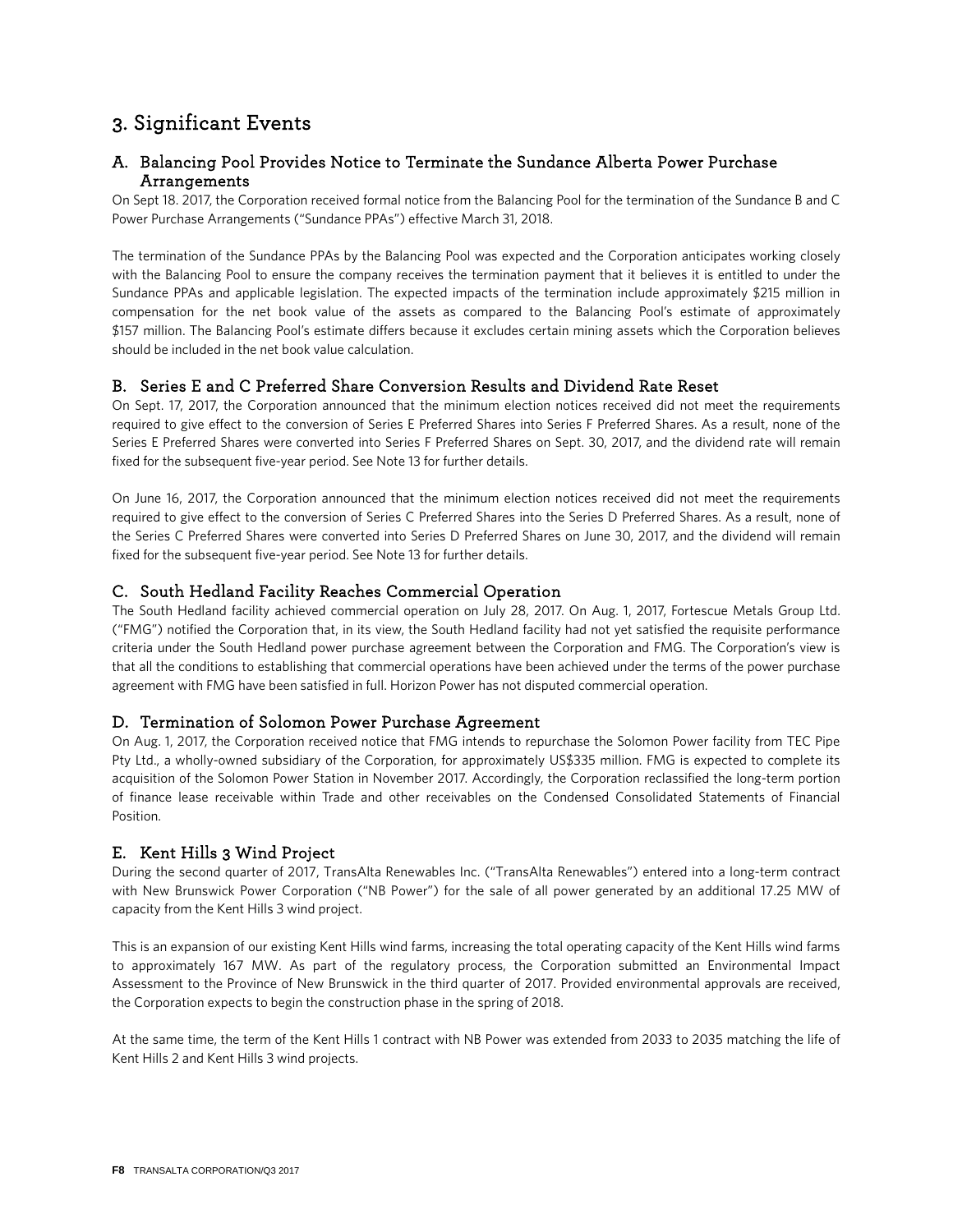# F. Transition to Clean Power in Alberta and Impairment Charge

On April 19, 2017, the Corporation announced its strategy to accelerate its transition to gas and renewables generation. The strategy includes the following steps:

- retirement of Sundance Unit 1 effective Jan. 1, 2018;
- mothballing of Sundance Unit 2 effective Jan. 1, 2018, for a period of 2 years; and
- conversion of Sundance Units 3 to 6 and Keephills Units 1 and 2 from coal-fired generation to gas-fired generation in the 2021 to 2023 timeframe, thereby extending the useful lives of these units until the mid-2030's.

#### *Sundance Units 1 and 2*

Federal regulations stipulate that all coal plants built before 1975 must cease to operate on coal by the end of 2019, which includes Sundance Units 1 and 2. Given that Sundance Unit 1 will be shut down two years early, the federal Minister of Environment has agreed to extend the life of Sundance Unit 2 from 2019 to 2021. This will provide the Corporation with flexibility to respond to the regulatory environment for coal-to-gas conversions and the new upcoming Alberta capacity market.

Sundance Units 1 and 2 collectively comprise 560 MW of the 2,141 MW at the Sundance power plant, which serves as a baseload provider for the Alberta electricity system. The Power Purchase Arrangement ("PPA") with the Balancing Pool relating to Sundance Units 1 and 2 expires on Dec. 31, 2017.

In the second quarter of 2017, the Corporation recognized an impairment loss on Sundance Unit 1 in the amount of \$20 million due to the Corporation's decision to early retire Sundance Unit 1. Previously, the Corporation had expected Sundance Unit 1 to operate in the merchant market in 2018 and 2019. The impairment assessment was based on value in use and included the estimated future cash flows expected to be derived from the Unit until its retirement on Jan. 1, 2018. Discounting did not have a material impact.

No separate stand-alone impairment test was required for Sundance Unit 2, as mothballing the Unit maintains the Corporation's flexibility to operate the Unit as part of the Corporation's Alberta Merchant cash-generating unit to 2021.

# G. Change in Credit Ratings

The Corporation maintains investment grade ratings from three credit rating agencies.

On March 15, 2017, Fitch Ratings reaffirmed the Corporation's Unsecured Debt rating and Issuer Rating of BBB- and changed their outlook from negative to stable.

On April 3, 2017, DBRS Limited changed the Corporation's Unsecured Debt rating and Medium-Term Notes rating from BBB to BBB (low), the Preferred Shares rating from Pfd-3 to Pfd-3 (low), and Issuer Rating BBB to BBB (low). The trends on the abovementioned ratings were changed to stable from negative.

On April 11, 2017, Standard and Poor's reaffirmed the Corporation's Unsecured Debt rating and Issuer Rating of BBB- but changed the outlook from stable to negative.

# H. Mississauga Cogeneration Facility NUG Contract

On Dec. 22, 2016, the Corporation announced that it had signed a Non-Utility Generator Contract (the "NUG Contract") with the Ontario's Independent Electricity System Operator for its Mississauga cogeneration facility. The NUG Contract is effective on Jan. 1, 2017, and in conjunction with the execution of the NUG Contract, the Corporation agreed to terminate effective Dec. 31, 2016, the facility's existing contract with the Ontario Electricity Financial Corporation, which would have otherwise terminated in December 2018.

The NUG Contract provides the Corporation with fixed monthly payments until Dec. 31, 2018, with no delivery obligations, and maintains the Corporation's operational flexibility to pursue opportunities for the facility to meet power market needs in Ontario. For the three and nine months ended Sept. 30, 2017, \$22 million and \$71 million, respectively, of cash receipts related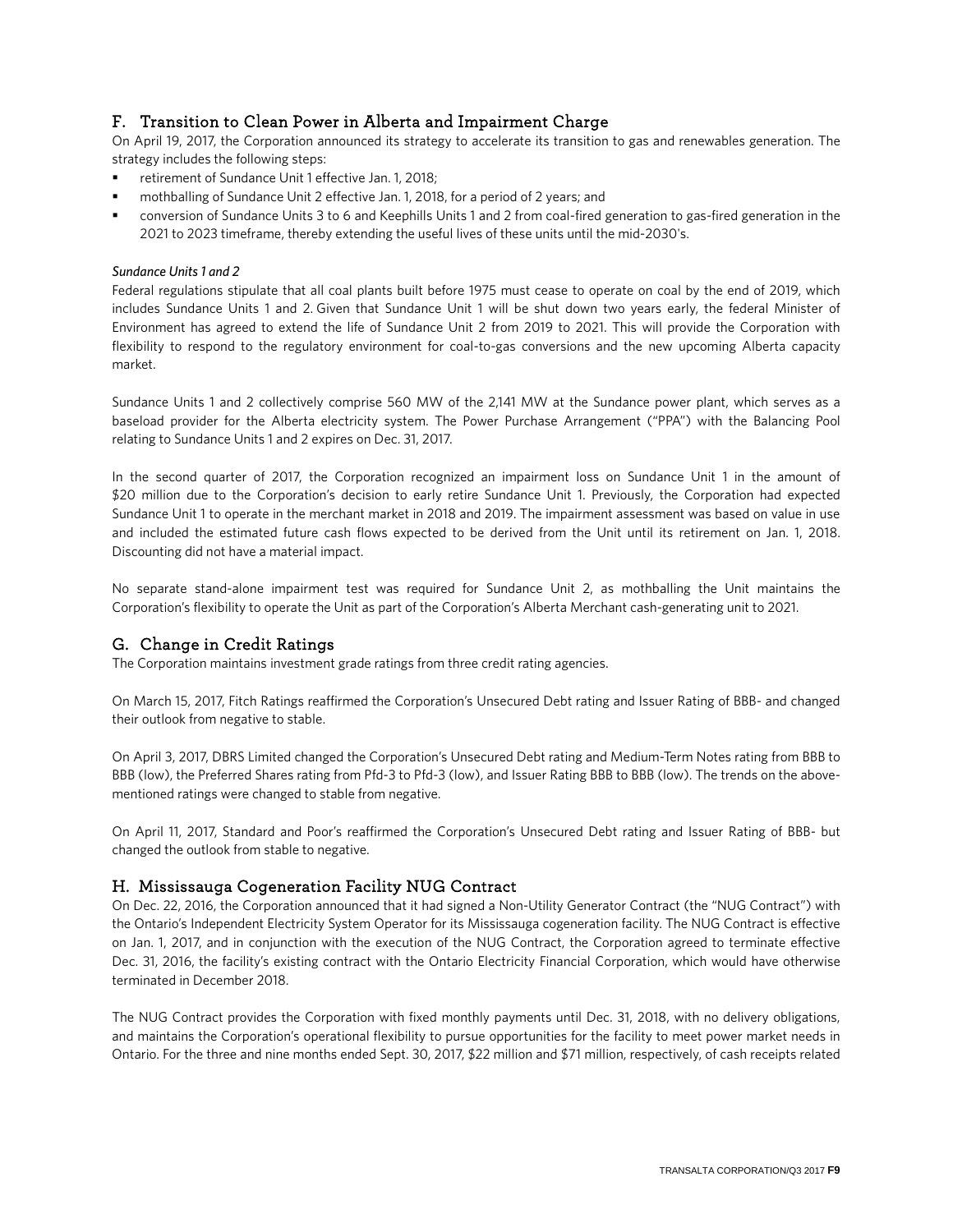to the contractual monthly payments were included in the line entitled "other items" in arriving at cash flow from operations before changes in working capital in the cash flow statement.

As outlined in Note 8A of the 2016 Consolidated Financial Statements, the Corporation recognized a pre-tax gain of approximately \$191 million in 2016 and also recognized \$46 million in accelerated depreciation. As a result, over the duration of the NUG Contract, the Corporation does not expect to recognize any further net earnings impacts. However, the Corporation's cash flow from operating activities will include the contractual monthly payments received under the NUG Contract.

### I. Wintering Hills Sale

On Jan. 26, 2017, the Corporation announced the sale of its 51 per cent interest in the Wintering Hills merchant wind facility for approximately \$61 million. The sale closed March 1, 2017.

### J. Preferred Share Exchange

On Feb. 10, 2017, the Corporation announced that it would not proceed with the transaction previously announced on Dec. 19, 2016, pursuant to which all currently outstanding first preferred shares in the capital of the Corporation would be exchanged for shares in a single new series of cumulative redeemable minimum rate reset first preferred shares in the capital of the Corporation.

# 4. Net Other Operating Income (Loss)

### A. Alberta Off-Coal Agreement

On Nov. 24, 2016, the Corporation announced that it had entered into the OCA with the Government of Alberta on transition payments for the cessation of coal-fired emissions from the Keephills 3, Genesee 3 and Sheerness coal-fired plants on or before Dec. 31, 2030.

Under the terms of the OCA, the Corporation receives annual cash payments on or before July 31 of approximately \$39.7 million (\$37.2 million, net to the Corporation), commencing Jan. 1, 2017 and terminating at the end of 2030. The Corporation recognizes the off-coal payments evenly throughout the year. Accordingly, during the three and nine months ended Sept. 30, 2017, approximately \$10 million and \$30 million, respectively, was recognized in Net Other Operating Income in the Condensed Consolidated Statement of Earnings. Receipt of the payments is subject to certain terms and conditions. The OCA's main condition is the cessation of all coal-fired emissions on or before Dec. 31, 2030. The affected plants are not, however, precluded from generating electricity at any time by any method, other than generation resulting in coal-fired emissions.

# 5. Net Interest Expense

The components of net interest expense are as follows:

|                                       | 3 months ended Sept. 30 |      | 9 months ended Sept. 30 |      |
|---------------------------------------|-------------------------|------|-------------------------|------|
|                                       | 2017                    | 2016 | 2017                    | 2016 |
| Interest on debt                      | 53                      | 59   | 165                     | 170  |
| Interest income                       | (1)                     |      | (3)                     | (1)  |
| Capitalized interest                  | (2)                     | (4)  | (10)                    | (11) |
| Loss on redemption of bonds (Note 11) | 6                       |      | 6                       |      |
| Interest on finance lease obligations |                         |      | 3                       | 3    |
| Other $(1)$                           | 6                       | (4)  | 13                      | 5    |
| Accretion of provisions               | 6                       | 4    | 16                      | 15   |
| Net interest expense                  | 69                      | 56   | 190                     | 182  |

*(1) 2016 includes interest accrued related to the Keephills 1 outage.*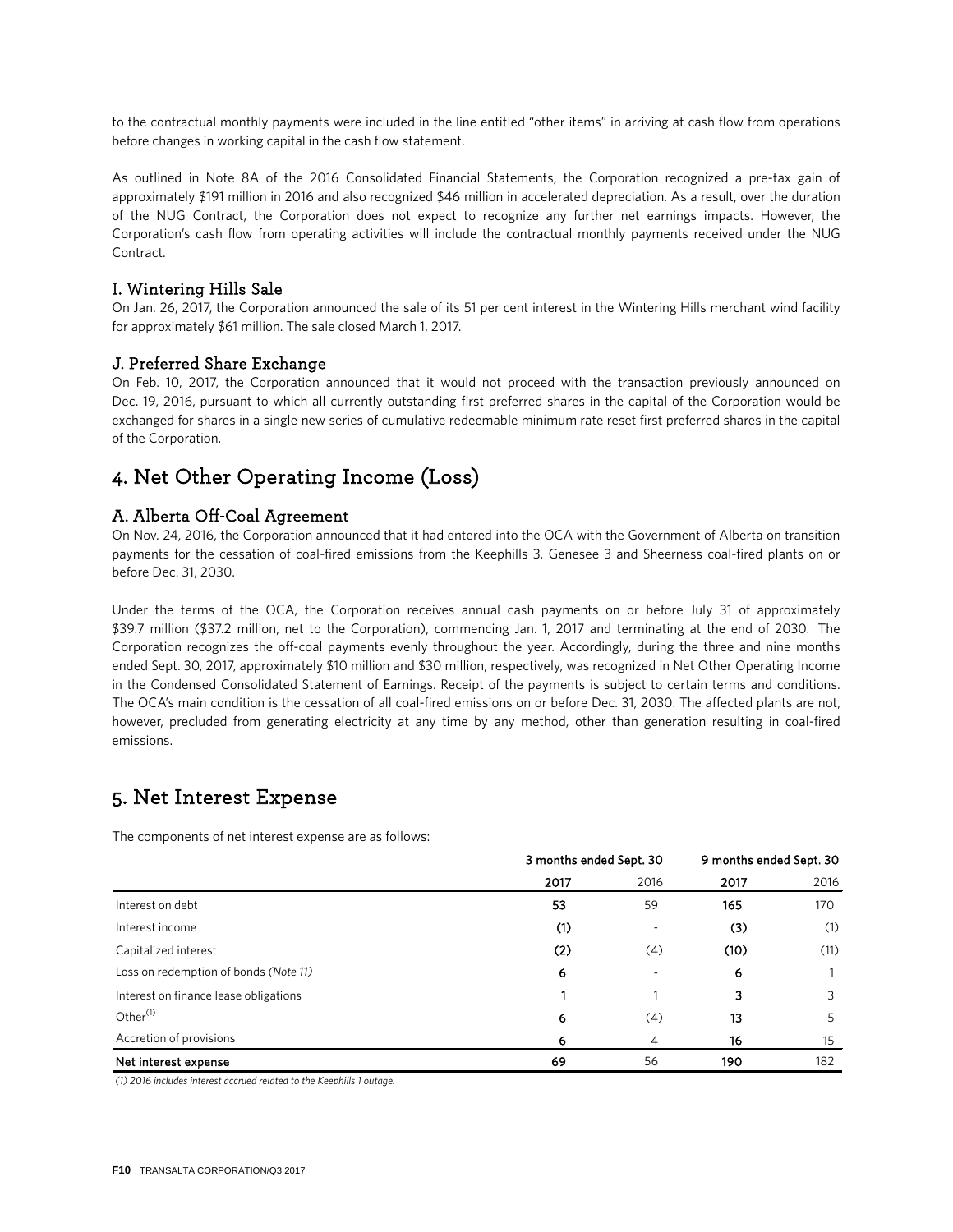# 6. Income Taxes

The components of income tax expense are as follows:

|                                                                                                                               | 3 months ended Sept. 30 |      | 9 months ended Sept. 30 |      |
|-------------------------------------------------------------------------------------------------------------------------------|-------------------------|------|-------------------------|------|
|                                                                                                                               | 2017                    | 2016 | 2017                    | 2016 |
| Current income tax expense                                                                                                    | 5                       | 6    | 17                      | 17   |
| Adjustments in respect of deferred income tax of prior periods                                                                |                         |      |                         |      |
| Deferred income tax recovery related to the origination and<br>reversal of temporary differences                              | (14)                    | (14) | (35)                    | (25) |
| Deferred income tax expense related to temporary difference<br>on investment in subsidiary                                    |                         |      |                         | 3    |
| Deferred income tax expense resulting from changes in tax<br>rates or laws                                                    |                         |      |                         |      |
| Deferred income tax expense (recovery) arising from the reversal of<br>writedown of deferred income tax assets <sup>(1)</sup> |                         | 5    | (23)                    | (41) |
| Income tax recovery                                                                                                           | (5)                     | (2)  | (41)                    | (44) |

*(1) During the three months ended Sept. 30, 2017, the Corporation recorded a \$4 million writedown of deferred income tax assets, and during the nine months ended Sept. 30, 2017, the Corporation reversed a previous writedown of deferred income tax assets of \$23 million. The deferred income tax assets mainly relate to the tax benefits of losses associated with the Corporation's directly owned*  U.S. operations. The Corporation had written these assets off as it was no longer considered probable that sufficient future taxable income would be available from the Corporation's directly owned U.S. *operations to utilize the underlying tax losses, due to reduced price growth expectations. Recognized other comprehensive income during the period has given rise to taxable temporary differences, which forms the primary basis for utilization of some of the tax losses and the reversal of the writedown.*

|                              | 3 months ended Sept. 30 | 9 months ended Sept. 30 |      |      |
|------------------------------|-------------------------|-------------------------|------|------|
|                              | 2017                    | 2016                    | 2017 | 2016 |
| Current income tax expense   | 5.                      | ь                       |      |      |
| Deferred income tax recovery | (10)                    | (8)                     | (58) | (61) |
| Income tax recovery          | (5)                     | (2)                     | (41) | (44) |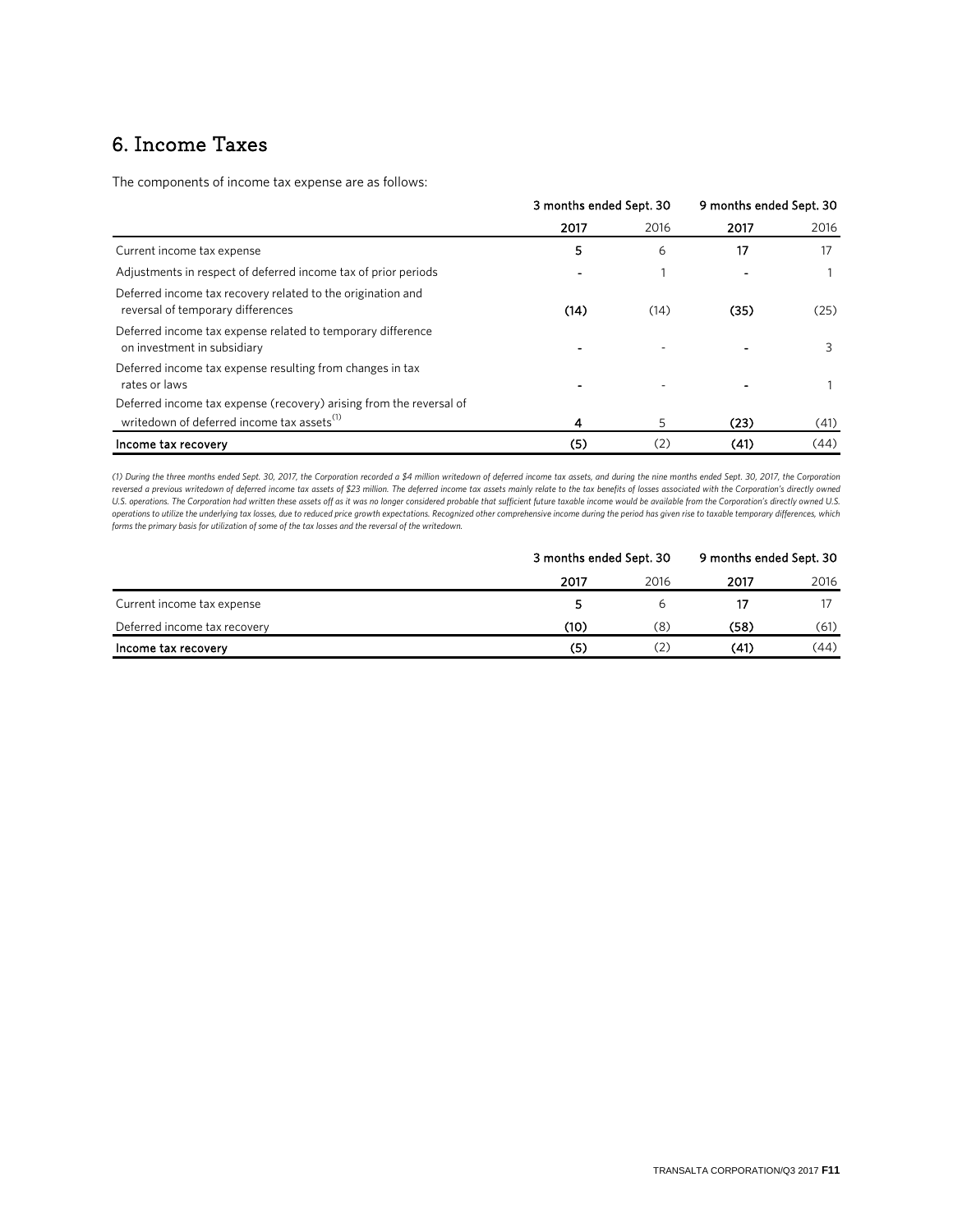# 7. Non-Controlling Interests

The Corporation's subsidiaries with significant non-controlling interests are TransAlta Renewables and TransAlta Cogeneration L.P. The net earnings, distributions, and equity attributable to TransAlta Renewables' non-controlling interests include the 17 per cent non-controlling interest in the 150 MW Kent Hills wind farm located in New Brunswick.

The South Hedland facility achieved commercial operation on July 28, 2017. On Aug. 1, 2017, the Corporation converted its 26.1 million Class B shares held in TransAlta Renewables into 26.4 million common shares of TransAlta Renewables. At that time, the Corporation's equity participation percentage in TransAlta Renewables increased to 64 per cent from 59.8 per cent. The Class B shares were converted at a ratio greater than 1:1 because the construction and commissioning costs for the project were below the referenced costs agreed to by TransAlta Renewables.

The Corporation's share of ownership and equity participation in TransAlta Renewables during the nine months ended Sept. 30, 2017 and 2016 is as follows:

| Period                        | Ownership and voting<br>rights percentage | <b>Equity participation</b><br>percentage |
|-------------------------------|-------------------------------------------|-------------------------------------------|
| Nov. 26, 2015 to Jan. 5, 2016 | 66.6                                      | 62.0                                      |
| Jan. 6, 2016 to July 31, 2017 | 64.0                                      | 59.8                                      |
| Aug. 12017 and thereafter     | 64.0                                      | 64.0                                      |

Amounts attributable to non-controlling interests are as follows:

|                                                 | 3 months ended Sept. 30 |      | 9 months ended Sept. 30 |      |
|-------------------------------------------------|-------------------------|------|-------------------------|------|
|                                                 | 2017                    | 2016 | 2017                    | 2016 |
| Net earnings (loss)                             |                         |      |                         |      |
| TransAlta Cogeneration L.P.                     | 3                       | 7    | 25                      | 26   |
| TransAlta Renewables                            | (24)                    | 9    | (2)                     | (9)  |
|                                                 | (21)                    | 16   | 23                      | 17   |
| Total comprehensive income (loss)               |                         |      |                         |      |
| TransAlta Cogeneration L.P.                     | 3                       | 9    | 25                      | 39   |
| TransAlta Renewables                            | (55)                    | 29   | (14)                    | (2)  |
|                                                 | (52)                    | 38   | 11                      | 37   |
| Distributions paid to non-controlling interests |                         |      |                         |      |
| TransAlta Cogeneration L.P.                     | 16                      | 14   | 72                      | 49   |
| TransAlta Renewables                            | 22                      | 21   | 64                      | 62   |
|                                                 | 38                      | 35   | 136                     | 111  |
|                                                 |                         |      |                         |      |

| As at                                            | Sept. 30, 2017 | Dec. 31, 2016 |
|--------------------------------------------------|----------------|---------------|
| Equity attributable to non-controlling interests |                |               |
| Trans Alta Cogeneration L.P.                     | 256            | 301           |
| TransAlta Renewables                             | 827            | 851           |
|                                                  | 1.083          | 1,152         |
| Non-controlling interests share (per cent)       |                |               |
| TransAlta Cogeneration L.P.                      | 49.99          | 49.99         |
| TransAlta Renewables                             | 36.0           | 40.2          |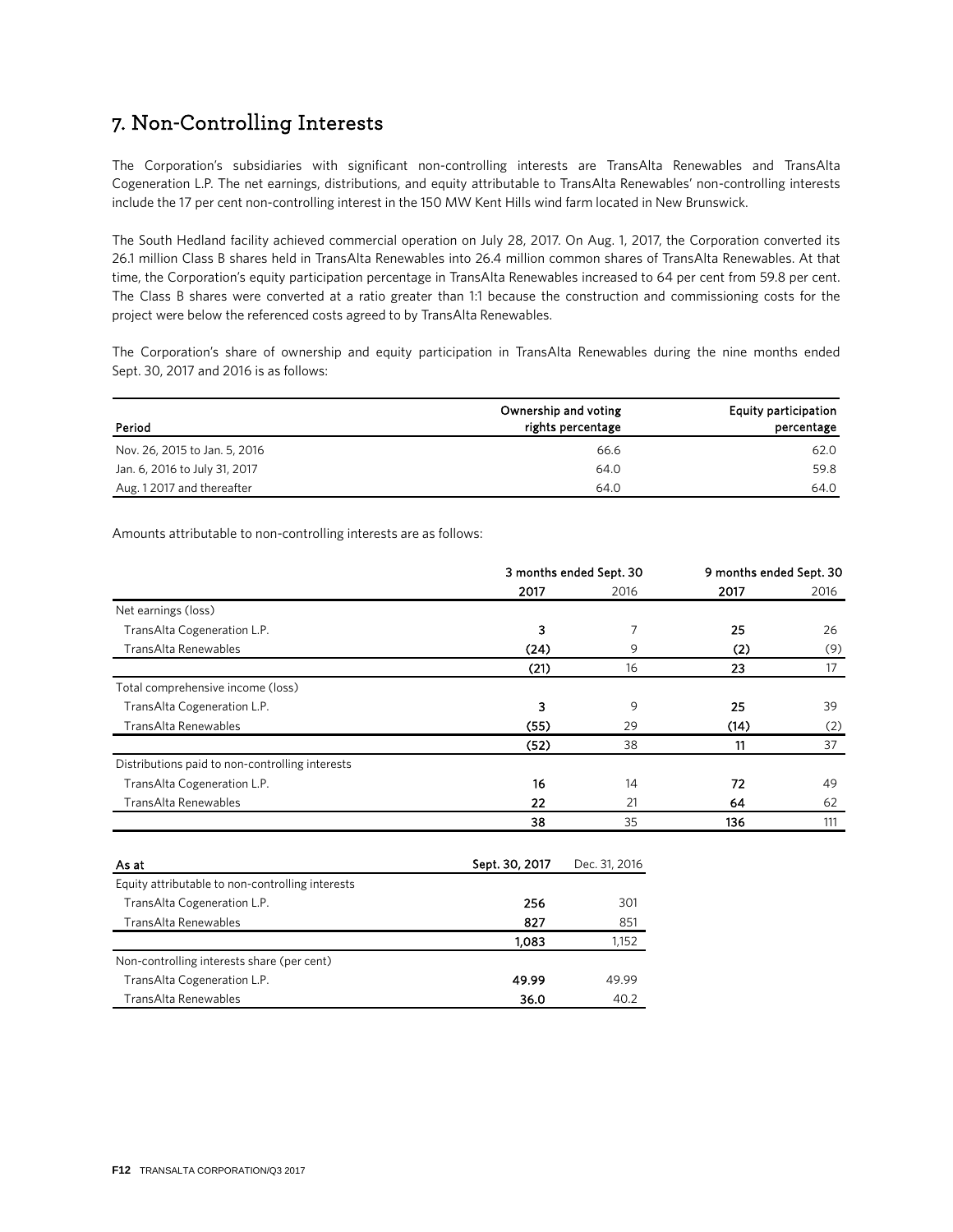# 8. Financial Instruments

# A. Financial Assets and Liabilities – Measurement

Financial assets and financial liabilities are measured on an ongoing basis at cost, fair value, or amortized cost.

# B. Fair Value of Financial Instruments

### **I. Level I, II, and III Fair Value Measurements**

The Level I, II, and III classifications in the fair value hierarchy utilized by the Corporation are defined below. The fair value measurement of a financial instrument is included in only one of the three levels, the determination of which is based on the lowest level input that is significant to the derivation of the fair value.

### *a. Level I*

Fair values are determined using inputs that are unadjusted quoted prices in active markets for identical assets or liabilities that the Corporation has the ability to access at the measurement date. In determining Level I fair values, the Corporation uses quoted prices for identically traded commodities obtained from active exchanges such as the New York Mercantile Exchange.

### *b. Level II*

Fair values are determined, directly or indirectly, using inputs that are observable for the asset or liability.

Fair values falling within the Level II category are determined through the use of quoted prices in active markets, which in some cases are adjusted for factors specific to the asset or liability, such as basis, credit valuation, and location differentials.

The Corporation's commodity risk management Level II financial instruments include over-the-counter derivatives with values based on observable commodity futures curves and derivatives with inputs validated by broker quotes or other publicly available market data providers. Level II fair values are also determined using valuation techniques, such as option pricing models and regression or extrapolation formulas, where the inputs are readily observable, including commodity prices for similar assets or liabilities in active markets, and implied volatilities for options.

In determining Level II fair values of other risk management assets and liabilities and long-term debt measured and carried at fair value, the Corporation uses observable inputs other than unadjusted quoted prices that are observable for the asset or liability, such as interest rate yield curves and currency rates. For certain financial instruments where insufficient trading volume or lack of recent trades exists, the Corporation relies on similar interest or currency rate inputs and other third-party information such as credit spreads.

#### *c. Level III*

Fair values are determined using inputs for the assets or liabilities that are not readily observable.

The Corporation may enter into commodity transactions for which market-observable data is not available. In these cases, Level III fair values are determined using valuation techniques such as the Black-Scholes, mark-to-forecast, and historical bootstrap models with inputs that are based on historical data such as unit availability, transmission congestion, demand profiles for individual non-standard deals and structured products, and/or volatilities and correlations between products derived from historical prices.

The Corporation also has various commodity contracts with terms that extend beyond a liquid trading period. As forward market prices are not available for the full period of these contracts, the value of these contracts is derived by reference to a forecast that is based on a combination of external and internal fundamental modelling, including discounting. As a result, these contracts are classified in Level III.

The Corporation has a Commodity Exposure Management Policy, which governs both the commodity transactions undertaken in its proprietary trading business and those undertaken to manage commodity price exposures in its generation business. This policy defines and specifies the controls and management responsibilities associated with commodity trading activities, as well as the nature and frequency of required reporting of such activities.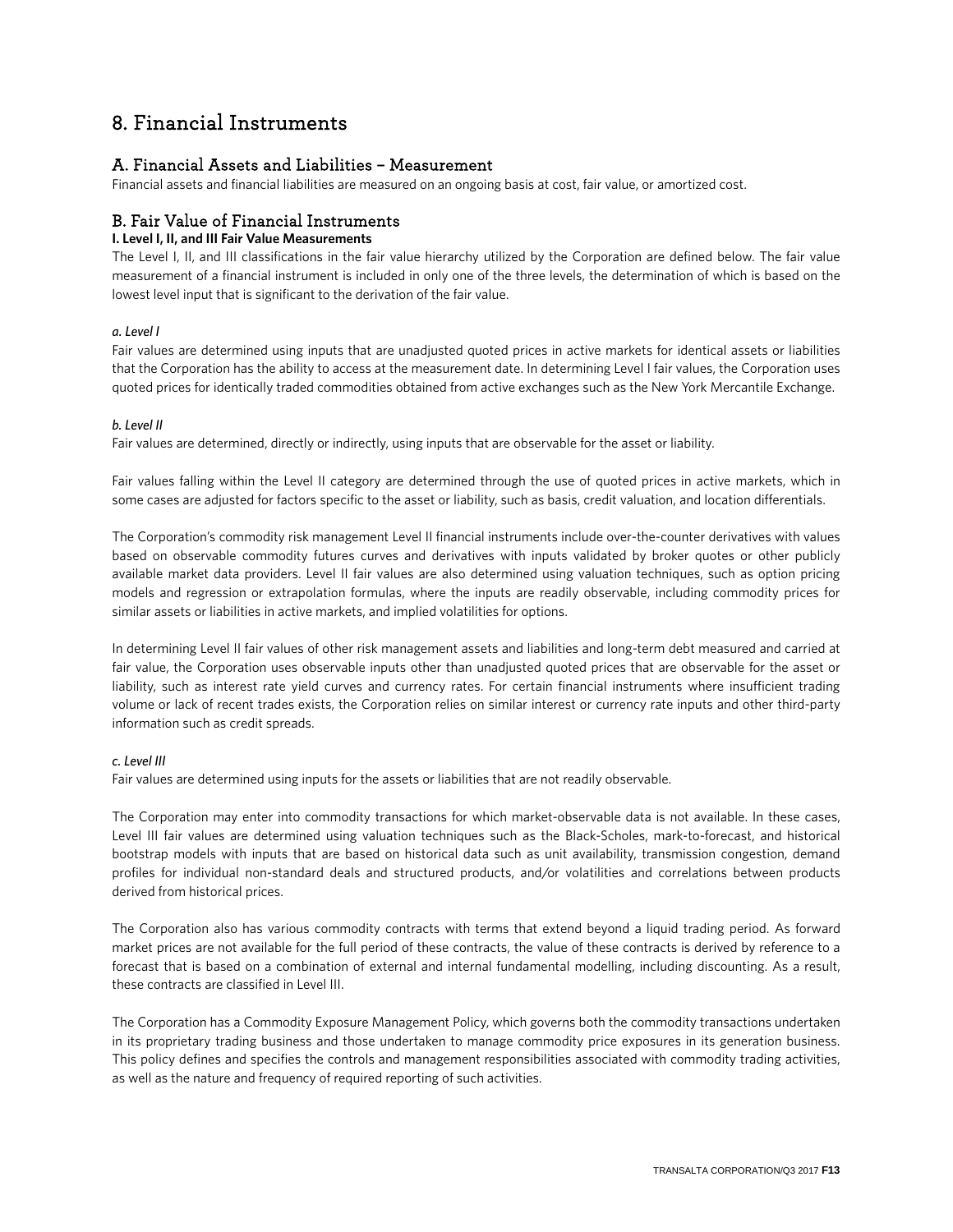Methodologies and procedures regarding commodity risk management Level III fair value measurements are determined by the Corporation's risk management department. Level III fair values are calculated within the Corporation's energy trading risk management system based on underlying contractual data as well as observable and non-observable inputs. Development of non-observable inputs requires the use of judgment. To ensure reasonability, system-generated Level III fair value measurements are reviewed and validated by the risk management and finance departments. Review occurs formally on a quarterly basis or more frequently if daily review and monitoring procedures identify unexpected changes to fair value or changes to key parameters.

Information on risk management contracts or groups of risk management contracts that are included in Level III measurements and the related unobservable inputs and sensitivities, is set out below, and excludes the effects on fair value of observable inputs such as liquidity and credit discount (described as "base fair values"), as well as inception gains or losses. Sensitivity ranges for the base fair values are determined using reasonably possible alternative assumptions for the key unobservable inputs, which may include forward commodity prices, commodity volatilities and correlations, delivery volumes, and shapes.

| As at                              | Sept. 30, 2017  |             | Dec. 31, 2016   |             |      |
|------------------------------------|-----------------|-------------|-----------------|-------------|------|
| Description                        | Base fair value | Sensitivity | Base fair value | Sensitivity |      |
| Long-term power sale - U.S.        | 857             |             | 907             | $+75$       |      |
|                                    | $-134$          |             | $-69$           |             |      |
| Long-term power sale - Alberta     |                 | $+2$        | (3)             | $+5$        |      |
|                                    |                 | $-2$        |                 | $-5$        |      |
| Unit contingent power purchases    |                 | 10          | $+3$            | 13          | $+2$ |
|                                    |                 | -4          |                 | $-4$        |      |
| Structured products - Eastern U.S. | 24              | $+7$        | 24              | $+8$        |      |
|                                    |                 | -8          |                 | -8          |      |
|                                    | 3               | $+4$        | 6               | $+3$        |      |
| Others                             |                 | -4          |                 | $-3$        |      |

#### *i. Long-Term Power Sale - U.S.*

The Corporation has a long-term fixed price power sale contract in the U.S. for delivery of power at the following capacity levels: 380 MW through Dec. 31, 2024, and 300 MW through Dec. 31, 2025. The contract is designated as an all-in-one cash flow hedge.

For periods beyond September 2019, market forward power prices are not readily observable. For these periods, fundamentalbased forecasts and market indications have been used to determine proxies for base, high, and low power price scenarios. The base price forecast has been developed by averaging external fundamental based forecasts (providers are independent and widely accepted as industry experts for scenario and planning views). Forward power price ranges per Megawatt hour ("MWh") used in determining the Level III base fair value at Sept. 30, 2017 are US\$23 - US\$33 (Dec. 31, 2016 - US\$27 - US\$36). The sensitivity analysis has been prepared using the Corporation's assessment that a US\$6 (Dec. 31, 2016 – US\$5) price increase or decrease in the forward power prices is a reasonably possible change.

The contract is denominated in US dollars. With the weakening of the US dollar relative to the Canadian dollar from Dec. 31, 2016 to Sept. 30, 2017, the base fair value and the sensitivity values have decreased by \$73 million and \$9 million, respectively.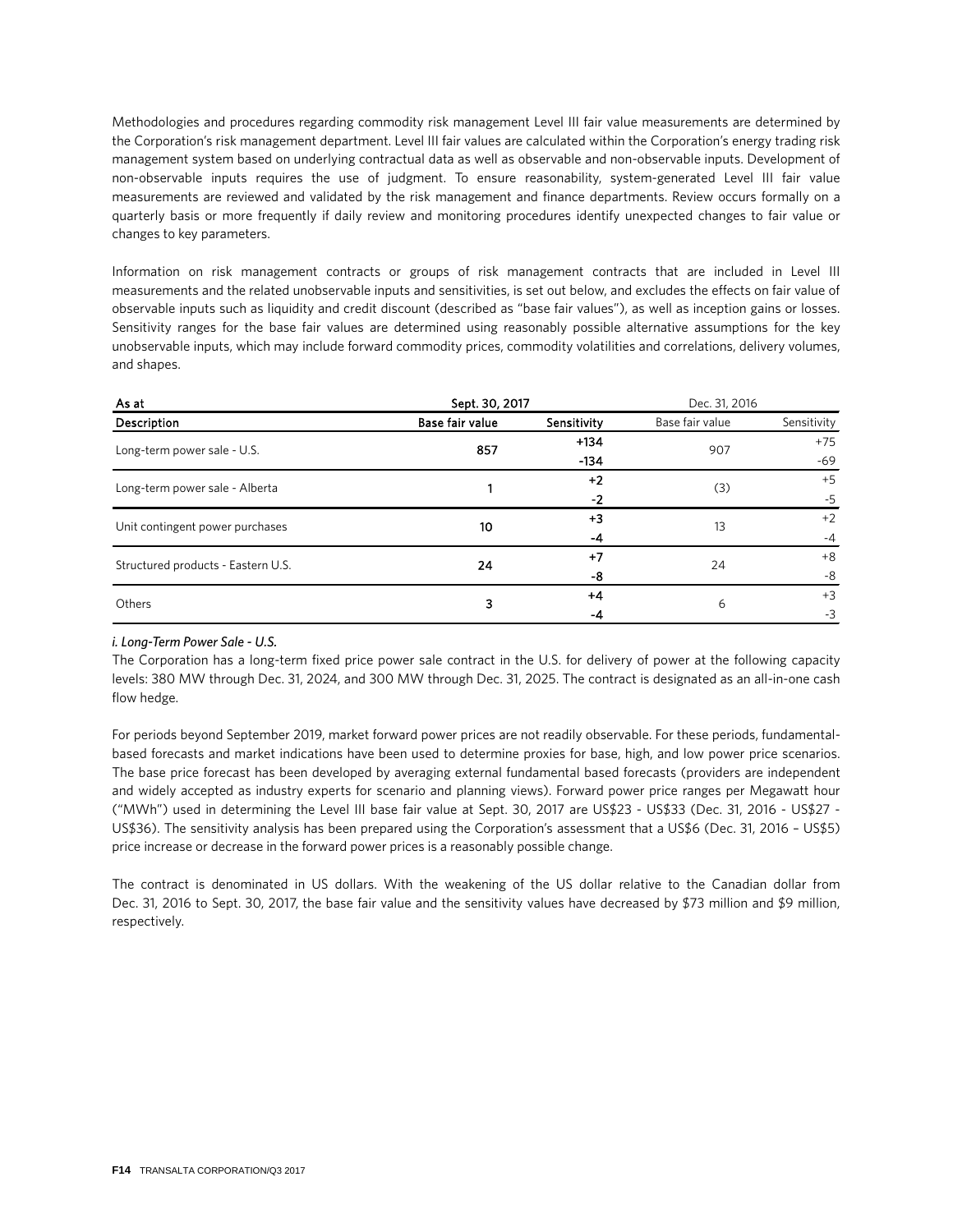#### *ii. Long-Term Power Sale - Alberta*

The Corporation has a long-term 12.5 MW fixed price power sale contract (monthly shaped) in the Alberta market through December 2024. The contract is accounted for as held for trading.

For periods beyond 2022, market forward power prices are not readily observable. For these periods, fundamental-based price forecasts and market indications have been used as proxies to determine base, high, and low power price scenarios. The base scenario uses the most recent price view from an independent external forecasting service that is accepted within industry as an expert in the Alberta market. Forward power price ranges per MWh used in determining the Level III base fair value at Sept. 30, 2017 are \$63 - \$67 (Dec. 31, 2016 - \$68 - \$93). The sensitivity analysis for both periods has been prepared using the Corporation's assessment that a 20 per cent increase or decrease in the forward power prices is a reasonably possible change.

#### *iii. Unit Contingent Power Purchases*

Under the unit contingent power purchase agreements, the Corporation has agreed to purchase power contingent upon the actual generation of specific units owned and operated by third parties. Under these types of agreements, the purchaser pays the supplier an agreed upon fixed price per MWh of output multiplied by the pro rata share of actual unit production (nil if a plant outage occurs). The contracts are accounted for as held for trading.

The key unobservable inputs used in the valuations are delivered volume expectations and hourly shapes of production. Hourly shaping of the production will result in realized prices that may be at a discount (or premium) relative to the average settled power price. Reasonably possible alternative inputs were used to determine sensitivity on the fair value measurements.

This analysis is based on historical production data of the generation units for available history. Price and volumetric discount ranges per MWh used in the Level III base fair value measurement at Sept. 30, 2017 are nil (Dec. 31, 2016 – nil) and 1.69 per cent to 2.76 per cent (Dec. 31, 2016 – 2.15 per cent to 3.62 per cent), respectively. The sensitivity analysis has been prepared using the Corporation's assessment of a reasonably possible change in price discount ranges of approximately 0.93 per cent to 1.09 per cent (Dec. 31, 2016 – 0.75 per cent) and a change in volumetric discount rates of approximately 7.68 per cent to 9.74 per cent (Dec. 31, 2016 – 15.5 per cent), which approximate one standard deviation for each input.

#### *iv. Structured Products - Eastern U.S.*

The Corporation has fixed priced power and heat rate contracts in the eastern United States. Under the fixed priced power contracts, the Corporation has agreed to buy or sell power at non-liquid locations, or during non-standard hours. The Corporation has also bought and sold heat rate contracts at both liquid and non-liquid locations. Under a heat rate contract, the buyer has the right to purchase power at times when the market heat rate is higher than the contractual heat rate.

The key unobservable inputs in the valuation of the fixed priced power contracts are market forward spreads and nonstandard shape factors. A historical regression analysis has been performed to model the spreads between non-liquid and liquid hubs. The non-standard shape factors have been determined using the historical data. Basis relationship and nonstandard shape factors used in the Level III base fair value measurement at Sept. 30, 2017 are 69 per cent to 157 per cent and 73 per cent to 88 per cent (Dec. 31, 2016 – 66 per cent to 128 per cent and 65 per cent to 88 per cent), respectively. The sensitivity analysis has been prepared using the Corporation's assessment of a reasonably possible change in market forward spreads of approximately 5 per cent (Dec. 31, 2016 – 5 per cent) and a change in non-standard shape factors of approximately 6 per cent (Dec. 31, 2016 – 9 per cent), which approximate one standard deviation for each input.

The key unobservable inputs in the valuation of the heat rate contracts are implied volatilities and correlations. Implied volatilities and correlations used in the Level III base fair value measurement at Sept. 30, 2017 are 17 per cent to 49 per cent and 70 per cent (Dec. 31, 2016 – 20 per cent to 54 per cent and 70 per cent), respectively. The sensitivity analysis has been prepared using the Corporation's assessment of a reasonably possible change in implied volatilities and correlation of approximately 30 and 32 per cent (Dec. 31, 2016 – 10 per cent), respectively.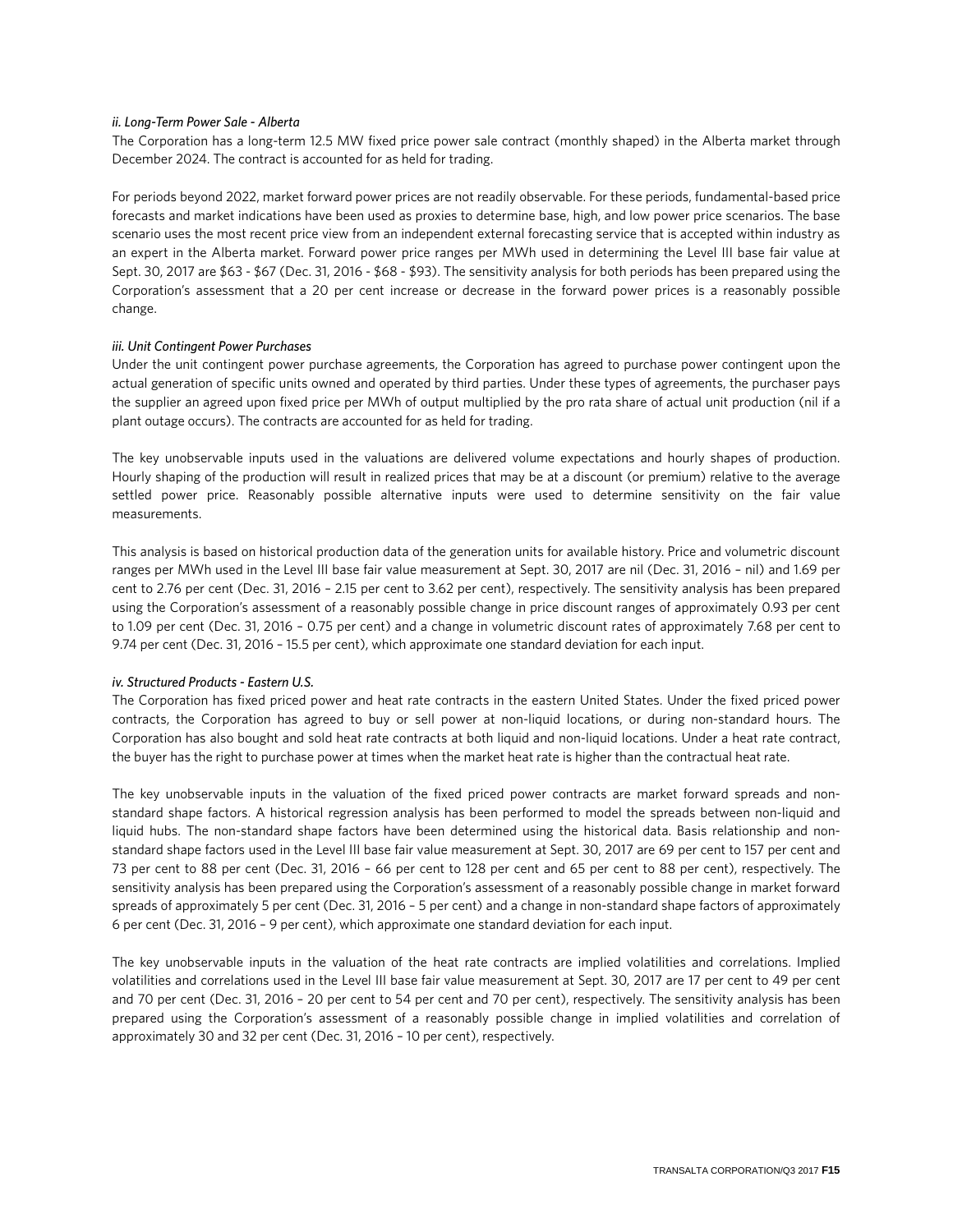#### *II. Commodity Risk Management Assets and Liabilities*

Commodity risk management assets and liabilities include risk management assets and liabilities that are used in the energy marketing and generation businesses in relation to trading activities and certain contracting activities. To the extent applicable, changes in net risk management assets and liabilities for non-hedge positions are reflected within earnings of these businesses.

Commodity risk management assets and liabilities classified by fair value levels as at Sept. 30, 2017 are as follows: Level I - \$4 million net liability (Dec. 31, 2016 – nil), Level II - \$1 million net asset (Dec. 31, 2016 - \$14 million net liability), Level III - \$753 million net asset (Dec. 31, 2016 – \$758 million net asset).

Significant changes in commodity net risk management assets (liabilities) during the nine months ended Sept. 30, 2017 are primarily attributable to the changes in value of the long-term power sale contract (Level III hedge) as discussed in the preceding section  $(B)(I)(c)(i)$  of this note.

The following table summarizes the key factors impacting the fair value of the Level III commodity risk management assets and liabilities during the nine months ended Sept. 30, 2017 and 2016, respectively:

|                                                | 9 months ended Sept. 30, 2017 |           |       |       | 9 months ended Sept. 30, 2016 |       |
|------------------------------------------------|-------------------------------|-----------|-------|-------|-------------------------------|-------|
|                                                | Hedge                         | Non-Hedge | Total | Hedge | Non-Hedge                     | Total |
| Opening balance                                | 726                           | 32        | 758   | 640   | (98)                          | 542   |
| Changes attributable to:                       |                               |           |       |       |                               |       |
| Market price changes on existing contracts     | 95                            |           | 96    | 172   | 20                            | 192   |
| Market price changes on new contracts          |                               |           |       |       | 9                             | 9     |
| Contracts settled                              | (39)                          | (4)       | (43)  | (13)  | 78                            | 65    |
| Change in foreign exchange rates               | (58)                          | (1)       | (59)  | (57)  | 2                             | (55)  |
| Net risk management assets at end of period    | 724                           | 29        | 753   | 742   | 11                            | 753   |
| Additional Level III information:              |                               |           |       |       |                               |       |
| Gains recognized in Other Comprehensive Income | 37                            |           | 37    | 115   |                               | 115   |
| Total gains included in earnings               |                               |           |       |       |                               |       |
| before income taxes                            | 39                            |           | 40    | 13    | 31                            | 44    |
| Unrealized gains (losses) included in earnings |                               |           |       |       |                               |       |
| before income taxes relating to net            |                               |           |       |       |                               |       |
| assets held at period end                      |                               | (3)       | (3)   |       | 109                           | 109   |

#### **III. Other Risk Management Assets and Liabilities**

Other risk management assets and liabilities primarily include risk management assets and liabilities that are used in managing exposures on non-energy marketing transactions, such as interest rates, the net investment in foreign operations, and other foreign currency risks. Hedge accounting is not always applied.

Other risk management assets and liabilities with a total net asset fair value of \$43 million as at Sept. 30, 2017 (Dec. 31, 2016 - \$176 million net asset) are classified as Level II fair value measurements. The significant changes in other net risk management assets during the period ended Sept. 30, 2017 are primarily attributable to the settlement of contracts.

During the first quarter of 2017, the Corporation discontinued hedge accounting for certain foreign currency cash flow and fair value hedges on US\$690 million and US\$50 million of debt, respectively. The cumulative losses on the cash flow hedges of approximately \$3 million will continue to be deferred in Accumulated Other Comprehensive Income and will be reclassified to net earnings as the forecasted transactions (interest payments) occur. The cumulative losses of approximately \$2 million related to the fair value hedge, and recognized as part of the carrying value of the hedged debt, will be amortized to net earnings over the period to the debt's maturity. Changes in these risk management assets and liabilities related to these discontinued hedge positions will be reflected within net earnings prospectively.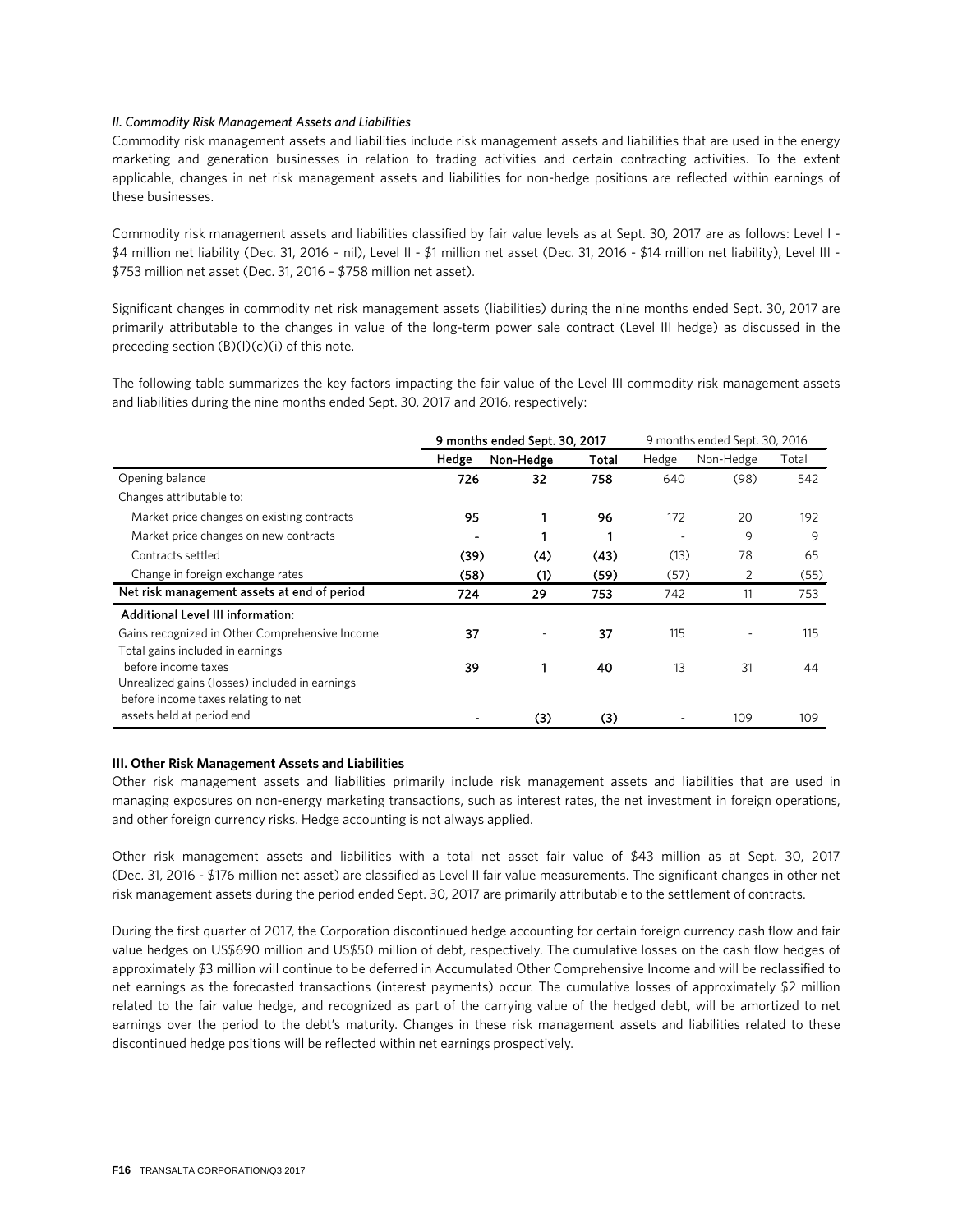### **IV. Other Financial Assets and Liabilities**

The fair value of financial assets and liabilities measured at other than fair value is as follows:

|                                               | Fair value               |                |                          |       | Total<br>carrying |
|-----------------------------------------------|--------------------------|----------------|--------------------------|-------|-------------------|
|                                               | Level I                  | Level II       | Level III                | Total | value             |
| Long-term debt - Sept. 30, 2017               | $\sim$                   | 3.769          | $\sim$                   | 3.769 | 3,715             |
| Long-term debt <sup>(1)</sup> - Dec. 31, 2016 | $\overline{\phantom{a}}$ | $4.27^{\circ}$ | $\overline{\phantom{a}}$ | 4.271 | 4,221             |

*(1) Includes current portion and excludes \$67 million of debt measured and carried at fair value.*

The fair values of the Corporation's debentures and senior notes are determined using prices observed in secondary markets. Non-recourse and other long-term debt fair values are determined by calculating an implied price based on a current assessment of the yield to maturity.

The carrying amount of other short-term financial assets and liabilities (cash and cash equivalents, trade accounts receivable, collateral paid, accounts payable and accrued liabilities, collateral received, and dividends payable) approximates fair value due to the liquid nature of the asset or liability.

### C. Inception Gains and Losses

The majority of derivatives traded by the Corporation are based on adjusted quoted prices on an active exchange or extend beyond the time period for which exchange-based quotes are available. The fair values of these derivatives are determined using inputs that are not readily observable. Refer to section B of this note for fair value Level III valuation techniques used. In some instances, a difference may arise between the fair value of a financial instrument at initial recognition (the "transaction price") and the amount calculated through a valuation model. This unrealized gain or loss at inception is recognized in net earnings (loss) only if the fair value of the instrument is evidenced by a quoted market price in an active market, observable current market transactions that are substantially the same, or a valuation technique that uses observable market inputs. Where these criteria are not met, the difference is deferred on the Condensed Consolidated Statements of Financial Position in risk management assets or liabilities, and is recognized in net earnings (loss) over the term of the related contract. The difference between the transaction price and the fair value determined using a valuation model, yet to be recognized in net earnings, and a reconciliation of changes is as follows:

|                                                         | 3 months ended Sept. 30 |      | 9 months ended Sept. 30 |      |
|---------------------------------------------------------|-------------------------|------|-------------------------|------|
|                                                         | 2017                    | 2016 | 2017                    | 2016 |
| Unamortized net gain at beginning of period             | 113                     | 157  | 148                     | 202  |
| New inception gains                                     | 5                       | 3    | 9                       |      |
| Change in foreign exchange rates                        | (4)                     |      | (8)                     | (9)  |
| Amortization recorded in net earnings during the period | (8)                     | (12) | (43)                    | (50) |
| Unamortized net gain at end of period                   | 106                     | 150  | 106                     | 150  |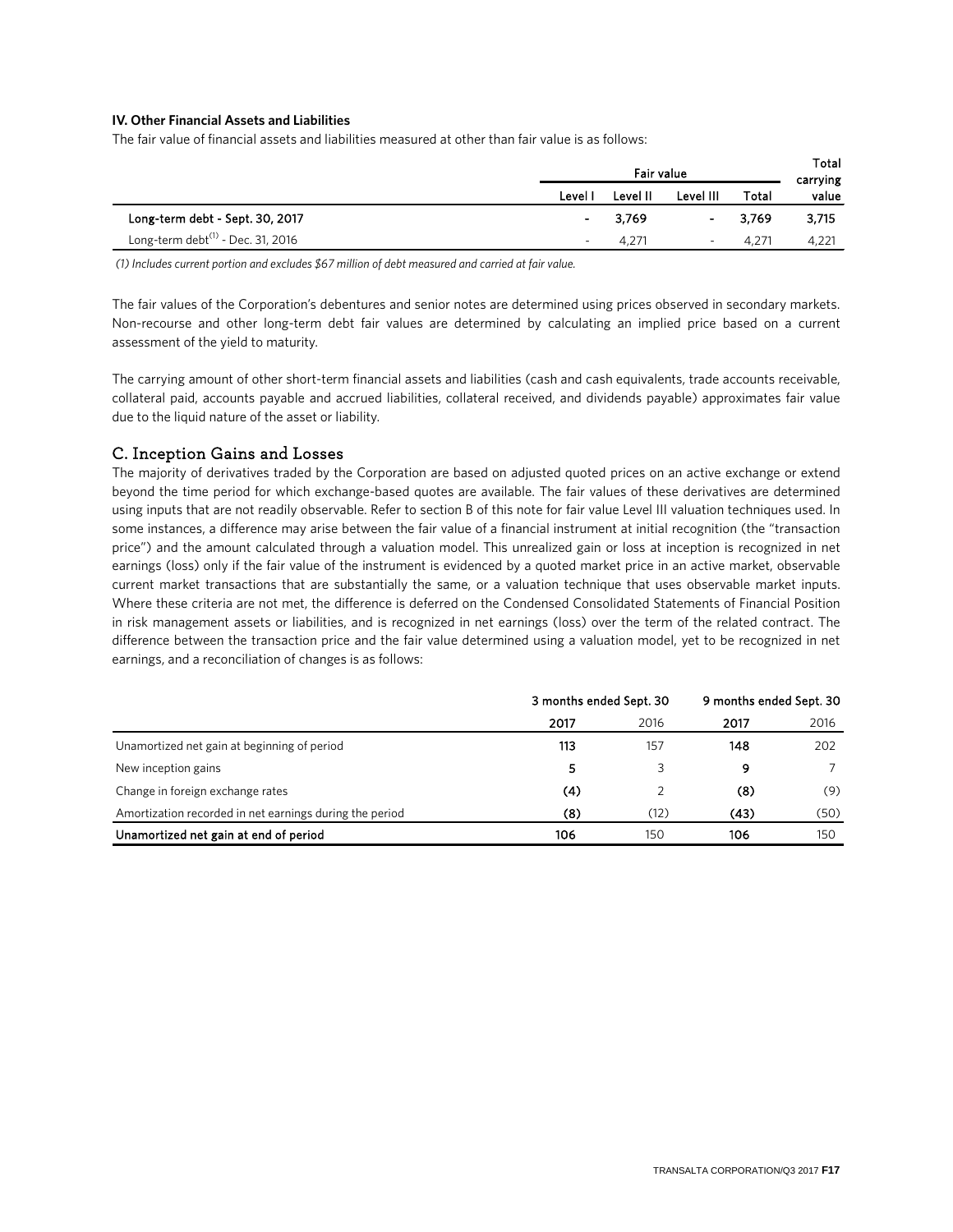# 9. Risk Management Activities

# A. Net Risk Management Assets and Liabilities

Aggregate net risk management assets and (liabilities) are as follows:

### As at Sept. 30, 2017

|                                                |           |            | <b>Not</b> |       |
|------------------------------------------------|-----------|------------|------------|-------|
|                                                | Cash flow | Fair value | designated |       |
|                                                | hedges    | hedges     | as a hedge | Total |
| Commodity risk management                      |           |            |            |       |
| Current                                        | 94        |            | 8          | 102   |
| Long-term                                      | 648       |            |            | 649   |
| Net commodity risk management                  |           |            |            |       |
| assets                                         | 742       | ۰          | 9          | 751   |
| Other                                          |           |            |            |       |
| Current                                        | (1)       |            | 39         | 38    |
| Long-term                                      |           |            | 5          | 5     |
| Net other risk management assets (liabilities) | (1)       | ۰          | 44         | 43    |
|                                                |           |            |            |       |
| Total net risk management assets               | 741       | ۰          | 53         | 794   |
|                                                |           |            |            |       |

### As at Dec. 31, 2016

|                                                    |           |            | Not        |       |
|----------------------------------------------------|-----------|------------|------------|-------|
|                                                    | Cash flow | Fair value | designated |       |
|                                                    | hedges    | hedges     | as a hedge | Total |
| Commodity risk management                          |           |            |            |       |
| Current                                            | 86        |            | (16)       | 70    |
| Long-term                                          | 683       |            | (9)        | 674   |
| Net commodity risk management assets (liabilities) | 769       |            | (25)       | 744   |
| Other                                              |           |            |            |       |
| Current                                            | 105       |            | 8          | 113   |
| Long-term                                          | 59        | 3          |            | 63    |
| Net other risk management assets                   | 164       | 3          | 9          | 176   |
|                                                    |           |            |            |       |
| Total net risk management assets (liabilities)     | 933       | 3          | (16)       | 920   |
|                                                    |           |            |            |       |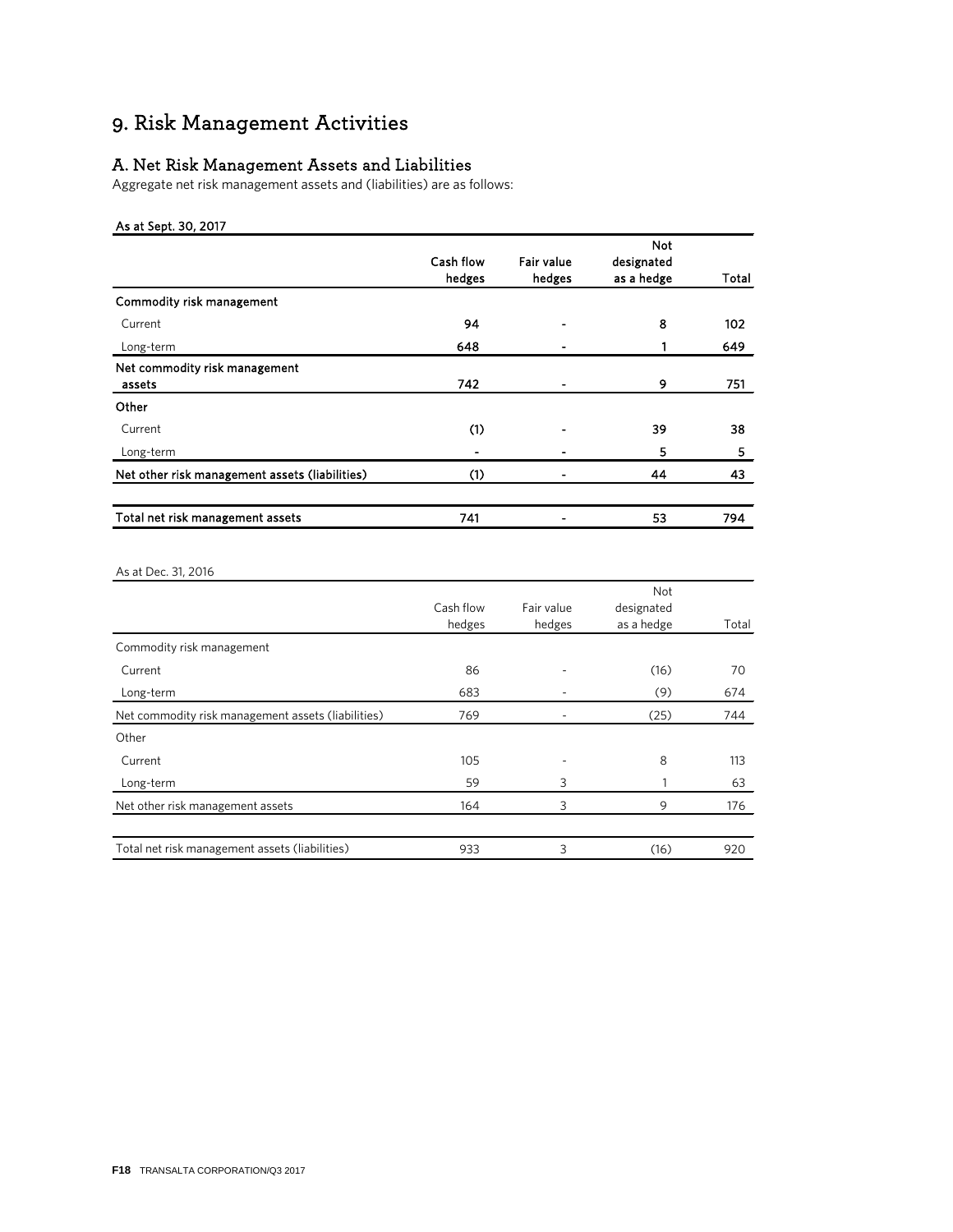# B. Nature and Extent of Risks Arising from Financial Instruments

The following discussion is limited to the nature and extent of certain risks arising from financial instruments, which are also more fully discussed in Note 14(b) of the Corporation's most recent annual consolidated financial statements.

### **I. Market Risk**

### *a. Commodity Price Risk*

The Corporation has exposure to movements in certain commodity prices in both its electricity generation and proprietary trading businesses, including the market price of electricity and fuels used to produce electricity. Most of the Corporation's electricity generation and related fuel supply contracts are considered to be contracts for delivery or receipt of a non-financial item in accordance with the Corporation's expected own use requirements and are not considered to be financial instruments. As such, the discussion related to commodity price risk is limited to the Corporation's proprietary trading business and commodity derivatives used in hedging relationships associated with the Corporation's electricity generating activities.

#### *i. Commodity Price Risk – Proprietary Trading*

The Corporation's Energy Marketing segment conducts proprietary trading activities and uses a variety of instruments to manage risk, earn trading revenue, and gain market information.

In compliance with the Commodity Exposure Management Policy, proprietary trading activities are subject to limits and controls, including Value at Risk ("VaR") limits. The Board approves the limit for total VaR from proprietary trading activities. VaR is the most commonly used metric employed to track and manage the market risk associated with trading positions. A VaR measure gives, for a specific confidence level, an estimated maximum pre-tax loss that could be incurred over a specified period of time. VaR is used to determine the potential change in value of the Corporation's proprietary trading portfolio, over a three-day period within a 95 per cent confidence level, resulting from normal market fluctuations. VaR is estimated using the historical variance/covariance approach.

Changes in market prices associated with proprietary trading activities affect net earnings in the period that the price changes occur. VaR at Sept. 30, 2017, associated with the Corporation's proprietary trading activities was \$2 million (Dec. 31, 2016 - \$2 million).

#### *ii. Commodity Price Risk - Generation*

The generation segments utilize various commodity contracts to manage the commodity price risk associated with electricity generation, fuel purchases, emissions, and byproducts, as considered appropriate. A Commodity Exposure Management Policy is prepared and approved annually, which outlines the intended hedging strategies associated with the Corporation's generation assets and related commodity price risks. Controls also include restrictions on authorized instruments, management reviews on individual portfolios, and approval of asset transactions that could add potential volatility to the Corporation's reported net earnings.

TransAlta has entered into various contracts with other parties whereby the other parties have agreed to pay a fixed price for electricity to TransAlta. While not all of the contracts create an obligation for the physical delivery of electricity to other parties, the Corporation has the intention and believes it has sufficient electrical generation available to satisfy these contracts and, where able, has designated these as cash flow hedges for accounting purposes.

VaR at Sept. 30, 2017, associated with the Corporation's commodity derivative instruments used in generation hedging activities was \$10 million (Dec. 31, 2016 - \$19 million). For positions and economic hedges that do not meet hedge accounting requirements or for short-term optimization transactions such as buybacks entered into to offset existing hedge positions, these transactions are marked to the market value with changes in market prices associated with these transactions affecting net earnings in the period in which the price change occurs. VaR at Sept. 30, 2017, associated with these transactions was \$3 million (Dec. 31, 2016 - \$7 million).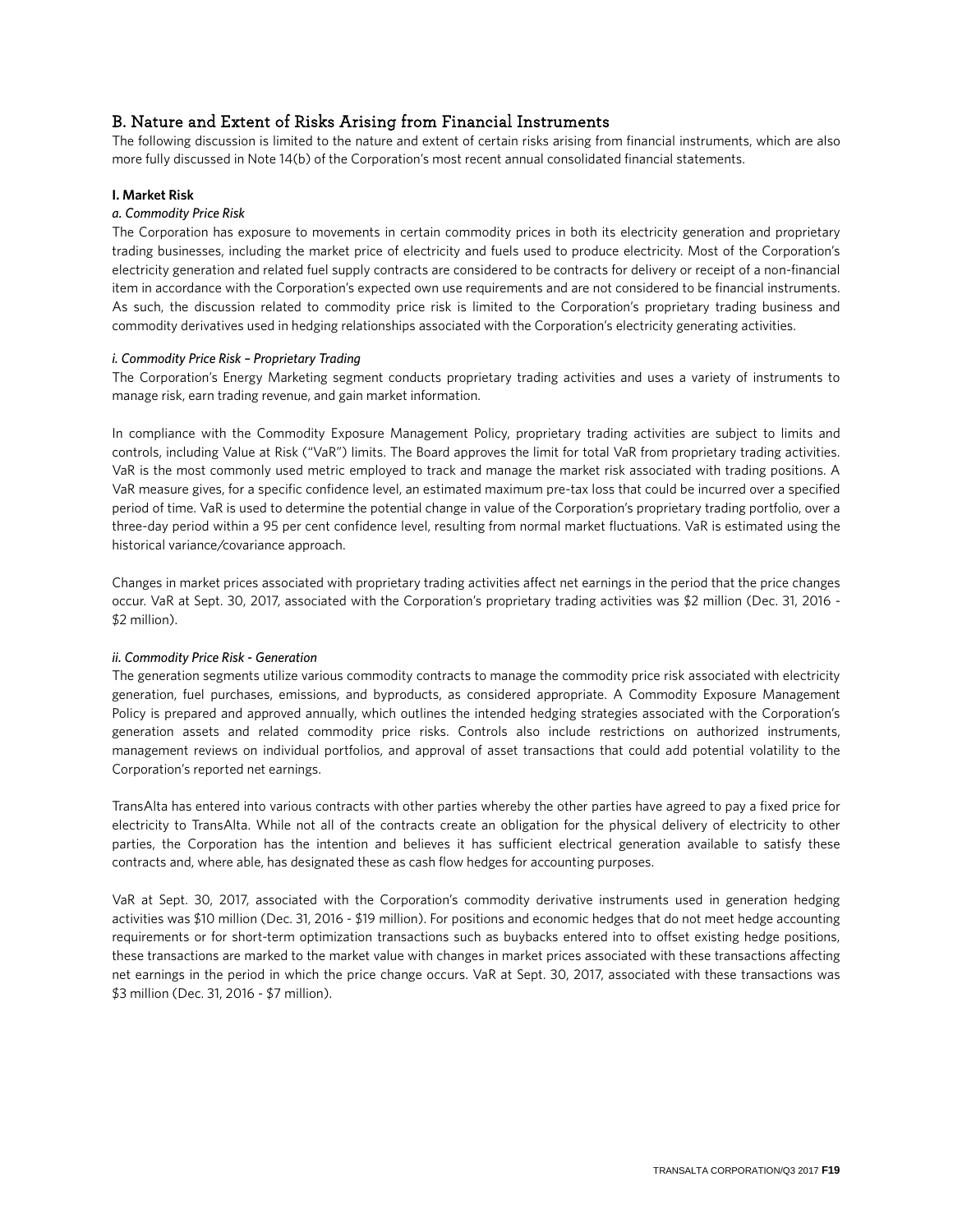#### *b. Currency Rate Risk*

The Corporation has exposure to various currencies, such as the U.S. dollar, and the Australian dollar, as a result of investments and operations in foreign jurisdictions, the net earnings from those operations, and the acquisition of equipment and services from foreign suppliers. Further discussion on Currency Rate Risk can be found in Note 14(B)(I)(c) of the Corporation's most recent annual consolidated financial statements.

#### **II. Credit Risk**

Credit risk is the risk that customers or counterparties will cause a financial loss for the Corporation by failing to discharge their obligations, and the risk to the Corporation associated with changes in creditworthiness of entities with which commercial exposures exist. The Corporation actively manages its exposure to credit risk by assessing the ability of counterparties to fulfil their obligations under the related contracts prior to entering into such contracts. The Corporation makes detailed assessments of the credit quality of all counterparties and, where appropriate, obtains corporate guarantees, cash collateral, third-party credit insurance, and/or letters of credit to support the ultimate collection of these receivables. For commodity trading and origination, the Corporation sets strict credit limits for each counterparty and monitors exposures on a daily basis. TransAlta uses standard agreements that allow for the netting of exposures and often include margining provisions. If credit limits are exceeded, TransAlta will request collateral from the counterparty or halt trading activities with the counterparty.

The Corporation uses external credit ratings, as well as internal ratings in circumstances where external ratings are not available, to establish credit limits for customers and counterparties. The following table outlines the Corporation's maximum exposure to credit risk without taking into account collateral held, including the distribution of credit ratings, as at Sept. 30, 2017:

|                                              | Investment grade | Non-investment grade | Total      | Total  |
|----------------------------------------------|------------------|----------------------|------------|--------|
|                                              | (Per cent)       | (Per cent)           | (Per cent) | amount |
| Trade and other receivables <sup>(1,2)</sup> | 54               | 46                   | 100        | 1,114  |
| Long-term finance lease receivables          | 95               |                      | 100        | 230    |
| Risk management assets <sup>(1)</sup>        | 99               |                      | 100        | 892    |
| Total                                        |                  |                      |            | 2,236  |

*(1) Letters of credit and cash and cash equivalents are the primary types of collateral held as security related to these amounts.* 

(2) The Corporation has a non-investment grade customer whose outstanding balance accounted for \$435 million (Dec. 31, 2016 - \$445 million). As a result of the termination of the Solomon Power<br>Purchase Arrangement (see Not *customers whose outstanding balance each accounted for greater than 10 per cent of trade accounts receivable outstanding. The Corporation has evaluated the risk of default related to these customers to be minimal.* 

The maximum credit exposure to any one customer for commodity trading operations and hedging, including the fair value of open trades, net of any collateral held, at Sept. 30, 2017, was \$16 million (Dec. 31, 2016 - \$14 million).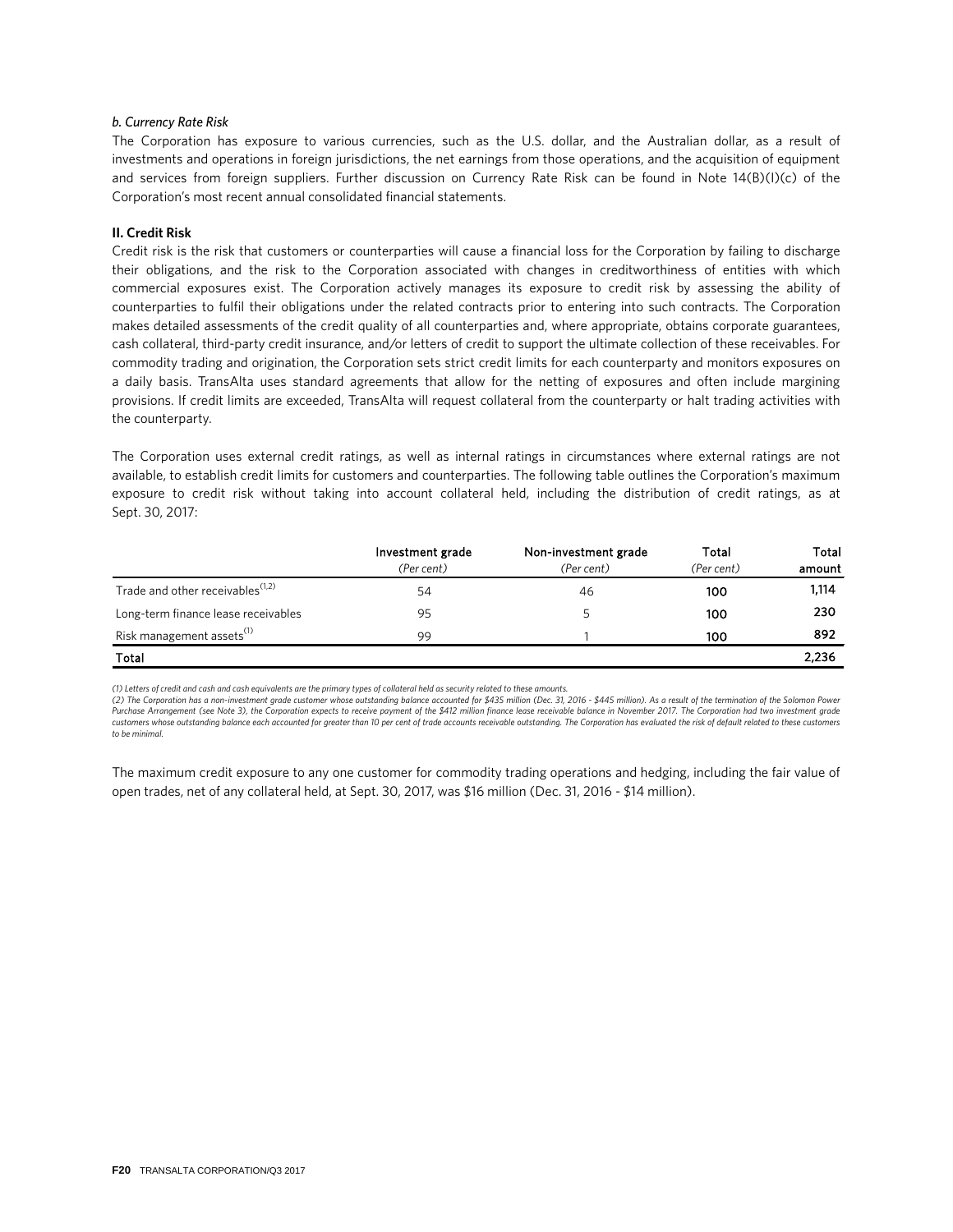#### **III. Liquidity Risk**

Liquidity risk relates to the Corporation's ability to access capital to be used for proprietary trading activities, commodity hedging, capital projects, debt refinancing, and general corporate purposes. As at Sept. 30, 2017, TransAlta maintains investment grade ratings from three credit rating agencies (See Note 3H). TransAlta is focused on strengthening its financial position and maintaining investment grade credit ratings with these major rating agencies.

A maturity analysis of the Corporation's financial liabilities is as follows:

|                                                                         |      |      |      |      |      | 2022 and   |       |
|-------------------------------------------------------------------------|------|------|------|------|------|------------|-------|
|                                                                         | 2017 | 2018 | 2019 | 2020 | 2021 | thereafter | Total |
| Accounts payable and accrued liabilities                                | 511  |      |      |      |      |            | 511   |
| Long-term debt <sup>(1)</sup>                                           | 238  | 710  | 460  | 460  | 209  | 1,664      | 3,741 |
| Commodity risk management assets                                        | (40) | (86) | (88) | (78) | (94) | (365)      | (751) |
| Other risk management assets                                            | (5)  | (38) | ٠    |      |      | ٠          | (43)  |
| Finance lease obligations                                               | 4    | 15   | 12   | 9    | 6    | 19         | 65    |
| Interest on long-term debt and finance lease obligations <sup>(2)</sup> | 71   | 168  | 143  | 115  | 93   | 715        | 1,305 |
| Dividends payable                                                       | 27   |      |      |      |      |            | 27    |
| Total                                                                   | 806  | 769  | 527  | 506  | 214  | 2.033      | 4.855 |

*(1) Excludes impact of hedge accounting.*

*(2) Not recognized as a financial liability on the Condensed Consolidated Statements of Financial Position.*

### C. Collateral and Contingent Features in Derivative Instruments

Collateral is posted in the normal course of business based on the Corporation's senior unsecured credit rating as determined by certain major credit rating agencies. Certain of the Corporation's derivative instruments contain financial assurance provisions that require collateral to be posted only if a material adverse credit-related event occurs. If a material adverse event resulted in the Corporation's senior unsecured debt falling below investment grade, the counterparties to such derivative instruments could request ongoing full collateralization.

As at Sept. 30, 2017, the Corporation had posted collateral of \$106 million (Dec. 31, 2016 - \$116 million) in the form of letters of credit on derivative instruments in a net liability position. Certain derivative agreements contain credit-risk-contingent features, which if triggered could result in the Corporation having to post an additional \$63 million (Dec. 31, 2016 - \$49 million) of collateral to its counterparties.

# 10. Property, Plant, and Equipment

A reconciliation of the changes in the carrying amount of PP&E is as follows:

|                                            | Land                     | Coal<br>generation       | Gas<br>generation |                          | Renewable Mining property<br>generation and equipment | Assets under<br>construction | <b>Capital spares</b><br>and other <sup>(1)</sup> | Total |
|--------------------------------------------|--------------------------|--------------------------|-------------------|--------------------------|-------------------------------------------------------|------------------------------|---------------------------------------------------|-------|
| As at Dec. 31, 2016                        | 95                       | 2,664                    | 498               | 2,290                    | 606                                                   | 407                          | 264                                               | 6,824 |
| <b>Additions</b>                           | $\overline{\phantom{a}}$ | $\overline{\phantom{a}}$ | -                 | $\blacksquare$           |                                                       | 261                          | 5                                                 | 266   |
| Additions - finance lease                  |                          |                          |                   |                          | 5                                                     |                              |                                                   | 6     |
| <b>Disposals</b>                           |                          | $\overline{\phantom{0}}$ | (3)               |                          |                                                       |                              |                                                   | (3)   |
| Asset impairment charges (Note 3)          | $\blacksquare$           | (20)                     | $\blacksquare$    | $\overline{\phantom{0}}$ |                                                       |                              |                                                   | (20)  |
| Depreciation<br>Revisions and additions to |                          | (260)                    | (47)              | (92)                     | (52)                                                  |                              | (14)                                              | (465) |
| decommissioning<br>and restoration costs   |                          | 73                       | 10                | 11                       | 33                                                    |                              | (1)                                               | 126   |
| Retirement of assets and disposals         |                          | (7)                      | (1)               |                          | (3)                                                   | $\blacksquare$               | (1)                                               | (12)  |
| Change in foreign exchange rates           | (1)                      | (25)                     |                   | (21)                     | (3)                                                   | (3)                          | (4)                                               | (56)  |
| Transfers <sup>(2)</sup>                   |                          | 98                       | 459               | 13                       | 10                                                    | (575)                        | (18)                                              | (12)  |
| As at Sept. 30, 2017                       | 95                       | 2,524                    | 917               | 2,201                    | 596                                                   | 90                           | 231                                               | 6.654 |

*(1) Includes major spare parts and stand-by equipment available, but not in service, and spare parts used for routine, preventative or planned maintenance.*

*(2) During the second quarter of 2017, the Corporation reclassified approximately \$13 million of capital spares and other assets to inventory.*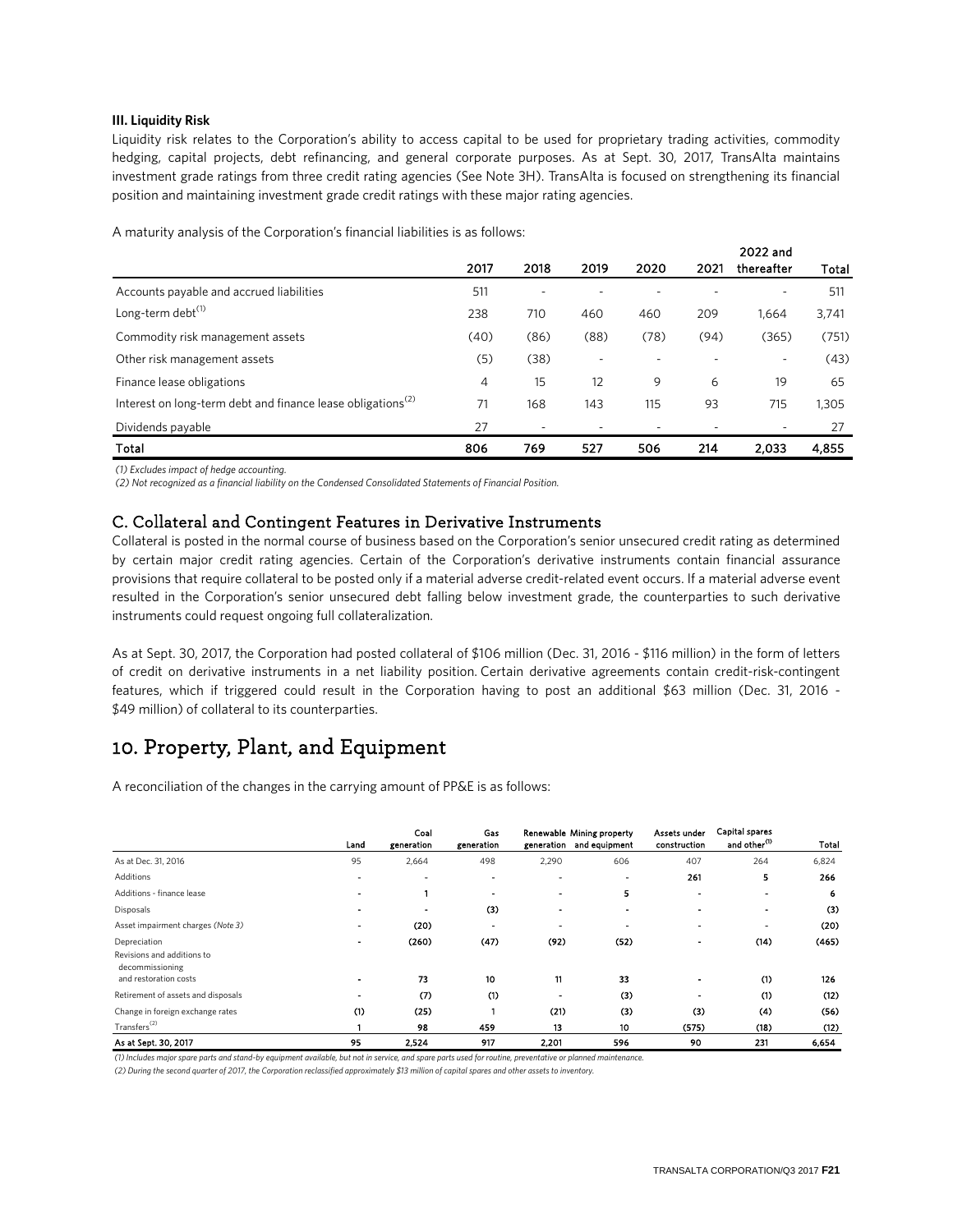# 11. Credit Facilities, Long-Term Debt, and Finance Lease Obligations

# A. Credit Facilities, Debt and Letters of Credit

The amounts outstanding are as follows:

| As at                                                      | Sept. 30, 2017<br>Dec. 31, 2016 |       |                         |          |       |                         |
|------------------------------------------------------------|---------------------------------|-------|-------------------------|----------|-------|-------------------------|
|                                                            | Carrying                        | Face  |                         | Carrying | Face  |                         |
|                                                            | value                           | value | Interest <sup>(1)</sup> | value    | value | Interest <sup>(1)</sup> |
| Credit facilities                                          | 147                             | 147   | 2.7%                    |          |       |                         |
| Debentures <sup>(2)</sup>                                  | 1,046                           | 1,051 | 6.0%                    | 1,045    | 1,051 | 6.0%                    |
| Senior notes                                               | 1,482                           | 1,494 | 6.0%                    | 2,151    | 2,158 | 5.0%                    |
| Non-recourse <sup>(3)</sup>                                | 994                             | 997   | 4.5%                    | 1,038    | 1,048 | 4.5%                    |
| Other <sup>(4)</sup>                                       | 46                              | 46    | 9.1%                    | 54       | 54    | 9.2%                    |
|                                                            | 3,715                           | 3.735 |                         | 4,288    | 4,311 |                         |
| Finance lease obligations                                  | 65                              |       |                         | 73       |       |                         |
|                                                            | 3.780                           |       |                         | 4,361    |       |                         |
| Less: current portion of long-term debt                    | (907)                           |       |                         | (623)    |       |                         |
| Less: current portion of finance lease obligations         | (16)                            |       |                         | (16)     |       |                         |
| Total current long-term debt and finance lease obligations | (923)                           |       |                         | (639)    |       |                         |
| Total credit facilities, long-term debt,                   |                                 |       |                         |          |       |                         |
| and finance lease obligations                              | 2,857                           |       |                         | 3,722    |       |                         |

*(1) Interest is an average rate weighted by principal amounts outstanding before the effect of hedging.* 

*(2) U.S. face value at Sept. 30, 2017 - US\$1.2 billion (Dec. 31, 2016 - US\$1.6 billion).*

*(3) Includes US\$48 million at Sept. 30, 2017 (Dec. 31, 2016 - US\$53 million).* 

*(4) Includes US\$26 million at Sept. 30, 2017 (Dec. 31, 2016 - US\$29 million) of tax equity financing.*

Subsequent to the third quarter of 2017:

- TransAlta Renewables closed a \$260 million bond offering on Oct. 2, 2017, by way of a private placement. See Note 16 for further details.
- The Corporation early redeemed the \$191 million face value Canadian Hydro Developers, Inc. ("CHD") non-recourse debentures on Oct. 12, 2017. See Note 16 for further details.

During the first half of 2017:

- the Corporation repaid a US\$400 million US Senior Note on maturity. The repayment was hedged with a cross currency swap. The maturity value of the bond was \$434 million;
- TransAlta Renewables entered into a syndicated credit agreement giving it access to a \$500 million committed credit facility. The agreement is fully committed for four years, expiring in 2021. The facility is subject to a number of customary covenants and restrictions in order to maintain access to the funding commitments. In conjunction with the new credit agreement, the \$350 million credit facility provided by TransAlta was cancelled. The Corporation's consolidated liquidity remains unchanged, as the Corporation's credit facility decreased by \$500 million to \$1 billion in total, while TransAlta Renewables' facility increased to a total of \$500 million.

The Corporation has a total of \$2.0 billion (Dec. 31, 2016 - \$2.0 billion) of committed credit facilities, including TransAlta Renewables' credit facility of \$500 million. In total, \$1.3 billion (Dec. 31, 2016 - \$1.4 billion) is not drawn. At Sept. 30, 2017, the \$0.7 billion (Dec. 31, 2016 - \$0.6 billion) of credit utilized under these facilities was comprised of actual drawings of \$0.1 billion (Dec. 31, 2016 - nil) and letters of credit of \$0.6 billion (Dec. 31, 2016 - \$0.6 billion). The Corporation is in compliance with the terms of the credit facility and all undrawn amounts are fully available. In addition to the \$1.3 billion available under the credit facilities, the Corporation also has \$87 million of available cash and cash equivalents.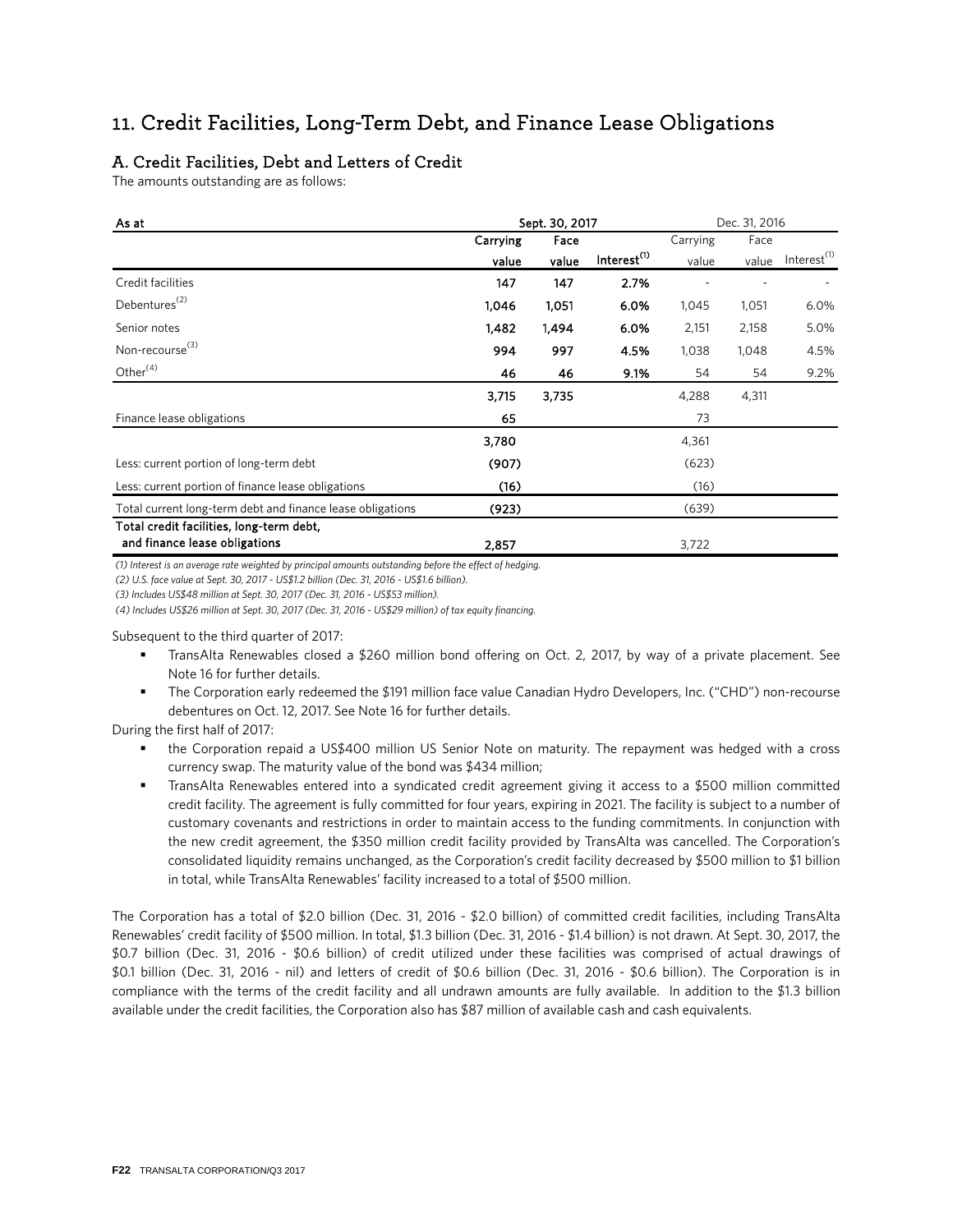The Corporation had total outstanding letters of credit as at Sept. 30, 2017 was \$573 million (Dec. 31, 2016 - \$566 million) with no (Dec. 31, 2016 - nil) amounts exercised by third parties under these arrangements including TransAlta Renewables outstanding letters of credit of \$69 million (Dec. 31, 2016 – nil). TransAlta Renewables has an uncommitted \$100 million demand letter of credit facility.

TransAlta's debt has terms and conditions, including financial covenants, that are considered normal and customary. As at Sept. 30, 2017, the Corporation was in compliance with all debt covenants.

# B. Restrictions on Non-Recourse Debt

Non-recourse debentures of \$197 million (Dec. 31, 2016 - \$193 million) issued by the Corporation's subsidiary, Canadian Hydro Developers, Inc. ("CHD"), include restrictive covenants requiring the cash proceeds received from the sale of assets to be reinvested into similar renewable assets or to repay the non-recourse debentures. On Oct. 12, 2017, these non-recourse debentures were redeemed, with a face value of \$191 million.

The Melancthon Wolfe Wind, Pingston, TAPC Holdings LP, New Richmond and Mass Solar non-recourse bonds are subject to customary financing conditions and covenants that may restrict the Corporation's ability to access funds generated by the facilities' operations. Upon meeting certain distribution tests, typically performed once per quarter, the funds are able to be distributed by the subsidiary entities to their respective parent entity. These conditions include meeting a debt service coverage ratio prior to distribution, which was met by these entities in the third quarter. However, funds in these entities that have accumulated since the third quarter test, will remain there until the next debt service coverage ratio can be calculated in the fourth quarter of 2017. At Sept. 30, 2017, \$26 million (Dec. 31, 2016 - \$24 million) of cash was subject to these financial restrictions.

Additionally, certain non-recourse bonds require that certain reserve accounts be established and funded through cash held on deposit and/or by providing letters of credit. The Corporation has elected to use letters of credit as at Sept. 30, 2017. However, as at Sept. 30, 2017, \$1 million of cash was on deposit for certain reserve accounts that do not allow the use of letter of credits and was not available for general use.

# C. Security

Non-recourse debts of \$613 million in total (Dec. 31, 2016 - \$644 million) are each secured by a first ranking charge over all of the respective assets of the Corporation's subsidiaries that issued the bonds, which includes certain renewable generation facilities with total carrying amounts of \$918 million at Sept. 30, 2017 (Dec. 31, 2016 - \$956 million). At Sept. 30, 2017, a nonrecourse bond of approximately \$183 million (Dec. 31, 2016 - \$201 million) is secured by a first ranking charge over the equity interests of the issuer that issued the non-recourse bond.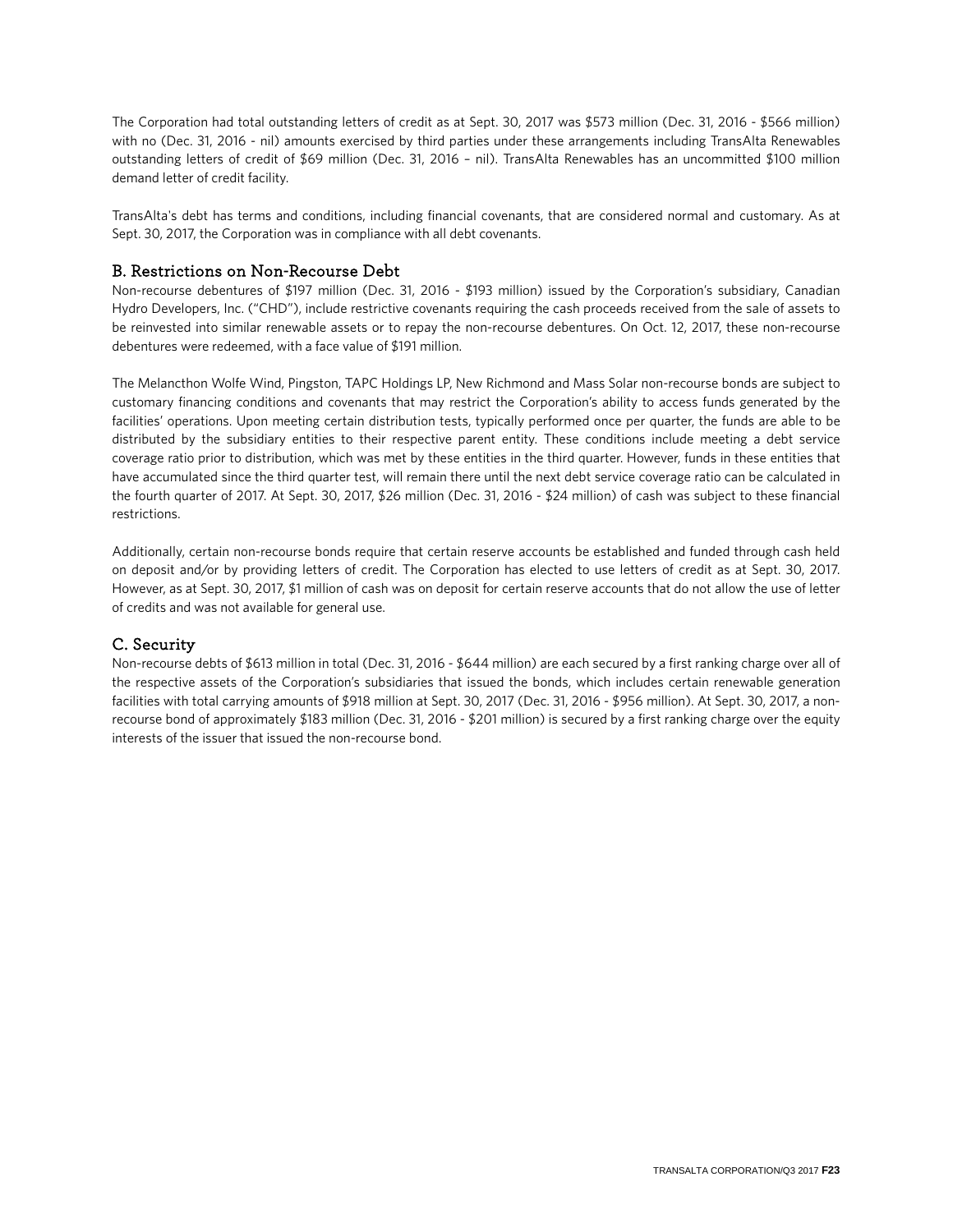# 12. Common Shares

# A. Issued and Outstanding

TransAlta is authorized to issue an unlimited number of voting common shares without nominal or par value.

|                                                                                   | 3 months ended Sept. 30        |                |                                |                          | 9 months ended Sept. 30        |                |                                |        |
|-----------------------------------------------------------------------------------|--------------------------------|----------------|--------------------------------|--------------------------|--------------------------------|----------------|--------------------------------|--------|
|                                                                                   | 2017                           |                |                                | 2016                     |                                | 2017           | 2016                           |        |
|                                                                                   | Common<br>shares<br>(millions) | Amount         | Common<br>shares<br>(millions) | Amount                   | Common<br>shares<br>(millions) | Amount         | Common<br>shares<br>(millions) | Amount |
| Issued and outstanding, beginning of period                                       | 287.9                          | 3.095          | 287.9                          | 3.095                    | 287.9                          | 3.095          | 284.0                          | 3,077  |
| Issued under the dividend reinvestment<br>and optional common share purchase plan | $\overline{\phantom{a}}$       | $\blacksquare$ | $\overline{\phantom{0}}$       | $\overline{\phantom{0}}$ | $\overline{\phantom{a}}$       | $\blacksquare$ | 3.9                            | 18     |
|                                                                                   | 287.9                          | 3.095          | 287.9                          | 3.095                    | 287.9                          | 3.095          | 287.9                          | 3,095  |
| Amounts receivable under<br>Employee Share Purchase Plan                          | $\overline{a}$                 | (1)            |                                | (2)                      |                                | (1)            |                                | (2)    |
| Issued and outstanding, end of period                                             | 287.9                          | 3.094          | 287.9                          | 3.093                    | 287.9                          | 3.094          | 287.9                          | 3,093  |

# B. Dividends

On Oct. 30, 2017, the Corporation declared a dividend of \$0.04 per common share, payable on Jan. 1, 2018.

On July 18, 2017, the Corporation declared a dividend of \$0.04 per common share, payable on Oct. 1, 2017.

On April 19, 2017, the Corporation declared a dividend of \$0.04 per common share, payable on July 1, 2017.

There have been no other transactions involving common shares between the reporting date and the date of completion of these consolidated financial statements.

# C. Stock Options

In March 2017, the Corporation granted executive officers of the Corporation a total of 0.7 million stock options with an exercise price of \$7.25 that vest after a three-year period and expire seven years after issuance.

In February 2016, the Corporation granted executive officers of the Corporation a total of 1.1 million stock options with an exercise price of \$5.93 that vest after a three-year period and expire seven years after issuance.

# 13. Preferred Shares

# A. Issued and Outstanding

All preferred shares issued and outstanding are non-voting cumulative redeemable fixed rate first preferred shares, other than the Series B preferred shares which are non-voting cumulative redeemable floating rate first preferred shares.

As at Sept. 30, 2017 and Dec. 31, 2016, the Corporation had 10.2 million Series A, 11.0 million Series C, 9.0 million Series E, and 6.6 million Series G Cumulative Redeemable Rate Reset First Preferred Shares issued and outstanding and 1.8 million Series B Cumulative Redeemable Floating Rate First Preferred Shares issued and outstanding.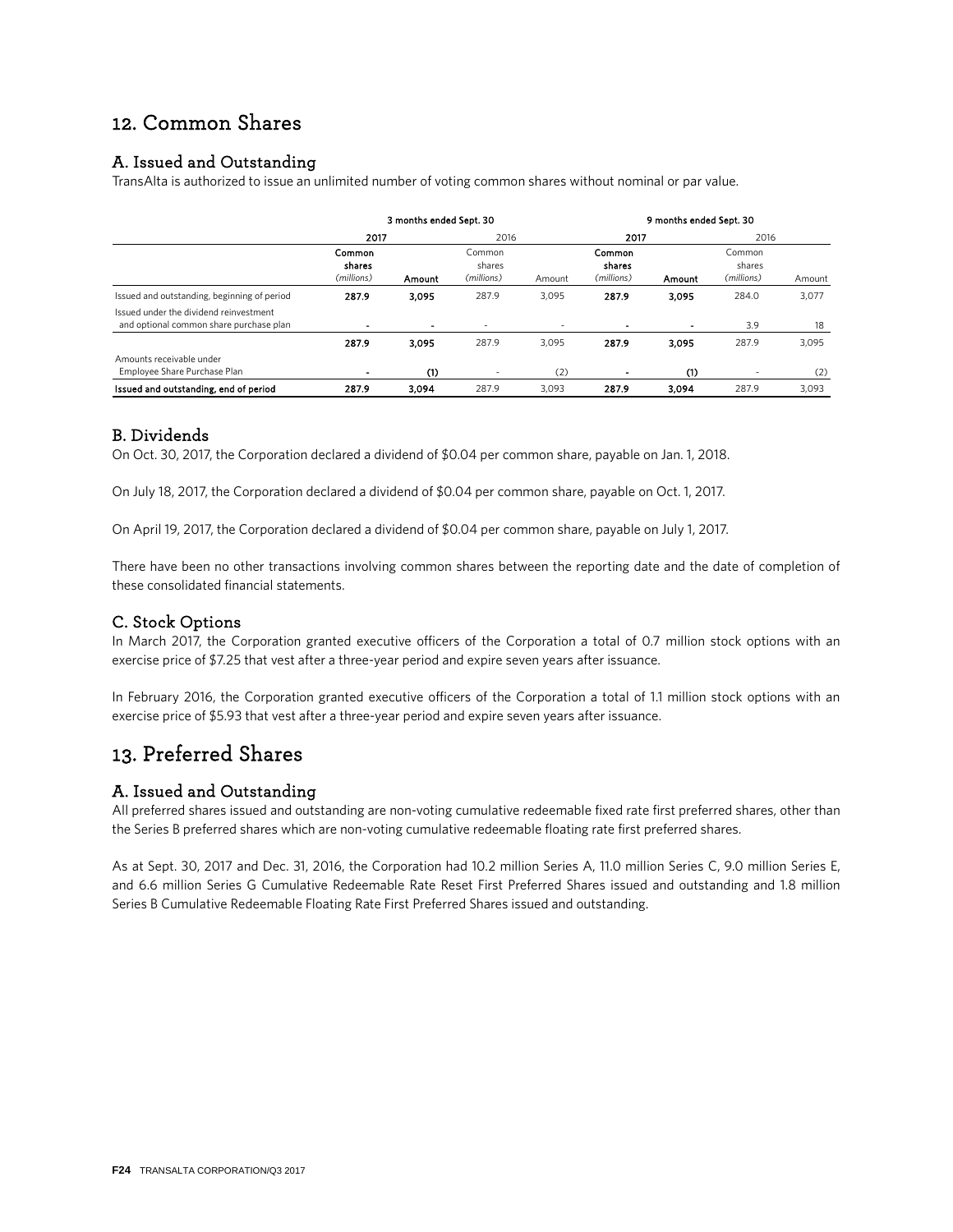# B. Dividends

The following table summarizes the preferred share dividends declared within the three and nine months ended Sept. 30:

|                      |                      | 3 months ended Sept. 30 |       | 9 months ended Sept. 30 |       |  |
|----------------------|----------------------|-------------------------|-------|-------------------------|-------|--|
|                      | Quarterly<br>amounts | 2017                    | 2016  | $2017^{(1)}$            | 2016  |  |
| <b>Series</b>        | per share            | Total                   | Total | Total                   | Total |  |
| $\overline{A}$       | $0.16931^{(2)}$      |                         |       |                         | 6     |  |
| B                    | $0.16125^{(3)}$      |                         |       |                         |       |  |
| $\mathcal{C}$        | $0.25169^{(4)}$      | 3                       | 4     | 6                       | 10    |  |
| Ε                    | $0.3125^{(5)}$       | 3                       |       | 6                       | 8     |  |
| G                    | 0.33125              | 7                       | २     | 4                       |       |  |
| Total for the period |                      | 10                      | 10    | 20                      | 32    |  |

*(1) No dividends were declared in the first quarter, as on Dec. 19, 2016, the quarterly dividend related to the period covering the first quarter of 2017 was declared.*

*(2) Dividends on the Series A Preferred Shares for the first quarter of 2016 were \$0.2875 per share.* (3) Series B Preferred Shares pay quarterly dividends at a floating rate based on the 90-day Government of Canada Treasury Bill rate, plus 2.03 per cent. The Series B Preferred Shares were issued on *March 17, 2016.*

*(4) The quarterly dividend rate for the Series C Preferred Shares for the five-year period from and including June 30, 2017 to, but excluding June 30, 2022, will be \$0.25169 following the rate reset of the Series C Preferred Shares effective June 30, 2017.*

(5) The quarterly dividend rate for the Series E Preferred Shares for the five-year period from and including Sept. 30, 2017 to, but excluding Sept. 30, 2022, will be \$0.32463 following the rate reset of *the Series E Preferred Shares effective Sept. 30, 2017.* 

On Sept. 17, 2017, the Corporation announced that after taking into account all election notices received by the Sept. 15, 2017 deadline for the conversion of the Cumulative Redeemable Rate Reset Preferred Shares, Series E (the "Series E Shares") into Cumulative Redeemable Floating Rate Preferred Shares Series F (the "Series F Shares"), there were 133,969 Series E Shares tendered for conversion, which was less than the one million shares required to give effect to conversions into Series F Shares. Therefore, none of the Series E Shares were converted into Series F Shares on Sept. 30, 2017. As a result, the Series E Shares will be entitled to receive quarterly fixed cumulative preferential cash dividends, if, as and when declared by the Board. The annual dividend rate for the Series E Shares for the five-year period from and including Sept. 30, 2017 to, but excluding Sept. 30, 2022, will be 5.194 per cent, being equal to the five-year Government of Canada bond yield of 1.544 per cent determined as of Aug. 31, 2017, plus 3.65 per cent, in accordance with the terms of the Series E Shares.

On June 16, 2017, the Corporation announced that after taking into account all election notices received by the June 15, 2017 deadline for the conversion of the Cumulative Redeemable Rate Reset Preferred Shares, Series C (the "Series C Shares") into Cumulative Redeemable Floating Rate Preferred Shares Series D (the "Series D Shares"), there were 827,628 Series C Shares tendered for conversion, which was less than the one million shares required to give effect to conversions into Series D Shares. Therefore, none of the Series C Shares were converted into Series D Shares on June 30, 2017. As a result, the Series C Shares will be entitled to receive quarterly fixed cumulative preferential cash dividends, if, as and when declared by the Board. The annual dividend rate for the Series C Shares for the five-year period from and including June 30, 2017 to, but excluding June 30, 2022, will be 4.027 per cent, being equal to the five-year Government of Canada bond yield of 0.927 per cent determined as of May 31, 2017, plus 3.10 per cent, in accordance with the terms of the Series C Shares.

On Oct. 30, 2017, the Corporation declared a quarterly dividend of \$0.16931 per share on the Series A Preferred shares, \$0.17467 per share on the Series B Preferred Shares, \$0.25169 per share on the Series C shares, \$0.32463 per share on the Series E shares, and \$0.33125 per share on the Series G Preferred shares, all payable on Dec. 31, 2017.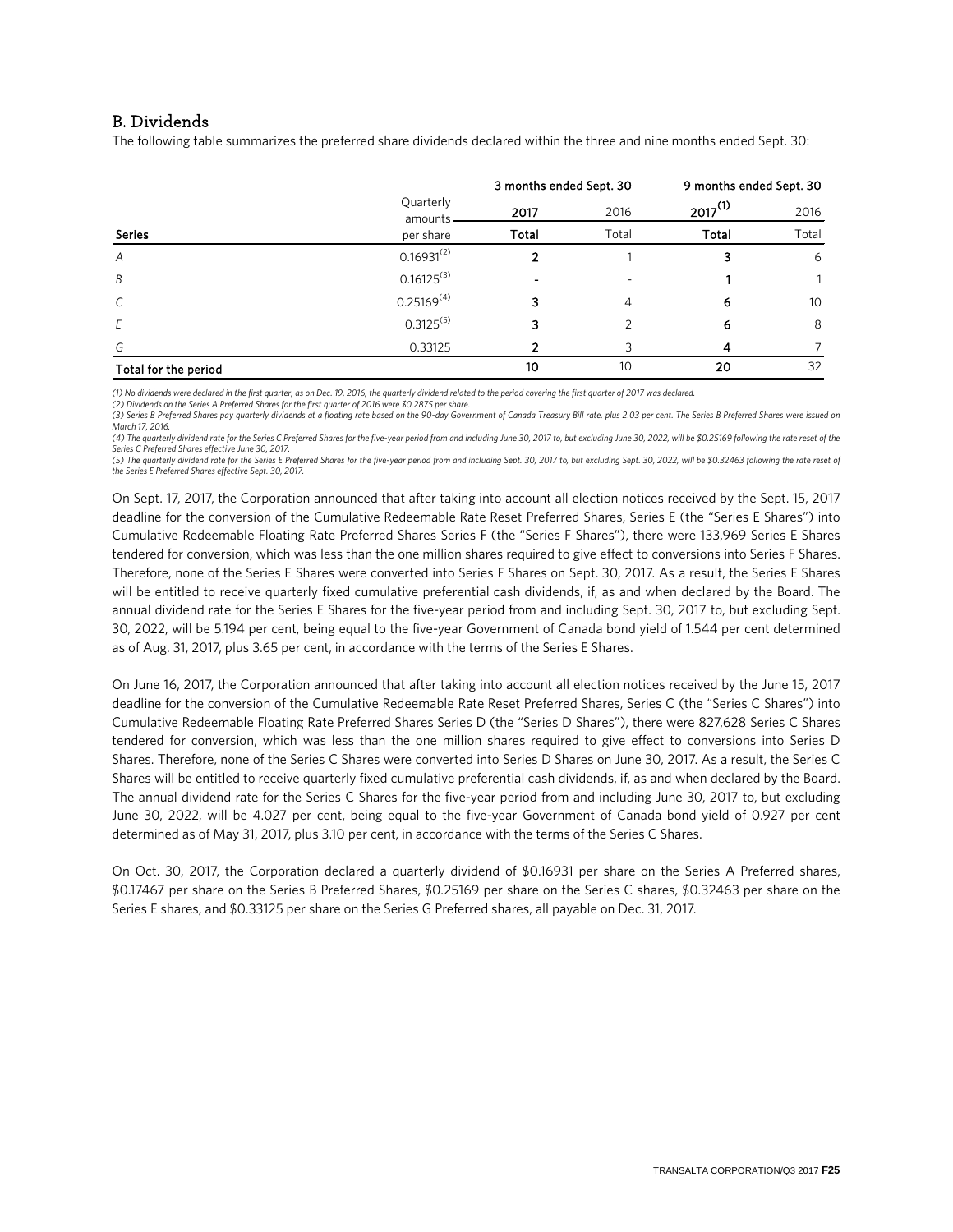# 14. Commitments and Contingencies

# A. Commitments

During the first quarter of 2017, the Corporation extended and revised its existing agreement with Alstom to provide major maintenance for the Corporation's Canadian Coal facilities. The agreement relates to major maintenance projects over the 2017 through 2020 years at the Corporation's Keephills plants and on some Sundance plants. Alstom will be accountable for providing its services on budget and on time with a guarantee on performance.

# B. Contingencies

TransAlta is occasionally named as a party in various claims and legal and regulatory proceedings that arise during the normal course of its business. TransAlta reviews each of these claims, including the nature of the claim, the amount in dispute or claimed, and the availability of insurance coverage. There can be no assurance that any particular claim will be resolved in the Corporation's favour or that such claims may not have a material adverse effect on TransAlta. Inquiries from regulatory bodies may also arise in the normal course of business, to which the Corporation responds as required.

### **I. Line Loss Rule Proceeding**

The Corporation is participating in a line loss rule proceeding (the "LLRP") that is currently before the Alberta Utilities Commission ("AUC"). The AUC determined that it had the ability to retroactively adjust line loss rates going back to 2006 and directed the Alberta Electric System Operator (the "AESO") to, among other things, perform such retroactive calculations. The various decisions by the AUC are, however, subject to appeal and challenge. The Corporation may incur additional transmission charges as a result of the LLRP. The outcome of the LLRP, however, currently remains uncertain and the total potential exposure faced by the Corporation, if any, cannot be calculated with certainty until retroactive calculations using a AUC-approved methodology are made available, and until the AUC determines what methodology will be used for retroactive calculations. The AESO expects retroactive calculations for each year using a AUC-approved methodology to begin to be available following the AUC decision on Module C of the LLRP, which is expected to be issued in late 2017. Further, certain PPAs for the Corporation's facilities provide for the pass through of these types of transmission charges to the Corporation's buyers or the Balancing Pool.

As a result of the above, no provision has been recorded at this time.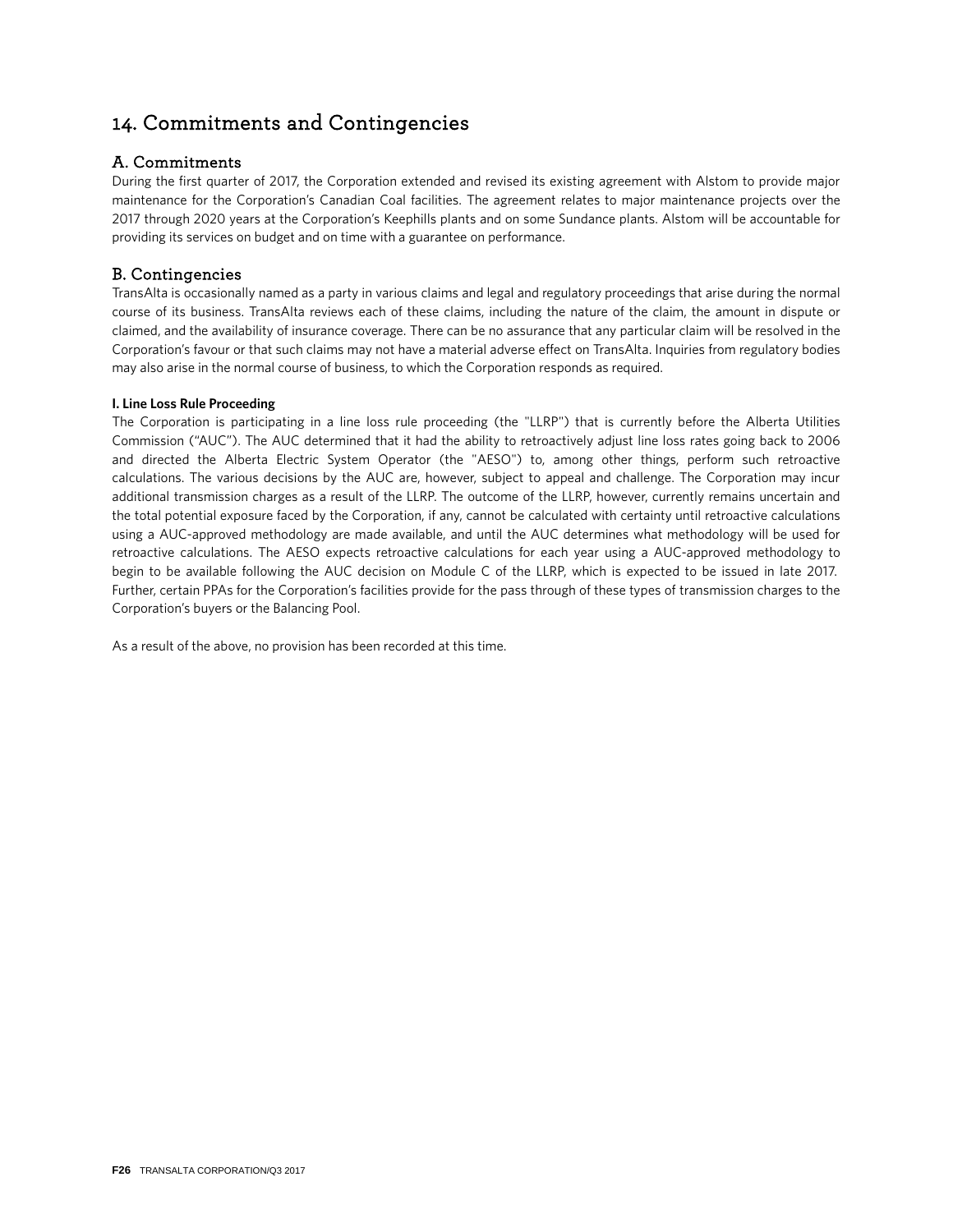# 15. Segment Disclosures

# A. Reported Segment Earnings (Loss)

### **I. Earnings Information**

|                                             | Canadian                 | U.S. | Canadian       | Australian | Wind and |                 | Energy    |                |       |
|---------------------------------------------|--------------------------|------|----------------|------------|----------|-----------------|-----------|----------------|-------|
| 3 months ended Sept. 30, 2017               | Coal                     | Coal | Gas            | Gas        | Solar    | Hydro           | Marketing | Corporate      | Total |
| Revenues                                    | 252                      | 147  | 56             | 43         | 42       | 31              | 17        |                | 588   |
| Fuel and purchased power                    | 154                      | 109  | 24             | з          | 2        | 2               |           | $\blacksquare$ | 294   |
| Gross margin                                | 98                       | 38   | 32             | 40         | 40       | 29              | 17        | ٠              | 294   |
| Operations, maintenance, and administration | 42                       | 13   | 10             | 9          | 12       | 10              | 5         | 18             | 119   |
| Depreciation and amortization               | 79                       | 19   | 10             | 10         | 27       |                 |           | 6              | 158   |
| Taxes, other than income taxes              | 3                        |      | -              | -          | 2        | -               | ۰         |                |       |
| Net other operating income                  | (10)                     |      |                | -          |          | ٠               |           |                | (10)  |
| Operating income (loss)                     | (16)                     | 5    | 12             | 21         | (1)      | 12 <sub>2</sub> | 12        | (25)           | 20    |
| Finance lease income                        | $\overline{\phantom{a}}$ |      | $\overline{2}$ | 13         |          |                 |           |                | 15    |
| Net interest expense                        |                          |      |                |            |          |                 |           |                | (69)  |
| Foreign exchange loss                       |                          |      |                |            |          |                 |           |                | (8)   |
| Other loss                                  |                          |      |                |            |          |                 |           |                | (1)   |
| Loss before income taxes                    |                          |      |                |            |          |                 |           |                | (43)  |

|                                             | Canadian                 | U.S. | Canadian | Australian               | Wind and |                          | Energy                   |                          |       |
|---------------------------------------------|--------------------------|------|----------|--------------------------|----------|--------------------------|--------------------------|--------------------------|-------|
| 3 months ended Sept. 30, 2016               | Coal                     | Coal | Gas      | Gas                      | Solar    | Hydro                    | Marketing                | Corporate                | Total |
| Revenues                                    | 253                      | 143  | 99       | 30                       | 49       | 30                       | 16                       | ٠                        | 620   |
| Fuel and purchased power                    | 121                      | 121  | 49       | 5                        | 3        | 2                        | $\overline{\phantom{a}}$ | $\sim$                   | 301   |
| Gross margin                                | 132                      | 22   | 50       | 25                       | 46       | 28                       | 16                       | $\overline{\phantom{a}}$ | 319   |
| Operations, maintenance, and administration | 45                       | 14   | 13       | 6                        | 13       | 8                        | 6                        | 14                       | 119   |
| Depreciation and amortization               | 59                       | 25   | 12       | 5                        | 29       | ⇁                        |                          | 7                        | 145   |
| Restructuring provision                     |                          |      |          |                          |          |                          |                          |                          |       |
| Taxes, other than income taxes              | $\overline{4}$           |      | ۰        | ۰                        | 2        |                          | ٠                        | $\sim$                   | 8     |
| Net other operating income                  | $\overline{\phantom{a}}$ |      | -        | $\overline{\phantom{0}}$ | (1)      | $\overline{\phantom{0}}$ | ۰                        | $\sim$                   | (1)   |
| Operating income (loss)                     | 24                       | (18) | 25       | 14                       | 3        | 12                       | 9                        | (22)                     | 47    |
| Finance lease income                        | $\overline{\phantom{a}}$ |      | 3        | 13                       | ٠        |                          | $\sim$                   | $\overline{\phantom{a}}$ | 16    |
| Net interest expense                        |                          |      |          |                          |          |                          |                          |                          | (56)  |
| Foreign exchange gain                       |                          |      |          |                          |          |                          |                          |                          | 4     |
| Other income                                |                          |      |          |                          |          |                          |                          |                          |       |
| Earnings before income taxes                |                          |      |          |                          |          |                          |                          |                          | 12    |
|                                             |                          |      |          |                          |          |                          |                          |                          |       |

|                                             | Canadian       | U.S. | Canadian | Australian     | Wind and                 |       | <b>Energy</b> |                |                   |
|---------------------------------------------|----------------|------|----------|----------------|--------------------------|-------|---------------|----------------|-------------------|
| 9 months ended Sept. 30, 2017               | Coal           | Coal | Gas      | Gas            | Solar                    | Hydro | Marketing     | Corporate      | Total             |
| Revenues                                    | 750            | 294  | 209      | 97             | 188                      | 95    | 36            | ٠              | 1.669             |
| Fuel and purchased power                    | 434            | 188  | 78       | 9              | 10                       | 5     |               | ٠              | 724               |
| Gross margin                                | 316            | 106  | 131      | 88             | 178                      | 90    | 36            | $\blacksquare$ | 945               |
| Operations, maintenance, and administration | 133            | 37   | 36       | 22             | 36                       | 27    | 16            | 64             | 371               |
| Depreciation and amortization               | 226            | 50   | 28       | 24             | 82                       | 24    |               | 20             | 455               |
| Asset impairment                            | 20             |      |          |                |                          |       |               | $\blacksquare$ | 20                |
| Taxes, other than income taxes              | 10             | 3    |          | $\blacksquare$ | 6                        | 2     |               |                | 23                |
| Net other operating income                  | (30)           |      |          | ٠              | $\overline{\phantom{a}}$ |       |               |                | (30)              |
| Operating income (loss)                     | (43)           | 16   | 66       | 42             | 54                       | 37    | 19            | (85)           | 106               |
| Finance lease income                        | $\blacksquare$ |      | 8        | 39             |                          |       |               |                | 47                |
| Net interest expense                        |                |      |          |                |                          |       |               |                | (190)             |
| Foreign exchange loss                       |                |      |          |                |                          |       |               |                | $\left( 7\right)$ |
| Other income                                |                |      |          |                |                          |       |               |                |                   |
| Loss before income taxes                    |                |      |          |                |                          |       |               |                | (43)              |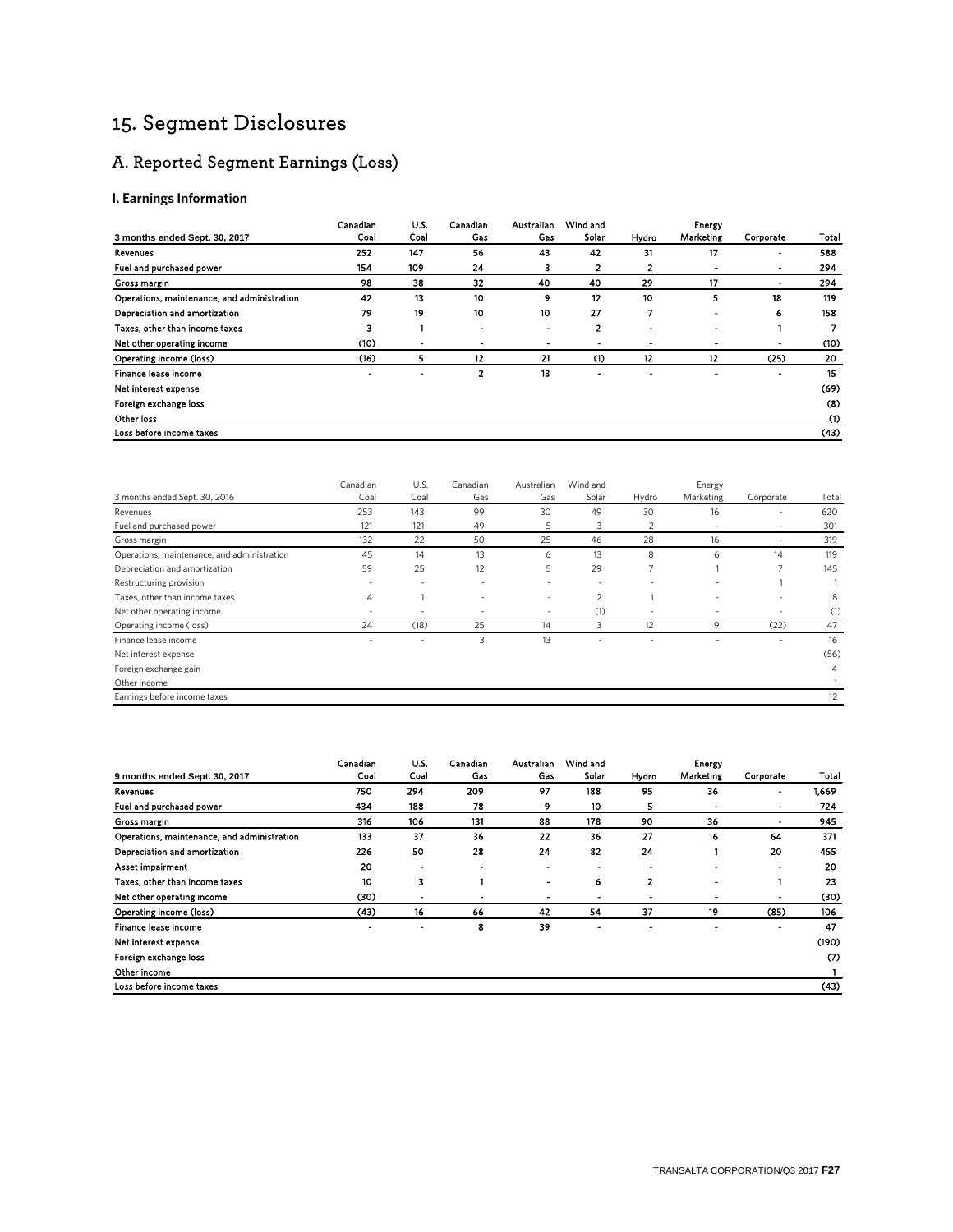|                                             | Canadian                 | U.S. | Canadian                 | Australian               | Wind and |                          | Energy    |                          |       |
|---------------------------------------------|--------------------------|------|--------------------------|--------------------------|----------|--------------------------|-----------|--------------------------|-------|
| 9 months ended Sept. 30, 2016               | Coal                     | Coal | Gas                      | Gas                      | Solar    | Hydro                    | Marketing | Corporate                | Total |
| Revenues                                    | 716                      | 240  | 292                      | 89                       | 188      | 96                       | 59        | $\overline{\phantom{a}}$ | 1,680 |
| Fuel and purchased power                    | 324                      | 196  | 126                      | 16                       | 15       | 6                        | -         | $\overline{\phantom{a}}$ | 683   |
| Gross margin                                | 392                      | 44   | 166                      | 73                       | 173      | 90                       | 59        | $\overline{\phantom{a}}$ | 997   |
| Operations, maintenance, and administration | 133                      | 38   | 41                       | 18                       | 39       | 25                       | 20        | 50                       | 364   |
| Depreciation and amortization               | 184                      | 49   | 40                       | 11                       | 88       | 20                       | 2         | 20                       | 414   |
| Restructuring provision                     | ٠                        |      | $\overline{\phantom{a}}$ | $\overline{\phantom{a}}$ |          | $\sim$                   | $\sim$    |                          |       |
| Taxes, other than income taxes              | 10 <sup>°</sup>          | 3    |                          | $\overline{\phantom{a}}$ | 6        | 3                        | ٠         |                          | 24    |
| Net other operating (income) loss           | $\overline{\phantom{a}}$ |      |                          | $\overline{\phantom{a}}$ | (1)      | $\overline{\phantom{a}}$ |           | $\overline{\phantom{a}}$ | (1)   |
| Operating income (loss)                     | 65                       | (46) | 84                       | 44                       | 41       | 42                       | 37        | (72)                     | 195   |
| Finance lease income                        |                          |      | 10                       | 39                       |          |                          |           | ٠                        | 49    |
| Net interest expense                        |                          |      |                          |                          |          |                          |           |                          | (182) |
| Foreign exchange loss                       |                          |      |                          |                          |          |                          |           |                          | (2)   |
| Other income                                |                          |      |                          |                          |          |                          |           |                          |       |
| Earnings before income taxes                |                          |      |                          |                          |          |                          |           |                          | 61    |

Included in revenues of the Wind and Solar Segment for the three and nine months ended Sept. 30, 2017 are \$3 million (2016 - \$4 million) and \$13 million (2016 - \$14 million) of incentives received under a Government of Canada program in respect of power generation from qualifying wind projects.

During the three and nine months ended Sept. 30, 2016, the Corporation recorded a \$5 million writedown and \$9 million writedown, respectively, of coal inventory to its net realizable value. The writedown were included in fuel and purchased power of the U.S. Coal Segment.

# B. Depreciation and Amortization on the Condensed Consolidated Statements of Cash Flows

The reconciliation between depreciation and amortization reported on the Condensed Consolidated Statements of Earnings (Loss) and the Condensed Consolidated Statements of Cash Flows is presented below:

|                                                                                                        | 3 months ended Sept. 30 |                 | 9 months ended Sept. 30 |      |
|--------------------------------------------------------------------------------------------------------|-------------------------|-----------------|-------------------------|------|
|                                                                                                        | 2017                    | 2016            | 2017                    | 2016 |
| Depreciation and amortization expense on the Condensed<br>Consolidated Statement of Earnings (Loss)    | 158                     | 145             | 455                     | 414  |
| Depreciation included in fuel and purchased power                                                      | 18                      | 16              | 54                      | 44   |
| Depreciation and amortization expense on the Condensed<br><b>Consolidated Statements of Cash Flows</b> | 176                     | 16 <sup>°</sup> | 509                     | 458  |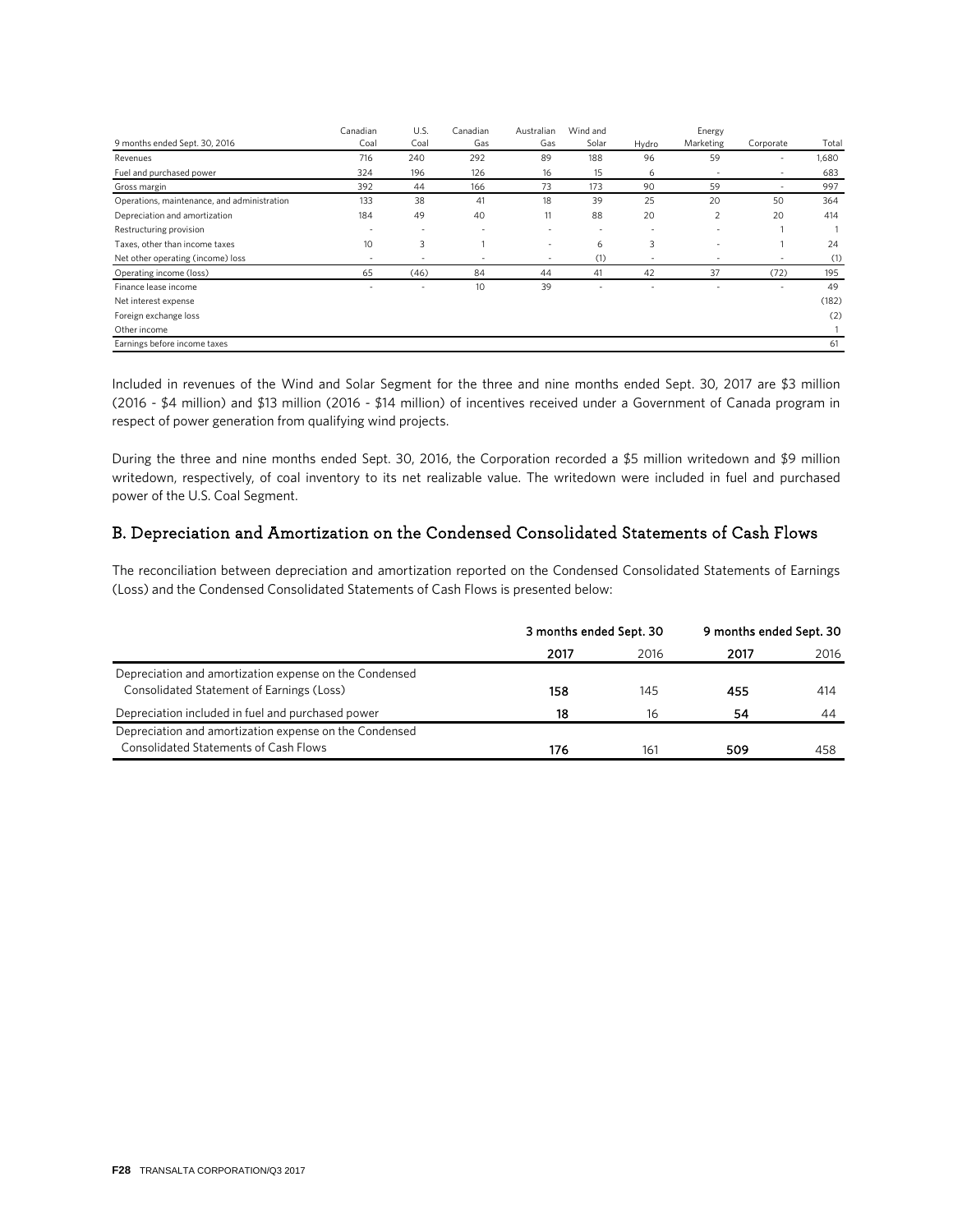# 16. Subsequent Events

# A. TransAlta Renewables \$260 Million Project Financing of New Brunswick Wind Assets and Early Redemption of CHD's Outstanding Debentures

On Sept. 27, 2017, TransAlta Renewables announced that its indirect majority-owned subsidiary, Kent Hills Wind LP ("KHWLP"), priced an approximate \$260 million bond offering, by way of a private placement, secured by, among other things, a first ranking charge over all assets of KHWLP. The offering closed on Oct. 2, 2017. The bonds are amortizing and bear interest at a rate of 4.454 per cent, payable quarterly and maturing Nov. 30, 2033. Net proceeds will be used to fund a portion of the construction costs for the 17.25 MW Kent Hills expansion (upon meeting certain completion tests and other specified conditions) and to make advances to CHD and to Natural Forces Technologies Inc., KHWLP's partner which owns approximately 17 per cent of KHWLP.

At the same time, CHD, the Corporation's subsidiary, provided notice that it would be early redeeming all of its unsecured debentures. The debentures were scheduled to mature in June of 2018. On Oct. 12, 2017, the Corporation redeemed the unsecured debentures for \$201 million in total, comprised of principal of \$191 million, an early redemption premium of \$6 million, and accrued interest of \$4 million. The \$6 million early redemption premium was recognized in net interest expense for the three and nine months ended Sept. 30, 2017.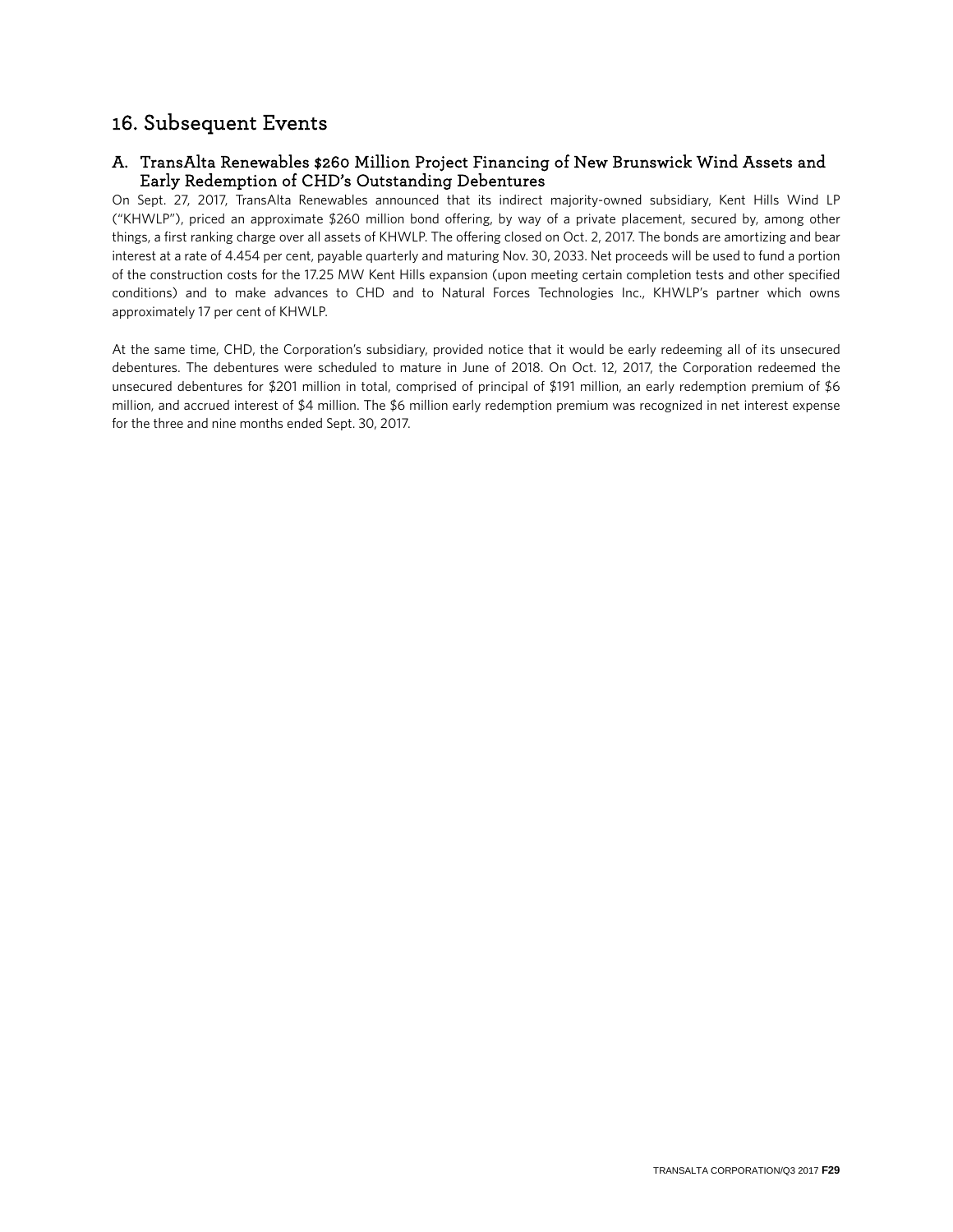# Exhibit 1

*(Unaudited)*

The information set out below is referred to as "unaudited" as a means of clarifying that it is not covered by the audit opinion of the independent registered public accounting firm that has audited and reported on the "Condensed Consolidated Financial Statements".

#### **To the Financial Statements of TransAlta Corporation**

### EARNINGS COVERAGE RATIO

The following selected financial ratio is calculated for the nine months ended Sept. 30, 2017:

### Earnings coverage on long-term debt supporting the Corporation's Shelf Prospectus

1.37 times (1)

*(1) Last 12 months. Earnings coverage on long-term debt on a net earnings basis is equal to net earnings before interest expense and income taxes, divided by interest expense including capitalized interest.*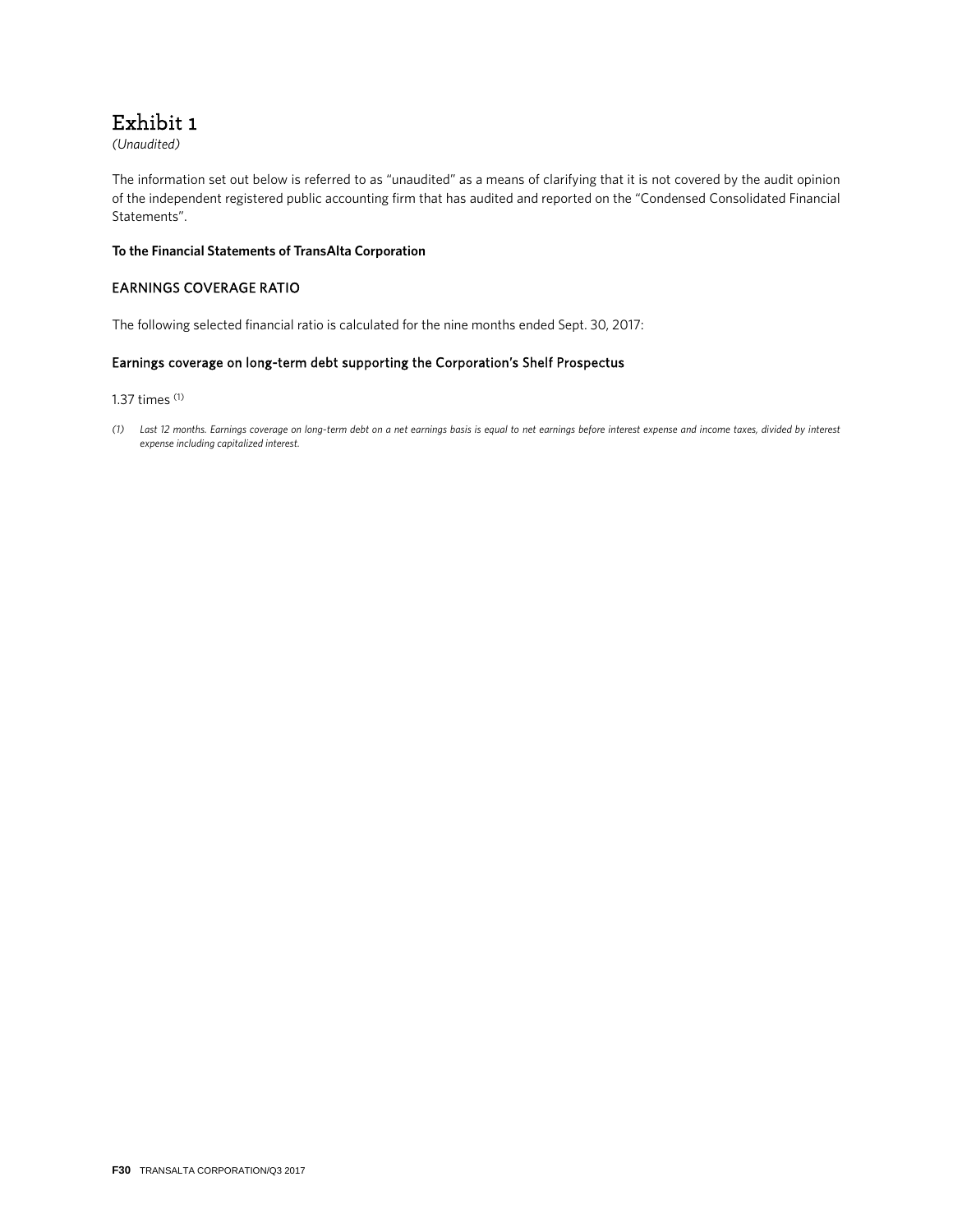# Supplemental Information

|                                                                          |      | Sept. 30, 2017 | Dec. 31, 2016 |
|--------------------------------------------------------------------------|------|----------------|---------------|
|                                                                          |      |                |               |
| Closing market price $(TSX)(\$)$                                         |      | 7.30           | 7.43          |
| Price range for the last 12 months (TSX) (\$)                            | High | 8.31           | 7.54          |
|                                                                          | Low  | 5.17           | 3.76          |
| Adjusted net debt to invested capital <sup>(1)</sup> (%)                 |      | 50.8           | 51.0          |
| Adjusted net debt to comparable EBITDA $(1, 2)$ (times)                  |      | 3.6            | 3.8           |
| Return on equity attributable to common shareholders <sup>(2)</sup> (%)  |      | 0.8            | 5.4           |
| Return on capital employed <sup>(2)</sup> (%)                            |      | 4.3            | 5.3           |
| Earnings coverage <sup>(2)</sup> (times)                                 |      | 1.3            | 1.7           |
| Dividend payout ratio based on FFO(1, 2, 3)(%)                           |      | 5.9            | 7.8           |
| Dividend coverage $(2,3)$ (times)                                        |      | 15.3           | 11.5          |
| Dividend yield $^{(2,3)}$ (%)                                            |      | 2.2            | 4.0           |
| Adjusted FFO to adjusted net debt <sup>(2)</sup> (%)                     |      | 19.2           | 17.0          |
| FFO before interest to adjusted interest coverage <sup>(2)</sup> (times) |      | 4.1            | 3.8           |

# Ratio Formulas

Adjusted net debt to invested capital = long-term debt and finance lease obligations including current portion and fair value (asset) liability of hedging instruments on debt + 50 per cent issued preferred shares - cash and cash equivalents / adjusted net debt + non-controlling interests + equity attributable to shareholders - 50 per cent issued preferred shares

Adjusted net debt to comparable EBITDA = long-term debt and finance lease obligations including current portion and fair value (asset) liability of hedging instruments on debt + 50 per cent issued preferred shares - cash and cash equivalents / comparable EBITDA

Return on equity attributable to common shareholders = net earnings attributable to common shareholders / equity attributable to shareholders excluding AOCI – issued preferred shares

Return on capital employed = earnings before non-controlling interests and income taxes + net interest expense - earnings attributable to non-controlling interests + net interest expense / invested capital excluding AOCI

Earnings coverage = net earnings attributable to shareholders + income taxes + net interest expense / interest on debt and finance lease obligations + 50 per cent dividends paid on preferred shares - interest income

<span id="page-66-0"></span> *<sup>(1)</sup> These ratios incorporate items that are not defined under IFRS. None of these measurements should be used in isolation or as a substitute for the Corporation's reported*  financial performance or position as presented in accordance with IFRS. These ratios are useful complementary measurements for assessing the Corporation's financial *performance, efficiency, and liquidity and are common in the reports of other companies but may differ by definition and application. For a reconciliation of the non-IFRS measures used in these calculations, refer to the Additional IFRS and Non-IFRS Measures section of this MD&A.*

 *<sup>(2)</sup> Last 12 months.*

<span id="page-66-1"></span> *<sup>(3)</sup> On Jan. 14, 2016, we revised our dividend to \$0.16 per common share on an annualized basis from \$0.72 previously. The effect of the change is not reflected in these historical ratios.*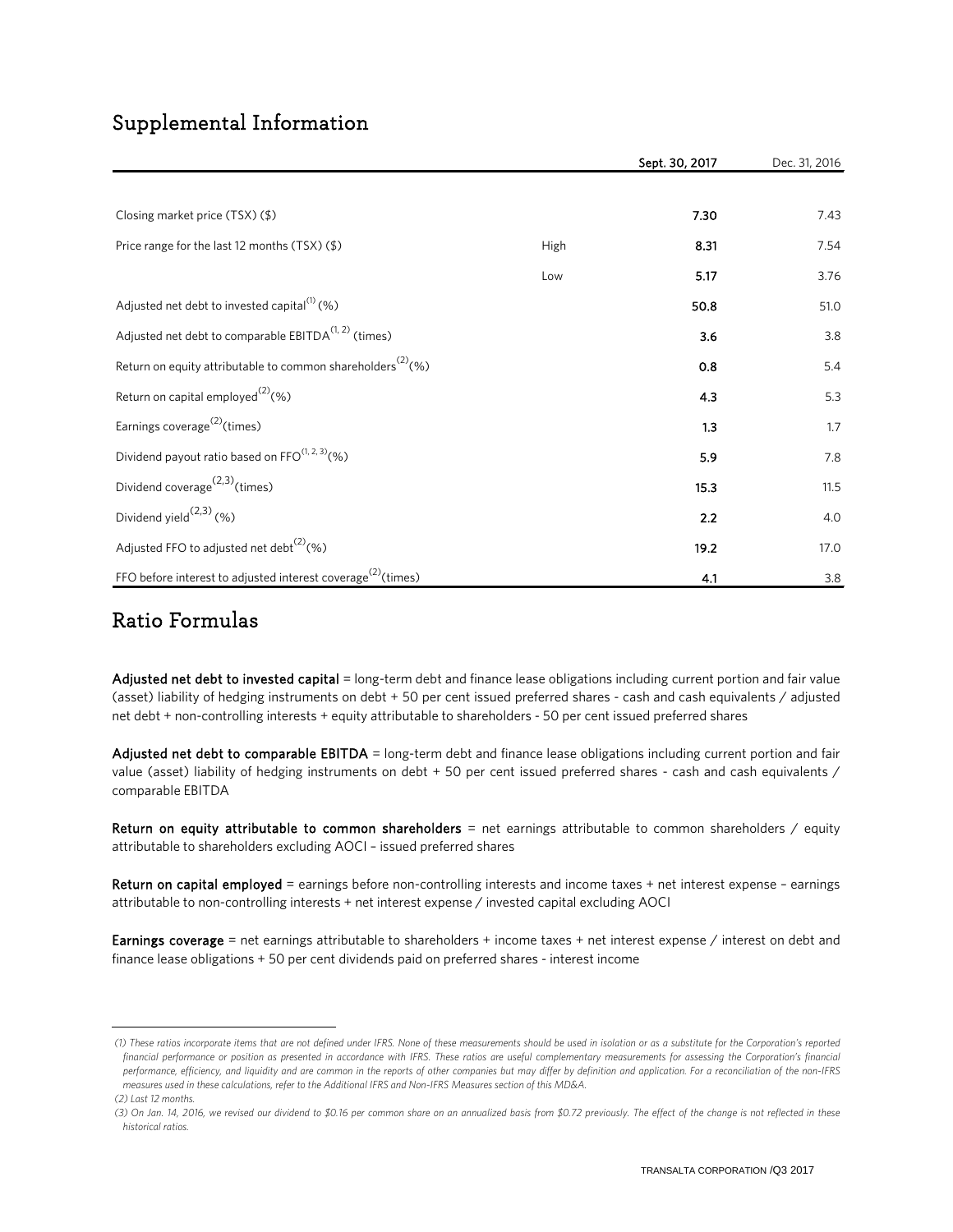Dividend payout ratio = dividends declared on common shares / FFO - 50 per cent dividends paid on preferred shares

Dividend coverage ratio based on comparable FFO = FFO - 50 per cent dividends  $\ell$  cash dividends paid on common shares

Dividend yield = dividend paid per common share / current period's closing market price

Adjusted FFO to adjusted net debt = FFO - 50 per cent dividends paid on preferred shares / period end long-term debt and finance lease obligations including fair value (asset) liability of hedging instruments on debt + 50 per cent issued preferred shares - cash and cash equivalents

FFO before interest to adjusted interest coverage = FFO + interest on debt and finance lease obligations - interest income capitalized interest / interest on debt and finance lease obligations + 50 per cent dividends paid on preferred shares - interest income

# Glossary of Key Terms

Availability - A measure of the time, expressed as a percentage of continuous operation 24 hours a day, 365 days a year that a generating unit is capable of generating electricity, regardless of whether or not it is actually generating electricity.

Capacity - The rated continuous load-carrying ability, expressed in megawatts, of generation equipment.

Force Majeure - Literally means "greater force". These clauses excuse a party from liability if some unforeseen event beyond the control of that party prevents it from performing its obligations under the contract.

Gigawatt - A measure of electric power equal to 1,000 megawatts.

Gigawatt Hour (GWh) - A measure of electricity consumption equivalent to the use of 1,000 megawatts of power over a period of one hour.

Greenhouse Gas (GHG) - Gases having potential to retain heat in the atmosphere, including water vapour, carbon dioxide, methane, nitrous oxide, hydrofluorocarbons, and perfluorocarbons.

Megawatt (MW) - A measure of electric power equal to 1,000,000 watts.

Megawatt Hour (MWh) - A measure of electricity consumption equivalent to the use of 1,000,000 watts of power over a period of one hour.

Power Purchase Arrangement (PPA) - A long-term arrangement established by regulation for the sale of electric energy from formerly regulated generating units to buyers.

Unplanned Outage - The shut-down of a generating unit due to an unanticipated breakdown.